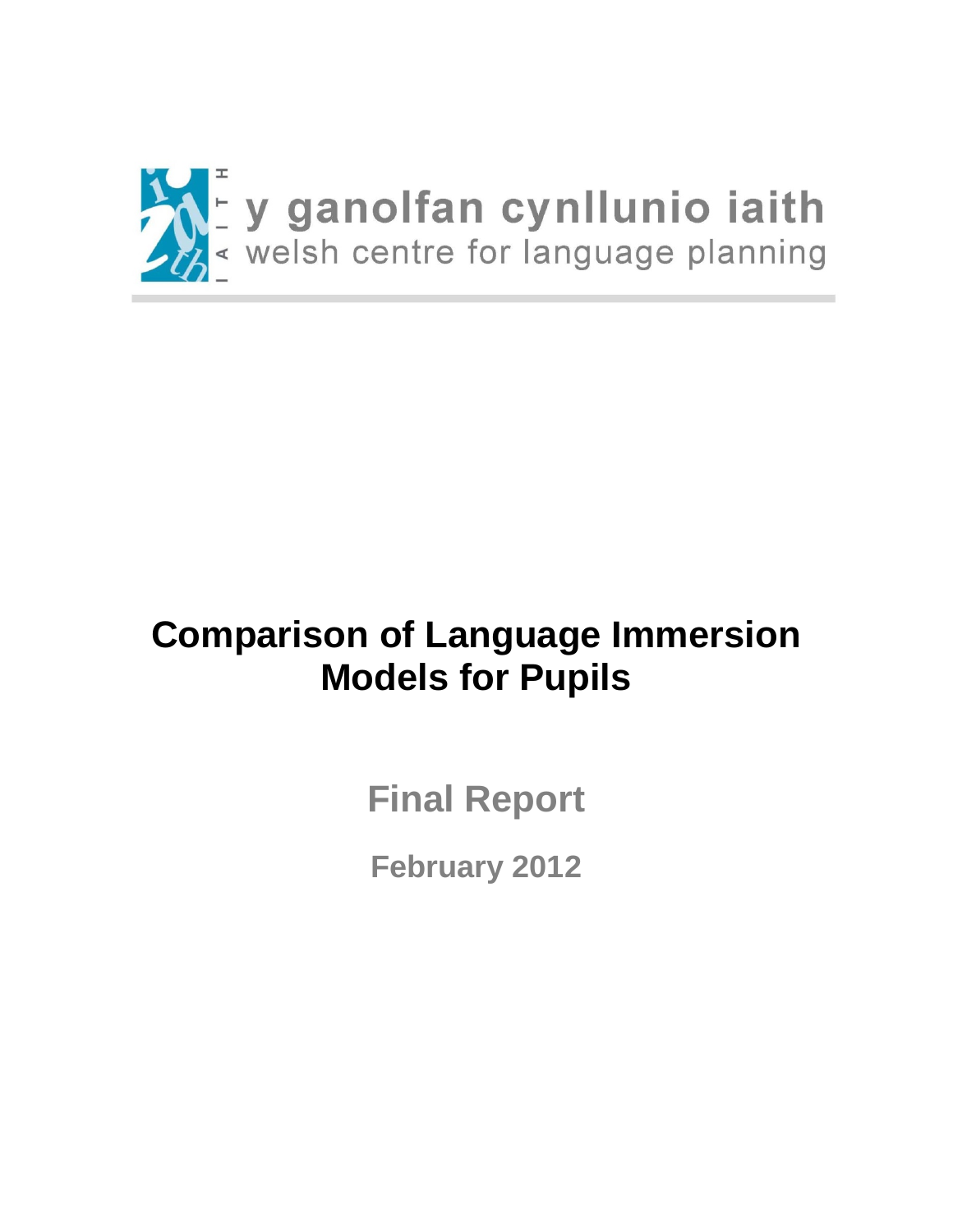

**Parc Busnes Aberarad Castellnewydd Emlyn Sir Gaerfyrddin SA38 9DB**

**Tel: 01239 711668 [post@iaith.eu](mailto:post@iaith.eu) [www.iaith.eu](http://www.iaith.eu/)**

### **Authors:**

Kathryn Jones, IAITH: Welsh Centre for Language Planning and Mona Wilson, University of Strathclyde

The company and authors retain their usual rights to be acknowledged when quoted from this report.

Commissioned by: **Bòrd na Gàidhlig** Darach House, Stoneyfield Business Park Inverness, IV2 7PA Tel: 01463 225454 www.gaidhlig.org.uk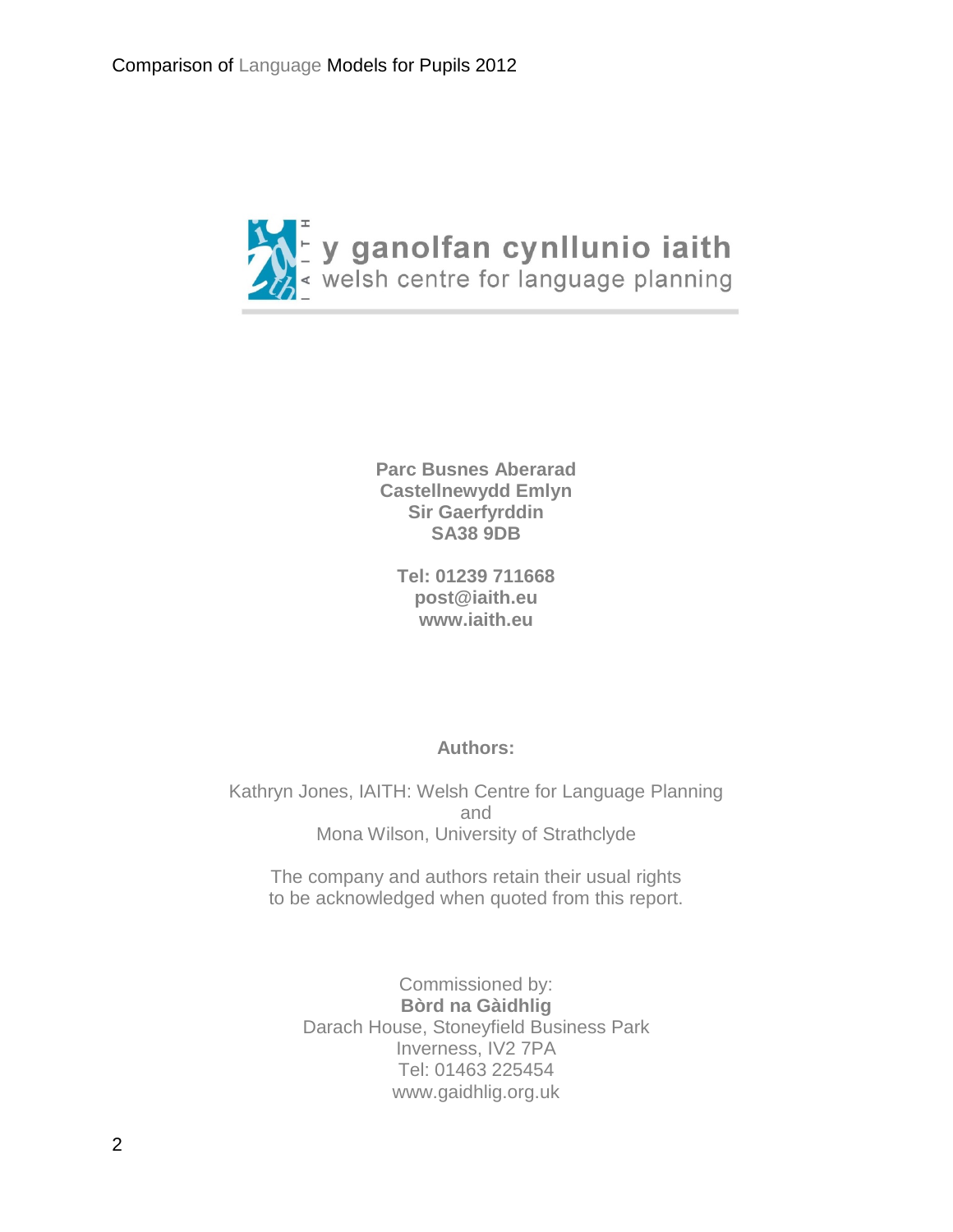## **Contents**

| 2.0 <sub>1</sub> |       | Developing Gaelic medium education in Scotland - the current policy                        |  |
|------------------|-------|--------------------------------------------------------------------------------------------|--|
|                  |       |                                                                                            |  |
|                  |       |                                                                                            |  |
|                  |       |                                                                                            |  |
|                  |       |                                                                                            |  |
|                  |       |                                                                                            |  |
|                  | 3.3.1 |                                                                                            |  |
|                  | 3.3.2 |                                                                                            |  |
|                  | 3.3.3 |                                                                                            |  |
|                  | 3.3.4 |                                                                                            |  |
|                  |       | 3.4 Learning the majority national language and modern languages  46                       |  |
|                  | 3.4.1 |                                                                                            |  |
|                  | 3.4.2 |                                                                                            |  |
|                  | 3.4.3 | GME + CLIL approach to modern language teaching 49                                         |  |
|                  | 3.4.4 | Trilingual minority language education in the Basque Autonomous                            |  |
|                  |       | 3.5 What models have been most effective in producing and maintaining fluent               |  |
|                  |       | 3.6 What are the structural (and financial) contexts within which such models              |  |
|                  | 3.6.1 |                                                                                            |  |
|                  | 3.6.2 |                                                                                            |  |
|                  | 3.6.3 |                                                                                            |  |
| 4.0              |       | Managing diversity, different needs and biliteracy in GME: Some                            |  |
|                  |       | 4.1 Catering for variation in pupil entry language abilities and linguistic<br>backgrounds |  |
|                  | 4.1.1 |                                                                                            |  |
|                  | 4.1.2 | Language resources and assessments for pupils with different                               |  |
|                  | 4.1.3 |                                                                                            |  |
|                  | 4.1.4 |                                                                                            |  |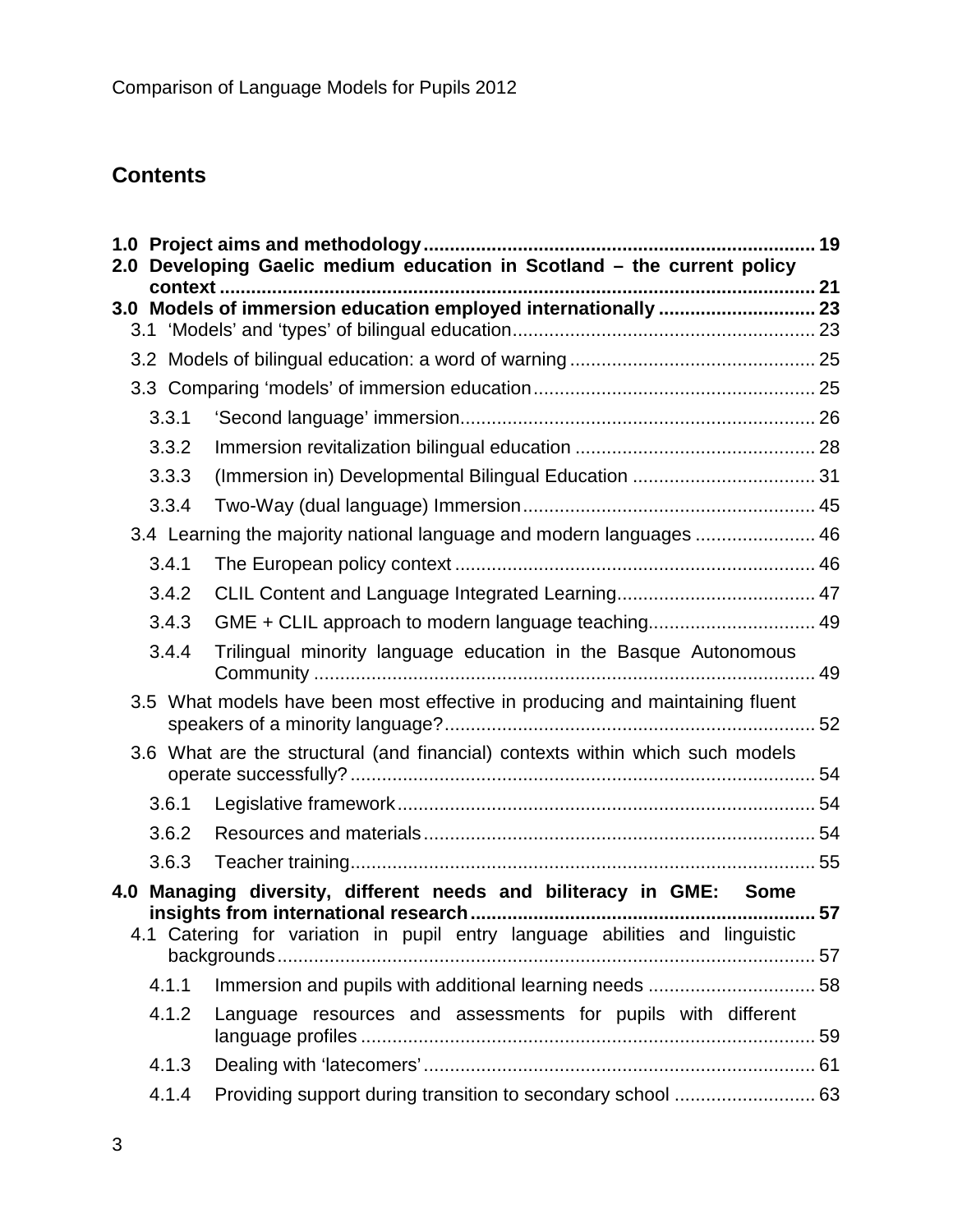|                                                                    | 4.2 Meeting the needs of first and second language pupils in the same class  65 |  |  |  |
|--------------------------------------------------------------------|---------------------------------------------------------------------------------|--|--|--|
| 4.2.1                                                              |                                                                                 |  |  |  |
| 4.2.2                                                              | The balance of language background pupils in the same class 66                  |  |  |  |
| 4.2.3                                                              |                                                                                 |  |  |  |
| 4.2.4                                                              |                                                                                 |  |  |  |
| 4.2.5                                                              | Meeting the needs of both L1 and L2 pupils during the early years 69            |  |  |  |
| 4.2.6                                                              | Meeting the needs of both L1 and L2 pupils during higher primary                |  |  |  |
|                                                                    |                                                                                 |  |  |  |
| 4.3.1                                                              |                                                                                 |  |  |  |
| 4.3.2                                                              |                                                                                 |  |  |  |
| 4.3.3                                                              |                                                                                 |  |  |  |
| 4.3.4                                                              |                                                                                 |  |  |  |
| 4.3.5                                                              |                                                                                 |  |  |  |
| 4.3.6                                                              |                                                                                 |  |  |  |
| 5.0 Conclusions and recommendations for the further development of |                                                                                 |  |  |  |
|                                                                    |                                                                                 |  |  |  |
|                                                                    |                                                                                 |  |  |  |
|                                                                    |                                                                                 |  |  |  |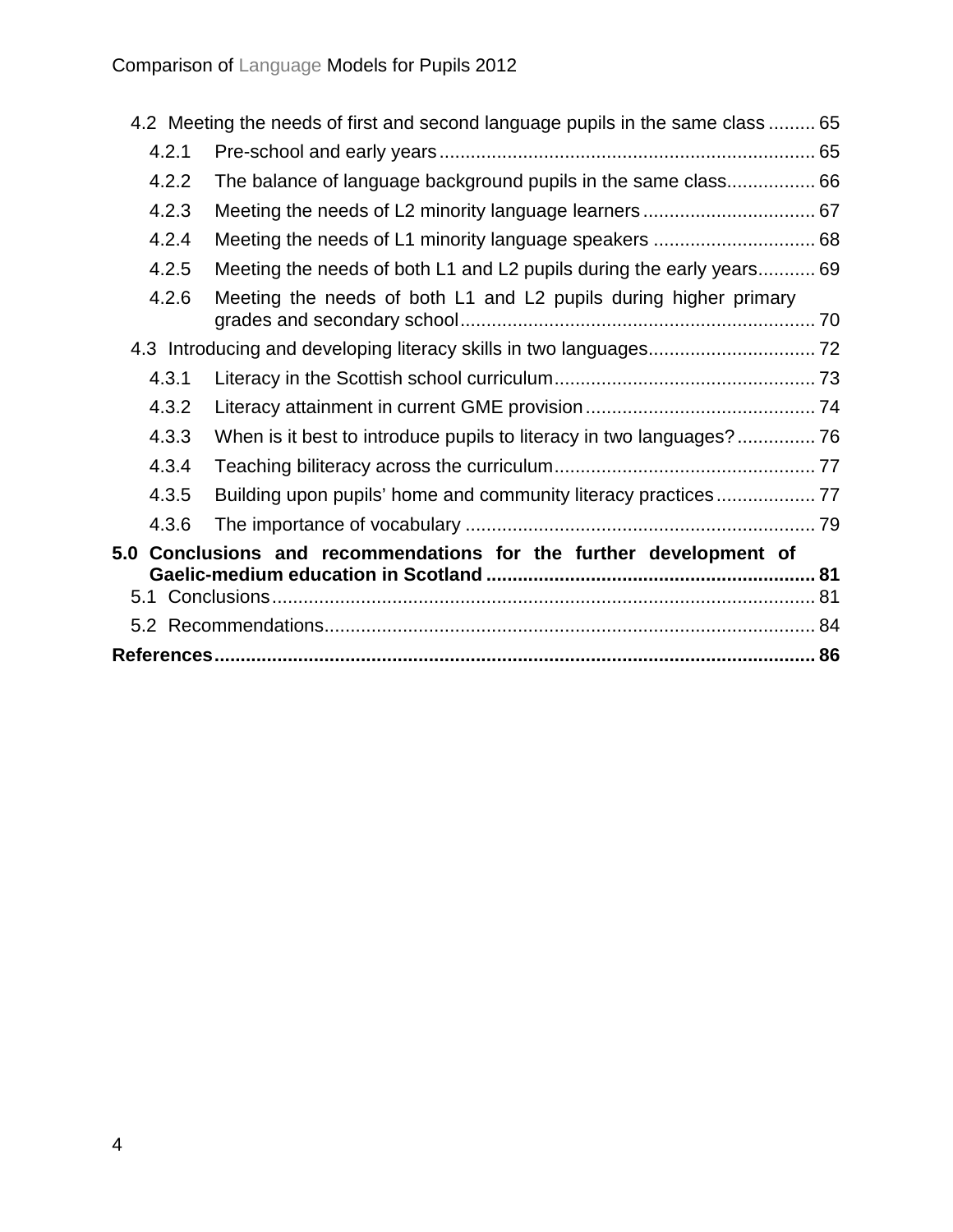### **Executive Summary**

### **Project aim**

- 1. The aim of this Bòrd na Gàidhlig funded project has been to review the literature and guidance on good practice in the immersion classroom teaching and learning of minority languages, from pre-school to high school, both internationally and in Scotland, such as would be applicable to the promotion of Scots Gaelic in Scotland.
- 2. The full report presents, for comparison with Gaelic medium education as it has developed hitherto in Scotland, a synopsis of the immersion models in Aotearoa/New Zealand, Hawai'i, Canada and the United States. In the European context, the report focuses upon the bilingual education models in Wales, Ireland, Catalonia and The Basque Autonomous Community. It also draws upon the research literature more widely to address each of the issues identified in the original research brief.

### **Comparing 'models' of immersion education**

#### **'Second language' immersion**

3. In Canada, early immersion usually involves 100% French for 4-5 year olds in Kindergarten and 5-7 year olds in grade 1. One period of English language arts is introduced in grade 2 (at age 6-8), grade 3 (age 7-9) or sometimes as late as grade 4 when children are 8-10 years old. By grade 5 (age 9-11) and grade 6 (age 10 -12) the instructional time is divided equally between the two languages and the amount of instructional time through French usually declines to about 40% in grade 7 (age 11-13), grade 8 (age 12-14) and grade 9 (age 13-15) with further reduction at the high school level as a result of a greater variety of course offerings in English than in French. French immersion programmes in Canada are fully bilingual in as much as the teaching staff are all bilingual, both French and English are used as the languages of instruction in a structured and organised manner and they aim to develop fully bilingual and biliterate pupils. The pupils in French 'second language immersion' are L2 learners of the target immersion language and classes are therefore more homogeneous than the other minority language contexts reviewed.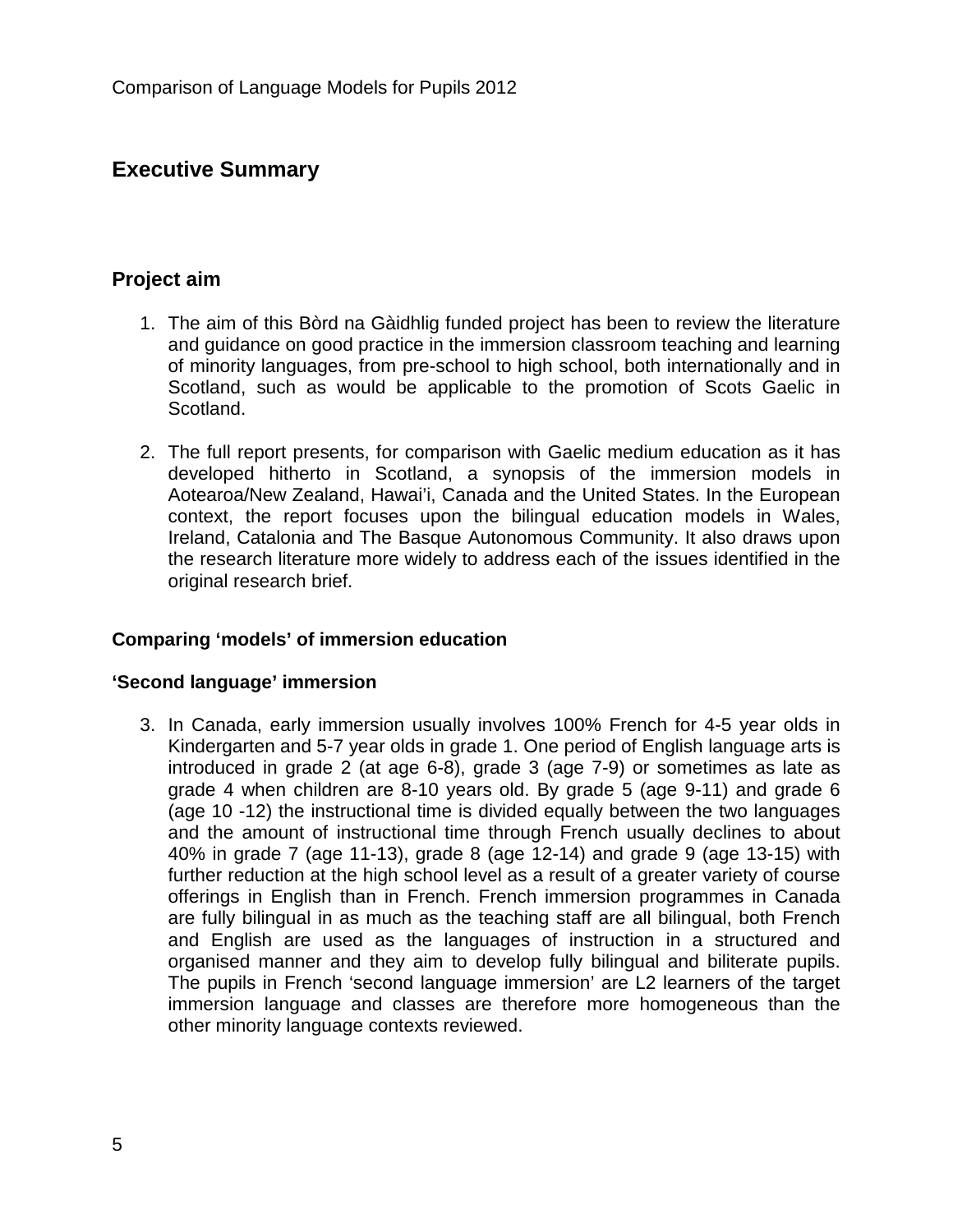- 4. The reviews of the Canadian model and other models of 'second language' immersion internationally have identified the following three major positive outcomes:
	- 1. Immersion students surpass mainstream students in their acquisition of a second language.
	- 2. After approximately six years of schooling, immersion students have caught up and, in the case of early total immersion pupils, go on to exceed the first language attainment of their monolingual peers.
	- 3. Early total immersion pupils gain a second language without any negative effect upon their performance in their other curriculum subjects.

### **Immersion revitalization bilingual education**

#### **Māori**

5. It is a feature of Māori-medium education that 'full immersion' (Level 1: 81% - 100% Māori) is the main form of Māori-medium provision. Furthermore, the majority of Level 1 full immersion programmes exist as separate, whole-school Kura Kaupapa Māori (rather than units or streams in English-medium schools). Research on Māori-medium education confirm the general findings of immersion education elsewhere, that it is the full immersion (81% - 100%) programmes that are the most successful and that partial programmes which teach more than 51% - 80% (Level 2) in the target language can also have positive results. Consequently, it is argued that Māori-medium education be concentrated in the Level 1 and Level 2 forms of provision rather than continuing to expand provision generally with lower Level 3 (31 – 50% Māori) and Level 4 (12 – 30% Māori) of bilingual education.

### **(Immersion in) Developmental Bilingual Education**

### **Scottish Gaelic**

- 6. In Scotland, the development of Gaelic Medium Education (GME) has been based on a 'language immersion' approach to teaching and learning through the medium of a second and heritage language. In Gaelic-medium provision, learning and teaching is wholly through Gaelic during the **total immersion phase** during pre-school education and from P1 to P3. English language is then gradually introduced through the medium of Gaelic in the **immersion phase**  (around P2/3), with Gaelic remaining the predominant language of the classroom in all areas of the primary curriculum.
- 7. At secondary level, there is a much more disjointed picture with provision varying greatly from school to school and between local authorities. Whilst 46 secondary schools provide Gaelic language teaching in some form, only 14 deliver other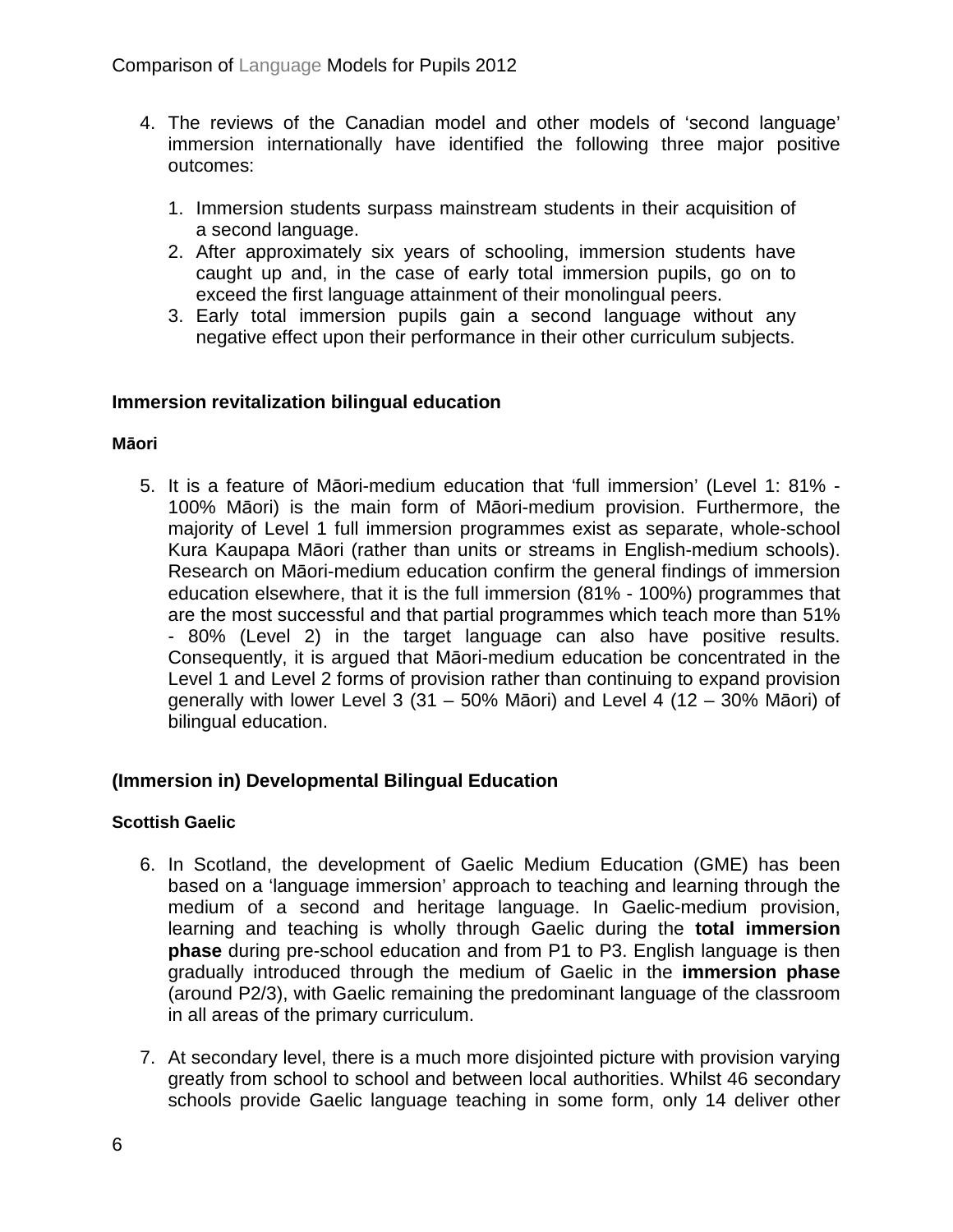subjects through the medium of Gaelic. These subjects are mainly available in S1 and S2 and only a few schools offer geography, history, mathematics and modern studies right through to S4.

#### **Welsh**

- 8. In Wales, Welsh-medium preschools and primary schools are environments in which all pupils in the Foundation Phase (age 3-7) experience all areas of learning through the medium of Welsh. In Welsh-medium primary schools, Welsh is also the main medium of instruction for pupils aged 7-11, with at least 70% of the curriculum being taught through the medium of Welsh. English is introduced formally in Year 3 when pupils are 7-8 years old and taught as a subject through the medium of English. The remainder of the primary curriculum is delivered in Welsh. It is expected that all pupils will be able to transfer to Welsh-medium secondary schools, regardless of the children's home language. It is also expected that by the end of primary school, pupils will have achieved an equivalent standard in English as those pupils educated in English medium schools.
- 9. **Welsh-medium secondary schools** typically teach all subjects apart from English through the medium of Welsh although some schools may introduce English terminology in one or two subjects. There are also three types of bilingual secondary schools: **Category A bilingual** schools teach at least 80% of subjects (apart from English and Welsh) through the medium of Welsh to all pupils. In these schools one or two subjects may be taught to some pupils through the medium of English or both languages. **Category B and C bilingual schools** have Welsh medium 'streams' teaching at least 80% or 50 – 79% of subjects respectively alongside English medium streams.

#### **Irish**

10.In the *Gaeltacht*, primary schools located in areas of 70%+ Irish speakers typically conduct most classes through the medium of Irish. A small number of classes are taught through the medium of English in schools located in 50% - 69% Irish speaking areas. In areas with a lower percentage of Irish speakers, primary schools typically teach around half the curriculum either primarily or totally through the medium of English. As regards the medium of instruction in secondary school in the *Gaeltacht*, teaching through the medium of Irish is considered to be in a 'state of crisis'. Many schools in areas of less than 49% Irish speakers teach through English only or primarily through the medium of English. Even in post-primary schools located in strong *Gaeltacht* areas (70%+ Irish speakers) over 10% of the teaching is through the medium of English in some of the traditional subjects.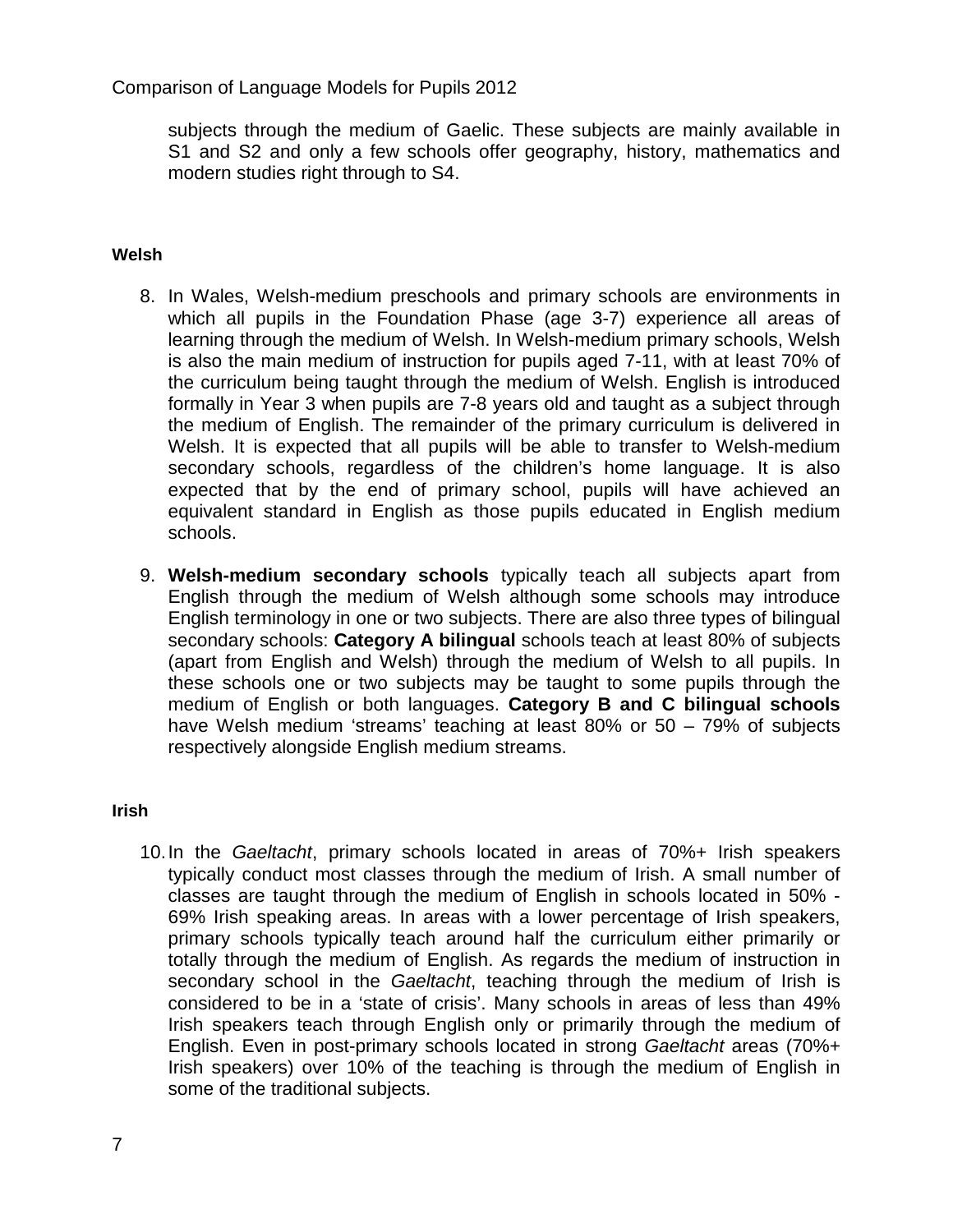11.Outwith the *Gaeltacht*, the majority of all-Irish schools employ an early total immersion policy for the first year of Junior Infants (age  $4 - 5$ ). English language arts are introduced in Senior Infants when the pupils are aged  $5 - 6$ . This is earlier than the introduction of English in the Scottish Gaelic and Welsh models but echoes the practice in, for example, Swedish immersion in Finland. The remaining 85% of instruction is conducted through the medium of Irish and this 'high language intensity' model of immersion, is consistent across all the all-Irish immersion schools and maintained throughout primary and secondary education. A totally Irish early immersion approach is employed in Irish-medium preschools in all parts of the Republic of Ireland.

### **Catalan in Catalonia**

12.Following its Statute of Autonomy in 1979 the government of Catalonia implemented an optional Linguistic Immersion Programme for children aged 3 – 12. Since 1983 Catalan has become a compulsory medium of education at all levels. Official figures indicate that in the primary school sector, over 90% of primary school classes are taught in Catalan and 49% of secondary school classes are also Catalan medium. The dominance of Catalan as the medium of compulsory education has not been without its detractors, although it would appear that there is far less opposition to this model within Catalonia itself than in Castilian-speaking Spain.

### **Basque in the Basque Autonomous Community (BAC)**

- 13.In the BAC, three main models of primary and secondary education have emerged as a result of reinstating the Basque language's status in the BAC.
	- **Model A** is intended for native Spanish speakers who chose to be educated in Spanish. Basque is taught as a subject for 3-5 hours a week (approximately 15% of classroom time). This model does not encourage pupils to learn more than a minimal amount of Basque.
	- In **Model B** both Basque and Spanish are taught as subjects and used as the medium of education for roughly 50% of school time.
	- **Model D** was originally established as a language maintenance programme for native speakers of Basque with Basque being the sole medium of education (75% of school time) and Spanish and a foreign language, typically English, being taught as subjects (25%).
- 14.Over the past thirty years, there has been a phenomenal increase in the number of Basque-medium primary and secondary school provision so that Model D is now the most popular option (amounting to almost 60% of provision) and Model A accounts for just over 10% of education in the primary and secondary sectors.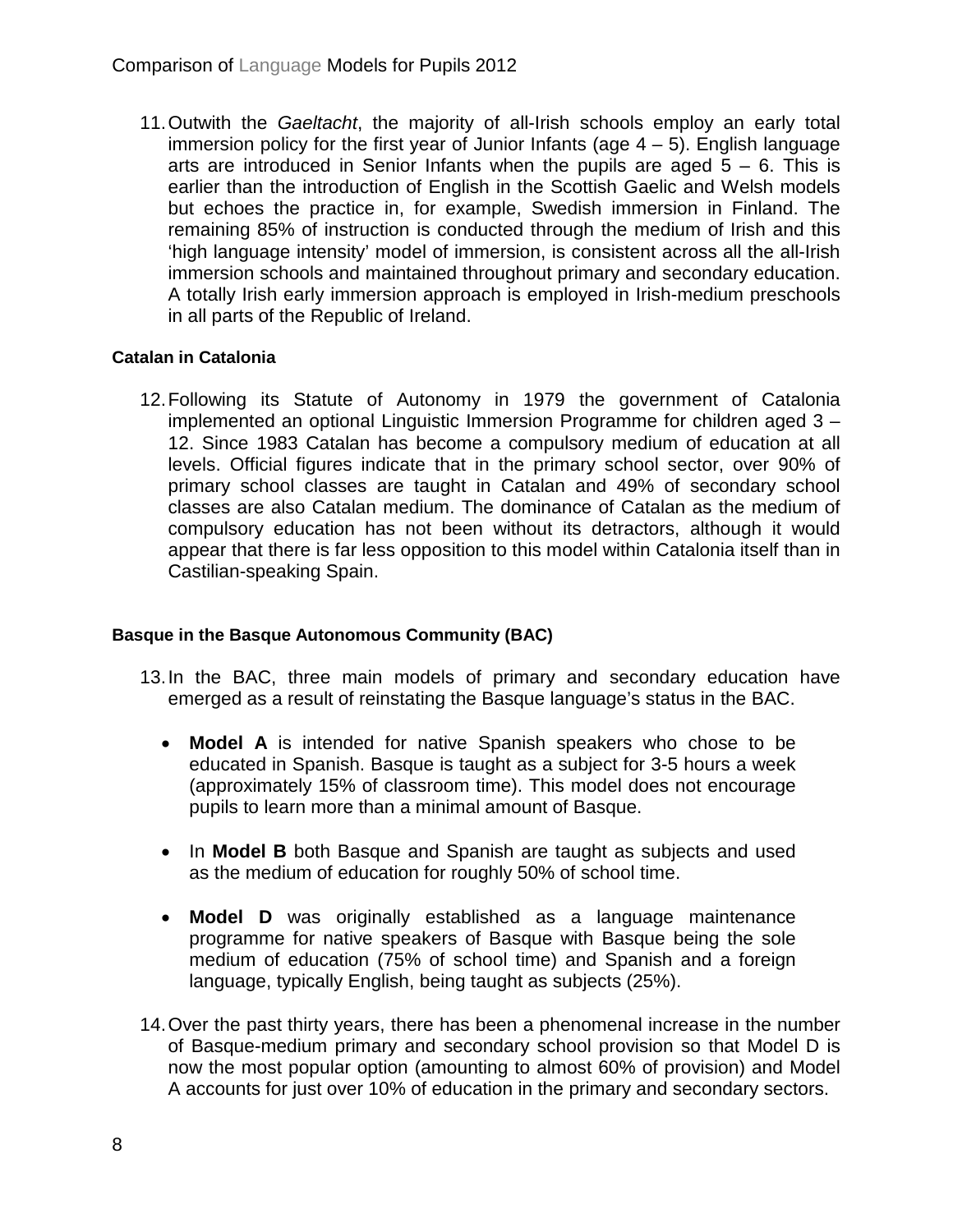### **What models have been most effective in producing and maintaining fluent speakers of a minority language?**

- 15.The models which are consistently shown in the research literature to be the most effective in producing fluent speakers of a minority language are those which implement the following:
	- a total immersion experience in the minority language for both L1 and L2 children during pre-school;
	- a total immersion experience in the minority language for primary pupils until at least seven or eight years old;
	- continue to provide a predominantly minority language medium education throughout the remaining stages of compulsory education. Experience in other minority language communities suggests that at least 70% of the curriculum subjects needs to be taught through the medium of the minority language;
	- form strong ties with the minority language community outwith the school and draw upon parental and community members' minority language and culture expertise to support the learning needs of pupils.
- 16.The educational models which are most effective in producing the largest numbers of minority language speakers are those such as Catalonia and the Basque Autonomous Community who have implemented an early total immersion approach during the early years followed by a predominantly minority language medium approach throughout the entire (public and private) school system.
- 17.The extent to which schools can strengthen a minority language and culture effectively depends upon the extent to which a school integrates the minority language and culture in all its curricular and extra-curricular work. Effective immersion programmes emphasise the integration of all the pupils within the total school programme. Minority language streams or units located within mainstream schools are perceived to be less effective than 'whole' schools at creating extensive opportunities for the use of the minority language outwith the classroom and so create opportunities for language use which foster greater levels of fluency among pupils, particularly L2 learners of the minority language whose opportunities to use the language are largely restricted to the school environment.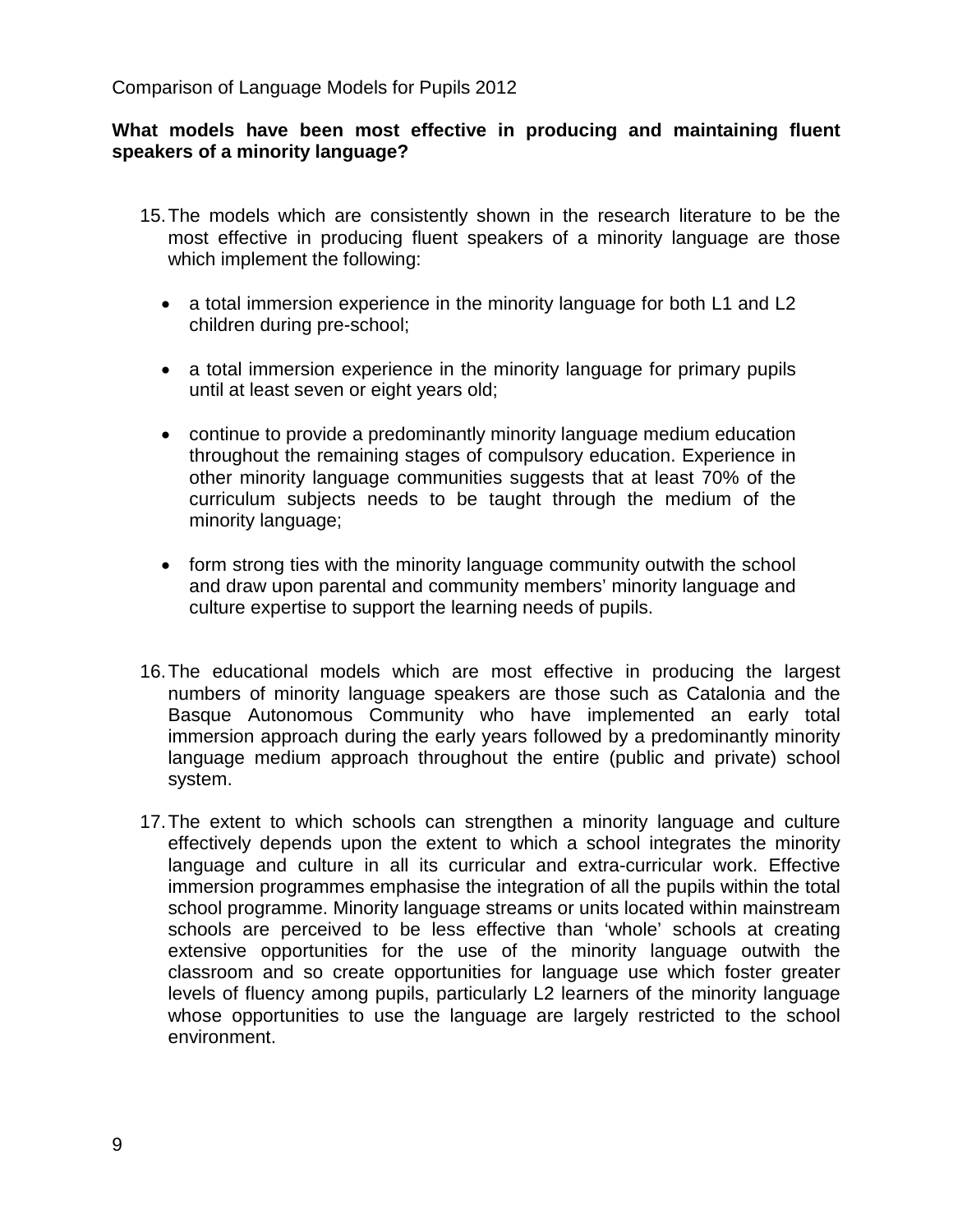### **Catering for variation in pupil entry language abilities and linguistic backgrounds**

18.Diversity is a feature of contemporary minority language medium and immersion schooling. More recent research has emphasised that children do not enter school as cohorts with static and homogeneous language repertoires. Consequently, their language practices cannot be added to in linear fashion. Such research argues that what is needed today are practices firmly rooted in the multilingual and multimodal language and literacy practices of children in schools of the twenty-first century. Such is the challenge which confronts minority language medium education throughout the world as well as in Scotland.

### **Pupils with additional learning needs**

19.It can often be assumed by that immersion and minority language medium education is not appropriate for children who have additional educational support needs and that such children are best educated within monolingual mainstream provision. However, research evidence suggests that immersion programmes are suitable for almost all children, including those with lower educational abilities and learning disabilities and that that children from diverse backgrounds should not be forced out of immersion programmes, as they would do no better in the English mainstream. Pupils with different language abilities and language support needs will typically require additional support to develop their knowledge of the target language, as the Scottish *Curriculum for Excellence* acknowledges. The full report provides an example from Aotearoa/New Zealand, of a series of language programmes called **Kia Puta ai te Reo** that have been designed to support the additional language development needs and assess the language progress of pre-school pupils with different levels of Māori language abilities.

### **Dealing with 'latecomers'**

20.Dealing with those children who arrive 'late' is also an additional challenge for immersion programmes. Such children require support to develop their new language skills as quickly as possible in order to 'catch up' with their classmates. Several language-in-education policies pay attention and assign resources to providing this additional linguistic support to latecomers. Examples from Wales and Catalonia include tailored support both individually and in small groups to pupils who require intensive 'catch up' language immersion. In Wales, this support is provided in designated 'Latecomers Centres' and by teams of *Athrawon Bro* (Community/Area teachers). In Wales, a 'late immersion programme' exists for pupils making the transition to Welsh-medium secondary education. In Catalonia, several initiatives have been developed to address the growing need to support non Castilian/Catalan-speaking in-migrants.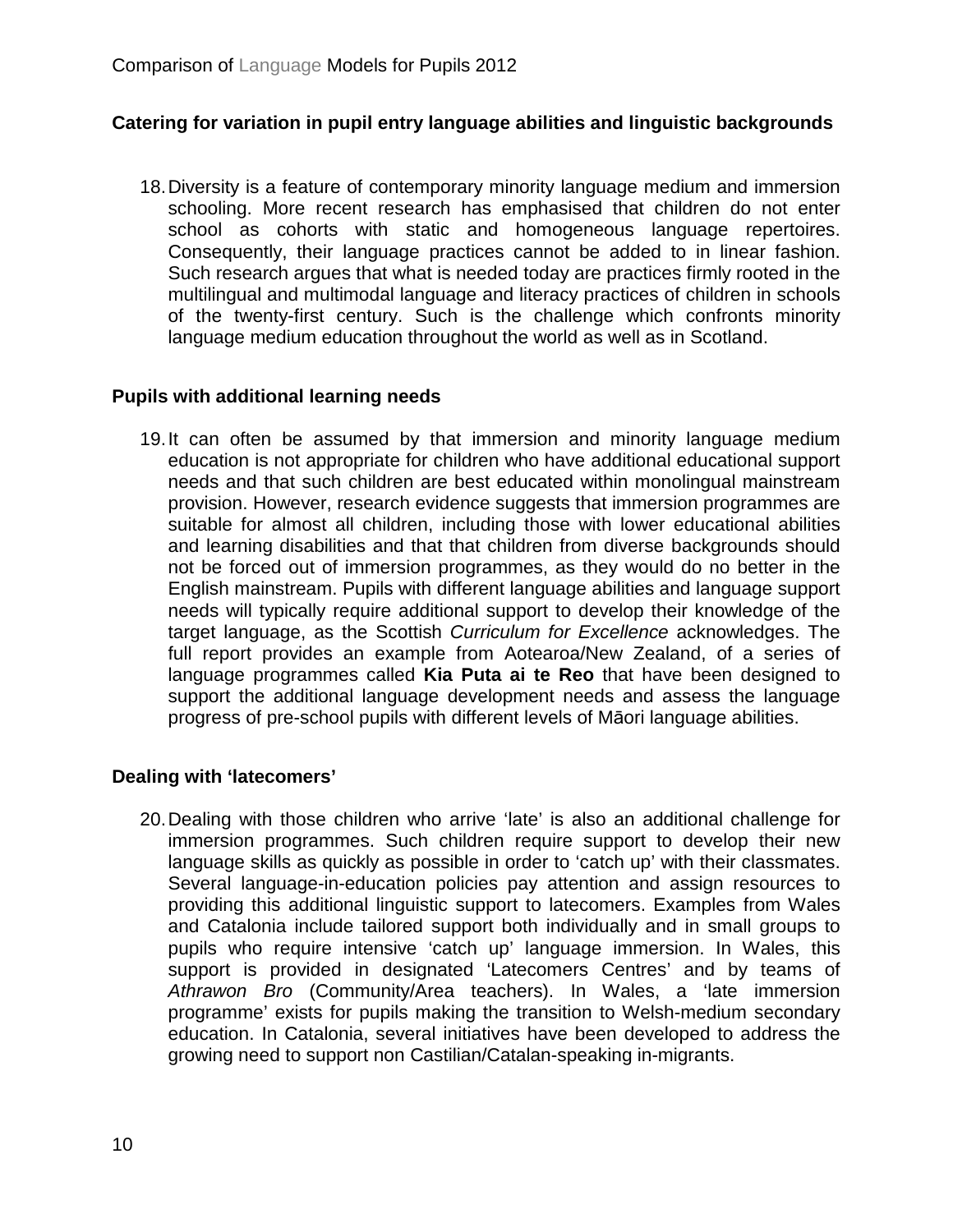#### **Meeting the needs of both L1 and L2 pupils**

- 21.Having a high proportion of L2 as well as varying numbers of L1 minority language learners in a single classroom is common to all the minority language models reviewed. An increasing number of researchers in Scotland and elsewhere are voicing concern that more attention needs to be paid to the way educators meet and manage the very different needs of first and second language children in minority language immersion settings.
- 22.Numerous studies of two-way immersion have shown that it is the majority language which often dominates, particularly in interaction between pupils. Research studies consistently show that L1 speakers of a minority language will use more of their minority language when they are grouped with similar children. Such children tend to withdraw, talk less and use less of the minority language (their L1) when L2 speakers dominate in groups. When pupils are put into mixed language groups, there are low levels of minority language use by both kinds of pupils.
- 23.In many contexts, researchers report concerns with the accuracy of L2 children's acquisition of the minority language. Young L2 children need to be immersed in accurately modelled linguistically rich environments in order to maximise their acquisition of the minority language. Their emerging acquisition of the minority language needs to be carefully scaffolded and related to their L1 knowledge and understanding.
- 24.In mixed preschool classes, it has been shown that there can be a tendency for teachers to focus on the needs of L2 learners at the expense of children who already have some knowledge of the target language. Some international research provides evidence of pre-school language practices that are not sustained or sophisticated enough to enrich the L1 of L1 children. In addition to the opportunity to support and enrich their language development, L1 children also need support to develop their skills in order to prevent marginalisation and low self-esteem. Grouping minority language students together for mutual support and linguistic stimulation has been found to be important.
- 25.Research points to the important role parents can play in supporting their child's language development needs. Parents can be encouraged to help their L2 child(ren) learn the minority language and to introduce the minority language in the home. Parents of L1 children can also be encouraged to become involved in helping their children to enrich their L1, both in the home and being involved in L1 language enrichment activities in the pre-school and school setting.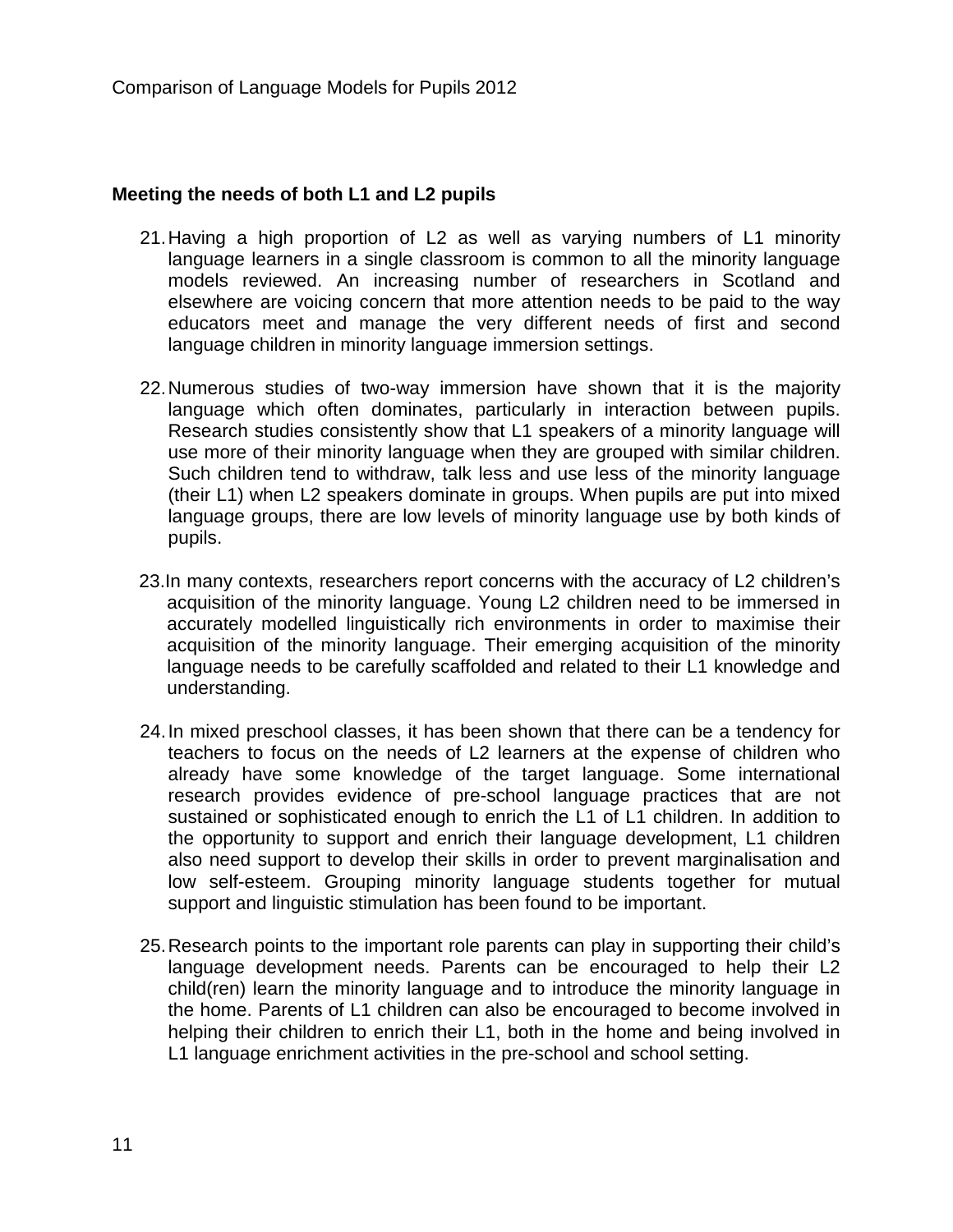- 26.Researchers have argued that it is more beneficial to address the needs of different groups of children through different activities than provide a 'lowest common denominator' approach. In many contexts, separation of children according to home language is advocated where possible during pre-school and the early grades of primary. A decision to separate children in this way often causes controversy and is initially regarded as elitist. However, such arrangements become accepted over time when the advantages to each group are demonstrable.
- 27.It is not always possible to create separate sessions or classes for L1 and L2 children and in such contexts, it is advocated that pupils are grouped with other similar L1 and L2 children for some activities. Also seating arrangements and pair activities can be organised to encourage interaction in the minority language and tailor input for different language children.
- 28.Research has shown that for most bilingual children, it is cognitively, linguistically and operationally sensible to use both languages. It maximises both linguistic and cognitive resources, and helps achievement and progress. Thus, education that insists on strict boundaries and compartmentalization between languages is now thought to be dated, difficult and unreasonable.
- 29.'Translanguaging' is a teaching method widely used in bilingual and multilingual classrooms, particularly in the higher primary grades and post primary education, in which pupils' minority and majority languages are used to complete different stages in a classroom learning activity. Translanguaging in a deliberate a structured way has been found to have the potential to lead to high academic achievement for bilingual pupils because of the way such techniques promotes a deeper and fuller understanding of the subject content and develops sophisticated bilingual language skills.
- 30.Research in this area also shows quite clearly that L1 and L2 pupils require tailored language study programmes and resources. Responding adequately to the needs of both Gaelic and non-Gaelic speaking pupils requires:
	- appropriate teacher training;
	- L1 and L2 tailored curricula and work organisation;
	- resourcing of extra personnel to allow for regular group work organised according to language ability;
	- collaborating with parents to support their children's language learning.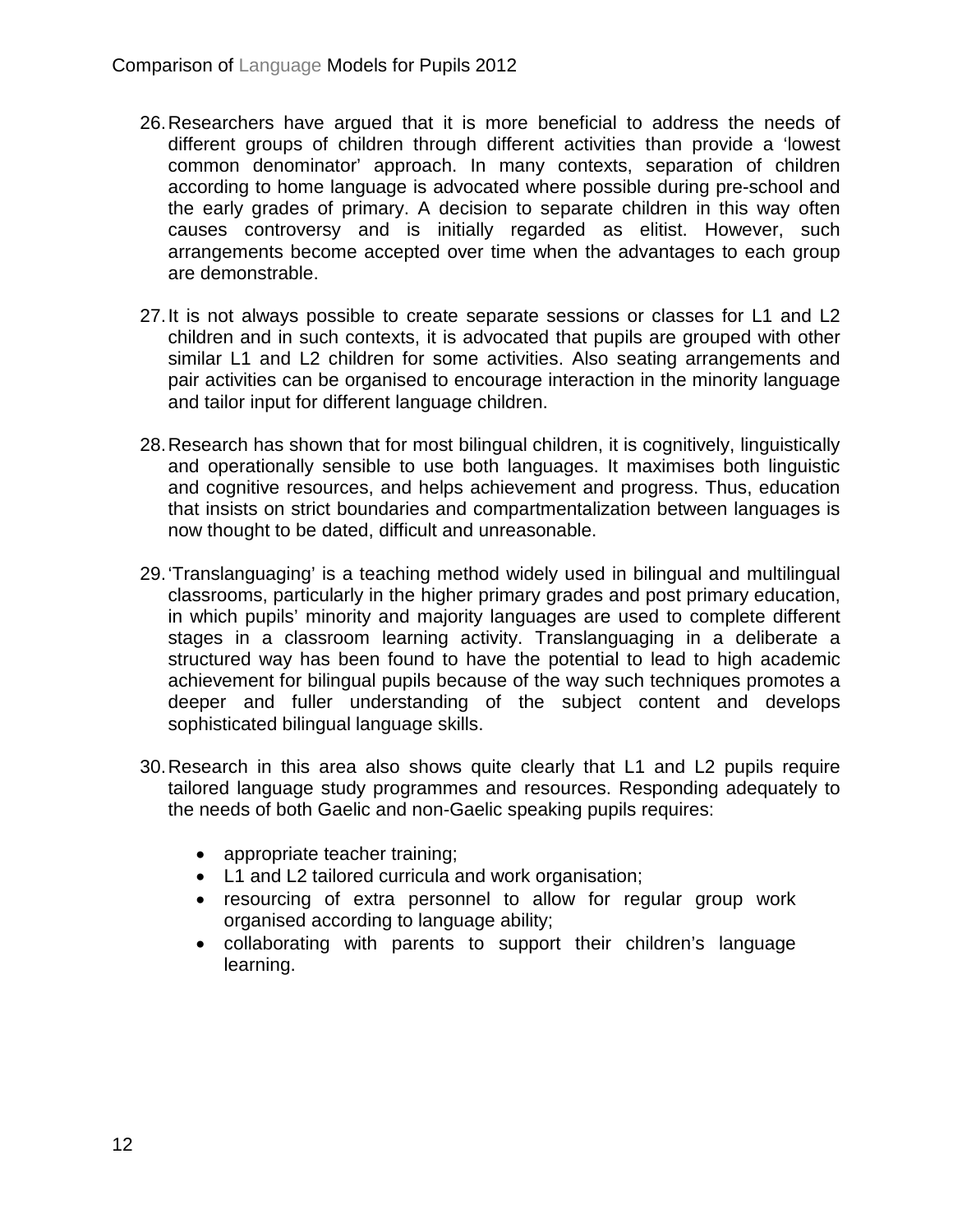#### **Introducing and developing literacy skills in two languages**

- 31.In indigenous minority language contexts, literacy for bilinguals typically aims for achieving fluency in reading and writing in two (or more) languages. The **sequential** view of biliteracy holds that literacy in a second language be introduced once a child has developed adequate fluency in speaking, reading and writing in one language. Also, in programmes that follow the sequential model, 'full transition' to reading and writing in the child's second language is only made after the child has oral proficiency in the language to be read.
- 32.There are, however, also researchers who demonstrate that children can learn to read in two languages **simultaneously** even while they are still developing cognitive-oral skills in a second language. Two influential overviews of biliteracy, concur that literacy in a second language does not necessarily need to be delayed until children have a secure grasp of their first language literacy. Both do argue, however, that literacy development in the first language should continue until it is fully developed, whether literacy in a second language be introduced sequentially or simultaneously.
- 33.Researchers conclude that, ideally, pupils need to remain in an immersion programme for 8 years (at least 6 yrs) in order to develop their literacy skills fully – shorter programmes typically do not provide students with skills they need, particularly in their second language. Research indicates that developing literacy in two language provides a significant source of cognitive and curriculum advantage for bilinguals which probably helps account for their tendency to consistently equal or outperform their monolingual peers. Research reviews that have evaluated pupils' biliteracy development consistently attest that acquiring literacy in one language will aid the development of literacy in another language and that the skills learned for reading and writing in one language will transfer to reading and writing in a second language, particularly when both languages use a similar writing system as Gaelic and English do.
- 34.Research on literacy attainment in Gaelic-medium and English-medium education, generally concludes that Gaelic-medium pupils typically perform better than their English-medium peers in English reading and writing in Primary 5, Primary 7 and Secondary 2. However, the same research indicated that by Primary 7, pupils in Gaelic medium had a lower attainment in Gaelic than they did in English, especially in reading.
- 35.The research on literacy attainment in Gaelic-medium provision is echoed in similar research internationally with regard to the tendency for minority languagemedium pupils to equal or surpass their monolingual peers in majority language attainment.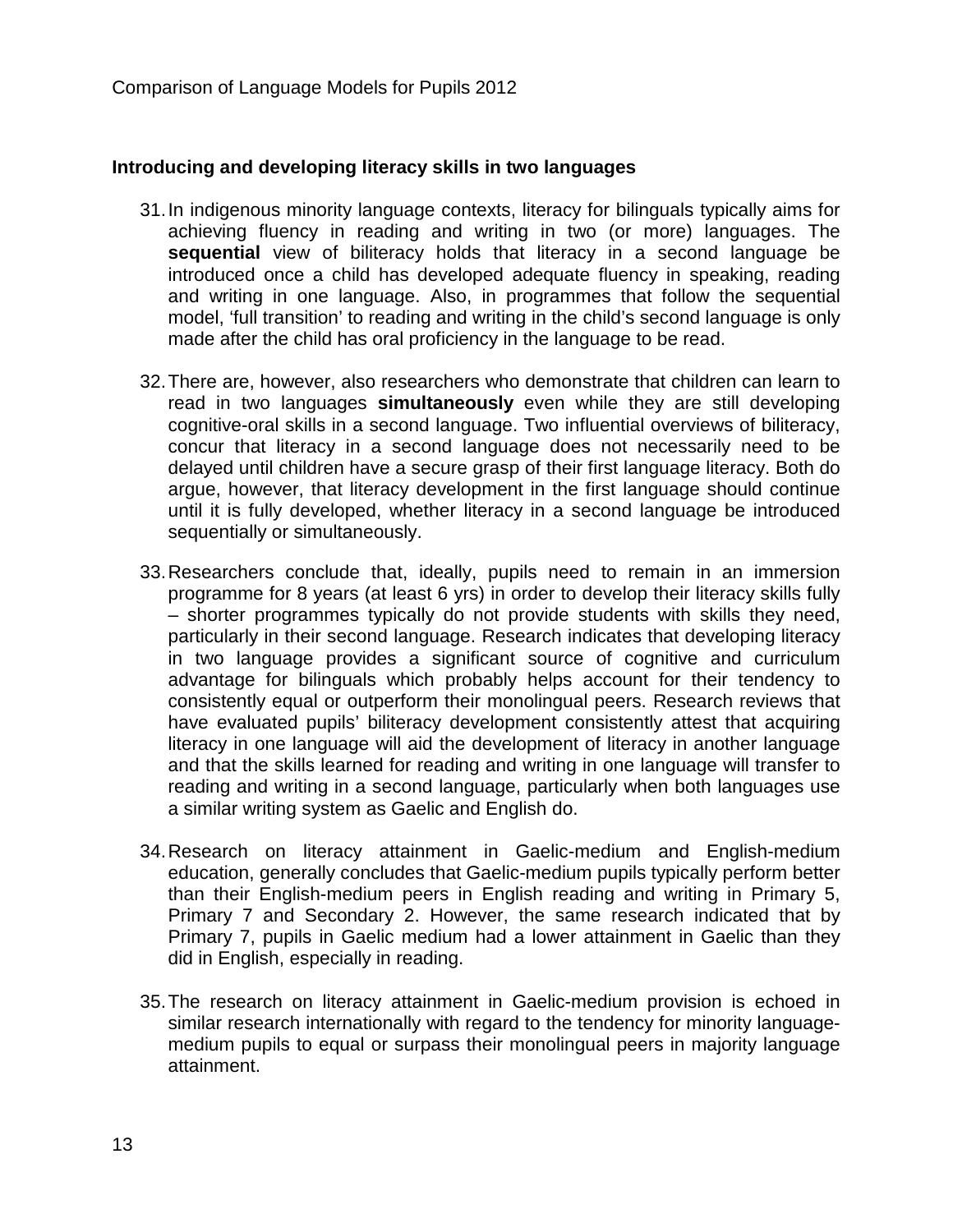- 36.Research in many diverse contexts demonstrates that when students are being educated through a minority language or immersed in a second language, then educators at all levels from pre-school onwards and across all subjects of the curriculum need to pay attention to developing student's language and literacy skills in order to deepen their understanding of the subject as well as enriching their language repertoires in general.
- 37.There is a tendency for the main responsibility for students' language and literacy development to rest with early years and language teachers, whereas it is clear from research that every content lesson needs to be a language lesson as well, with particular attention to expanding students' repertoire of word knowledge, word families and word use.
- 38.Pre-schools as well as subsequent stages in education need to be 'literacy rich' environments as the *Curriculum for Excellence* states. There is already some good practice in Gaelic medium preschools but research indicates that there is also a need to provide further support to pre-school educators to enrich the Gaelic language and literacy experiences of young children, particularly with Gaelic story reading and other forms of Gaelic literacy.
- 39.The importance of drawing upon pupils' background knowledge is a principle which is applicable at all stages of a child's education. Research has shown how readers do not make sense of the texts they read by relying solely on the phonemic/graphemic, lexical and syntactic recognition but also draw upon their prior knowledge and their own language and literacy practices. For pupils who are developing their bilingualism, drawing upon their background knowledge is particularly important in order to help them gain understanding of a text when they may have some gaps in their knowledge of textual features.
- 40.The full report presents the features identified by research to be effective in developing bilingual pupils' reading and writing in both their school languages and refers the reader to examples worth investigating further such as the *balanced literacy workshop method* of reading and writing instruction which combines language and literature-rich authentic activities.

### **Introducing and developing the majority national language and modern languages**

41.The European Commission's Action Plan *Promoting Language Learning and Linguistic Diversity* (2003) promotes the learning of the mother tongue and two other languages (MT  $+$  2) for all citizens. As a consequence of this policy, the compulsory learning of an additional language is happening at an increasingly early stage, with some countries such as Spain and Luxembourg making it mandatory to learn another language in the first year of schooling.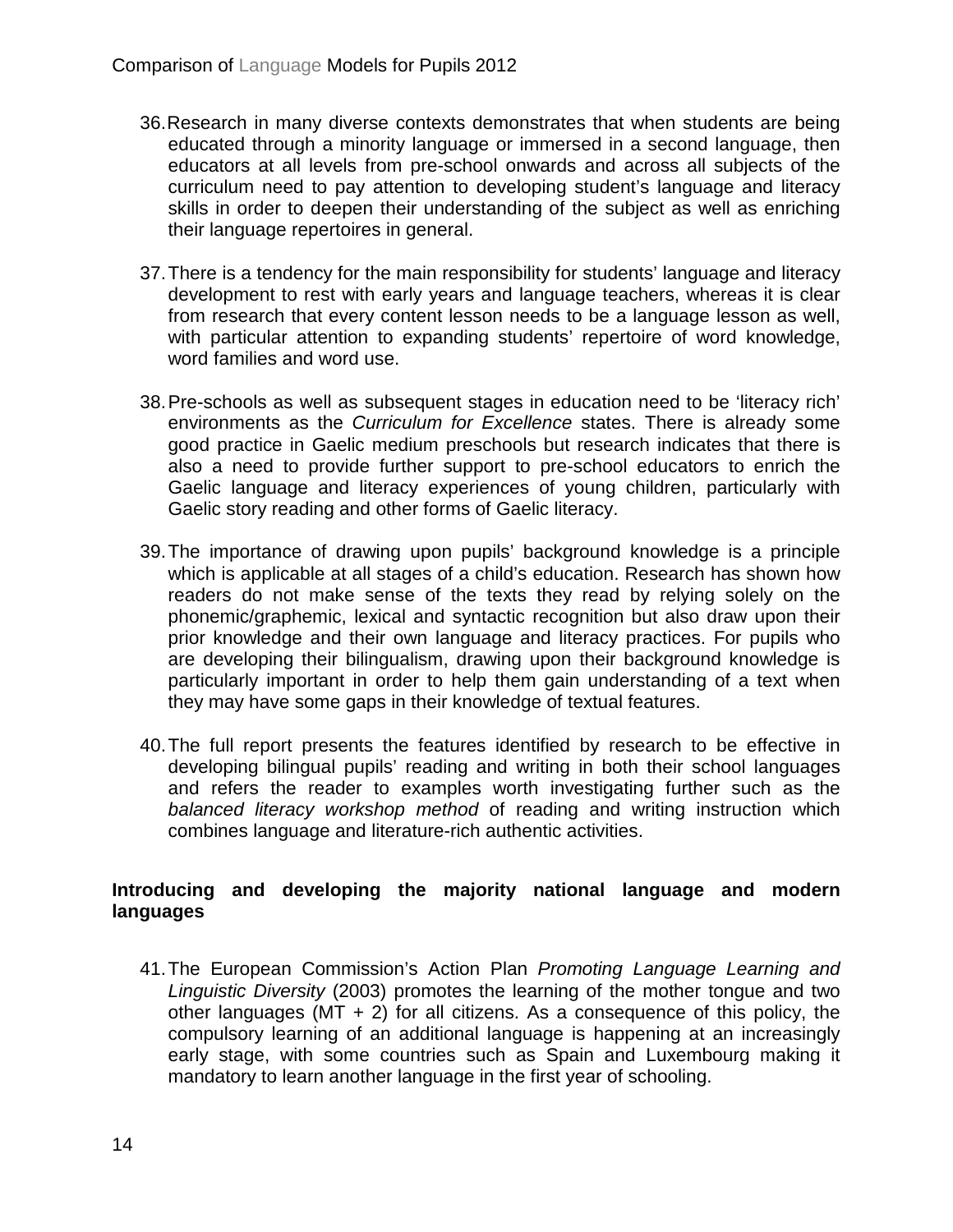- 42.The European Union refers to bilingual education in its member states as CLIL (Content and Language Integrated Learning). CLIL is an umbrella term used to describe any type of educational programme in which a 'second', 'foreign' or 'modern' language is used to teach non-linguistic subjects. CLIL does not, therefore, refer to the use of Gaelic in Gaelic-medium education.
- 43.CLIL programmes typically aim at achieving 'functional competence' in receptive and productive skills rather than native-like fluency, particularly when learning through the target language takes up a low portion of curricular time. Some CLIL programmes do designate a significant proportion of curricular time to teaching through the medium of a foreign language and these programmes can produce very high level of productive and receptive skills as well as teaching subject content to the required standard.
- 44.At secondary school level, many schools have subject and language teachers working in tandem so that both types of lesson complement each other and so help develop student's language skills in a deliberately structured rather than haphazard way. This approach to language learning is felt to provide a more authentic learning environment in comparison with the more traditional foreign language teaching content which is heavily 'pseudo-real' and fictitious.
- 45.Research in CLIL contexts affirms that:
	- student's first language develops normally despite a significant amount of curricular time being conducted in another language;
	- the 'second'/'foreign' language develops better by being used as a language of instruction in non-linguistic subjects;
	- content learning is enhanced and not affected negatively by being taught through the medium of student's additional language;
	- CLIL education is typically appropriate for all kinds of students.
- 46.The demonstrably higher levels of proficiency achieved in a foreign/modern language when taught using a CLIL 'partial immersion' approach compared with the traditional method of teaching modern languages, make it worth considering as a dimension of GME.
- 47.There is a growing number of trilingual models of education in minority language contexts. The full report presents the successful incorporation of a CLIL approach to the teaching of English within its predominantly Basque-medium models of education.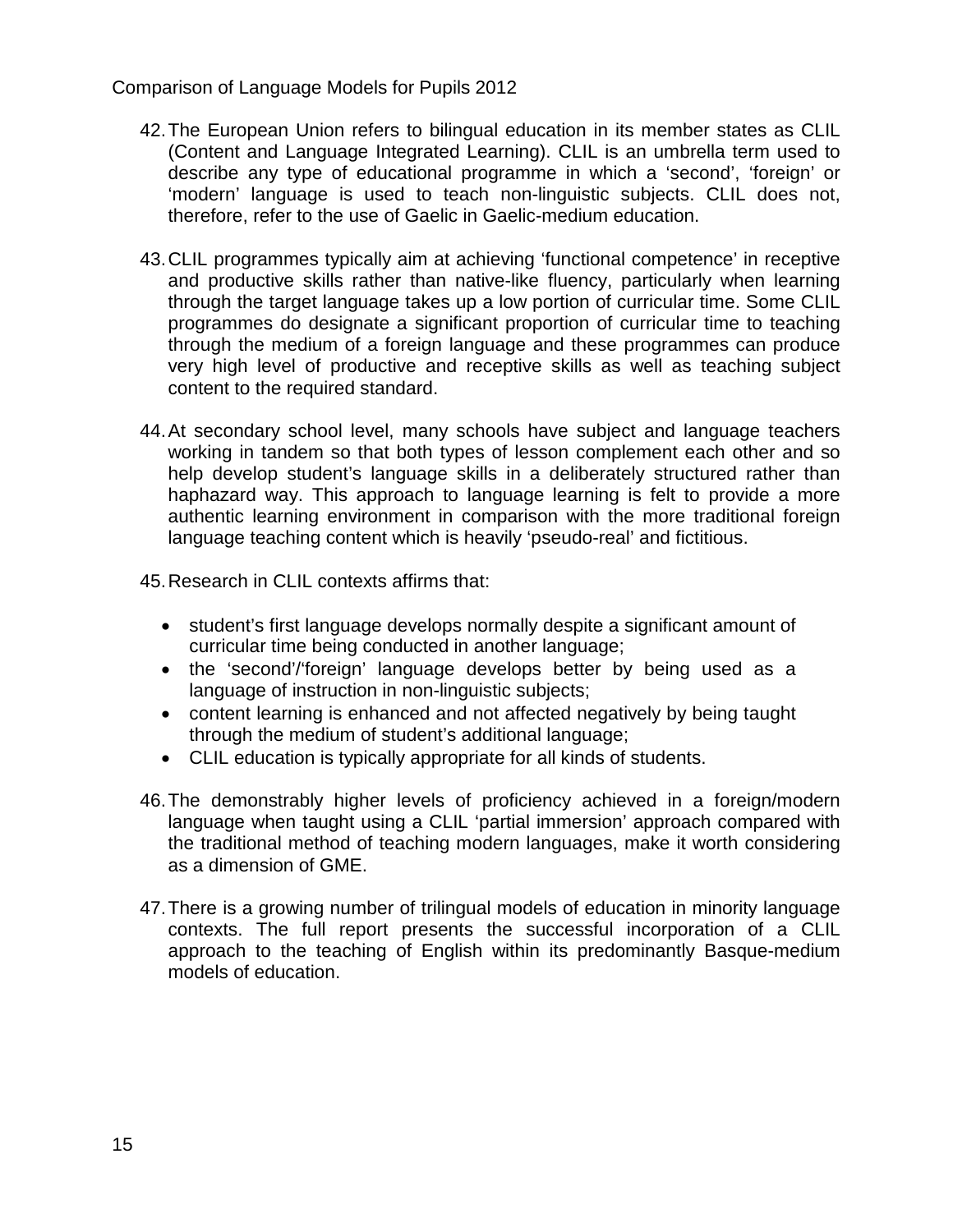### **The further development of Gaelic-medium education in Scotland**

- 48.Gaelic-medium education shares many features with other successful models of minority language 'heritage' education and minority language immersion such as an emphasis on early total immersion and maintaining an almost exclusively Gaelic medium delivery of the primary curriculum from P2/3 onwards. The full report also refers to research which has identified numerous examples of good practice in GME provision at all levels.
- 49.In GME, as in other minority language heritage/immersion contexts there is an ongoing need for:
	- continual development of GM teaching and learning materials and resources;
	- continual and increased training of well qualified GM preschool practitioners and primary and secondary education teachers with regard to developing:
		- o their own fluency in Gaelic;
		- o their understanding of minority language immersion teaching;
		- o their ability, even as subject teachers, to teach in ways that develop their pupils' bilingual language and literacy repertoires effectively;
	- increased opportunities for GM practitioners and teachers to learn from each other and share resources.
- 50.As is the case in other minority language contexts, the 'models' of minority language medium education as they are defined and prescribed in policy documents are often at odds with the reality of current classroom practice. In Scotland, as elsewhere, there is a growing awareness of a need to focus on classroom practices, identify best practice and share that best practice among practitioners and teachers through CPD, ITE and national guidelines.
- 51.This report has considered some of the most pressing issues for GM pedagogy such as: meeting the different needs of L1 and L2 learners and identifying effective classroom practices for developing and enriching pupils' bilingual language and literacy skills at all levels and across the curriculum. Strategies for addressing these issues are provided in the full report.
- 52.The research on classroom practices reviewed for this study has also drawn attention to the need to carefully consider the function and role of English, (and any other home languages) in the Gaelic-medium classroom. This is an issue at all levels from pre-school to secondary and signals the need to review and further develop pedagogies which are appropriate for Gaelic medium settings.
- 53.The models of trilingual education reviewed also demonstrate that there is scope for developing a European, CLIL approach which employs modern languages as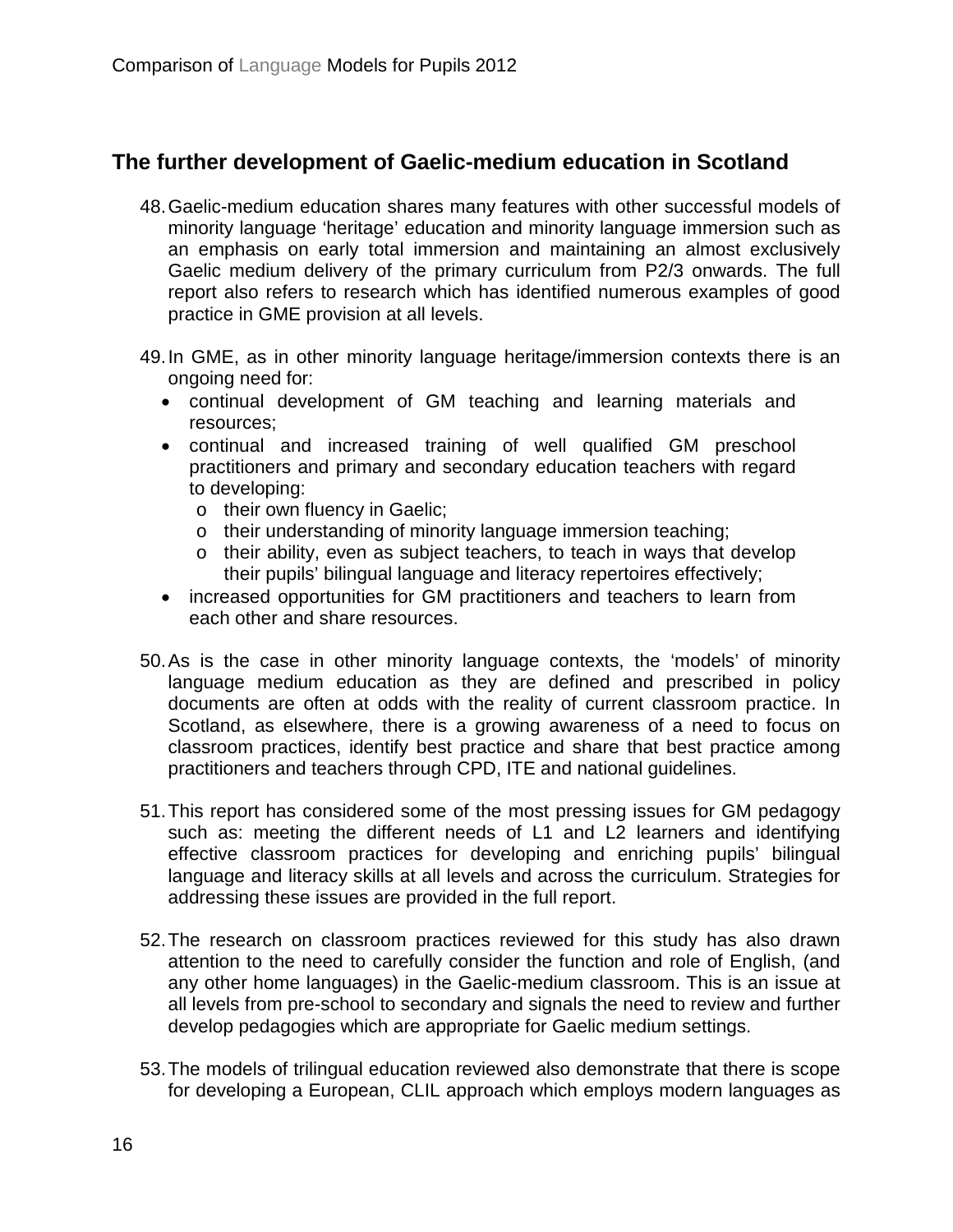a medium of instruction for selected curriculum subjects within the current GME model. The experience in other language contexts indicates that GL pupils would gain significantly higher levels of functional fluency if a CLIL approach was adopted to the teaching of Gaelic as a subject and as a medium of instruction for several curriculum subjects in EM schools.

54.A range of structural and cost factors are identified. These include the costs of further practitioner and teacher CPD and ITE, materials development, providing 'catch up' immersion support to latecomer pupils and introducing the use of modern languages as a medium of instruction in non language curriculum subjects.

### **Recommendations**

- In accordance with HMIe's (2011) recommendation for written national guidance for Gaelic Medium Education, such guidelines should also include guidance on:
	- o the continuous development of GM immersion from one stage to another from  $3 - 18$ ;
	- o when to make the transition from the 'total immersion' to 'immersion' phase, in order to ensure consistency in primary provision;
	- o how to identify children's 'readiness' for the formal teaching of English or simply delay the introduction of 'formal' English until P3 in all GME classrooms.
- An appropriate pedagogy should be developed in order to implement the preschool Curriculum for Excellence effectively in Gaelic-medium settings. National guidance on GM pre-school provision should address the need for all pre-school practitioners to gain:
	- o fluency and confidence in their own Gaelic language repertoire;
	- o a full understanding of bilingualism and language acquisition in minority language immersion;
	- o expertise in teaching practices for managing and supporting the diverse language and education needs of Gaelic and non Gaelic-speaking children.
- Continuous CPD should be provided for all practitioners at pre-school, primary and secondary levels in order to:
	- o share best practices in minority language immersion and Gaelic-medium teaching; and
	- o achieve excellence and consistency in the way all teachers (including subject teachers) develop and support their pupils' bilingual language and literacy learning in GME.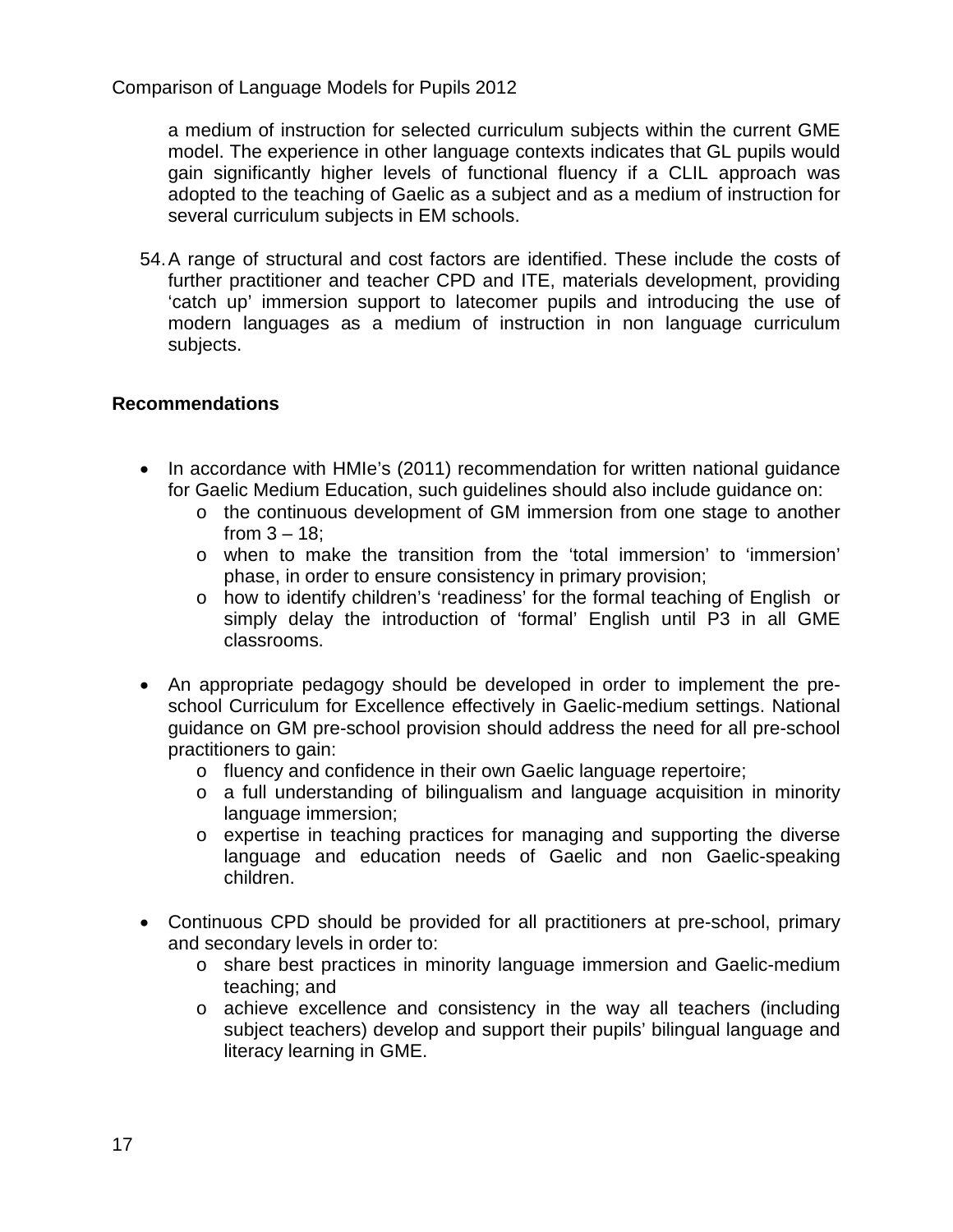- *Bòrd na Gàidhlig* and *Education Scotland* should collaborate to actively encourage more use of networks such as GLOW to ensure all GM teachers/practitioners have access to new resources and training.
- *Bòrd na Gàidhlig* should consider establishing a team or network of experienced GM teachers/practitioners who could provide support and advice to GM and GL teachers at all levels of Gaelic-medium provision.
- Practitioners should be encouraged to use IT more effectively as a tool for sharing best practice between schools and Local Authorities through, for example, Virtual Learning Environment (VLE), Skype and video conferencing.
- Gaelic language programmes should be developed to support children with learning needs and who may require specific language support.
- *Bòrd na Gàidhlig* should consider how best to provide Gaelic language instruction and support to 'latecomer' pupils so that they can join GME at any stage.
- Provision should be made to give extra Gaelic language support to Gaelic learners in order to help them move into Gaelic medium education.
- *Bòrd na Gàidhlig* should consider piloting the introduction of a CLIL approach to modern language teaching as part of GM provision at primary and/or secondary levels. Such an initiative should be monitored and evaluated in order to determine whether such a model could gradually be developed more widely.
- *Bòrd na Gàidhlig* should initiate a wide ranging review of Gaelic Language in the Primary School and in the Secondary School, in order to evaluate the effectiveness of such provision and identify how best such provision should exist and be supported in parallel to GME. The Bòrd should also consider the possibility of introducing a CLIL approach to the use of Gaelic as a medium of instruction for selected curriculum subjects in non GM schools.
- Following Curriculum for Excellence guidelines, secondary schools should be encouraged to integrate Gaelic or minority culture into more curricular areas and extra-curricular work.

**\* \* \* \* \* \* \* \* \* \***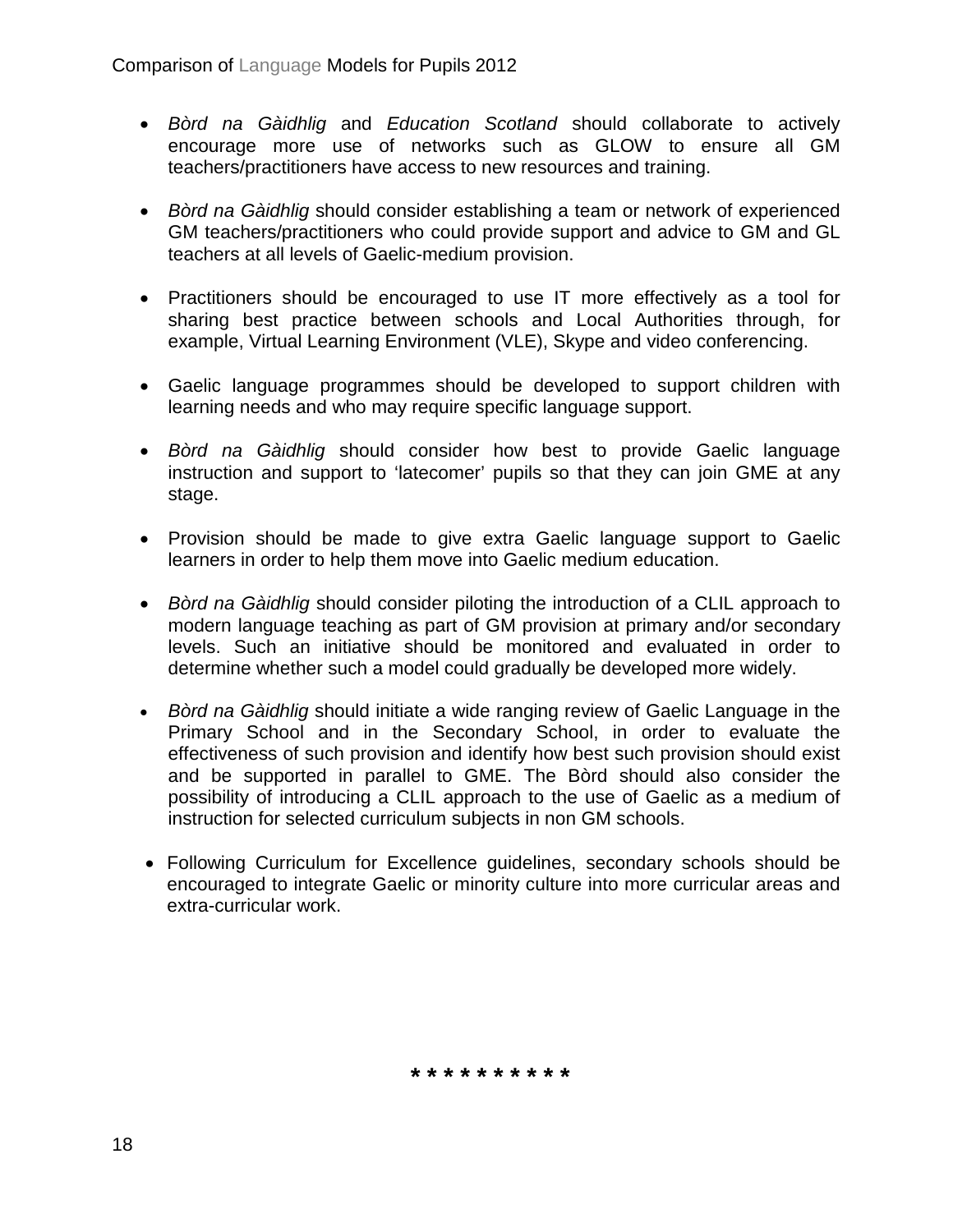### <span id="page-18-0"></span>**1.0 Project aims and methodology**

The aim of this Bòrd na Gàidhlig funded project has been to review the literature and guidance on good practice in the immersion classroom teaching and learning of minoritised languages, from pre-school to high school, both internationally and in Scotland, such as would be applicable to the promotion of Scots Gaelic in Scotland.

The key questions set out in the Bòrd's research specification documents were as follows:

- What are the various models of classroom language immersion employed internationally?
- What models have been shown to be most effective in producing and maintaining fluent speakers of a minority language?
- How do these models cater for variation in pupil entry language abilities and linguistic backgrounds, including addressing the needs of first and second language pupils in the same class?
- How do these models cater for the introduction and development of literacy skills in the target language?
- How do these models cater for the introduction and development of language abilities in language(s) other than the target one, including examples of a majority national language and a foreign language(s)?
- What are the structural and financial contexts within which such models operate successfully?
- How do these compare to the model(s) for Scots Gaelic?
- What are the models that might be appropriate for the development of Scots Gaelic?
- What are the principle adaptations that would be required to implement these in Scotland, and what regional or other variations might be required or beneficial?
- What structural, financial and support implications might be expected to arise from adoption of these models in Scotland?

Gathering evidence for this project has largely been, as intended, a wide-ranging desk top based international review of language-in-education policy documentation and research literature on immersion education in many countries. We have focused, in particular, upon several minority language contexts in which immersion has been developed as a pedagogy of 'language revitalization' and 'heritage' language maintenance in order to provide comparisons that can inform the development of Gaelic-medium education in Scotland. The models presented for comparison are, namely, the use of immersion in Ireland, Wales, Catalonia, The Basque Autonomous Community, Canada, Aotearoa/New Zealand and the United States of America. We have also drawn upon the research literature in the field of second language acquisition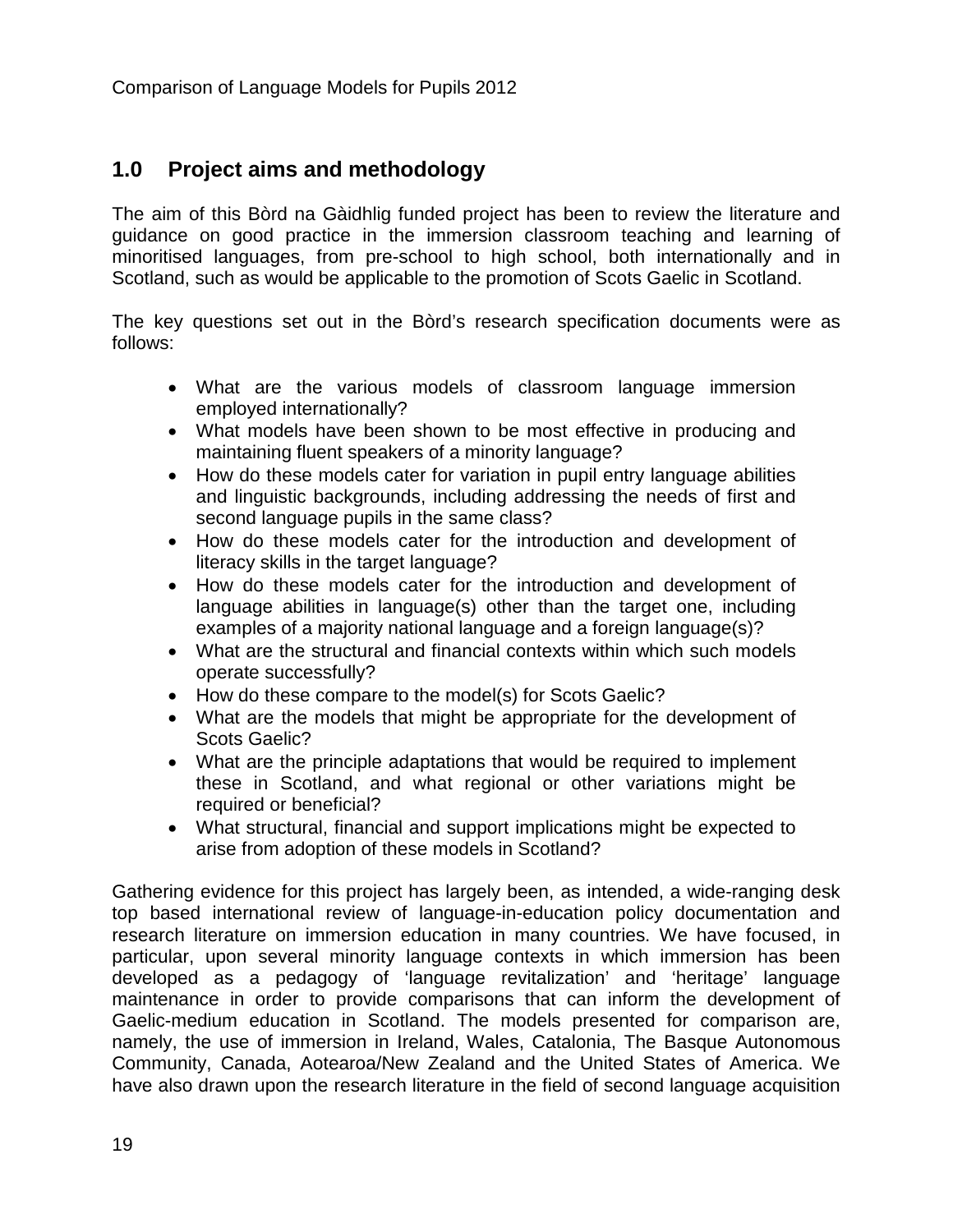and bilingual/multilingual education more widely to address each of the issues identified in the research brief.

This international review of minority language immersion is very timely. In many other contexts, as well as in Scotland, practitioners, policy makers and researchers are reevaluating the effectiveness of traditional minority language teaching models in contexts which are increasingly diverse, heterogeneous and multi-modal. It is now an undisputable fact that well executed bilingual education systems produce a more highly skilled and well qualified workforce than monolingual forms of education. As Ofelia García, has argued:

"*Bilingual education in the twenty-first century must be re-imagined and expanded, as it takes its rightful place as a meaningful way to educate all children and language learners in the world today*" (García 2009:9).

**\* \* \* \* \* \* \* \* \* \***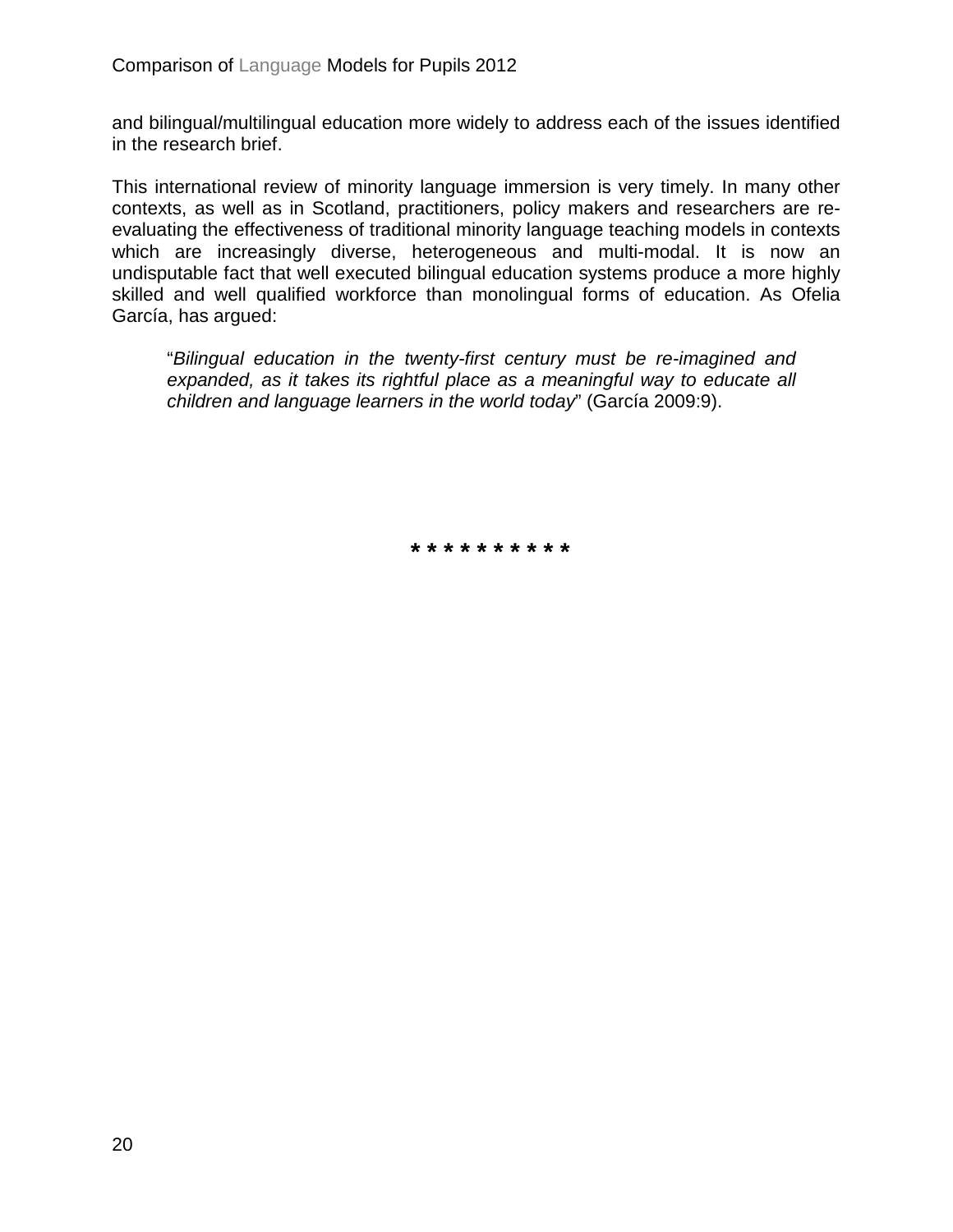### <span id="page-20-0"></span>**2.0 Developing Gaelic medium education in Scotland – the current policy context**

In Scotland, as in so many other contexts throughout the world where the local language has become minoritised as a consequence of various historical, political and economic factors, education provides a possible means of saving the indigenous language. The vulnerable position of Gaelic in Scotland is echoed in many other language communities where there is an historical legacy of excluding the local language from the discourses and institutional practices of power such as the law, public administration and education. In Scotland, as elsewhere internationally, the past century has seen a severe erosion in the number of speakers in increasingly fragmented local communities and social networks. The rate of inter-generational language transmission within the family is in decline and no longer sufficient to reproduce the numbers of speakers required to sustain and grow the language community. Consequently, a policy of language revitalization places considerable emphasis upon the education system in order to produce autochthonous language speakers.

Gaelic-medium education in Scotland has developed quite considerably since the first experiment in teaching through the medium of Gaelic was undertaken in Comhairle nan Eilean Siar during the 1970's. Since the first Gaelic-medium primary classes were opened in Central Primary in Inverness and Sir John Maxwell Primary School in Glasgow in 1985, Gaelic-medium Education has become one of the most rapidly developing sectors in the Scottish Education system.[1](#page-0-0) More recently, The *Gaelic Language (Scotland) Act* 2005 has provided the legislative springboard for creating a comprehensive policy framework for promoting the acquisition and use of Gaelic in Scottish Society. Bòrd na Gàidhlig published its first *National Plan for Gaelic (2007 – 2012)*, incorporating the *National Gaelic Education Strategy* in 2007 and, subsequently, in 2010 *Ginealach Ùr na Gàidhlig: An Action Plan to increase the numbers of Gaelic speakers*. These policy documents, together with the Gaelic Language Plan prepared by Learning and Teaching Scotland (2009), HMIE Scotland (2009) and The Scottish Government (2010), and the establishment of the National Gaelic Education Steering Group have provided the first opportunity for a comprehensive, nation-wide and multiagency, co-ordinated approach to the further planning and development of Gaelicmedium education provision.

<span id="page-20-1"></span>The Scottish Government's *Gaelic Language Plan* states that:

*The Scottish Government recognises that a sustainable future for Gaelic requires more people to learn the language and that attention requires to be* 

 $1$  Bòrd na Gàidhlig The National Plan for Gaelic / Annex A: The National Gaelic Education Strategy (p. 51).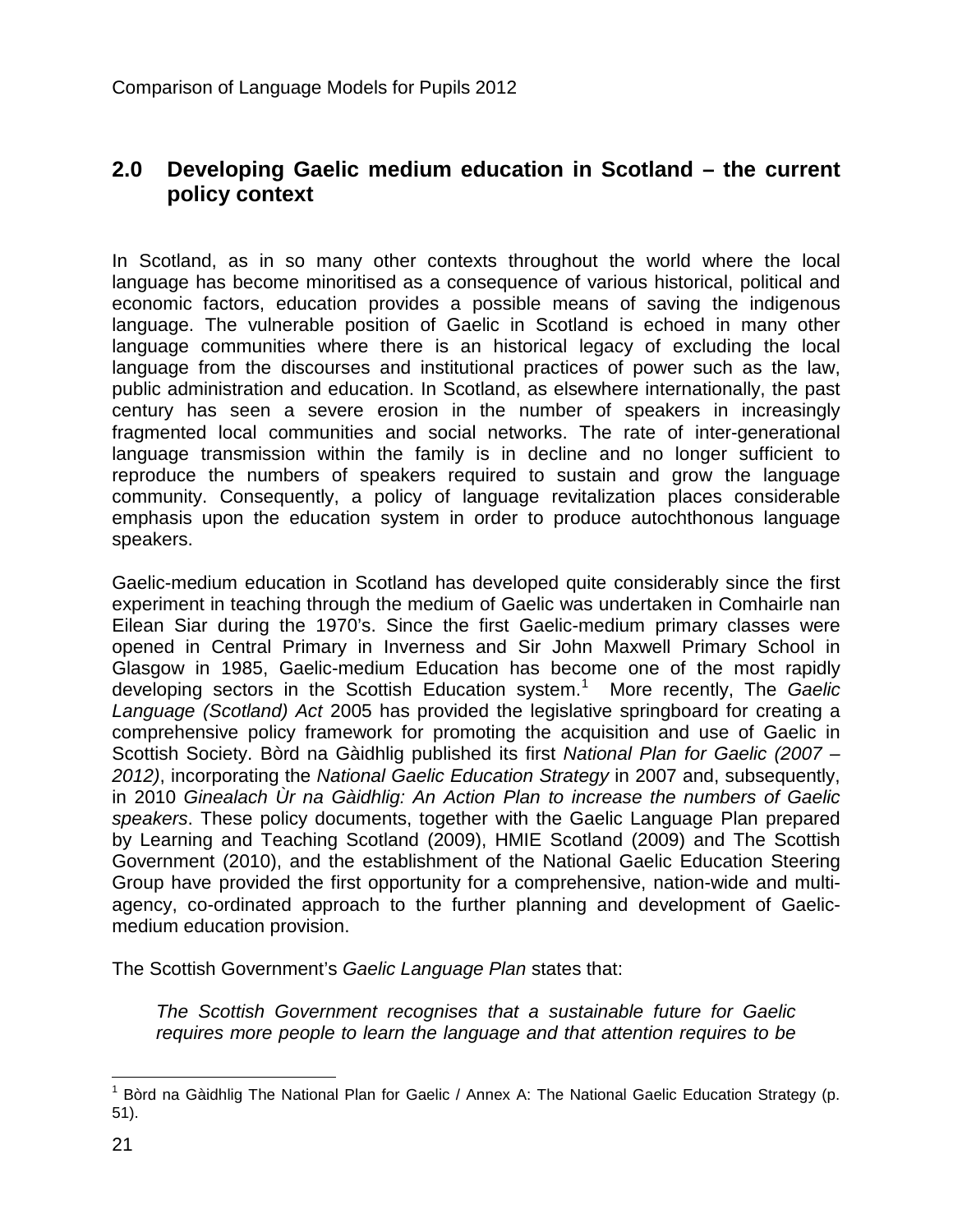*focused on the home, education and adult learning as the key means of achieving this*. *[2](#page-20-1)*

The draft National Gaelic Language Plan 2012-17 sets the aim of achieving: "a 15% year-on-year increase in the number of children entering Gaelic-medium Education, from a baseline of 400 per year in 2011-12".<sup>[3](#page-21-0)</sup> The National Plan acknowledges that such an increase "will require effective workforce and capital planning, substantially increased funding and a continuing political commitment".<sup>[4](#page-21-1)</sup>

The guidance on learning and teaching through *Curriculum for Excellence[5](#page-21-2)* recognises Gaelic as being a mainstream subject in the new curriculum and the *National Gaelic Language Plan 2012-17* includes among its aims: "*ensure that the principles and practices of Curriculum for Excellence are implemented fully in Gaelic and Gaelicmedium education at all levels".[6](#page-21-3)*

Central to the new National Gaelic Language Plan is its commitment "to enhance delivery and assessment of Gaelic education and learning". This includes:

- *a particular emphasis on expanding, and enhancing the quality of, provision at the 0-3 stage;*
- *encourage further development of the methods used in order to make GLE as effective as possible at bringing learners to the level of communicative competence in the language;*
- *continuing to develop and refine immersion methodology in order to increase the total achieving fluency in Gaelic and in particular to enhance the standard of their Gaelic in terms of range of vocabulary and grammatical accuracy*; *[7](#page-21-4)* and
- supporting the "*extended range of Gaelic Education and learning resources available in a range of media and formats to support all areas and sectors of Gaelic learning, within the overall context of Curriculum for Excellence*.

**\* \* \* \* \* \* \* \* \* \***

<span id="page-21-0"></span><sup>&</sup>lt;sup>2</sup> The Scottish Government, *Gaelic Language Plan* (2010), p. 67.<br><sup>3</sup> Bòrd na Gaidhlig, *Growth and Quality: The National Gaelic Language Plan 2012 – 17* (public consultation document 4th October 2011 to 5th January (2012), p.15.

 $<sup>4</sup>$  Ibid., p.14.</sup>

<span id="page-21-2"></span><span id="page-21-1"></span><sup>5</sup> www.curriculumforexcellencescotland.gov.uk

<span id="page-21-5"></span><span id="page-21-3"></span><sup>6</sup> Bòrd na Gaidhlig, *Growth and Quality: The National Gaelic Language Plan 2012 – 17* (public consultation document 4th October 2011 to 5th January (2012), p.16.

<span id="page-21-4"></span><sup>7</sup> Bòrd na Gaidhlig, *Growth and Quality: The National Gaelic Language Plan 2012 – 17* (public consultation document 4th October 2011 to 5th January (2012), p.15.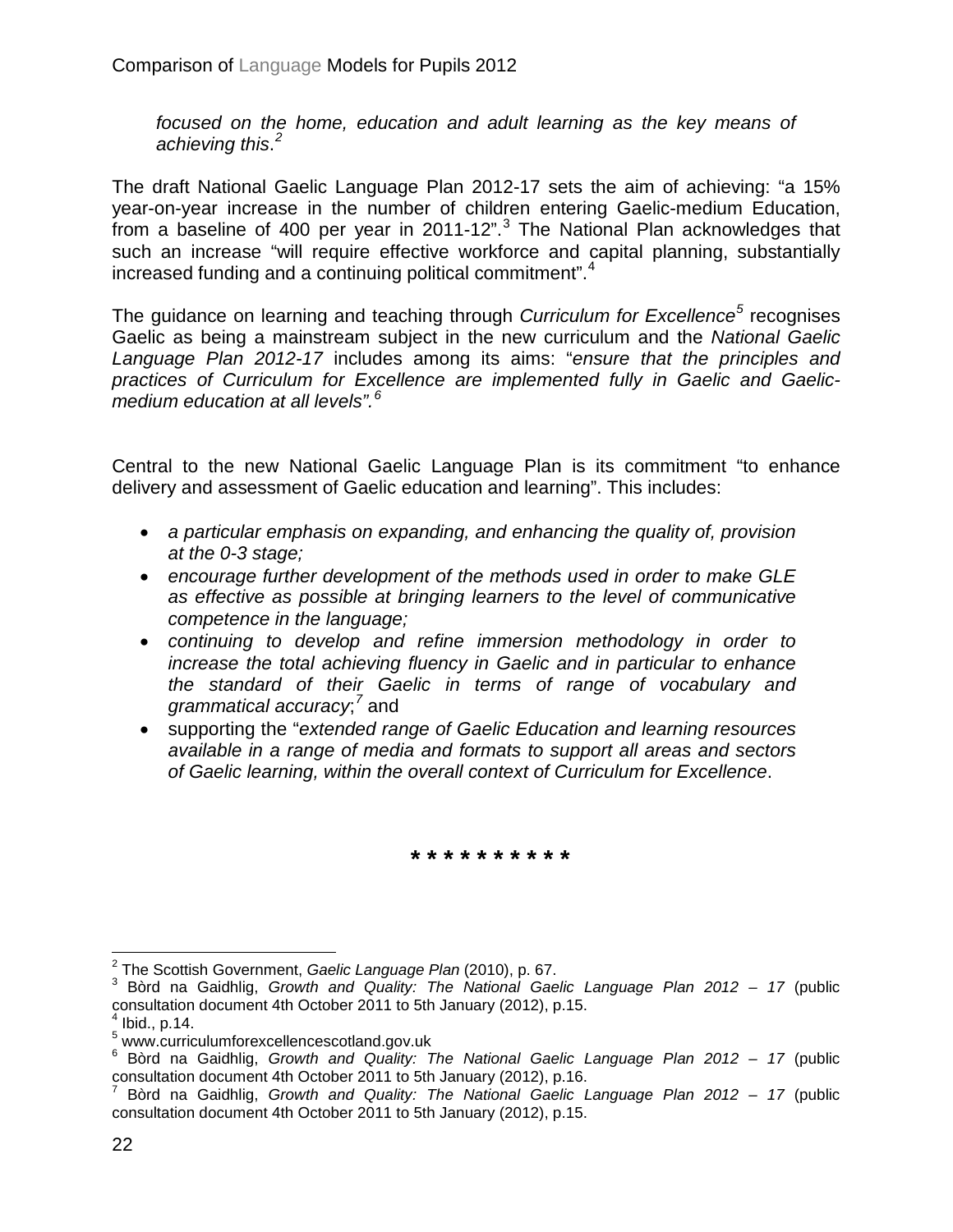### <span id="page-22-0"></span>**3.0 Models of immersion education employed internationally**

### <span id="page-22-1"></span>**3.1 'Models' and 'types' of bilingual education**

Before describing some of the various models of classroom language immersion employed internationally, it is necessary to frame such a description with reference to the considerable emphasis, at policy level and in research on bilingual education, upon defining and describing different 'models' and 'types' of bilingual schooling. One of the most well known and detailed classifications of different types of bilingual education is that of William F. Mackey (1970) who identified ninety different variables depending on the following four intersecting factors:

- 1. the relationship between the language(s) of the home and the schools;
- 2. curricular organisation of languages, the medium of education, their pattern of development, the distribution of the languages in the curriculum, the transition from one language to the other;
- 3. the linguistic character of the community and the country;
- 4. the function, status, and differences, both regionally and internationally, of the various languages (Mackey 1970 in García 2009:115).

Another typology much quoted in the literature is the classification used by Colin Baker (1993, cited in Baker 2011) and reproduced in Table 1 below, which groups types of bilingual programmes into the 'strong forms' of bilingual education which typically produce fully bilingual and biliterate pupils and the 'weak forms' which do not.

The classification of bilingual education into different 'models' has been driven by different ideological approaches. The early typologies provided by Mackey (1970) and others (e.g. Fishman and Lovas 1970; Spolsky and Cooper 1978) were informed by the structural-functionalist view of society which dominated research on bilingualism during the 1960's and 1970's (Martin-Jones, 2007). Research which has concerned itself with the language rights and bilingual education of minoritised language communities have defined models and typologies from a 'critical' perspective which emphasises the way different forms of education reproduce social inequalities and power relations (e.g. Skutnabb-Kangas 1984; Hornberger 1991; and Baker 2011).

The discourse of 'models' of bilingual education remains pervasive and influential in educational policy making and much of the typically large-scale quantitative research focussing on pupil attainment which informs those policies (Martin-Jones 2007). Similarly pervasive are the 'monoglossic ideologies' of bilingualism and bilingual education which "treat each of [a] child's languages as separate and whole, and view the two languages as bounded autonomous systems"(García 2009:7). Such a view of bilingualism dominated language and education policy and research in the latter half of the twentieth century and remains widely held. However, the attention paid in detailed studies of the language repertoires of bilingual and multilingual pupils and the classroom teaching practices in diverse and hybrid linguistic contexts (e.g. Heller & Martin-Jones 2001; Lin & Martin 2005; Creese & Blackledge 2010) has contributed to a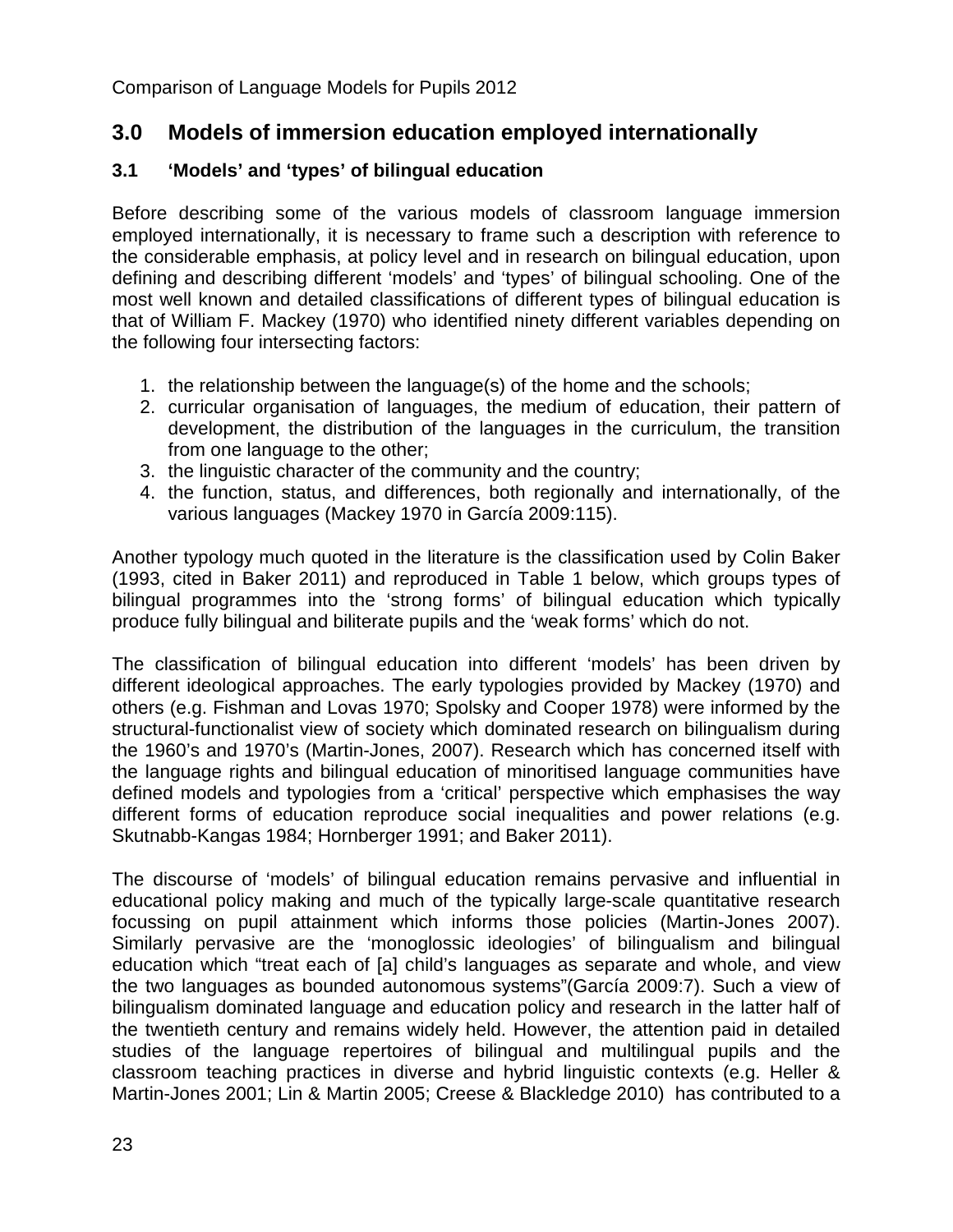'heteroglossic' ideology of bilingualism which is based on Bakhtin's concept of 'heteroglossia' to mean 'multiple voices' (García 2009:7). This view emphasises the multiplicity of language repertoires and language practices of pupils and educational establishments in interrelationship and informs the more recent discussions of the models of bilingual education (e.g. García 2009) at the turn of the twenty-first century.

| Table 1: Typology of models of bilingual education Baker (2011:210) |                      |                                                          |                               |                     |  |  |
|---------------------------------------------------------------------|----------------------|----------------------------------------------------------|-------------------------------|---------------------|--|--|
| <b>WEAK FORMS OF BILINGUAL EDUCATION FOR BILINGUALS</b>             |                      |                                                          |                               |                     |  |  |
| Type of                                                             | <b>Typical type</b>  | Language of                                              | <b>Societal and</b>           | Aim in              |  |  |
| program                                                             | of child             | the Classroom                                            | <b>Educational</b>            | Language            |  |  |
|                                                                     |                      |                                                          | Aim                           | <b>Outcome</b>      |  |  |
| <b>TRANSITIONAL</b>                                                 | Language<br>Minority | Moves from                                               | Assimilation /<br>Subtractive | Relative            |  |  |
|                                                                     |                      | minority to<br>majority                                  |                               | Monolingualism      |  |  |
|                                                                     |                      | language                                                 |                               |                     |  |  |
| <b>MAINSTREAM</b>                                                   | Language             | Majority                                                 | Limited                       | Limited             |  |  |
| with Foreign                                                        | Majority             | Language with                                            | Enrichment                    | <b>Bilingualism</b> |  |  |
| Language                                                            |                      | L2/FI lessons                                            |                               |                     |  |  |
| Teaching                                                            |                      |                                                          |                               |                     |  |  |
| <b>SEPARATIST</b>                                                   | Language             | Minority                                                 | Detachment /                  | Limited             |  |  |
|                                                                     | Minority             | Language (out                                            | Autonomy                      | <b>Bilingualism</b> |  |  |
|                                                                     |                      | of choice)                                               |                               |                     |  |  |
|                                                                     |                      | STRONG FORMS OF BILINGUAL EDUCATION FOR BILINGUALISM AND |                               |                     |  |  |
| <b>BILITERACY</b>                                                   |                      |                                                          |                               |                     |  |  |
|                                                                     |                      |                                                          |                               |                     |  |  |
| Type of                                                             | <b>Typical type</b>  | Language of                                              | <b>Societal and</b>           | Aim in              |  |  |
| program                                                             | of child             | the Classroom                                            | <b>Educational</b>            | Language            |  |  |
|                                                                     |                      |                                                          | Aim                           | <b>Outcome</b>      |  |  |
| <b>IMMERSION</b>                                                    | Language             | <b>Bilingual with</b>                                    | Pluralism and                 | Bilingualism &      |  |  |
|                                                                     | Majority             | initial emphasis                                         | Enrichment.                   | <b>Biliteracy</b>   |  |  |
|                                                                     |                      | on L <sub>2</sub>                                        | Additive                      |                     |  |  |
| MAINTENANCE/<br><b>HERITAGE</b>                                     | Language             | Bilingual with                                           | Maintenance,<br>Pluralism and | Bilingualism &      |  |  |
| <b>LANGUAGE</b>                                                     | Minority             | emphasis on L1                                           | Enrichment.                   | <b>Biliteracy</b>   |  |  |
|                                                                     |                      |                                                          | Additive                      |                     |  |  |
| TWO WAY /                                                           | <b>Mixed</b>         | Minority and                                             | Maintenance,                  | Bilingualism &      |  |  |
| <b>DUAL</b>                                                         | Language             | Majority                                                 | Pluralism and                 | <b>Biliteracy</b>   |  |  |
| <b>LANGUAGE</b>                                                     | Minority &           |                                                          | Enrichment.                   |                     |  |  |
|                                                                     | Majority             |                                                          | Additive                      |                     |  |  |
| <b>MAINSTREAM</b>                                                   | Language             | <b>Two Majority</b>                                      | Maintenance,                  | <b>Bilingualism</b> |  |  |
| <b>BILINGUAL</b>                                                    | Majority             | Languages                                                | Pluralism and                 |                     |  |  |
|                                                                     |                      | Pluralism                                                | Enrichment.<br>Additive       |                     |  |  |

Note: L2= Second Language; L1 = First Language; FL = Foreign Language (Baker 2011:210)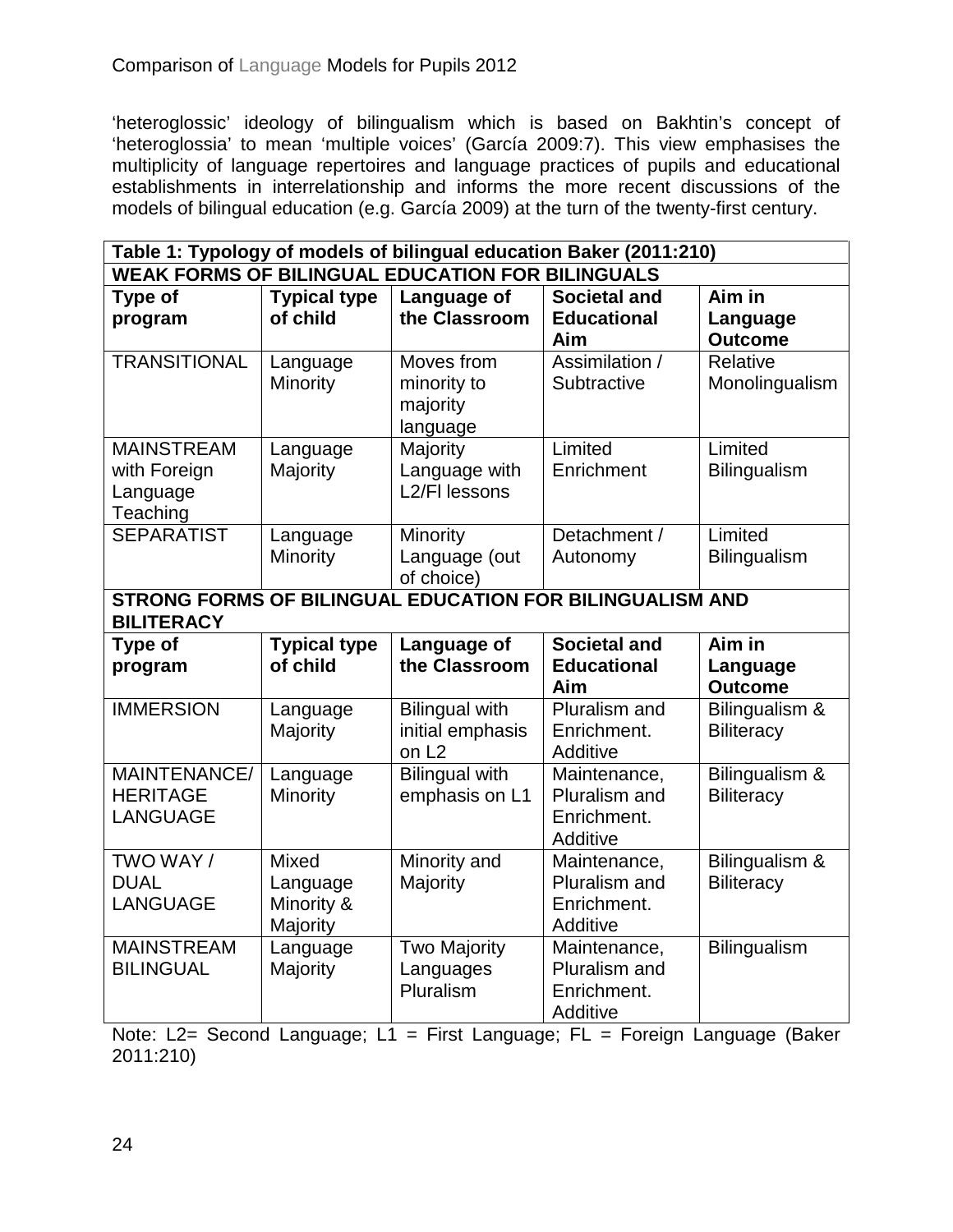### <span id="page-24-0"></span>**3.2 Models of bilingual education: a word of warning**

Models of bilingual education are, on the one hand useful, shorthand descriptions which provide a convenient way of describing and comparing different forms of bilingual education. As Cazden and Snow (1990) have aptly stated, 'bilingual education' is a simple label for a very complex and variable phenomenon. Furthermore, models are also artificial and grossly generalised constructs which are divorced from the actual reality of school language use (García 2009), and the teaching and learning of languages across the curriculum in bilingual and multilingual contexts. William F. Mackey also cautioned against the "exporting of a model of bilingual schooling as a magic formula for education success" (1978: 6) and warned that:

*Abstract or generalized discussion on whether this model is better than that one can be both meaningless and harmful. It is meaningless because what is desirable education for any group depends on the particular context in which its children will have to live and work. It is harmful because any assumption that there is a best and universally applicable model is bound to lead some people to pick the wrong one. Moreover, in trying to make a model operational, even though it be the wrong one, the institution (university or school or class) tends to become a system the purpose of which is to make the system work*. (Ibid.)

With the above caveat in mind, therefore, the following section presents a brief overview of a selection of models of immersion education developed internationally as described in the research and policy literature.

### <span id="page-24-1"></span>**3.3 Comparing 'models' of immersion education**

The use of immersion as a pedagogy in bilingual/multilingual education is widespread across the globe and beyond the scope of this project to give an account of all variations (see Johnstone 2002 for a comprehensive review). In this section, we have limited our overview, for comparative purposes, to the way immersion developed as a methodology for second language acquisition in Canada and subsequently adapted to meet the needs of different language groups throughout the world. We present, for comparison with Gaelic medium education as it has developed hitherto in Scotland, a synopsis of the immersion models in Aotorea/New Zealand, Hawai'i, Canada and the United States. In the European context, we focus on: Wales, Ireland, Catalonia and The Basque Country. We use García's (2009) terminology '*immersion revitalization bilingual education*' and '*developmental bilingual education*' to distinguish, as she does, between the use of immersion by indigenous groups such as the Māoris and Navajo and its use in the education programmes of many European autochthonous language minority groups to which Scottish Gaelic speakers belong.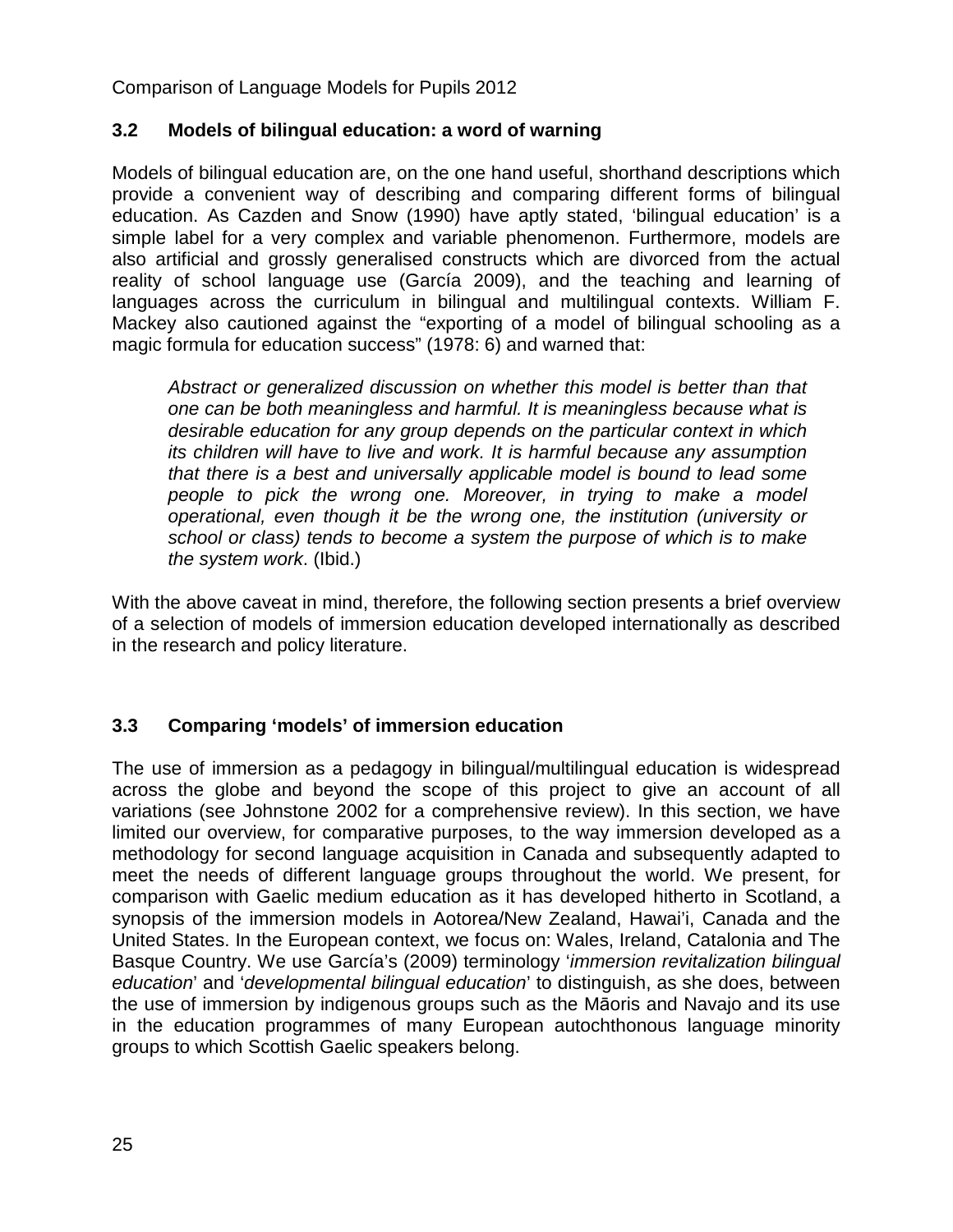### <span id="page-25-0"></span>3.3.1 'Second language' immersion

Students in formal education have long been 'immersed' in a learning environment where the instruction is being conducted in their second/additional language (Johnson & Swain, 1997). The term 'immersion education' as it is now used in the field of bilingual education was first developed in Canada during the 1960's to describe the then innovative approach to teaching elementary school students from English-speaking homes through the medium of French. It is important to remember that children from French-speaking homes attended separate, French-medium schools. This meant that, in contrast with many pupils in Gaelic medium education, the pupils in Canadian immersion classrooms were relatively homogeneous in that they were all receiving their education through the medium of a common 'second' language.

The Canadian approach to second language learning was initially developed at Kindergarten with children aged 4 - 5 and was termed **early immersion.** This was later extended to include **middle immersion** when starting at Grade 4 with pupils aged 8-10 or Grade 5 when they were 9 -11 years old. **Late immersion** was also introduced when pupils began this form of education at Grade 7 when aged 11-13 or in Grade 8 when they were 12-14 years old. The philosophy that underpins such immersion teaching is that second languages are best learned in schools when used in authentic communicative contexts similar to those used in first language medium education rather than being taught explicitly as in the traditional second/foreign language lessons.

French immersion programmes in Canada are fully bilingual in as much as the teaching staff are all bilingual, both French and English are used as the languages of instruction in a structured and organised manner and they aim to develop fully bilingual and biliterate pupils. In Canada:

"*early immersion usually involves 100% French in kindergarten and grade 1[8](#page-21-5) with one period of English language arts introduced in grades 2, 3 or sometimes as late as grade 4. By grades 5 and 6 the instructional time is divided equally between the two languages and usually the amount of time through French declines to about 40% in grades 7, 8 and 9 with further reduction at the high school level as a result of a greater variety of course offerings in English than in French*." (Cummins 1998:1)

When comparing the Canadian 'second language' immersion model to the use of immersion as a pedagogy in 'minoritised' language contexts such as Gaelic in Scotland, it is always important to remember the comparatively high status of both French and English how extensive pupils' opportunities were for acquiring and using English outside the context of their French immersion classrooms. Therefore, timetables which decrease the amount of curriculum time pupils are immersed in French in the Canadian model would not, as we shall see in other contexts necessarily be appropriate when

<span id="page-25-1"></span><sup>&</sup>lt;sup>8</sup> In the Canadian education system, pupils are graded as follows: Grade 1 (Ages 5 -7); Grade 2 (Ages 6-8); Grade 3 (Ages 7-9); Grade 4 (Ages 8-10); Grade 5 (Ages 10 -12); Grade 6 (Ages 10 – 12); Grade 7 (Ages 11 -13); Grade 8 (Ages 12-14); Grade 9 (Ages 13-15).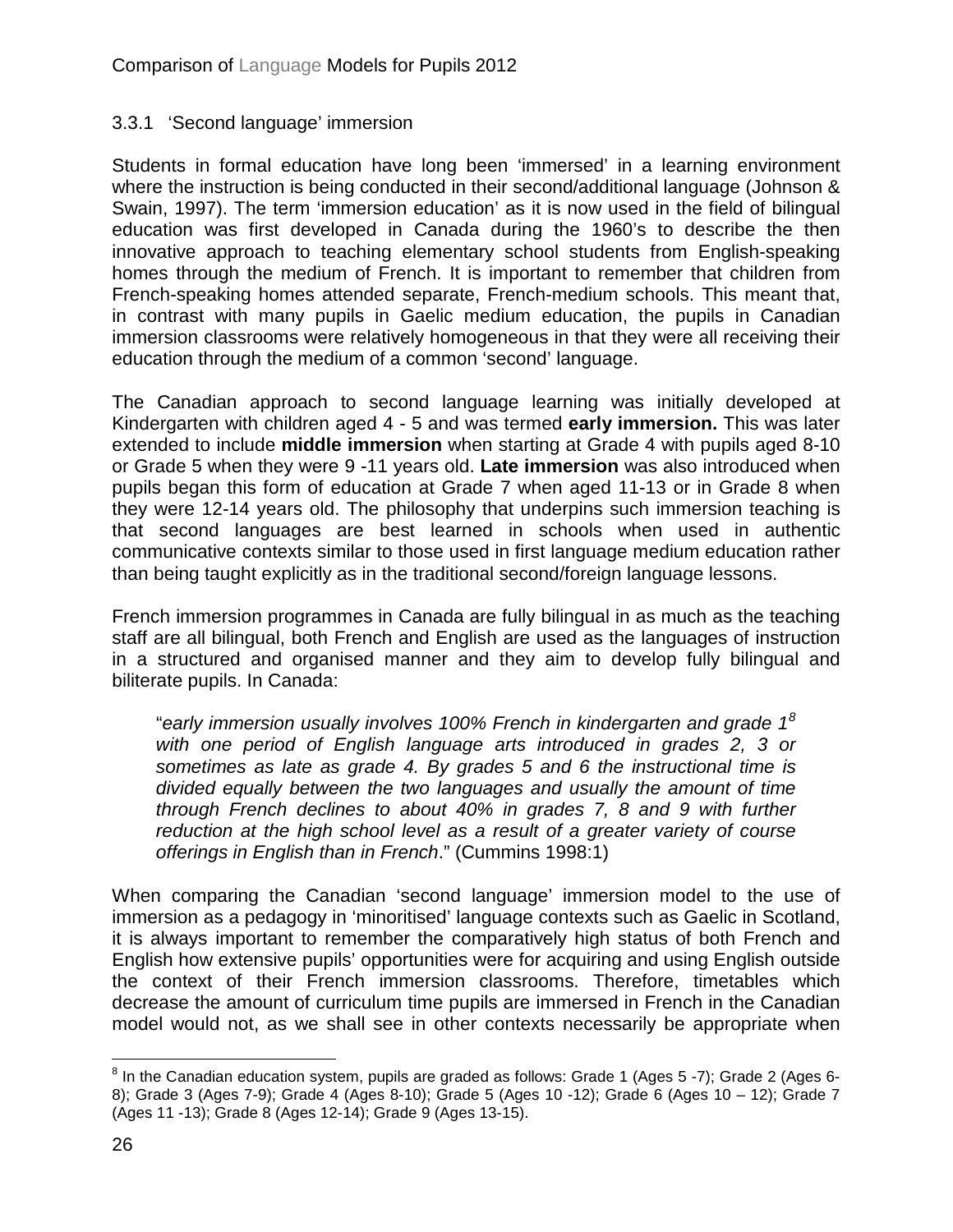children are immersed in a minority second language to which they have very restricted access outside the context of their school.

The Canadian model of immersion has proved, over the past forty years and more, to be successful (e.g. Genesee 1983; Swain and Johnson 1997) and popular and has been adopted in many countries throughout the world (see Johnstone 2002). Types of 'second language' immersion education vary widely both within national education programmes as well as internationally. In general, "at least 50 % of instruction during a given academic year must be provided through the second language for the programme to be regarded as immersion*"* (Genesee 1987:1). Swain & Johnson (1997) have identified eight different core features of immersion education programmes internationally:

- The additional language is a medium of instruction.
- The immersion curriculum parallels the local majority language curriculum.
- Overt support exists for the home language.
- The program aims for additive bilingualism.
- Exposure to the additional language is largely confined to the classroom.
- Students enter with similar (and limited) levels of proficiency in the additional language.
- The teachers are bilingual.
- The classroom culture is that of the local majority-language culture.

As such, these kinds of 'second language immersion' education are 'monoglossic' (cf. García 2009) in that they are:

"*based on monolingual lenses and ideologies that support the acquisition of a second language and its development as separate from that of the other language. ... the assumption is that children start as monolinguals from the same linguistic point*" (García 2009:123)

The reviews of the Canadian model and other models of 'second language' immersion internationally (e.g. Swain & Lapkin 1982; Genesee 1983; Laurén 1994; Johnson & Swain 1997; Johnstone 2002; de Courcy 2002) are consistent in their conclusions regarding the success of these programmes and have identified the following three major outcomes:

- 4. Immersion students surpass mainstream students in their acquisition of a second language.
- 5. After approximately six years of schooling, immersion students have caught up and, in the case of early total immersion pupils, go on to exceed the first language attainment of their monolingual peers (Johnstone 2002; Swain & Lapkin 1982, 1991).
- 6. Early total immersion pupils gain a second language without any negative effect upon their performance in their other curriculum subjects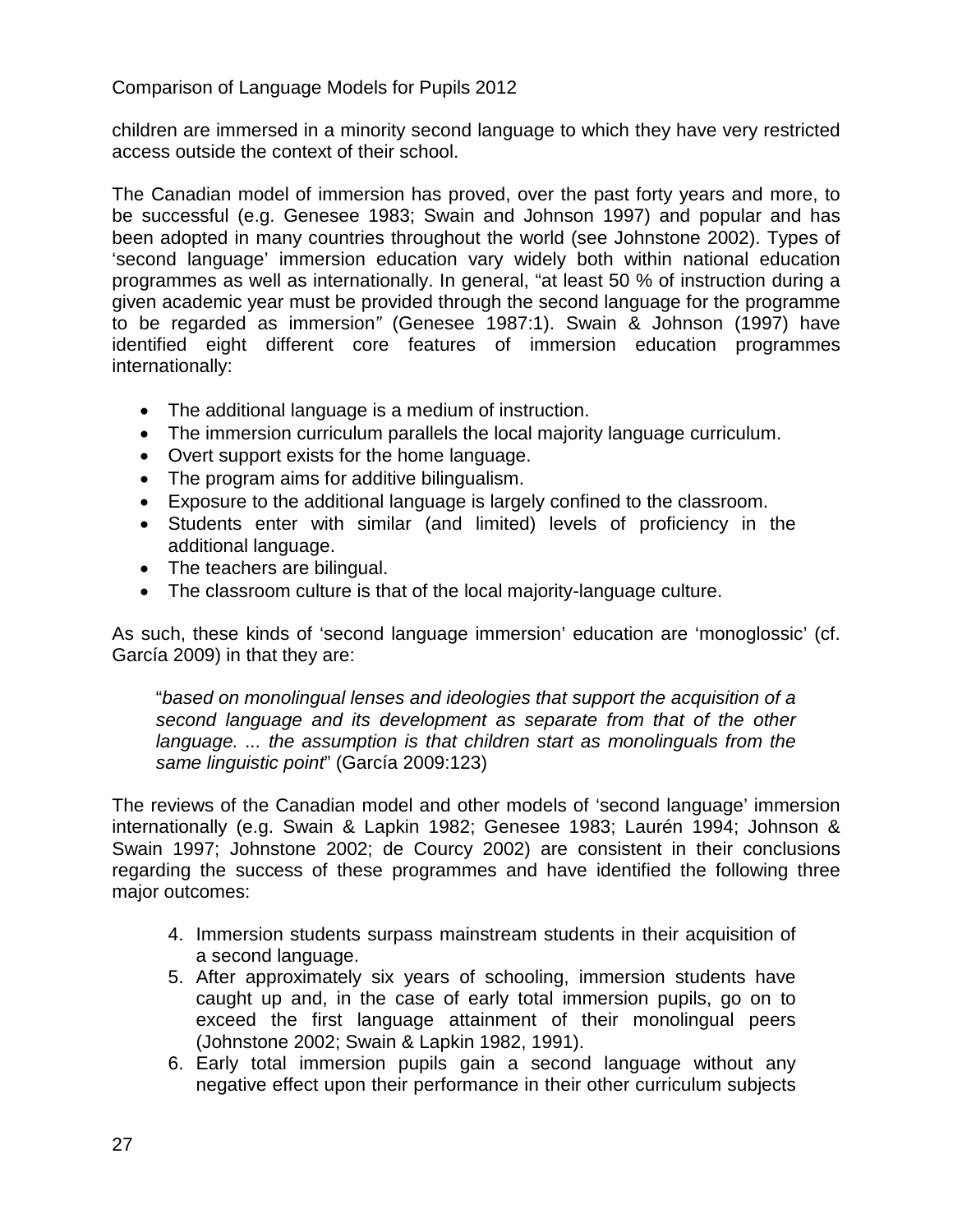(however, this is not typically the case for early partial immersion and late immersion students).

### <span id="page-27-0"></span>3.3.2 Immersion revitalization bilingual education

The twentieth century saw a large number of language groups being severely diminished numerically as a result of political, social and economic restructuring and, consequently, efforts to 'revitalize' the languages of minoritised language groups have developed in various ways. Leena Huss, among many others, defines language revitalization as 'a conscious effort to curtail the assimilative development of a language which has been steadily decreasing in use and to give it a new life and vigour' (1999:24). Just as education provides a vehicle for establishing the status of the language of dominant social groups, so too has schooling become one of the central tenets of minority language revitalization (e.g. Fishman 1991, 2000). The success of Canadian immersion programmes in the 1960's and 1970's led to its pedagogic approach being appropriated and adapted by numerous ethnolinguistic minority groups as a central feature of their language-in-education policies. The most influential adaptation of immersion education by an indigenous community is that of the Māori in Aotearoa/New Zealand. This section focuses on the Māori 'immersion revitalization' model and mentions the way this model influenced the language-in-education revitalization efforts of other indigenous language groups.

### **Māori**

In the early 1980's, the Māori–medium education movement developed its own approach to immersion education when '*he kōrero Māori*' (speaking in Māori) was one of the central principles of *Te Kōhanga Reo* (meaning 'language nests') – the pre-school centres for children under 5 years of age in which *wahānau* (extended family) imparted Māori values, language and culture to the youngest members of the Māori community as an attempt to prevent the imminent loss of the Māori language. (Benton 2007; May & Hill 2008/2011). The *Te Kōhanga Reo* pre-school immersion model was a culturally Māori appropriation of the Canadian immersion model and the 'natural approach' to second language learning which was popularised in the 1980's by the work of Krashen and Terrell (e.g. 1983).

Prior to *Te Kōhanga Reo*, the only Māori-medium instruction available to Māori children had been a limited number of 'transitional bilingual programmes' that had been established in the 1970's in remote rural areas where Māori remained the principle community language (May & Hill 2008/2011). In these schools, as in other forms of 'transitional bilingual education' worldwide (cf. Baker 2011), the aim of such schools was not to retain the use of Māori, but to move children towards the greater use of English (Benton 1981 in May & Hill 2008/2011). By 1975, less than 5% of Māori schoolchildren could speak Māori in comparison with 90% in 1913 (Durie 1997). The form of immersion developed in *Te Kōhanga Reo* was therefore a deliberate attempt to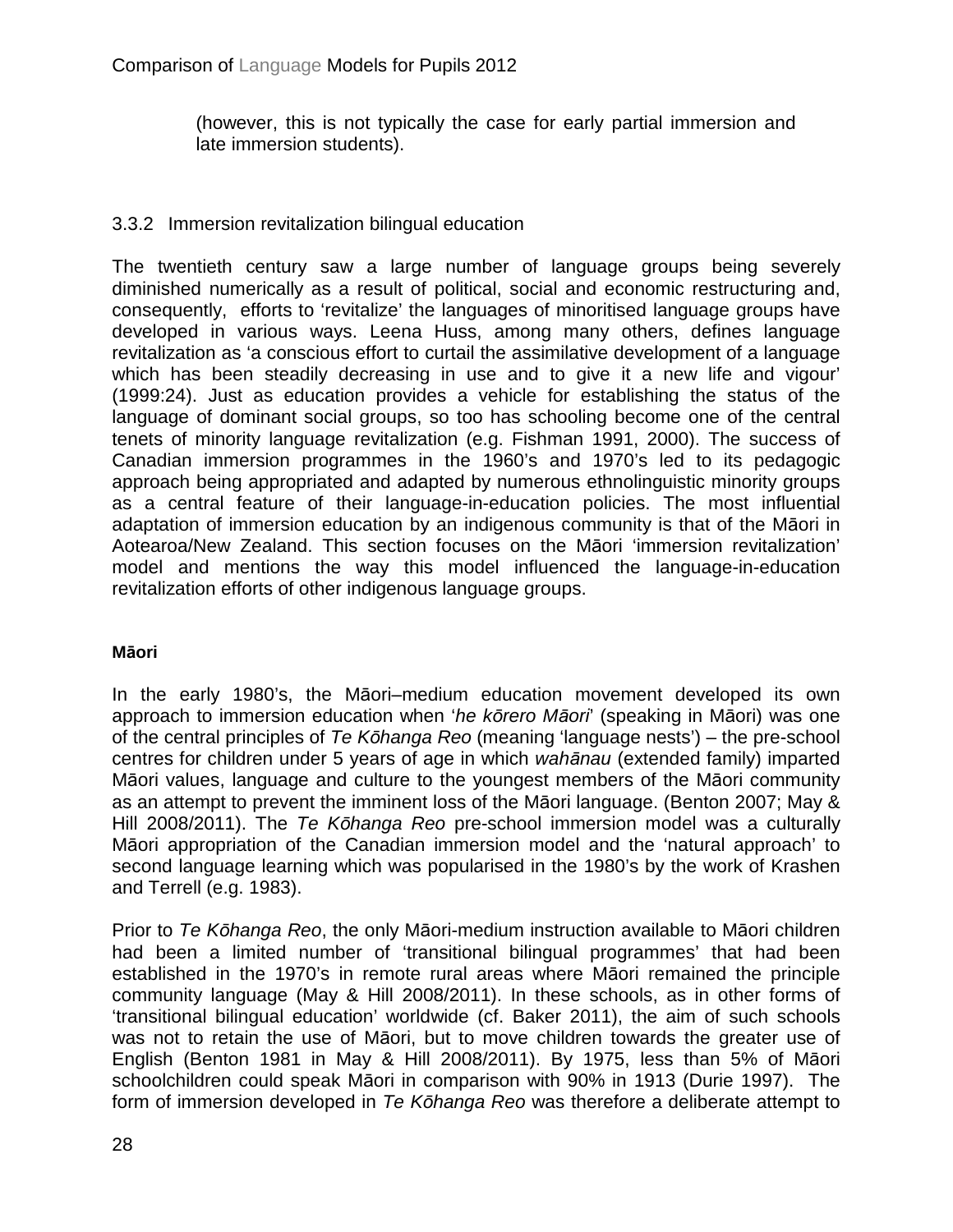create a new generation of Māori speakers and an attempt to avert the otherwise imminent death of the language. The rapid expansion and success of *Te Kōhanga Reo* from the first hundred established in 1982 to the 800 in existence by 1994 were responsible for providing Māori immersion education for almost 50% of all Māori preschoolers by 1995 (Black, Marshall and Irwin 2003). This led, in turn, to the establishment of Māori immersion provision in *Kura Kaupapa Māori* (primary) and *Wharekura* (secondary) schools.

In Aotearoa/New Zealand, educational policy specifically distinguishes between four levels of immersion, each receiving a different allocation of government funding, namely:

Level 1: 81 – 100% Maori medium Level 2:  $51 - 80\%$  " Level 3:  $31 - 50\%$  " Level 4:  $12 - 30\%$ 

The term 'Immersion education' is associated exclusively with Level 1 (81 – 100%) Māori – medium learning environments which exist in the separate, whole-school provision in *Te Kōhanga Reo* (pre-school), *Kura Kaupapa Māori* (primary), and *Wharekura* (secondary) Māori –medium schools. The lower levels of immersion (Level 2 – Level 4) are classified as 'bilingual education' and characterize the Māori-medium provision in the more recent and growing number of bilingual units within the Englishmedium mainstream sector (May 2011:66). Table 2 indicates the various types of Māori medium provision available in 2000.

**Table 2: Number of** *Kura Kaupapa Māori* **and other Māori–medium schools** (Source: Ministry of Education 2002:28 in May, Hill & Tiakiwai 2004:131)

| <b>Number of Schools</b>              | <b>Year 2000</b> |
|---------------------------------------|------------------|
| Kura Kaupapa Māori                    | 59               |
| Other immersion schools               | 16               |
| <b>Bilingual Schools</b>              | 79               |
| <b>Schools with Immersion Classes</b> | 104              |
| <b>Schools with Bilingual Classes</b> | 172              |
| <b>TOTAL</b>                          | 430              |

While pre-school and primary level Māori-medium appears to be quite successful, there remains an immense challenge providing Māori medium education at higher grades only 2.3% of Māori students are enrolled in a 'kura' (May *et al.* 2004).

It is a feature of Māori-medium education that 'full immersion' (Level 1) is the main form of Māori-medium provision. In 2000, just over 11,000 Māori students were in Level 1 forms of provision while fewer than half this number (5,117) were in Level 2 and Level 3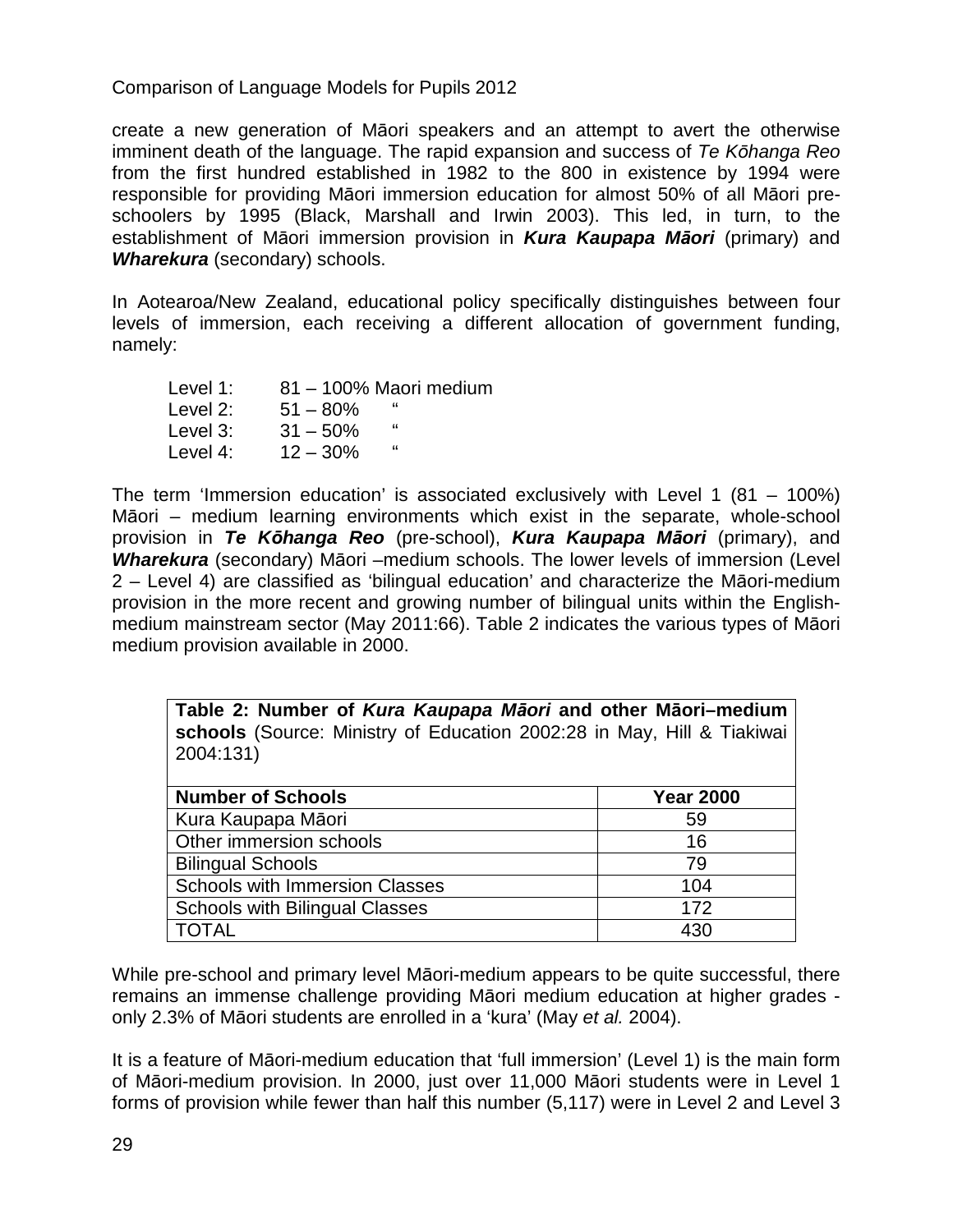(5,480) programmes (May & Hill 2011:84). Furthermore, the majority of Level 1 full immersion programmes exist as separate, whole-school *Kura Kaupapa Māori* (ibid.). Research on Māori-medium education confirm the general findings of immersion education elsewhere, that it is the full immersion (81% - 100%) programmes that are the most successful and that partial programmes which teach more than 51% - 80% in the target language can also have positive results. Consequently, it is argued that Māorimedium be concentrated in the Level 1 and Level 2 forms of provision (May & Hill 2011) rather than continuing to expand provision generally with lower levels (Levels 3 and 4) of bilingual education. Based on the Māori experience, May & Hill (2011) also argue that whole school Māori-medium programmes have several advantages over those that exist as bilingual units or classes which include:

- being more conducive to learning Māori, and
- attaining high academic levels in the curriculum subjects.

"*When the target language program is situated within a context where the majority language dominates, any additive bilingual context fostered by the program may be potentially undermined by a wider subtractive view of the target language, and of the program itself, throughout the whole school*" (May & Hill 2011:88)

While indigenous immersion revitalization programmes traditionally cater for native speakers of the indigenous language, most students currently in Māori-medium education have English rather than Māori as their 'first' language. This is also true of the majority of their teachers since teachers are typically of the generation that personally experienced the generational loss of Māori and did not receive their own pre-school, primary and secondary education through the medium of the language (May & Hill 2008/2011). Consequently, research which evaluates the effectiveness of Māori medium education draws attention to the need to address the specific requirements of pupils with differing language backgrounds and helping teachers to develop fluency in Māori. Research in the Māori context also emphasizes the 'dearth of information on the factors that contribute specifically to the *educational* effectiveness of particular Māori medium programmes, and the related academic outcomes of their students' (May & Hill 2008/2011:68). It is argued that more research is needed, particularly with regard to conditions that promote the successful achievement of biliteracy and thus educational achievement in Māori medium education (May *et al.*. 2004).

### **Languages of indigenous communities in USA & Canada**

During the 1980's, following the model developed by the Māoris, native Hawaiians also established *Pūnana Leo* (meaning 'Nest of Voices') as part of their immersion revitalization programme. In Hawai'i as in Aotearoa/New Zealand, most native speakers of Hawaiian were older speakers in their seventies and over and, faced with the imminent prospect of losing the last generation of Hawaian speakers, creating a Hawaiian immersion pre-school programme provided a means of revitalizing the language among members of the younger generation. The success of the *Pūnana Leo* led to the establishment of *Kula Kaiapuni Hawai'i* (Hawaiian Immersion public schools)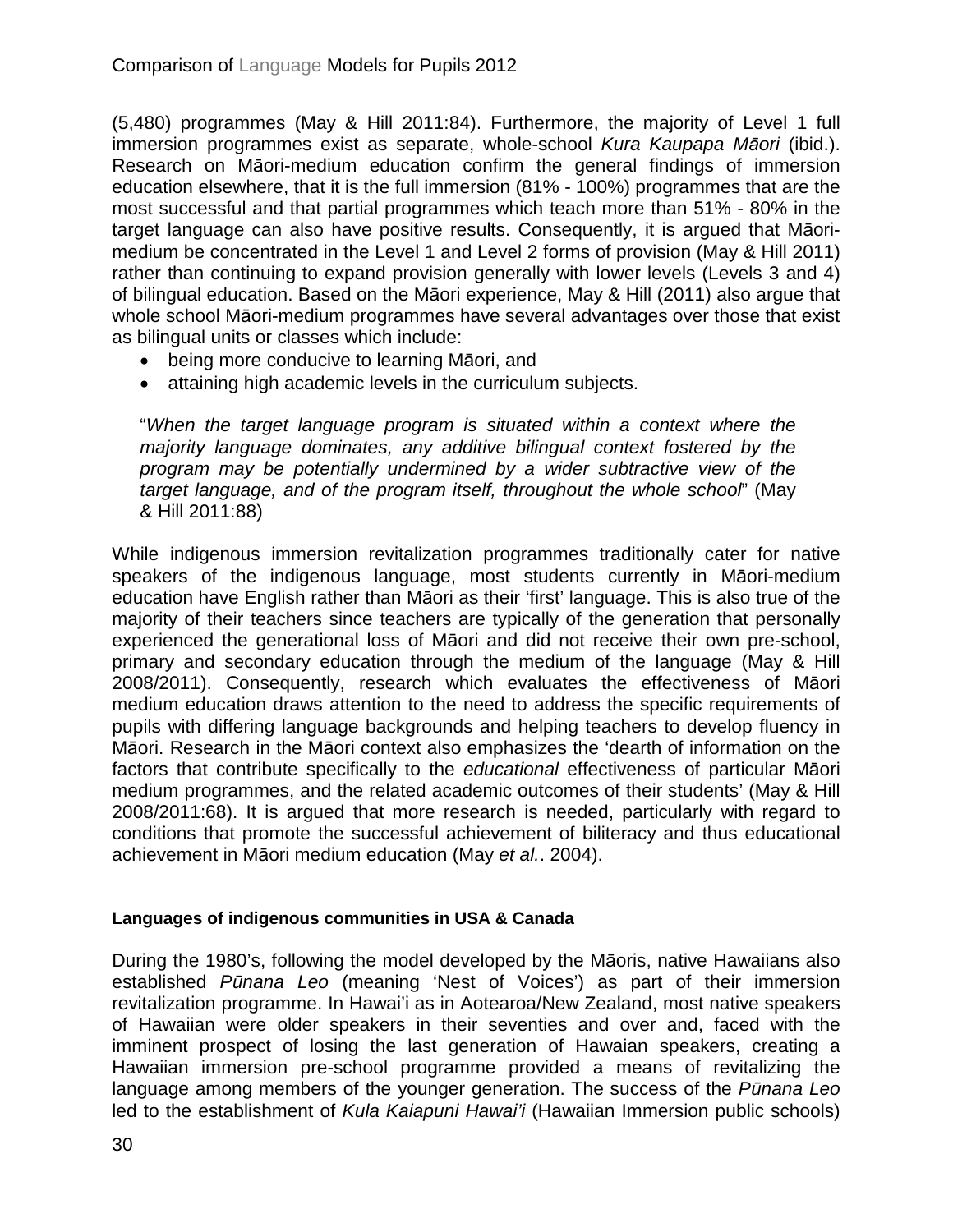in which children are educated through the medium of Hawaiian up until  $5<sup>th</sup>$  Grade when English is introduced as a subject (Garcìa 2009, Wilson and Kamanā 2001). Other indigenous communities in the United States and Canada have also adopted similar models, albeit on a smaller scale, such as the Navajo/Diné immersion programme in Arizona where more than half of classroom time is spent in Navajo and the remainder in English, between kindergarten (age 5-6) and Grade 3 when children are 8-9 years old (McCarty 2002, Garcìa 2009). In the context of the Canadian First Nations, one example provided by Garcìa (2009) is the Mohawk and Cayuga immersion schools in Ontario. In these schools, children are taught solely through the medium of Mohawk or Cayuge from kindergarten up to  $6<sup>th</sup>$  grade (ages 10–12). English is added during Grade 7 (at age 11–13) where the language of instruction becomes 50% Mohawk/Cayuga and 50% English and continues thus in Grade 8 (age 12-14). In High School, the proportion of the curriculum taught through the medium of English increases to 60%.

"*Throughout the four years of high school, the students take one semester of Mohawk or Cayuga, and a second semester of Native Studies taught through the indigenous language. The purpose of transmitting the language and culture is to continue the traditional way of life, as well as to prepare the children for the greater society beyond The Grand River Territory*" (Garcìa 2009:250)

### <span id="page-30-0"></span>3.3.3 (Immersion in) Developmental Bilingual Education

Garcìa (2009) distinguishes between *immersion revitalization bilingual education* among indigenous language communities and *developmental bilingual education* among, typically, European autochthonous language groups such as: Scottish Gaelic, Welsh, Irish, Catalan, Basque and so forth. In the European context, there is a mixture of minority language medium education which has been classified in the research literature as *heritage* or *maintenance* or *community language education* (cf. Baker 2011; Johnstone 2002) in which children from minority language speaking homes access education through the medium of their home language. Other children learn the minority language as a second or additional language at school and thus experience language immersion akin to their counterparts in Canada and elsewhere, often in the same school or classroom.

### **Scottish Gaelic**

Historically, there has been an annual drop of approximately 1000 Gaelic speakers, which, when compared with the 400 – 500 pupils entering Gaelic medium at P1 level each year (Scottish Funding Council 2007) only serves to highlight the fragility of the language and the need to continue to revitalise its uptake and growth. In 2001, Gaelic speakers were predominantly located in the Highlands and Islands of Scotland, with the highest proportion located in the Western Isles. However, with almost 45% of Gaelic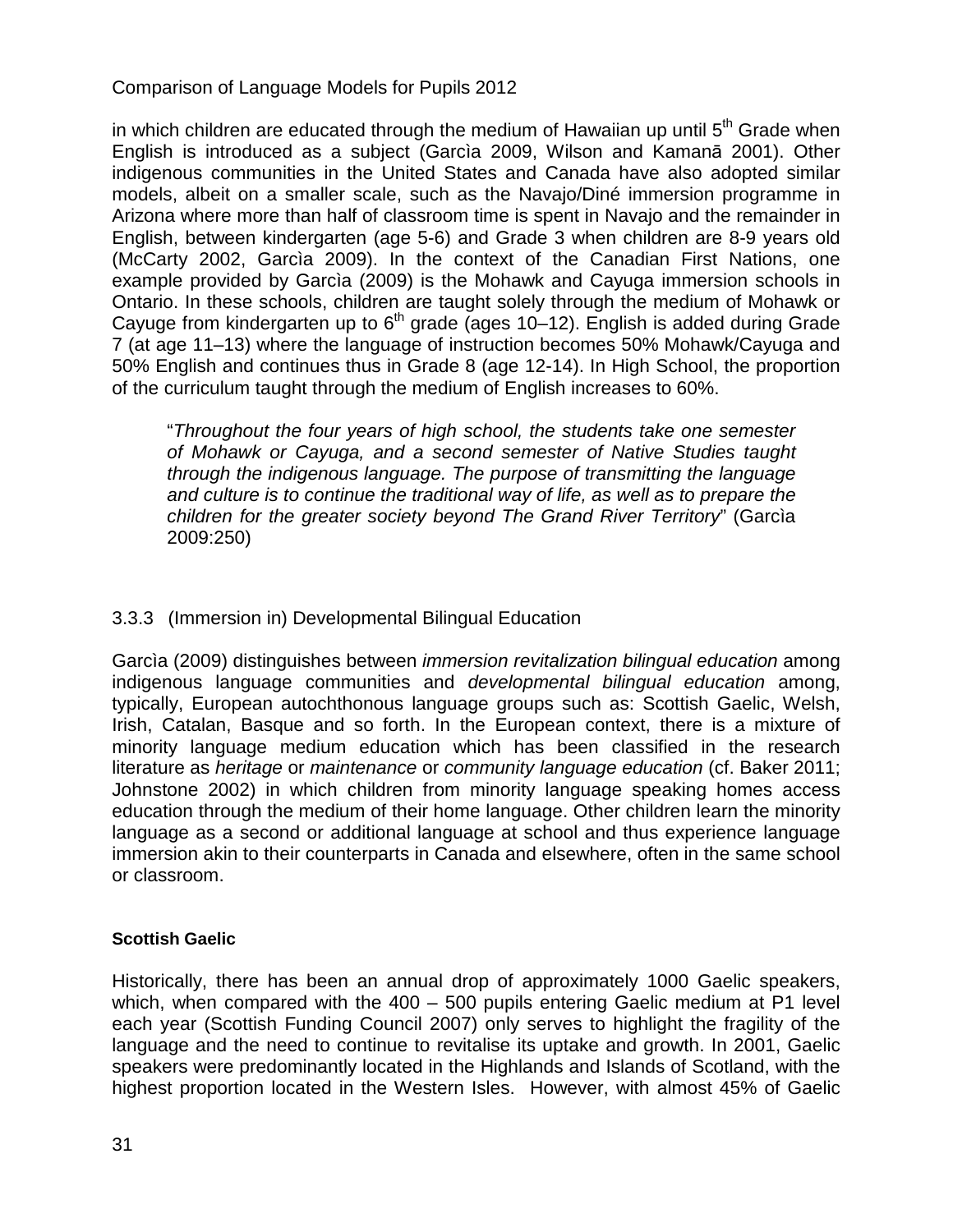speakers then living outwith Gaelic areas (ibid.) it is clear that Gaelic-medium education has a major part to play.

In Scotland, the development of Gaelic-Medium Education (GME) has been based on a 'language immersion' approach to teaching and learning through the medium of a second or minority/'heritage' language. The springboard for choosing an immersion approach was largely down to the limited success of the Bilingual Education Project in the Western Isles in the mid 1970's. Whilst the project was successful in raising the status of the language in schools and local communities, it highlighted the difficulties in trying to create truly bilingual learning in pre-school education and from P1 to P3, given that the children entering schools were frequently non-Gaelic speakers (Nicolson & MacIver 2003). Therefore, this change in demographics highlighted the need to look at another pedagogy to counteract the influence of English on the decline of the Gaelic language among children.

In the early 1980's, Gaelic-medium parent-run playgroups began to appear, inspired by the 'total immersion' Welsh playgroups observed in South Wales. *Comhairle nan Sgoiltean Araich* (CNSA) was established in 1982. Then, CNSA had only 4 playgroups. Today, there are over 1,550 children in 0-5 Gaelic-medium education in almost 120 groups across Scotland. During the 1990's, the growing support for Gaelic, together with the government's introduction of a policy of nursery education for all three and four year olds, led to a rapid growth in the number of pre-school children engaging in Gaelic playgroups (Nicolson & MacIver 2003). Local authorities were gradually persuaded to follow suit and provide Gaelic-medium pre-school provision in primary schools.

Table 3 indicates the numbers of pupils enrolled in local authority Gaelic-medium education during the 2010-11 school session.

| Table 3: Gaelic-medium provision in local authority education 2010/2011 |                  |                            |  |  |
|-------------------------------------------------------------------------|------------------|----------------------------|--|--|
| <b>Stage</b>                                                            | Number of pupils | <b>Number of GME Units</b> |  |  |
| <b>Nursery</b>                                                          | 802              | 58                         |  |  |
| Primary                                                                 | 2312             | 60                         |  |  |
| Secondary                                                               | 410              | 14                         |  |  |
| <b>TOTAL</b>                                                            | 3524             | 132                        |  |  |

Source: http://www.gaidhlig.org.uk

In Gaelic-medium provision, teaching and learning is intended to be wholly through Gaelic during pre-school and Primary 1. In the policy literature, **total early immersion** refers to "[t]he early stages of learning through the medium of Gaelic and where no other language is used" (HMIe 2011:3). English as a subject is then gradually introduced through the medium of Gaelic in the **immersion phase** (around P2/3), with Gaelic remaining the medium of classroom instruction in all areas of the primary curriculum. In practice, the way teachers interpret these guidelines varies greatly (HMIe 2011:6). It has been stated that English should be introduced when children "feel equally confident in the use of Gaelic and English; and are able to use both Gaelic and English in a full range of situations within and outwith school" (HMIe 2011:4). However,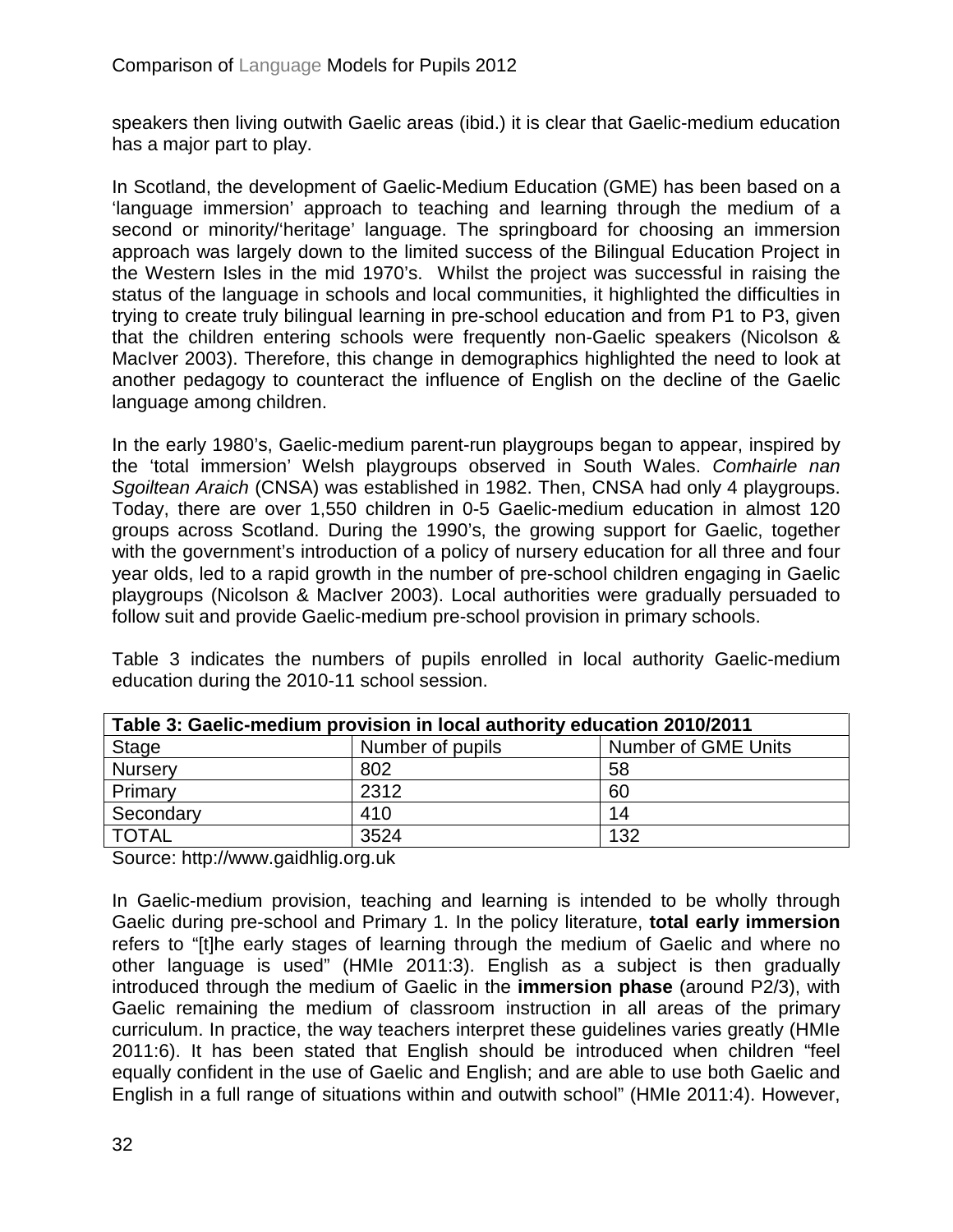there are no recognized benchmarks for teachers to use in order to identify 'equal fluency' in both Gaelic and English. Generally, practitioners will decide through experience, when to introduce English into the classroom setting during P2 when pupils are 6-7 years old or later in P3 when they are aged 7-8. When or how this is achieved is different in each local authority where there is Gaelic provision (HMIe 2011). It has been found that this variation and inconsistency can lead to English being introduced too early, well before children are sufficiently ready with their Gaelic language competence and that this is thought to have a negative impact on pupils' overall fluency in Gaelic at a later stage (HMIe 2011:4).

A recent report by HMIe (2011:3) has identified some of the key features of Gaelicmedium immersion practice by the best GM providers in pre-school and primary provision:

- Staff show a very strong commitment to ensuring that the curriculum is delivered totally through the medium of Gaelic;
- Staff transform all learning into opportunities for children to earn Gaelic with an initial emphasis on listening and talking;
- Staff use creative ways to enable children to learn the language with ease and in situations which they enjoy;
- There is a planned approach to language structures;
- Staff work with others to support children and parents to develop and use Gaelic at home and in the community;
- Schools develop Gaelic language opportunities beyond the classroom.

At secondary level, there is a much more disjointed picture, where GM provision is still developing and provision varies greatly from school to school and between local authorities. Whilst 46 schools provide Gaelic in some form, only 14 deliver other subjects through the medium of Gaelic. These subjects are mainly available in S1 and S2 and only a few schools offer geography, history, mathematics and modern studies right through to S4 (HMIe 2011: 3). It is recognized that this provision does not adequately support effective and continuous progression for pupils who have been taught through the medium of Gaelic from pre-school. There is a significant drop in the number of Gaelic medium primary pupils who go on to Gaelic medium secondary education and there is also a drop in numbers of those studying Gaelic in S1/S2 and S3/S4. It has been identified that many parents are discouraged by the lack of clear progression from 3 – 18 and, therefore, schools and local authorities are not planning effectively for progression and overall improvement in planning to meet the needs of Gaelic medium pupils throughout their Gaelic education (HMIe 2011).

### **Welsh**

The development of Welsh-medium education in Wales is quite complex, with provision having developed gradually over the last century, and in a fairly ad-hoc manner in the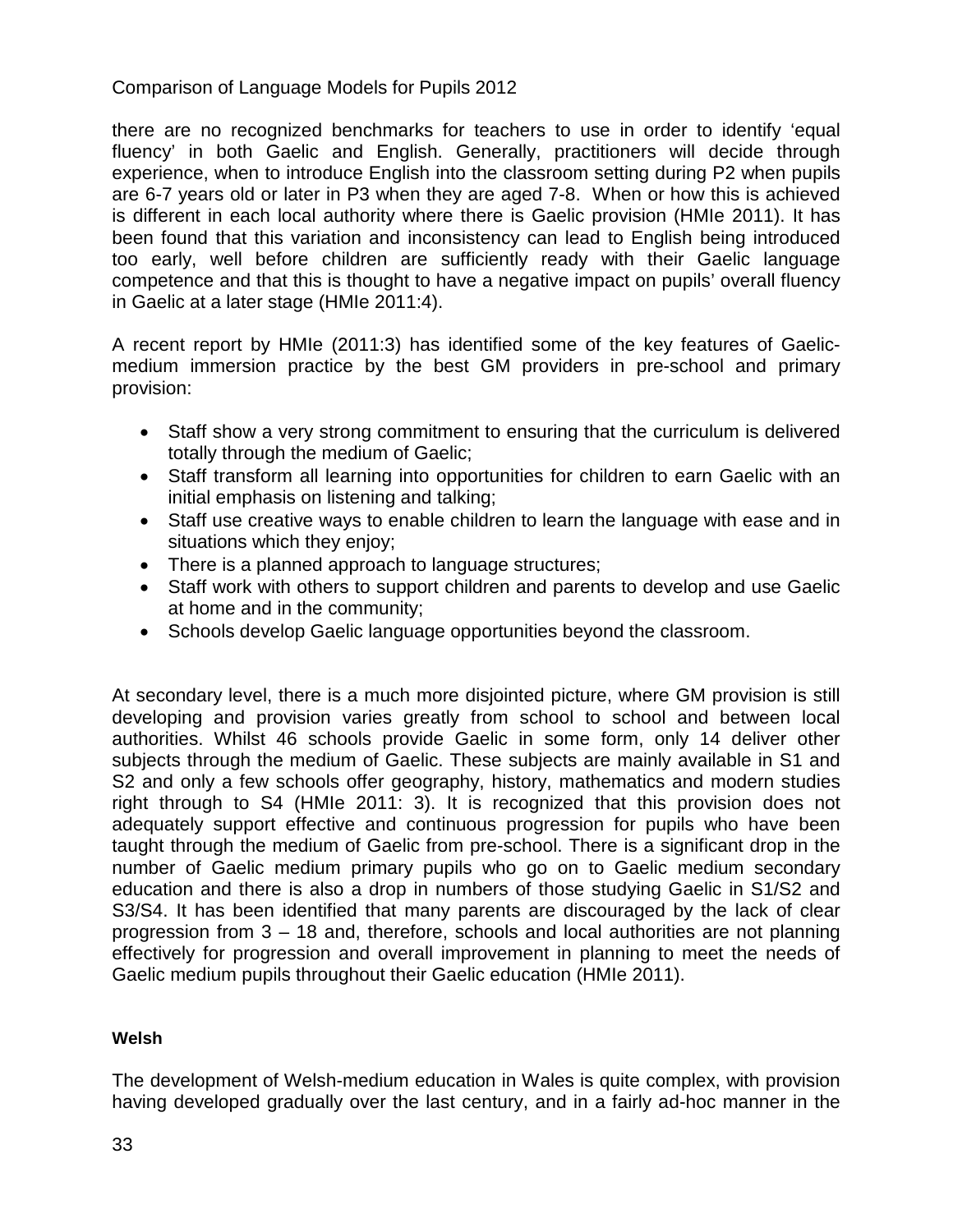context of a lack of strategic planning at the national level until the publication of a Welsh-Medium Education Strategy in April 2010. Provision varies from one local authority to another, typically reflecting the demography of Welsh-speaking communities as well as varying degrees of commitment to Welsh-medium education and inconsistencies in the implementation of policy. Since the 1944 Education Act permitted Local Education Authorities in Wales to consider opening Welsh medium schools, there have been two main types of Welsh-medium schools, namely 'traditional' or 'natural' Welsh schools and 'designated Welsh-medium' schools.

The **traditional** or **'natural' Welsh** schools are located in Welsh heartland and rural areas where there is typically a majority or significant proportion of Welsh speakers. Such schools predate the 1944 Education Act and had begun to gradually re-introduce Welsh as a subject and medium of education from the late nineteenth and early twentieth century onwards (Evans 2000a; 2000b), serving, as they did, a predominantly monoglot Welsh population. The 'natural' Welsh schools have developed over time with regard to the amount of teaching which is conducted through the medium of Welsh. Such schools have always had to accommodate the language repertoires of the children of local families and thus teaching children with varying repertoires in Welsh and English has been a constant feature of such schools. The economic restructuring of rural communities and steady influx of in-migration means that the proportion of children from non Welsh-speaking homes in these schools is increasing. Therefore, whereas the wider availability of Welsh language resources means that the primary curriculum can now be delivered comprehensively through the medium of Welsh, the pupil profile in the 'natural' Welsh schools has become increasingly diverse linguistically.

The first state run '**designated' Welsh-medium** school opened in Llanelli in south Wales in 1947. 'Designated' Welsh-medium schools have been established in the more Anglicised urban, southern and eastern parts of Wales. From the outset, these schools aimed to be as completely Welsh medium as their access to Welsh language resources permitted. Whereas they initially began by catering for the children from Welsh-speaking homes, they quickly became a popular choice of education for non-Welsh speaking families. The growth in the popularity of Welsh-medium schools was particularly dramatic in the 1960's – 1980's and continues to increase to this day as a growing number of non-Welsh speaking parents choose Welsh-medium education for their children. One of the factors which contributed to the growth of Welsh-medium schools was the founding of *Mudiad Ysgolion Meithrin* in 1971. This Welsh-medium nursery school movement provided an opportunity for Welsh-speaking and non-Welsh speaking children to access Welsh-medium pre-school education, thus increasing the parental demand for Welsh-medium education at primary and subsequently secondary levels (much as did the *Te Kōhanga Reo* in Aotearoa/New Zealand).

### **Early years (age 3 – 7)**

*Mudiad Ysgolion Meithrin* is the main provider of Welsh medium early years care and education in the voluntary sector in Wales. Mudiad Meithrin (as it is now known) has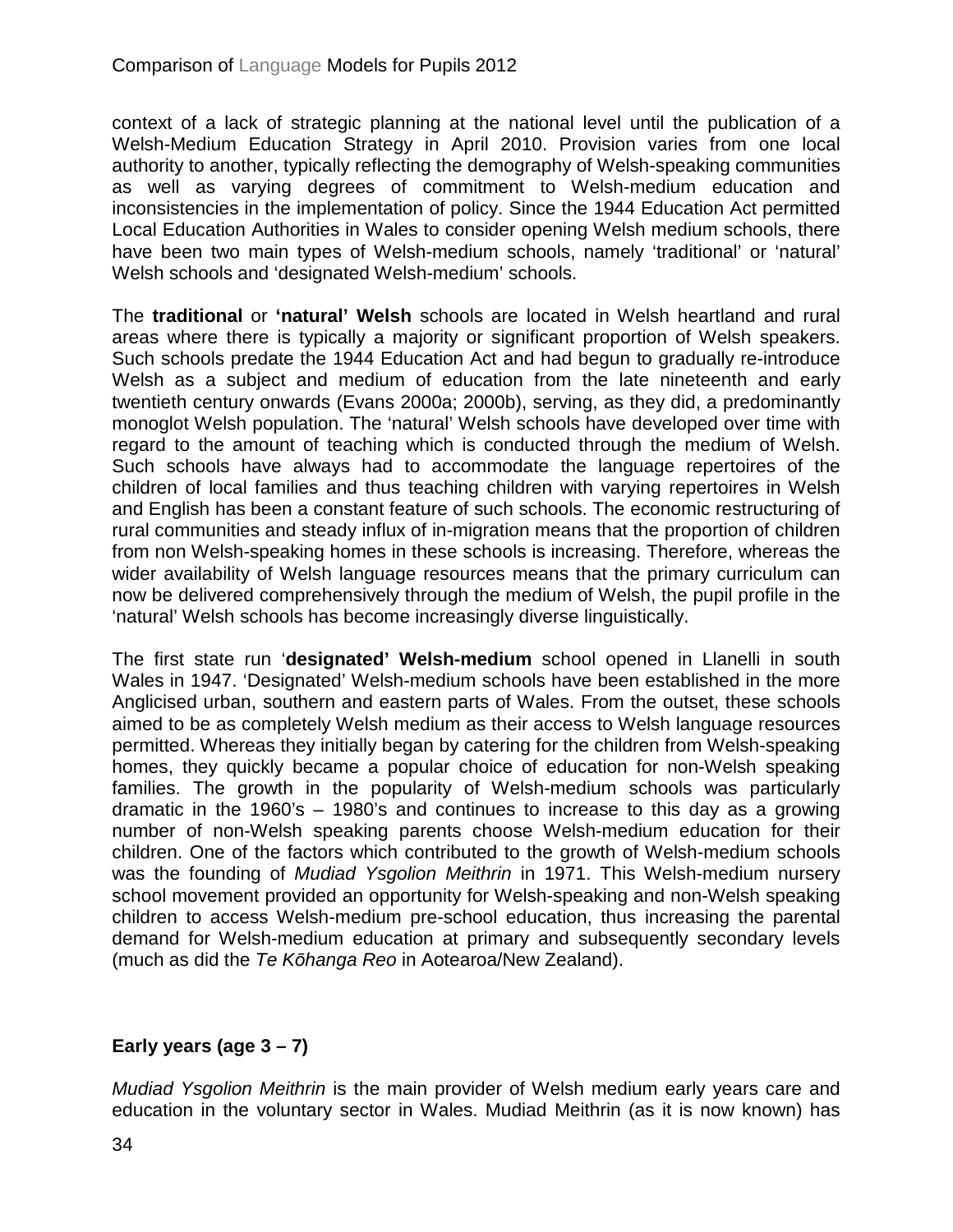opened and supports 425 *Cylchoedd Ti a Fi*. These are parent and toddler groups which aim to provide an informal opportunity for Welsh-speaking and non-Welsh speaking parents and their young children to come together to play and socialise in an environment which actively promotes the use of the Welsh language. In addition, there are currently some 517 *cylchoedd meithrin* (nursery groups) throughout Wales attended by around 13,000 pre-school children aged from 2.5-4 years old<sup>[9](#page-25-1)</sup>. Welsh is the language of the *cylch* and the experiences and activities offered in their provision is based upon learning through play. There is an emphasis upon developing the Welsh language skills of every child in a naturally Welsh medium environment for Welsh-speaking children and in a 'total early immersion environment' for those children from non-Welsh speaking homes. All staff are bilingual and Mudiad Meithrin now provides its own courses on 'immersion' teaching in addition to providing accredited CACHE Level 2 and 3 courses in Childcare and Education which is taught and assessed through the medium of Welsh. Mudiad Meithrin's core funding is allocated as a grant from The Welsh Language Board and from the Welsh Government's *Children and Families Service*. This core funding is supplemented by a number of other grants for specific projects/purposes and by income from its activities and resources (WAG 2009:37).

In addition to the private and voluntary sectors, pre-school provision has also been extended within the state sector. The Foundation Phase curriculum has been gradually introduced in Wales since 2004 and specifically includes *Bilingualism and Multicultural Understanding* as one of its 7 curriculum areas. It is anticipated that this new Early Years curriculum will further increase young children's opportunities for learning through the medium of Welsh across all sectors.

### **Primary (age 3 – 11)**

In Wales, Welsh-medium primary schools<sup>[10](#page-34-0)</sup> are schools in which all pupils in the Foundation Phase (age 3-7) experience all areas of learning through the medium of Welsh<sup>11</sup>. In these schools, Welsh is also the main medium of instruction for Key Stage 2 pupils aged 7-11, with at least 70% of the curriculum being taught through the medium of Welsh. English is introduced formally in Year 3 when pupils are 7-8 years old and taught through the medium of English. As Table 4 indicates, there were 419 Welsh-medium primary schools throughout Wales, educating 51,244 pupils in 2010/2011.<sup>[12](#page-34-2)</sup> Welsh is the language of the day-to-day business of Welsh-medium primary schools and it is expected that all pupils will be able to transfer to Welsh-medium secondary schools, regardless of the children's home language. It is also expected that by the end of primary school, pupils will have achieved an equivalent standard in English as those pupils educated in English medium schools. In the case of 'latecomer' children from non-Welsh speaking backgrounds who join Welsh-medium schools later on in the

<span id="page-34-0"></span><sup>&</sup>lt;sup>9</sup> See [http://www.mym.co.uk](http://www.mym.co.uk/) accessed 18/12/2011.<br><sup>10</sup> All the categories of Welsh-medium schools include both 'designated' and 'traditional/natural' schools.

<span id="page-34-1"></span><sup>&</sup>lt;sup>11</sup> See Welsh Assembly Government 2007 Defining Schools According to Welsh Medium Provision for a full definition of all primary and secondary schools.

<span id="page-34-2"></span><sup>&</sup>lt;sup>12</sup> See: Welsh Assembly Government [http://www.statswales.gov.uk](http://www.statswales.gov.uk/) (accessed 20/12/2011)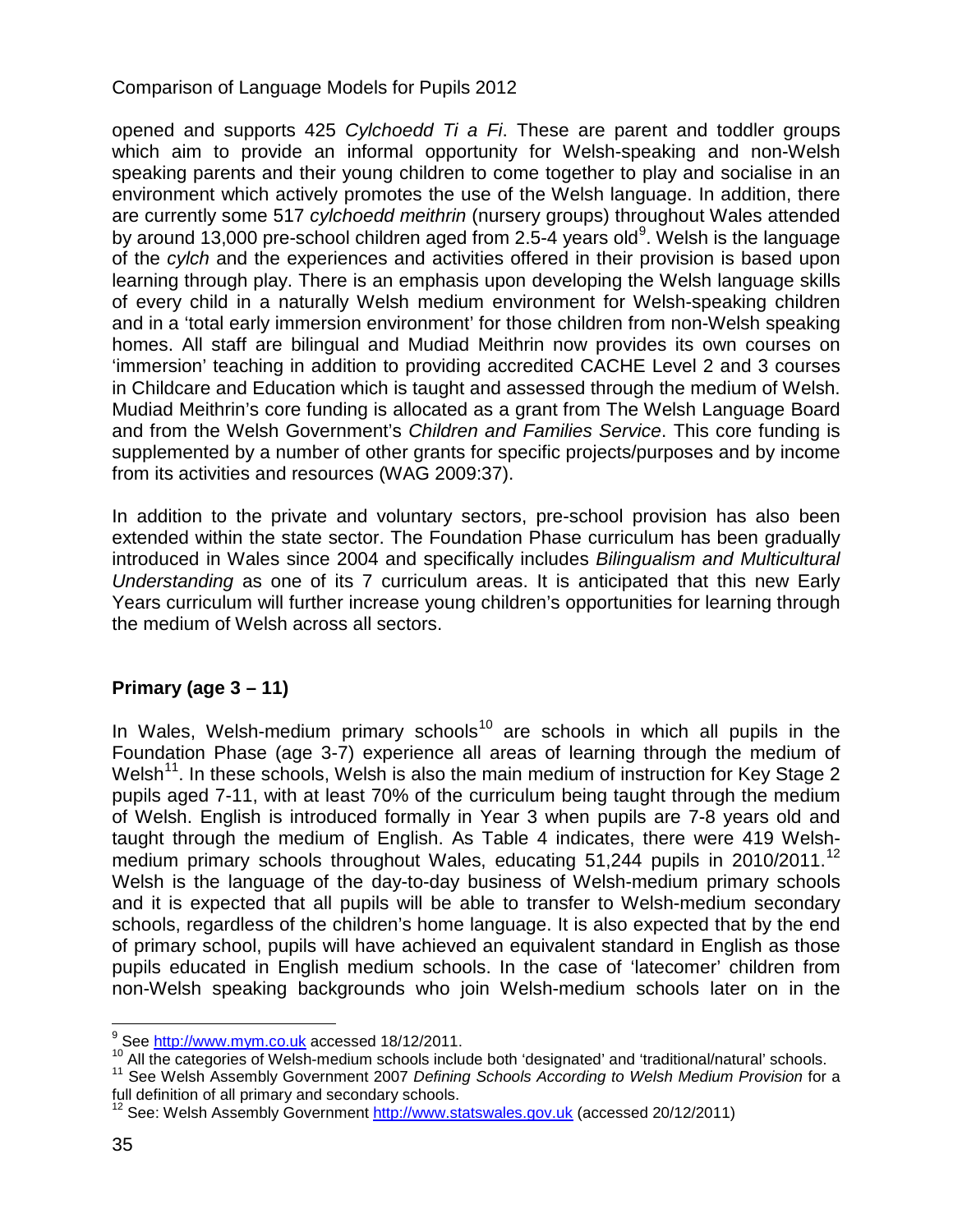primary school phase, considerable effort is made to help them gain Welsh-language skills as quickly as possible in order that they achieve within the Welsh-medium learning environment and are capable of transferring to Welsh-medium secondary schools along with their classmates. See Section 4.1.3 for details on supporting 'latecomers'.

| Table 4: Primary schools by Welsh medium type 2010/2011 |          |                  |                              |           |  |
|---------------------------------------------------------|----------|------------------|------------------------------|-----------|--|
| Welsh medium   Dual stream                              |          | l Transitional l | English (with                | English   |  |
|                                                         |          |                  | significant Welsh)           | medium    |  |
| 419                                                     | 43       | ∽                | 38                           | 930       |  |
| Source:<br>Welsh                                        | Assembly | Government       | http://www.statswales.gov.uk | (accessed |  |

20/12/2011)

"*From seven to eleven years of age (Key Stage 2 of the National Curriculum), English language skills are also developed through appropriate use of the*  language as a subject and medium. A key consideration is the nature of the *linguistic balance between Welsh and English, and the intensity of Welshmedium input required in order for learners to reach fluency in both Welsh and English over time. It is generally accepted that at least around 70% of curricular time should be through the medium of Welsh if learners are to acquire a sufficiently sound command of the language to enable them to use it across a broad range of contexts with confidence and fluency. The Welsh Assembly Government accepts this guiding principle for Welsh-medium schools at primary and secondary level*." (Welsh Assembly Government 2010)

In Dual Stream primary schools, Welsh-medium and English-medium provision co-exist. Both languages are used in the day-to-day business of the school, although some schools aim to deliberately create a Welsh medium ethos by using more Welsh than English in this regard. It is expected that pupils in the Welsh-medium stream will achieve the same outcomes as those attending Welsh-medium schools.

In the few 'Transitional' primary schools, Welsh is the primary medium of education with a significant use of English. Foundation Phase pupils (aged 3 -7) experience the areas of the curriculum mainly through the medium of Welsh and both languages are used with age 7-11 pupils, albeit with a greater use of Welsh amounting to 50+% - 70%. In such schools it is typically those pupils from Welsh-speaking homes who will be able to transfer to a Welsh-medium secondary school. It is expected that such schools will only be in this category on a temporary basis (hence the designation 'Transitional') and, in time, become Welsh-medium schools.

In the predominantly English-medium primary schools, Welsh can be used as the medium of teaching or learning for 20% - 50% of the overall primary curriculum. The day-to-day language use in the school varies depending on the school's linguistic context, although there is frequently a high priority given to creating a Welsh ethos in the school. It is typically expected that most pupils in such schools will transfer to English medium secondary schools but with an enhanced ability in Welsh in comparison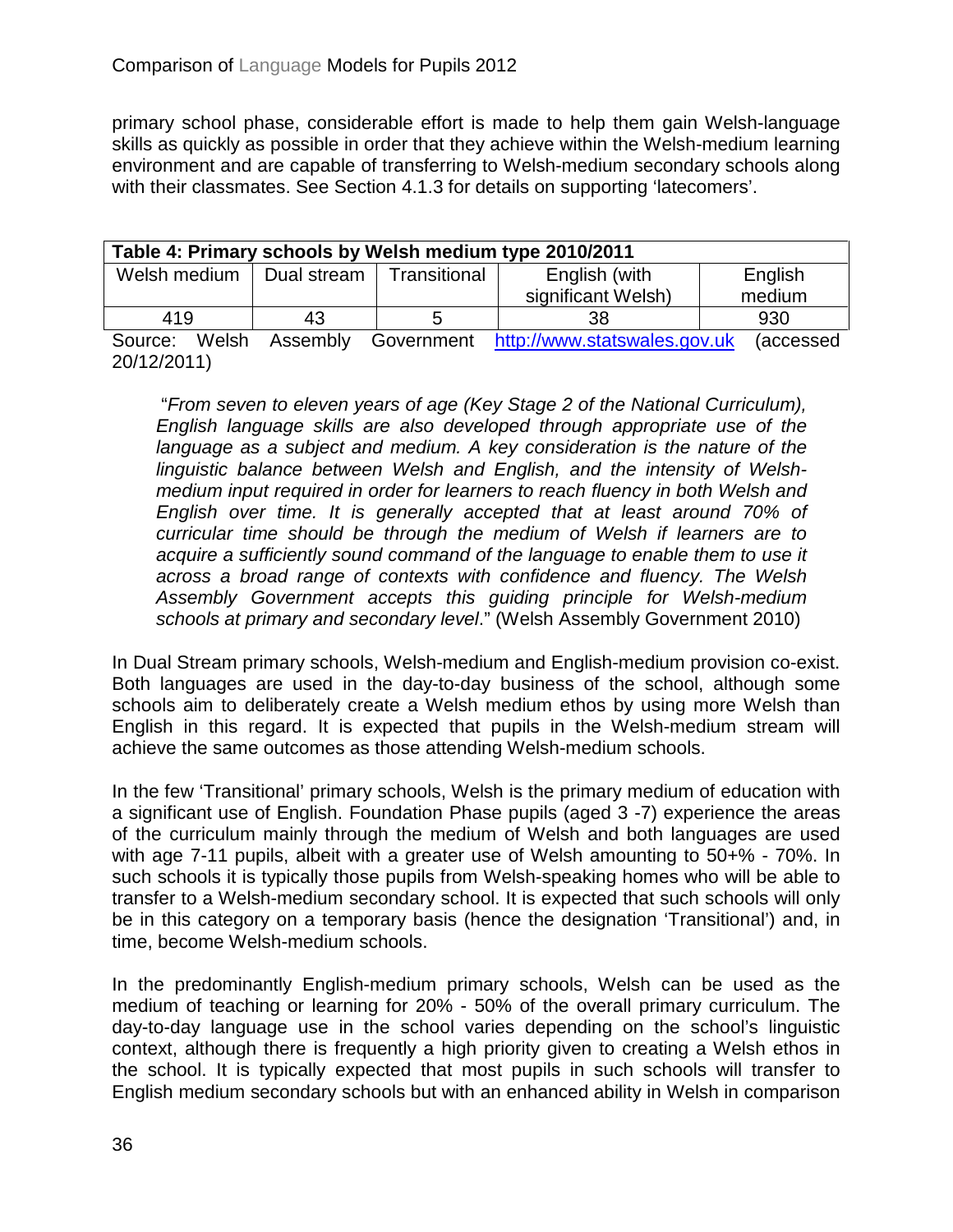with those pupils who attend English-medium primary schools. It is also expected that some pupils may be able to pursue a limited number of secondary curriculum subjects through the medium of Welsh where provision permits.

In the English medium schools, Welsh is typically taught as a second language to pupils aged 7 -11. This type of teaching of Welsh as a second language subject is widely considered to be ineffective (e.g. Hopkins 2006). Less than 20% of the teaching is conducted through the medium of Welsh.

# **Secondary (age 11 – 16)**

At secondary level, Welsh-medium provision has increased steadily, albeit at a slower rate than in the primary sector. In 2010/11, 32 secondary schools were classified as Welsh-medium, educating 23,033 pupils aged 11 -15, (see Table 5). $^{13}$  $^{13}$  $^{13}$ 

| Table 5: Secondary schools by Welsh medium type 2010/11                                      |                  |                  |                  |                   |         |
|----------------------------------------------------------------------------------------------|------------------|------------------|------------------|-------------------|---------|
| Welsh                                                                                        | <b>Bilingual</b> | <b>Bilingual</b> | <b>Bilingual</b> | English (with     | English |
| medium                                                                                       | Type A           | Type B           | Type C           | significant Welsh | medium  |
| 32                                                                                           |                  |                  |                  |                   | 158     |
| http://www.etatewalge.gov.uk<br>Accombly<br>\\lalch<br>Covernment<br>laccossad<br>$S$ $O(1)$ |                  |                  |                  |                   |         |

Source: Weish Assembly Government <u>[http://www.statswales.gov.uk](http://www.statswales.gov.uk/)</u> (accessed 20/12/2011)

**Welsh-medium secondary schools** typically teach all subjects apart from English through the medium of Welsh although some schools may introduce English terminology in one or two subjects. It is expected that all pupils will be assessed through the medium of Welsh in all subjects apart from English or other language. It is also expected that all pupils will be able to progress to Welsh-medium post 16 provision.

In the **bilingual secondary schools**, there is some variation on the bilingual model, as follows:

**Category A bilingual** schools teach at least 80% of subjects (apart from English and Welsh) through the medium of Welsh to all pupils. In these schools, one or two subjects may be taught to some pupils through the medium of English or both languages.

**Category B bilingual schools** teach at least 80% of subjects (apart from Welsh and English) through the medium of Welsh but these subjects are also taught through the medium of English.

**Category C bilingual** schools teach 50% - 79% of their subjects (excluding Welsh and English) through the medium of Welsh and teach these subjects through the medium of English.

<span id="page-36-0"></span><sup>&</sup>lt;sup>13</sup> See: Welsh Assembly Government [http://www.statswales.gov.uk](http://www.statswales.gov.uk/) (accessed 20/12/2011)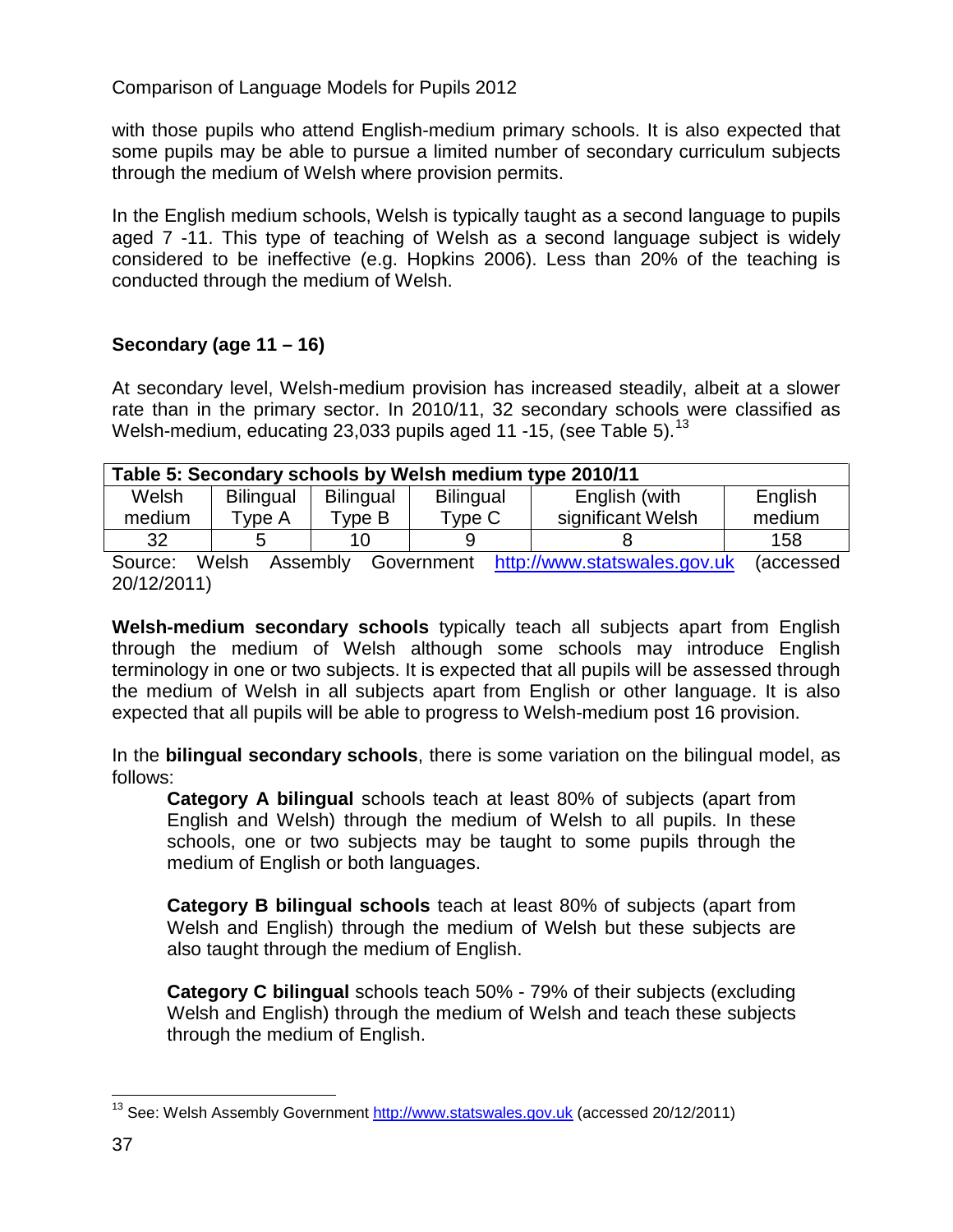It is expected that the pupils who follow the maximum number of courses through the medium of Welsh in the Category A, B and C bilingual schools will be assessed in Welsh and able to progress easily to Post 16 Welsh medium in chosen courses.

In the '**predominantly English with significant use of Welsh**' secondary schools, all subjects (apart from Welsh) are taught through the medium of English and 20-49% of the curriculum subjects are also taught through the medium of Welsh. It is expected that pupils who choose the Welsh-medium options could be assessed through the medium of Welsh and be capable of progressing to study those subjects through the medium of Welsh at Post 16 level.

In the predominantly **English-medium secondary schools**, Welsh is taught as a second language and one or two subjects (including Welsh as a first language) may be taught as an option through the medium of Welsh or using both languages. Most pupils would be assessed in English and progress to English-medium post 16 study. However, it is expected that any pupils who chose Welsh-medium subjects could be assessed through the medium of Welsh in those subjects and may be able to continue to study those subjects through the medium of Welsh at post 16 level.

The range of subjects which can be taught fully through the medium of Welsh has increased steadily since the 1950's. During the 1960's, due to an initial lack of Welsh language resource materials, only a limited number of Welsh-medium qualifications were provided by the Welsh Joint Education Council (WJEC). By 2009, 19 awarding organisations provide over 400 qualifications though the medium of Welsh. An annual publication of some 200 – 250 Welsh language educational resources support teaching and learning through the medium of Welsh in a wide range of curriculum subjects (WAG 2010).

As Table 6 below indicates, the proportion of pupils in Welsh-medium education who speak Welsh fluently at home varies greatly throughout Wales. It is a feature of Welshmedium primary and secondary education in Wales, that children from Welsh-speaking and non-Welsh speaking homes are educated together in the same classroom. For children from Welsh-speaking homes, Welsh medium education for them is synonymous with 'heritage' or 'maintenance' language education while for the other children they experience Welsh-medium education as immersion education in an additional language.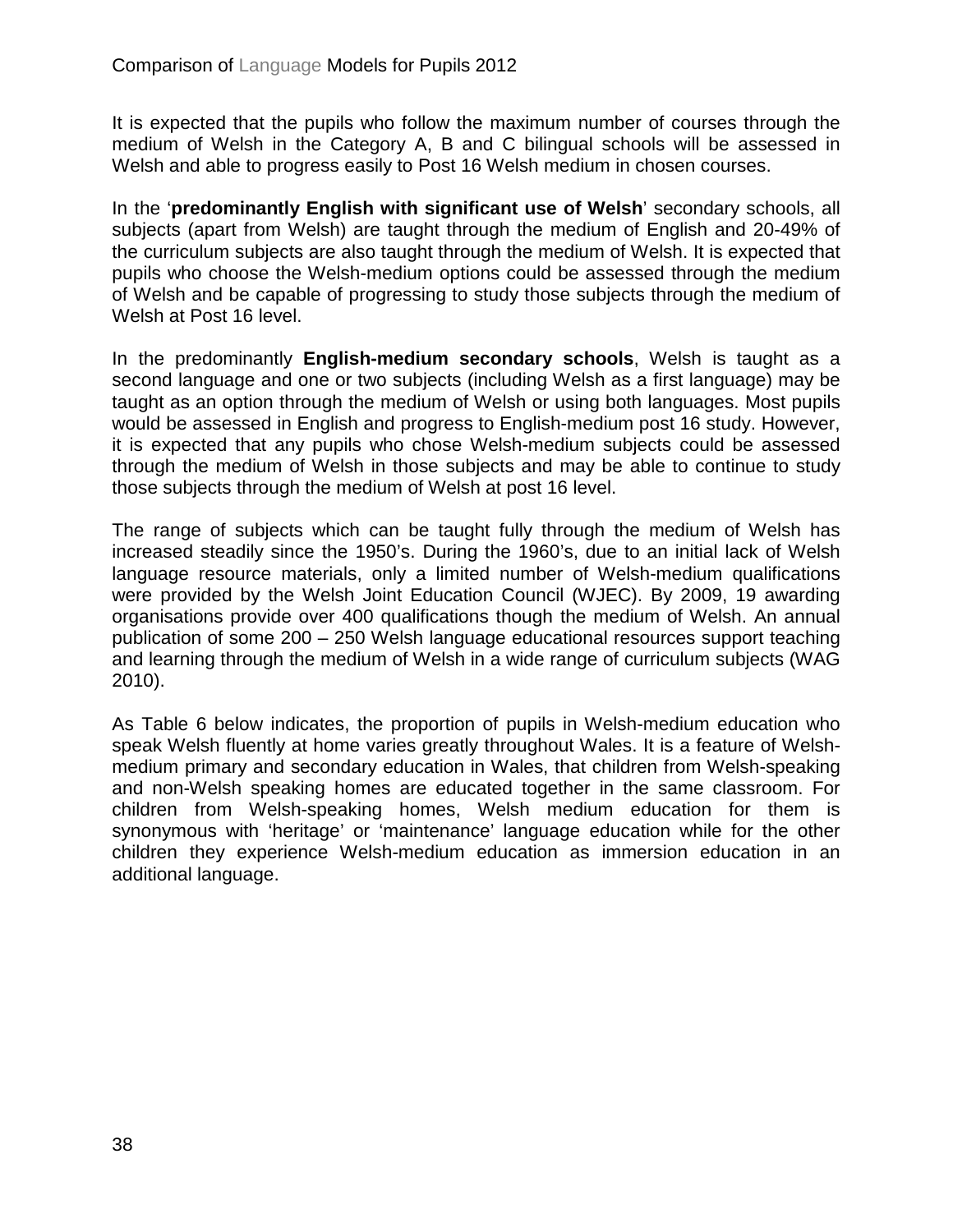| Table 6: % primary and secondary school pupils who speak Welsh fluently at |                       |                        |  |  |
|----------------------------------------------------------------------------|-----------------------|------------------------|--|--|
| home (2010/11)                                                             |                       |                        |  |  |
| <b>Local Education Authority</b>                                           | % pupils aged 5-11 in | % pupils aged 11-15 in |  |  |
|                                                                            | primary schools       | secondary schools      |  |  |
|                                                                            |                       |                        |  |  |
| Isle of Anglesey                                                           | 36.0                  | 40.3                   |  |  |
| Gwynedd                                                                    | 56.6                  | 58.3                   |  |  |
| Conwy                                                                      | 11.6                  | 10.2                   |  |  |
| Denbighshire                                                               | 10.1                  | 13.7                   |  |  |
| Flintshire                                                                 | 1.1                   | 2.4                    |  |  |
| Wrexham                                                                    | 1.8                   | 4.0                    |  |  |
| Powys                                                                      | 5.7                   | 7.8                    |  |  |
| Ceredigion                                                                 | 26.6                  | 37.4                   |  |  |
| Pembrokeshire                                                              | 5.3                   | 8.2                    |  |  |
| Carmarthenshire                                                            | 21.3                  | 24.3                   |  |  |
| Swansea                                                                    | 2.7                   | 3.2                    |  |  |
| <b>Neath Port Talbot</b>                                                   | 4.4                   | 6.1                    |  |  |
| <b>Bridgend</b>                                                            | 1.2                   | 1.3                    |  |  |
| Vale of Glamorgan                                                          | 3.2                   | 2.1                    |  |  |
| Rhondda, Cynon, Taf                                                        | 5.4                   | 4.4                    |  |  |
| Merthyr Tydfil                                                             | 0.7                   | 0.2                    |  |  |
| Caerphilly                                                                 | 1.4                   | 0.4                    |  |  |
| <b>Blaenau Gwent</b>                                                       | 0.3                   | 0.1                    |  |  |
| Torfaen                                                                    | 0.2                   | 1.9                    |  |  |
| Monmouthshire                                                              | 1.4                   | 0.1                    |  |  |
| Newport                                                                    | 0.2                   | 0.1                    |  |  |
| Cardiff                                                                    | 3.5                   | 4.1                    |  |  |
|                                                                            |                       |                        |  |  |
| Wales                                                                      | 7.6                   | 8.8                    |  |  |

Source: Welsh Assembly Government at http://www.statswales.gov.uk

Some of the current issues currently facing Welsh-medium education provision include:

- The need for increased availability of Welsh-medium childcare provision the need to further develop the childcare workforce to be able to deliver through the medium of Welsh;
- The need to improve the range of Welsh-medium provision, particularly for age 14+;
- Addressing the lack of progression and, therefore, the loss of skills as pupils move from primary to secondary education. For various reasons a significant number of pupils who have been learning Welsh as a first language at primary level in the traditionally Welsh-speaking areas, move to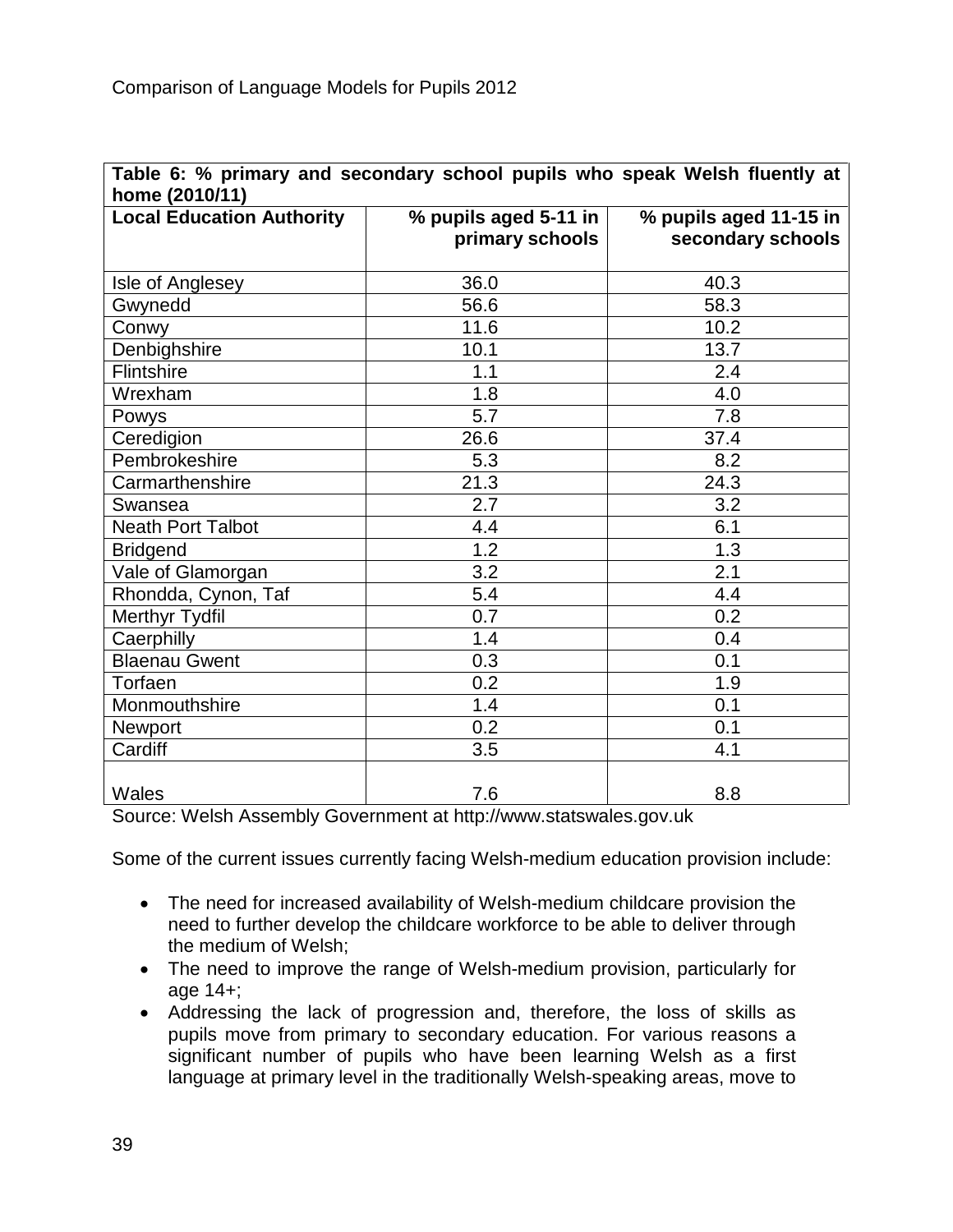becoming 'second language learners' in secondary school. This would be the equivalent of Scottish pupils transferring from GME to GLE.

#### **Irish**

Irish was first included in the national curriculum in Ireland in 1878. At that time, it was only included as a marginal subject even though a significant proportion of the pupils attending schools at the end of the nineteenth century were predominantly Irish monoglots (Ó Buachalla 1984). Irish began to play a more significant role as a language of education when, following independence in 1922 the government decreed that Irish be the first official language of the new state and sought to promote the learning and use of Irish. It was announced in 1922 that Irish would be taught and also used as the medium of instruction for at least one hour a day in all National (primary) schools (Ó Duibhir 2011). It was also decided that Irish should be the only language of instruction in infant (ages 4-6) classes (Coolahan 1981). Thus began a policy of Irish immersion or partial immersion education, (though at this time it was not defined as such) which proved to be quite successful. By 1941, 12.3% of National schools in Ireland were using Irish as the sole medium of education for all subjects apart from English and a further 43.2% of National schools were using Irish as the sole medium of instruction in certain grades (Ó Buachalla 1984, 1988; Ó Riagáin 1977; Harris 2008; Ó Duibhir 2011). However, by 1980/1981 Irish-medium provision had reduced dramatically with only 3% of primary pupils throughout the Republic of Ireland (including those in the heartland *Gaeltacht* areas) were being taught entirely in Irish (Ó Domhnalláin 1987; Ó Riagáin 1977).

In 1972 there were only 10 *gaelscoileanna* (all-Irish schools) outwith the *Gaeltacht* [14.](#page-36-0) These schools came to be known as 'all-Irish' schools because all subjects except for English language arts were taught through the medium of Irish. Despite the setback for the state-led initiative to expand Irish-medium education reaching its lowest point in the early 1970's a new parent-led movement seeking more Irish-medium education gained momentum in the same decade and has led to a sustained resurgence in the number of *gaelscoileanna* since then.

In 2010-2011 there were 172 *gaelscoileanna* outwith the *Gaeltacht*, responsible for educating 32,551 of pupils together with a further 8,620 pupils having an Irish medium education in 40 secondary schools<sup>15</sup>. The majority of *gaelscoileanna* employ an early total immersion policy for the first year of Junior Infants (age 4-5). English language arts are introduced in Senior Infants when the pupils are aged 5-6 (Ó Duibhir 2011). This is earlier than the introduction of English in the Scottish Gaelic and Welsh models but echoes the practice in, for example, Swedish immersion in Finland (Björklund and Mård-Miettinen 2011). The remaining 85% of instruction is conducted through the medium of Irish and this pattern of instruction, this 'high language intensity' model of immersion, is

<span id="page-39-1"></span><span id="page-39-0"></span> <sup>14</sup> Irish-medium schools outside the Gaeltacht 1972 – 2010, statistics available at: [http://www.gaelscoileanna.ie](http://www.gaelscoileanna.ie/)<br><sup>15</sup> Irish-medium schools outside the Gaeltacht 1972 – 2010, statistics available at: [http://www.gaelscoileanna.ie](http://www.gaelscoileanna.ie/)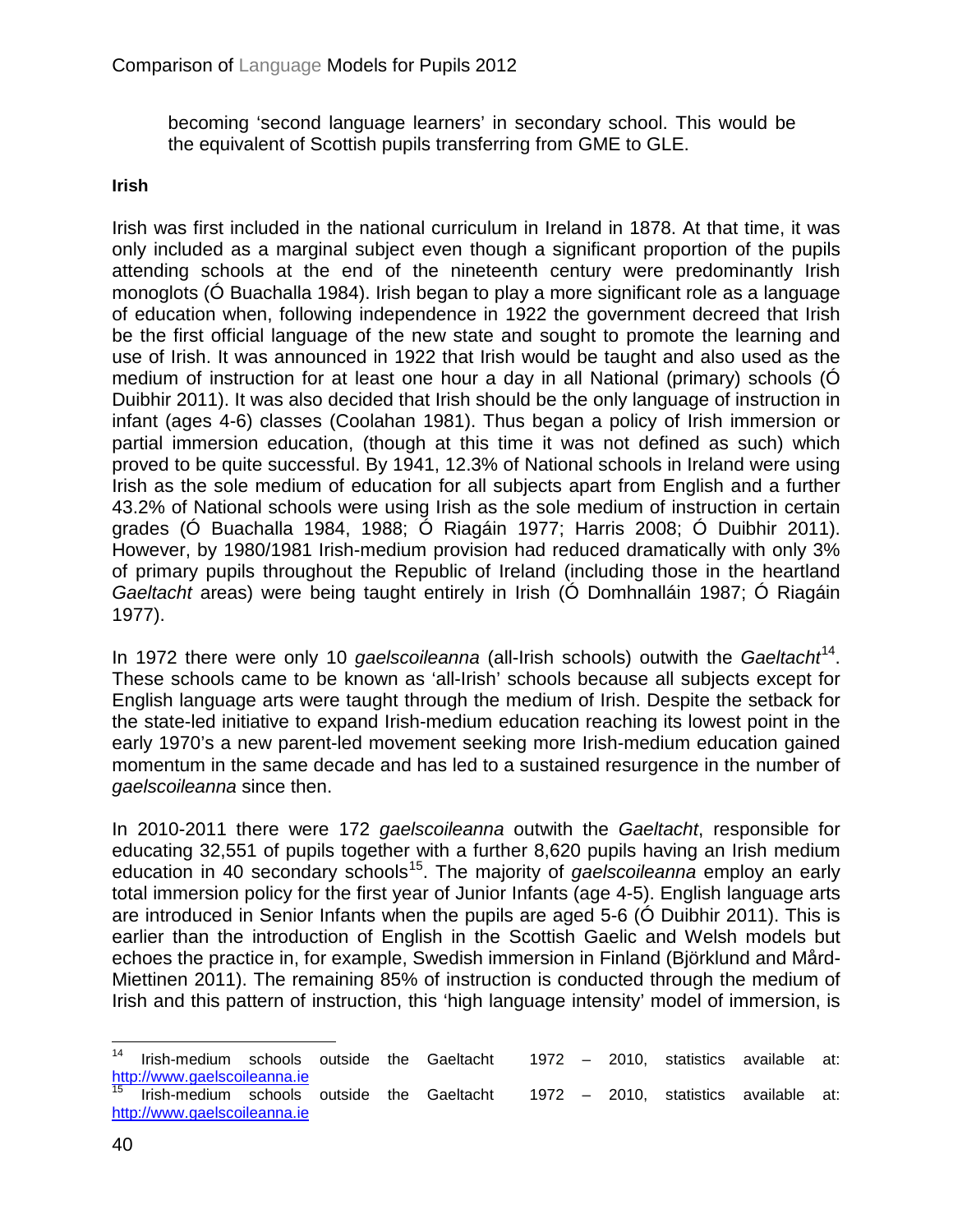consistent across all the all-Irish immersion schools and maintained throughout primary and secondary education (Ó Duibhir 2011:146). The pupils attending the *gaelscoileanna* outwith the *Gaeltacht* are predominantly from English-speaking homes. Fewer than 3% of children come from homes where Irish is spoken and in recent years a growing number of children without either English or Irish as the language of the home are selecting Irish-medium education (Ó Duibhir 2011).

A growing number of children from non-Irish speaking households is also becoming an increasingly prevalent feature of classrooms in Gaeltacht schools. A study of Gaeltacht schools in 2004, grouped the schools into three categories according to the predominance of Irish as a language of the local community:

**Category A:** Schools located in areas in which 70%+ of the population speak Irish on a daily basis.

**Category B**: Schools located in areas in which between 40% and 69% of the population speak Irish on a daily basis.

**Category C**: Schools located in areas in which less than 39% of the population speak Irish on a daily basis. (Mac Donnacha et. al. 2004)

At the time of this study, there were a total of 142 primary schools and 31 post-primary (secondary) schools). Of those schools which responded to the survey, there were: 39 primary schools in Category A; 21 in Category B and 69 in Category C; and 9 secondary schools in Category A; 7 in Category B and 11 in Category C (Mac Donnacha et. al. 2004).

This study found that teaching is conducted in Irish in the majority of classes in Category A primary schools. Whereas this is also true in Category B schools, a small number of classes in these schools are taught primarily through the medium of English. (ibid:6). Language use in Category C schools is more mixed. In such schools, around half of the classes are taught in English or primarily through the medium of English. However, in those classes which are taught in Irish only or where more Irish than English is used, the study found that the use of Irish as the medium of instruction increases as pupils progress through primary school (ibid:6). It is a feature of Gaeltacht primary schools that the majority are small with only 1-3 teachers. Consequently, it is more of a challenge in such schools to accommodate the needs of pupils with a wide range of abilities in Irish and English. Furthermore, it is increasingly difficult to recruit teachers to both primary and post-primary schools in the Gaeltacht, particularly teachers with appropriate skills in teaching through the medium of Irish. This, compounded with a falling number of children from Irish-speaking homes, means that, there is an increasing amount of English used, particularly in Category C schools (Mac Donnacha et. al. 2004).

As regards the medium of instruction in *Gaeltacht* secondary schools, teaching through the medium of Irish is considered to be in a 'state of crisis':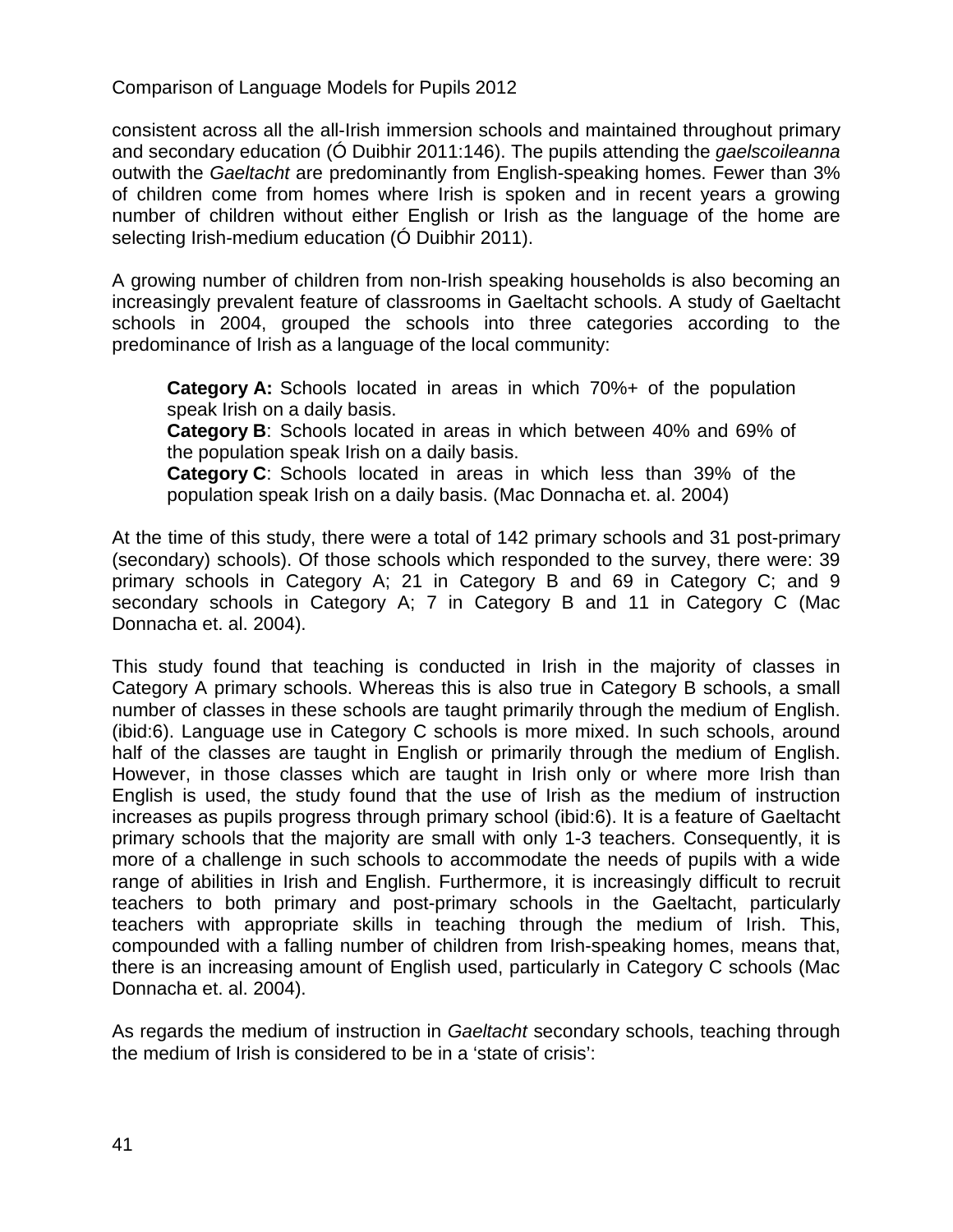"*Of the schools participating in this research, 8 schools (2 schools in Category B and 6 schools in Category C) are teaching through English only or primarily through the medium of English. Even in post-primary schools located in strong Gaeltacht areas (Category A), over 10% of the teaching is through the medium of English in some of the traditional subjects*." (Mac Donnacha *et al.* 2004:12).

Irish-medium pre-school provision for 3-4 year old is available in *naíonraí* both nationally and in the *Gaeltacht* areas. The *naíonraí* located in English-speaking communities aim to promote the use of Irish as a second language while in the *Gaeltacht* the aim is to promote the maintenance of Irish as a first language among the children from Irishspeaking homes and as a second language for non-Irish speaking pre-schoolers (Hickey 2007). *Naíonraí* provide a form of total early immersion:

"*The use of Irish only by the adults is intended to provide a context for the use of the target language and as a means to maximise the quantity of comprehensible input in Irish. Most children attending naíonraí, outside the Irish-speaking areas in the west of the country, are native speakers of English and are acquiring Irish as an additional language. Naíonraí aim to provide the opportunity to learn Irish as an additional*  language through a high quality curriculum delivered through the *children's second language. Play is regarded as the main medium of learning, but as the practitioners are the principle source of input in Irish, they must maintain a highly vocal profile in order to provide input in Irish*." (Mhic Mhathuna 2008:2)

#### **Catalan in Catalonia**

Catalan had been the official and only language spoken in Catalonia for over 700 years when its official status was annulled in 1714 after the War of Spanish Succession (Artigal 1997). Castilian became the dominant language of the region as Catalan became progressively confined to the domestic and non-official domains. It was not until the early 1970's, towards the end of Franco's regime (1939 – 1975), that the teaching of Catalan in schools for a few hours a week was permitted (Urmeneta and Unamuno 2008). Following the passing of The Statute of Autonomy of Catalonia in 1979, the government implemented an optional Linguistic Immersion Programme which was initially prepared for children aged 3-7 but soon became extended to include children up to 12 years of age (ibid.) This was an early total immersion programme in which all instruction was in Catalan with content subjects being introduced gradually from Grade 3, when children were 8 years old.

The role of Catalan in Catalonia's education system was further defined in The 1983 Act on Linguistic Normalisation which stated as follows:

• "*Catalan is Catalonia's own (vernacular) language, therefore it is the language of education, at all levels.*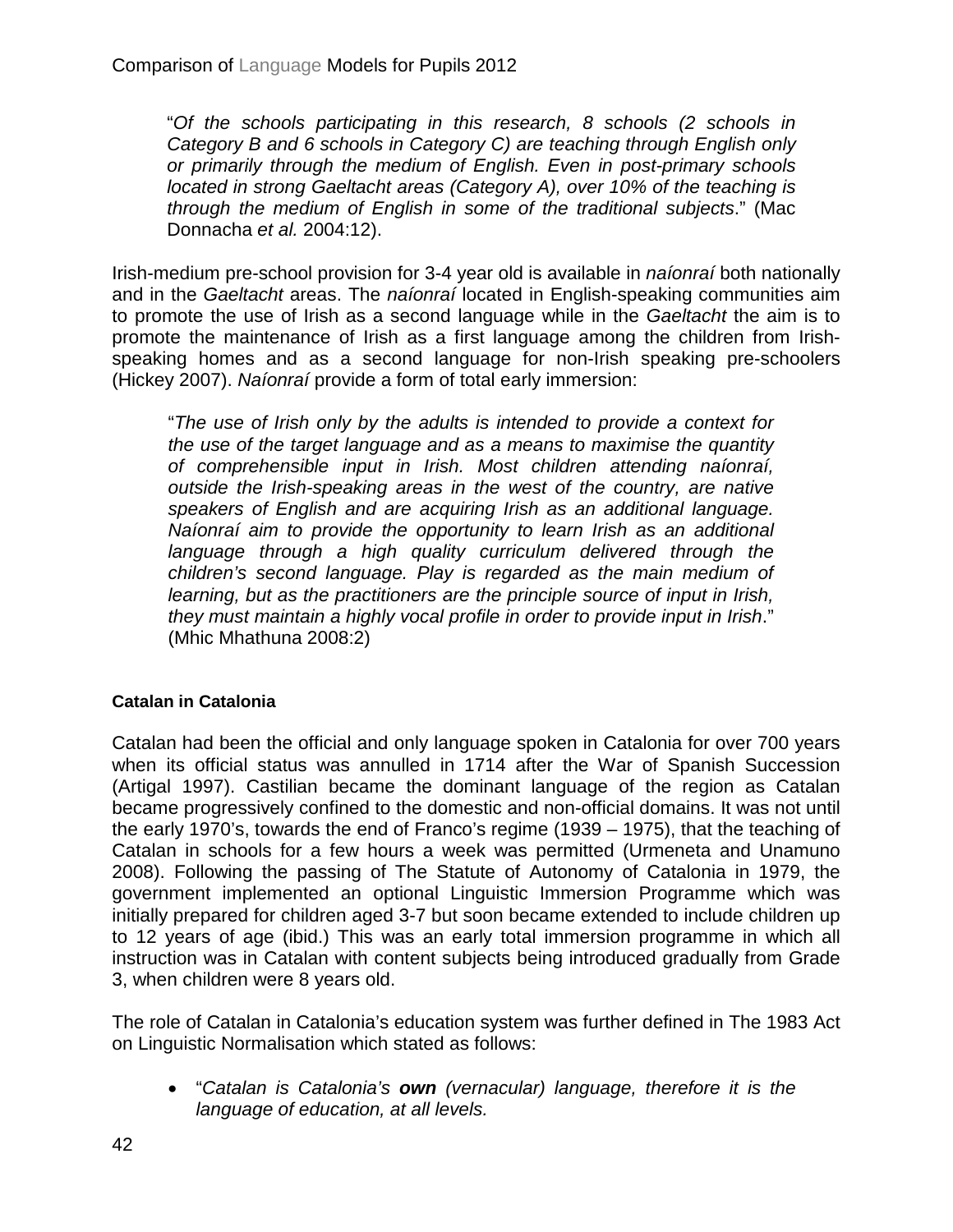- *Children below six have the right to be educated in their family language, be it Catalan or Spanish. The authorities are obliged to guarantee this right.*
- *Catalan and Spanish are to be compulsory subjects in kindergarten, primary, secondary and vocational education.*
- *In order to be able to comply with their teaching demands, teachers must be proficient in both co-official languages*.
- *The language of the Catalan Education Authority shall be Catalan."* (English translation in Urmeneta and Unamuno 2008:230)

Additional legislation in 1992 which stipulated that Catalan become the 'working language' in pre-school, primary and secondary has led to Catalan being the main working language for the whole school community. And in 2006 the new Statute of Autonomy includes the right of newly-arrived students to receive special help to learn Catalan in order that they may integrate into the Catalan medium education system.

Catalan forms the principle medium of instruction in the Catalan education system. In the primary school sector, official figures indicate that over 90% of primary school classes are taught in Catalan and 49% of secondary school classes are also Catalan medium (see Table 7).

| Table 7: Students in public and private schools by language in which classes are |                      |             |  |  |
|----------------------------------------------------------------------------------|----------------------|-------------|--|--|
| taught in Catalonia (1999 - 2000)                                                |                      |             |  |  |
| Language in which classes                                                        | Infant and Primary % | Secondary % |  |  |
| are taught                                                                       |                      |             |  |  |
| In Catalan                                                                       | 92                   | 49          |  |  |
| <b>Predominantly in Catalan</b>                                                  |                      | 36          |  |  |
| In Catalan and Castilian                                                         |                      | 15          |  |  |
| No information                                                                   |                      |             |  |  |
| <b>TOTAL</b>                                                                     | 100                  | 100         |  |  |

Source: School census drawn up by the Catalan Teaching Service of the Department of Education of the Generalitat de Catalunya reproduced in Vila i Moreno (2008:35)

The dominance of Catalan as the medium of compulsory education has not been without its detractors, although it would appear that there is far less opposition to this model within Catalonia itself than in Castilian-speaking Spain (Vila i Moreno 2008).

#### **Basque in the Basque Autonomous Community (BAC)**

In 1979, Article 6 of the Statute of Autonomy of the Basque Autonomous Community (BAC) declared the co-official status of Basque and Spanish and in 1982, the Law for the Normalization of Basque acknowledged the right of every student to receive their education in Basque or Spanish and the right of parents to chose the medium of their child's education (Cenoz 2009). Up until that point, Basque medium education received no official funding, provision was limited to a few schools and there were very limited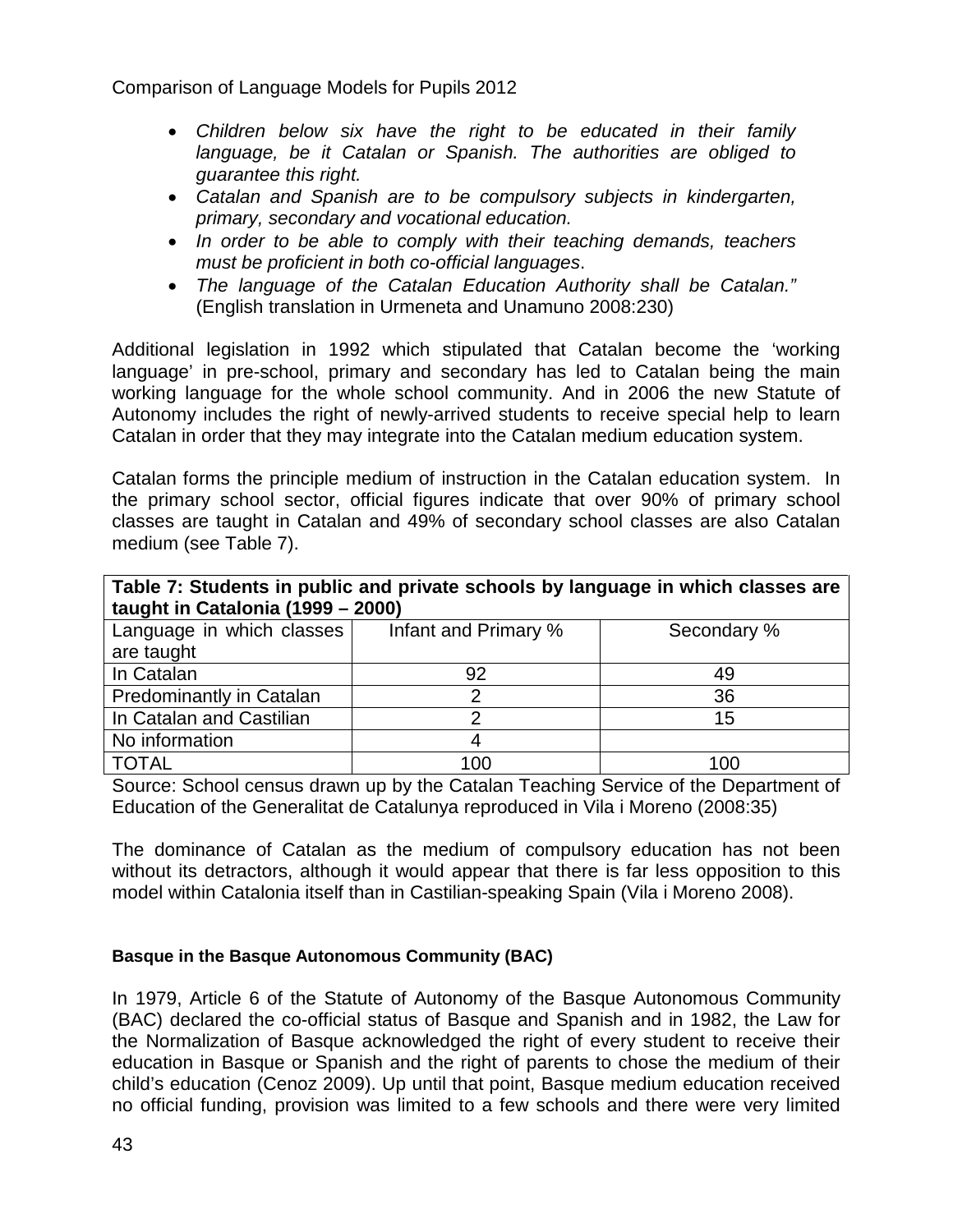Basque learning materials. No training was available for teaching through the medium of Basque and consequently very few teachers were capable of teaching in the language (Zalbide 2007).

Three main models of primary and secondary education emerged as a result of reinstating the Basque language's status in BAC society:

**Model A** is intended for native Spanish speakers who chose to be educated in Spanish. Basque is taught as a subject for 3-5 hours a week (approximately 15% of classroom time). This model does not encourage pupils to learn more than a minimal amount of Basque. However, there are more recently A+ schools which provide additional Basque language instruction or use Basque as the medium of instruction for one subject.

**Model B** is intended for native speakers of Spanish who wish to be bilingual in Spanish and Basque. In these schools, both Basque and Spanish are taught as subjects and used as the medium of education for roughly 50% of school time. There is considerable variation from one school to another regarding which subjects are taught through the medium of Basque or Spanish (Arzamendi & Genesee 1997).

**Model D** was originally established as a language maintenance programme for native speakers of Basque with Basque being the sole medium of education (75% of school time) and Spanish and a foreign language, typically English, being taught as subjects (25%).

In BAC, there are single model schools. There are also schools where two or more models co-exist as separate streams within the same school (Cenoz 2009). In 1982, Model A type provision was by far in the majority, amounting to just under 80% of all educational provision while Model D and B provision was very limited. Over the past thirty years, there has been a phenomenal increase in the number of Basque-medium primary and secondary schools so that Model D is now the most popular form of provision (almost 60%) and Model A only accounts for just over 10% of provision in the primary and secondary sectors (Zalbide & Cenoz 2008:10).

As the popularity of Model D has grown, so too has the number of non-Basque speaking pupils in that form of provision. Furthermore, patterns of in-migration during the past ten to fifteen years have weakened the Basque-speaking social networks in the provinces where, until recently Basque speakers were in the majority or a significant proportion in the local community. Consequently, as in Scotland, Wales and Ireland, the proportion of children in Basque-medium education who come from homes where the language is spoken are increasingly becoming the exception rather than the rule (Zalbide 2007).

Considerable government investment has resulted in the development of a wide range of Basque language teaching resources and learning materials which are now available across all subjects of the curriculum, save for some vocational subjects (Cenoz 2009).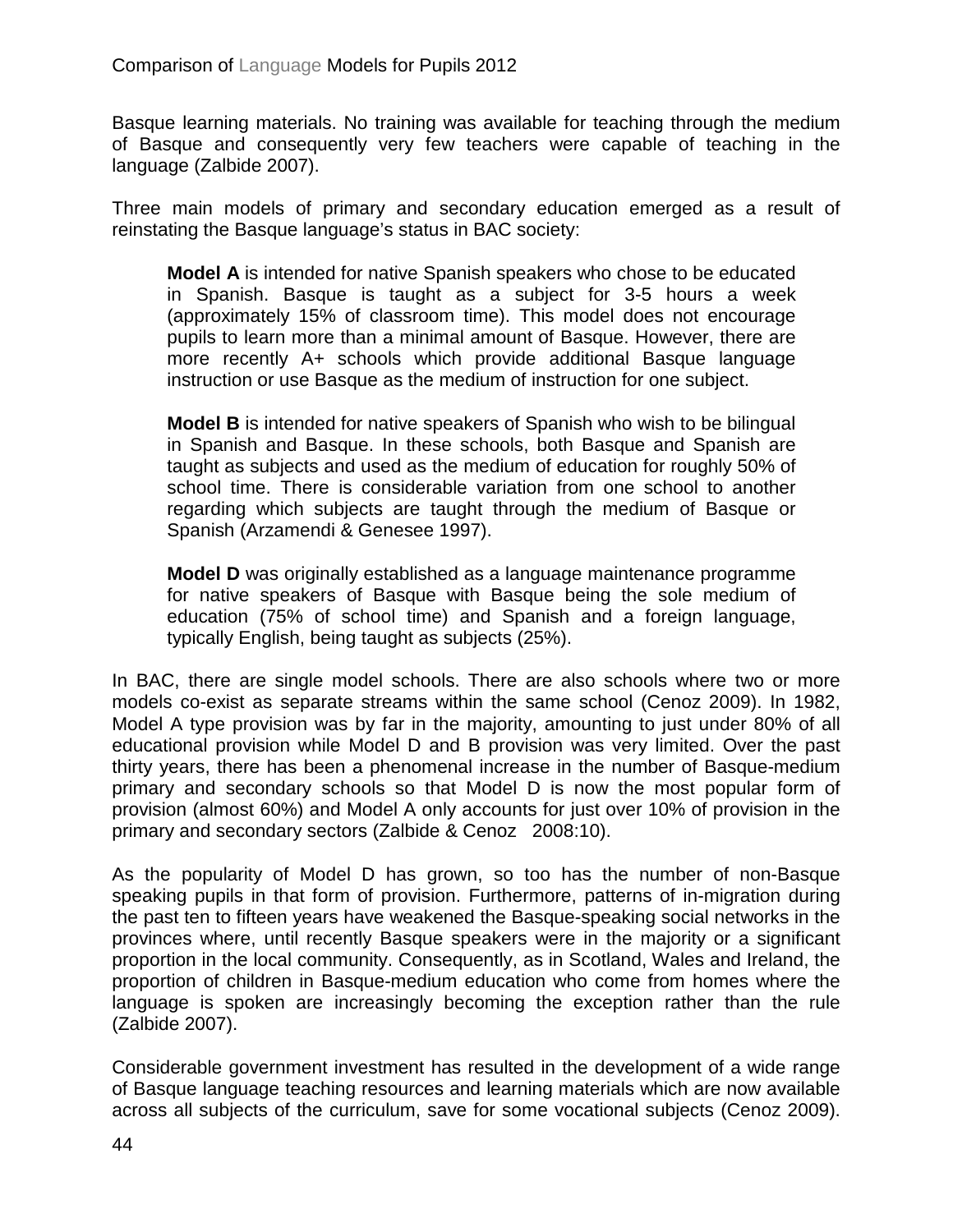Investment has also been substantial with regard to teacher training. The majority of teachers in the BAC are now bilingual with some 21,000 having the level of Basque required to teach up to university level through the medium of Basque (Zalbide 2007). Nevertheless, it is still felt that a significant number of teachers still are lacking in oral proficiency, particularly those who have learned Basque themselves as part of inservice training (ibid.). As in other minority language contexts where a whole generation of the population had no access to their local language education, this lack of language skills presents a challenge for personnel resource development.

"*While Basque language education has to a substantial degree won the struggle for quantity, that is not enough. We now need to concentrate on the quality of teaching through the medium of Basque, on the linguistic and curricular relevance of learning materials and, above all, in results*." (Zalbide 2007)

Another current concern among practitioners and researcher is the need to differentiate between learning needs of children who have a good command of Basque from its use in the home and Spanish dominant bilingual and non-Basque speaking homes. It is felt that there is a need to formulate more precisely-determined paths of learning for children from non Basque speaking homes, establish precise targets for them and develop examinations or other assessments to be achieved at given points in their school career (Zalbide 2007).

#### 3.3.4 Two-Way (dual language) Immersion

Another model of immersion education which is relevant to the situation of GME in Scotland is **Two-Way immersion,** also referred to as Two Way Bilingual Education, Dual Language Education, bilingual immersion, double immersion, Spanish Immersion, and interlocking education (Baker, 2011). Two-Way immersion is largely found in the United States and typically aims to have a balanced number of minority and majority language students (often Spanish and English) who share the same classroom and where both languages are used separately as the medium of instruction (cf. Lindholm-Leary, 2001; 2005). In such schools, each language of instruction is kept separate from the other, with students either alternating their medium of instruction on a daily basis or on a subject-by-subject basis in order to typically achieve a 50:50 proportion of instruction through the medium of each language.

There are two main models of Two-Way immersion education. In the 50:50 model, an equitable balance of both languages is attempted throughout the early and subsequent years of schooling. There is also a 90:10 model which give more emphasis to the minority language, particularly during the Kindergarten (ages 5-6) and first grade (ages 6-7) with 10% allocated to develop oral language proficiency and pre-literacy skills in English (Baker, 2011). This balance typically changes to 50:50 by the time pupils are in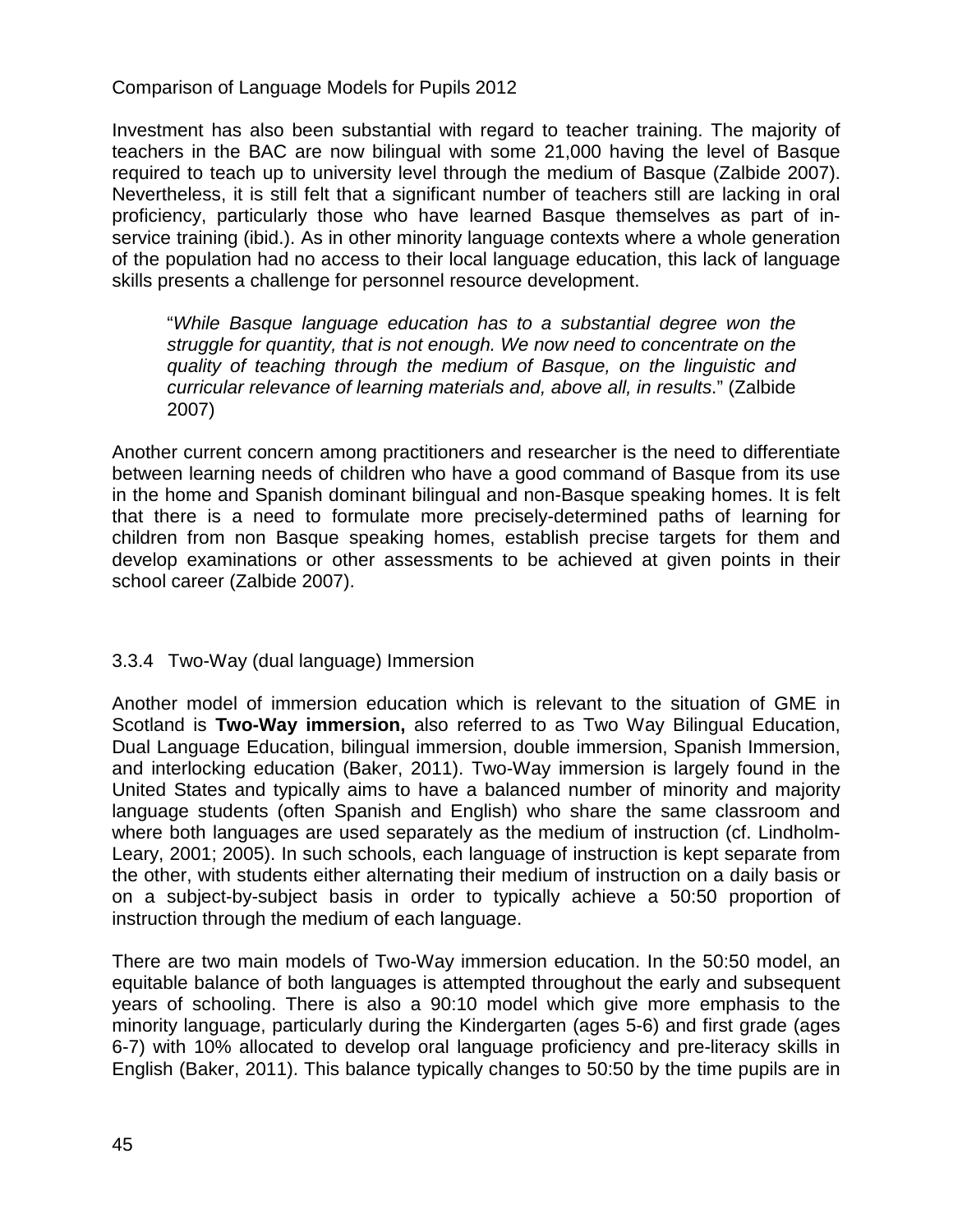the 4th grade (ages 9-10) to 6th grade (ages 11-12), with English reading being formally introduced in the 3rd grade (ages 8-9). (Ibid.)

In addition to these two main models, another 'differentiated' model separates minority and majority language pupils for part of the day from Kindergarden to Grade 2 (ages 8- 9). In the morning, pupils are grouped with their language peers to receive their native language instruction and then in the afternoon pupils are taught together using both languages. From Grade 3 (age 8–9) onwards, a 50:50 model is adopted whereby pupils of both language groups are integrated throughout the day (Baker, 2011; Howard *et al.* 2004).

'Two-way immersion' is a term often used to describe minority language immersion such as is found in Scotland, Ireland, Wales, Aotearoa/New Zealand and elsewhere, because such models typically group L1 and L2 minority language learners together in the same class. In the American type of 'two-way' immersion, there is a deliberate attempt made to balance the number of L1 and L2 learners in each classroom. There is also a policy of segregating and sequencing the concurrent use of two languages in the curriculum which is markedly different from the practice in the other aforementioned models. The practices employed in the American two-way immersion model are particularly pertinent when considering the best way to meet the different needs of L1 and L2 learners (see Section 4.2).

# **3.4 Learning the majority national language and modern languages**

3.4.1 The European policy context

The Council of Europe places considerable emphasis upon and promotes 'plurilingual education' and the development of the 'plurilingual repertoire' of European citizens which is defined in policy documents as: "

*"different languages and language varieties at different levels of proficiency and includes different types of competences. It is dynamic and changes in its composition throughout an individual's life*" (Council of Europe 2006:5)

In 1998, Recommendation No. R (98) 6 encourages member states to promote widespread plurilingualism:

- "*by encouraging all Europeans to achieve a degree of communicative ability in a number of languages;*
- *by diversifying the languages on offer and setting objectives appropriate to each language;*
- *by encouraging teaching approaches at all levels that use a flexible approach – including modular courses and those which aim to develop practical competences – and giving them appropriate recognition in national qualification systems, in particular public examinations;*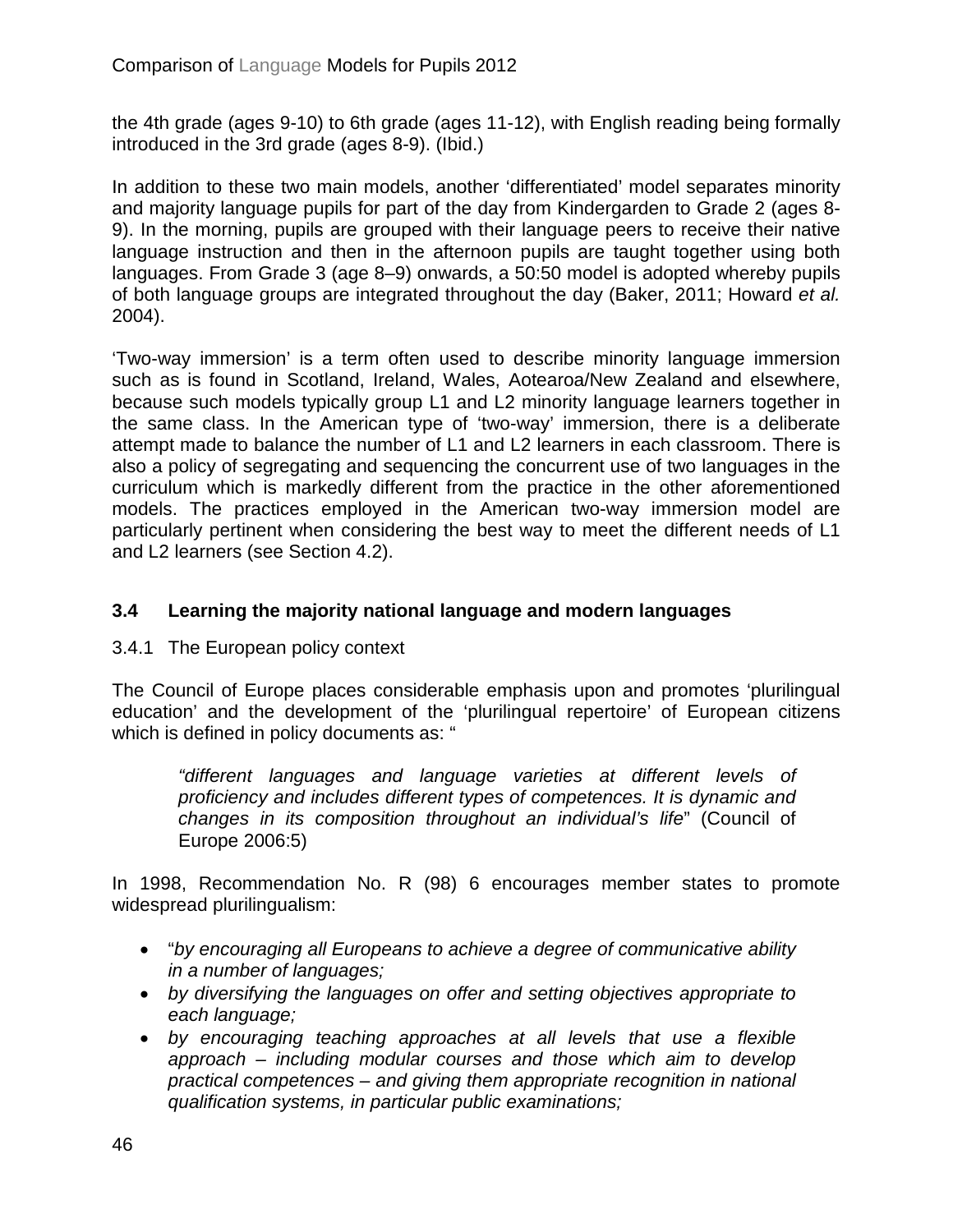- *by encouraging the use of foreign languages in the teaching of nonlinguistic subjects (for example history, geography, mathematics) and creating favourable conditions for such teaching;*
- *by supporting the application of communication and information technologies to disseminate teaching and learning materials for all national and regional languages;*
- *by supporting the development of links and exchanges with institutions and persons at all levels of education in other countries so as to offer to all the possibility of authentic experience of the language and culture of others;*
- *by facilitating lifelong learning through the provision of appropriate resources*." (Council of Europe 2006: 9)

The European Commission's Action Plan *Promoting Language Learning and Linguistic Diversity* (2003) promotes the learning of the mother tongue and two other languages (MT + 2) for all citizens. The plan states that efforts should be made to teach at least two foreign languages from an early age so as to help Europe "become the most competitive and dynamic knowledge-based economy in the world" (Council of the European Union 2004:8). The action plan formulates clear objectives for language learning at all stages of education (see: [http://ec.europa.eu/education/doc/official/](http://ec.europa.eu/education/doc/official/%20keydoc/actlang/act_lang_en.pdf)  [keydoc/actlang/act\\_lang\\_en.pdf](http://ec.europa.eu/education/doc/official/%20keydoc/actlang/act_lang_en.pdf) for further details). As a consequence of this policy, the compulsory learning of an additional language is happening at an increasingly early stage, with some countries such as Spain and Luxembourg making it mandatory to learn another (foreign) language in the first year of schooling.

# 3.4.2 CLIL Content and Language Integrated Learning

The European Union refers to bilingual education in its member states as CLIL (Content and Language Integrated Learning) and EMILE (Enseignement d'une Matière Intégrée à une Langue Étrangère). The term 'immersion' tends not to be used at the supranational level even though the term is used by some nation states. This is largely in order to avoid association with 'immersion' as it is practiced in Canada and because many of the European initiatives either pre-date or have very different goals and methodologies to the Canadian model (Garcìa 2009).

CLIL is an umbrella term used to describe any type of educational programme in which a 'second', 'foreign' or 'modern' language is used to teach non-linguistic subjects. CLIL does not, therefore, refer to the use of Gaelic in Gaelic-medium education. In the European model of plurilingual education, Gaelic and English would be the 'mother tongue' language and the 'national' (or regional) language; and French, Spanish, German, Chinese etc. the additional 'foreign' or 'modern' language represented in the formula MT + 2. Most CLIL programmes adopt several features of 'second language immersion' by being the language of subject instruction. However, the amount of time spent learning the foreign language and being taught some subjects through the medium of the foreign language is typically far less intensive and does not take up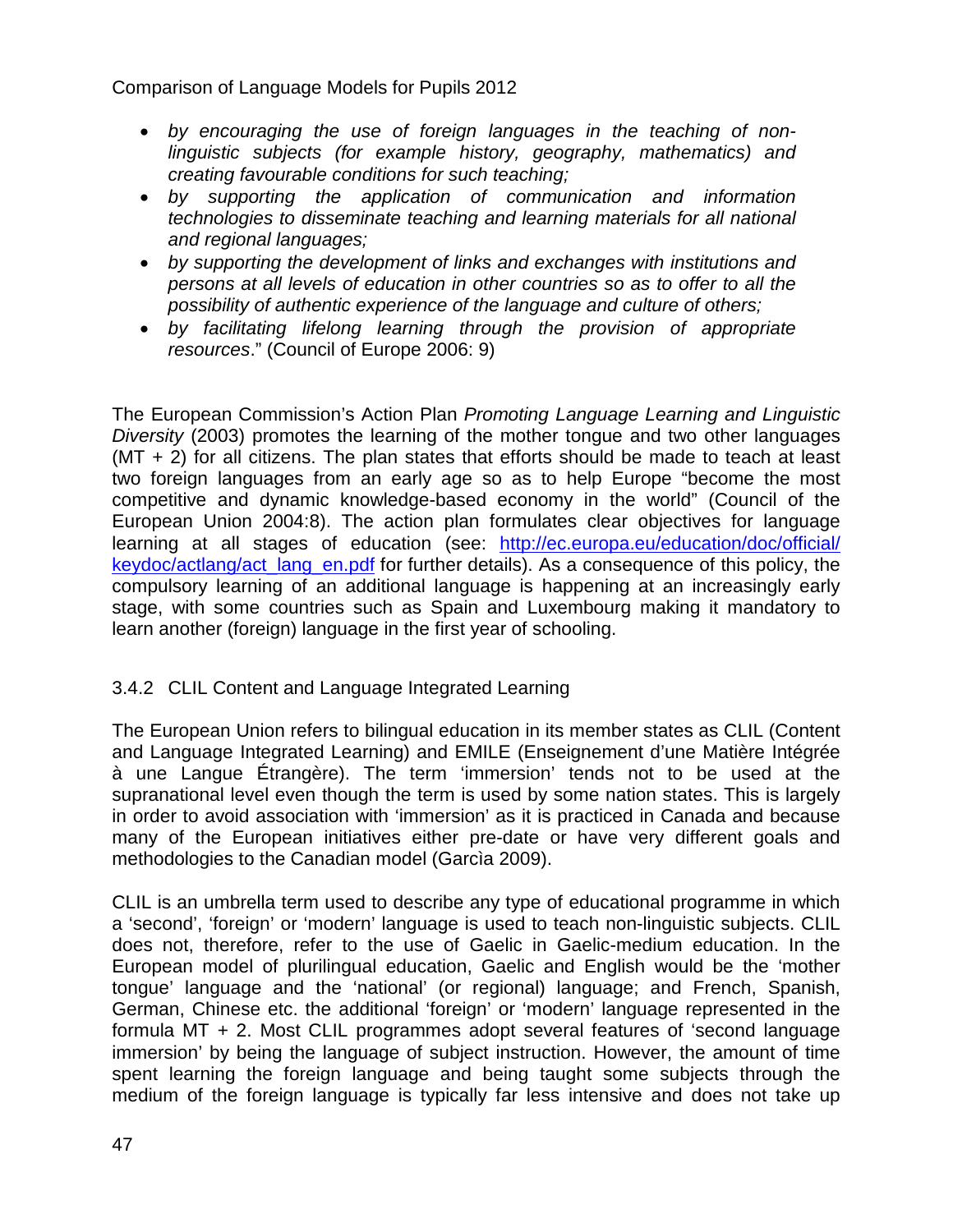extensive proportions of curriculum time. CLIL programmes aim at achieving 'functional competence' in receptive and productive skills rather than native-like fluency, particularly when learning through the target language takes up a low portion of curricular time. Some CLIL programmes do designate a significant proportion of curricular time to teaching through the medium of a foreign language and these programmes can produce very high level of productive and receptive skills as well as teaching subject content to the required standard (see Marsh 2002).

Another feature of CLIL programmes is that they combine the teaching of the target language as a subject as well as using it to teach one or more additional curriculum subjects. At secondary school level, many schools have subject and language teachers working in tandem so that both types of lesson complement each other and so help develop student's language skills in a deliberately structured rather than haphazard way. This approach to language learning is felt to provide a more authentic learning environment in comparison with the more traditional foreign language teaching content which is heavily 'pseudo-real' and fictitious (Wolff 2002).

Research in CLIL contexts (e.g. Gajo & Mondada 2000; Gajo & Serra 2002) affirms that:

- student's first language develops normally despite a significant amount of curricular time being conducted in another language;
- the 'second'/'foreign' language develops better by being used as a language of instruction in non-linguistic subjects;
- content learning is enhanced and not affected negatively by being taught through the medium of student's additional language;
- CLIL education is typically appropriate for all kinds of students.

Experience in many countries also highlight the challenges involved in implementing the MT + 2 with a CLIL approach (e.g. Baetens Beardsmore 1999, Kaplan & Baldauf 1997; Marsh & Langé 1999; Marsh, Marsland & Stenberg 2001,) which include:

- There is typically an inadequate supply of teachers with adequate qualifications in a 'foreign' language and specialist subject to be able to teach their subject through the medium of the target language;
- There is, at present, very little specific training available for teachers to combine language and content matter;
- Teaching materials are often limited since materials produced in the 'foreign' language are often unsuitable because they are initially, linguistically too complex and do not always cover all areas of the local curriculum.
- Testing student's attainment in a curriculum subject taught through the medium of another language is not necessarily a straight forward matter.

Each of the above issues needs to be addressed if a CLIL approach to modern language teaching is to be adopted. The question of teachers' modern language competence has been addressed in research in Finland (Nikula & Marsh 1999) where it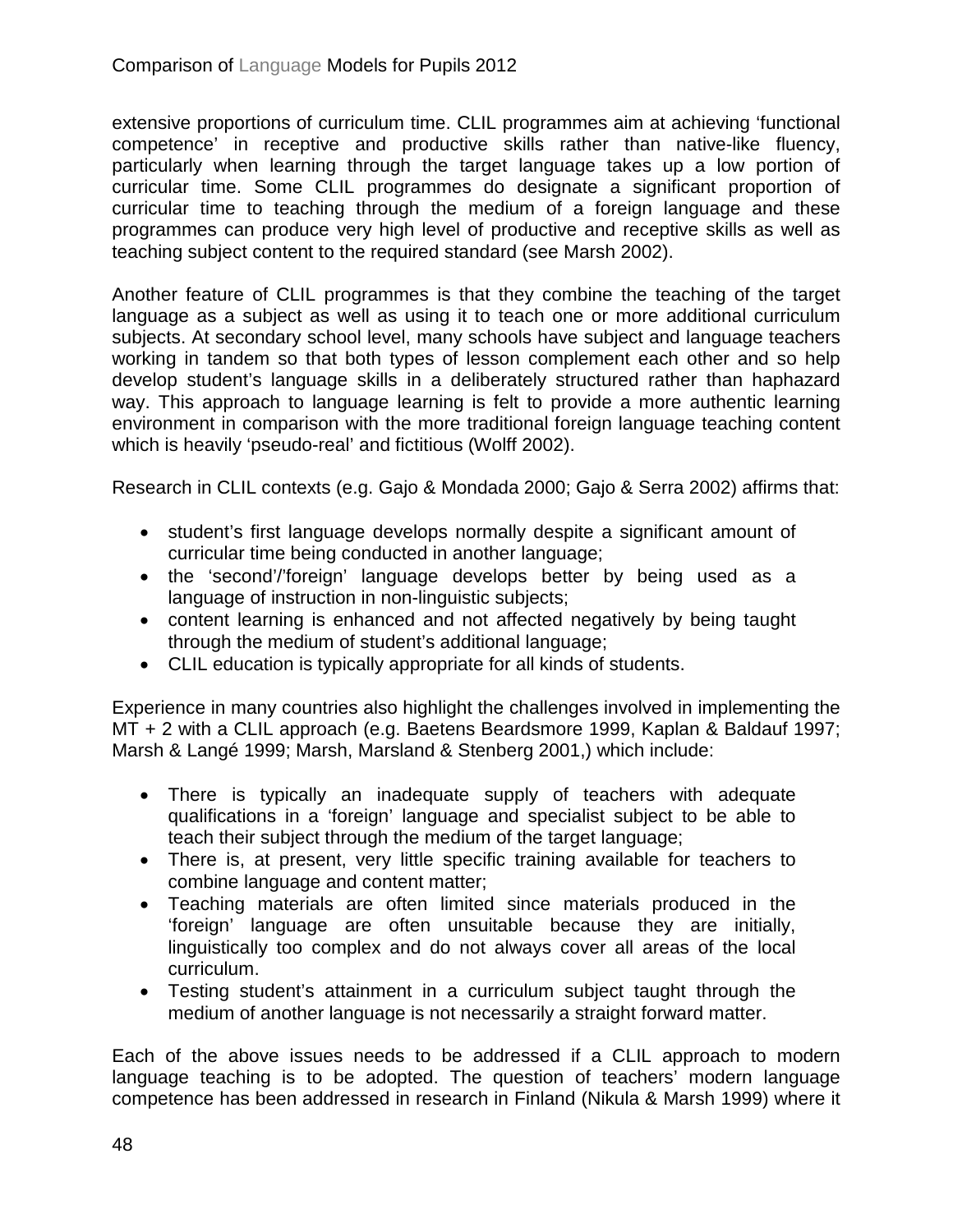has been shown that native-speaker-like competence is not always necessary or the best qualification in CLIL teaching. In other contexts, use is made of native speakers from other countries who have expertise in subjects such as geography or history who can contribute to teaching via VLE as well as being physically present in schools (see Johnstone 2002 for details).

## 3.4.3 GME + CLIL approach to modern language teaching

In Scotland, there is some experience of adopting a CLIL or partial immersion approach to the teaching of modern languages such as French and Italian (e.g. Crichton & Templeton 2010, Johnstone 2002). A comprehensive report on immersion in a second language at school (Johnstone 2002) evaluates different models of full and partial immersion in Canada and elsewhere internationally and considers the benefits and practicality of introducing immersion as a method for teaching language other than Gaelic in Scottish schools. The demonstrably higher levels of proficiency achieved in a foreign/modern language when taught using a CLIL 'partial immersion' approach, compared with the traditional method of teaching modern languages, make it worth considering as a dimension of GME.

There is a growing number of trilingual models of education in minority language contexts (Cenoz & Jessner 2000; Cenoz & Gorter 2006) which combine minority language MT  $+$  national/regional language  $+$  foreign language in, for example, the Basque Country (Basque + Spanish + English – see Cenoz 2009; Etxeberría 2004; Lasasabaster 2000); Catalonia (Catalan + Spanish + English – see Muñoz 2000) and Friesland (Frisian + Dutch + English – see Ytsma 2000; Gorter & van der Meer 2008). In each of these contexts, English is taught as both a subject and medium of instruction for part of the curriculum. In the following section, we present a brief description of the model employed in the Basque Country. This case study exemplifies the issues which would need to be considered with respect to incorporating the partial immersion teaching of a modern language into the current Gaelic medium education model.

#### 3.4.4 Trilingual minority language education in the Basque Autonomous Community

In the BAC, almost 95% of children between two and six years of age attend schools where Basque is the language of instruction for the whole day (Model D) or part of the day (Model B) (Cenoz 2009). In 1991, several Basque-medium Model D '*ikastolak'*  schools initiated a multilingual project in which English was taught in four 30-minute sessions each week in Kindergarten (Artigal 1993, Elorza & Muñoa 2008). 90% of schools in the BAC now introduce English when children are 4 years old with some schools introducing English even earlier. English is compulsory for all children from the age of six (Cenoz 2009). According to Cenoz (2009), the Basque Government has provided training and economic support for the development of teaching English from 4 years old, although the popularity of the move to introducing English early has meant that many schools have introduced English without government support. In the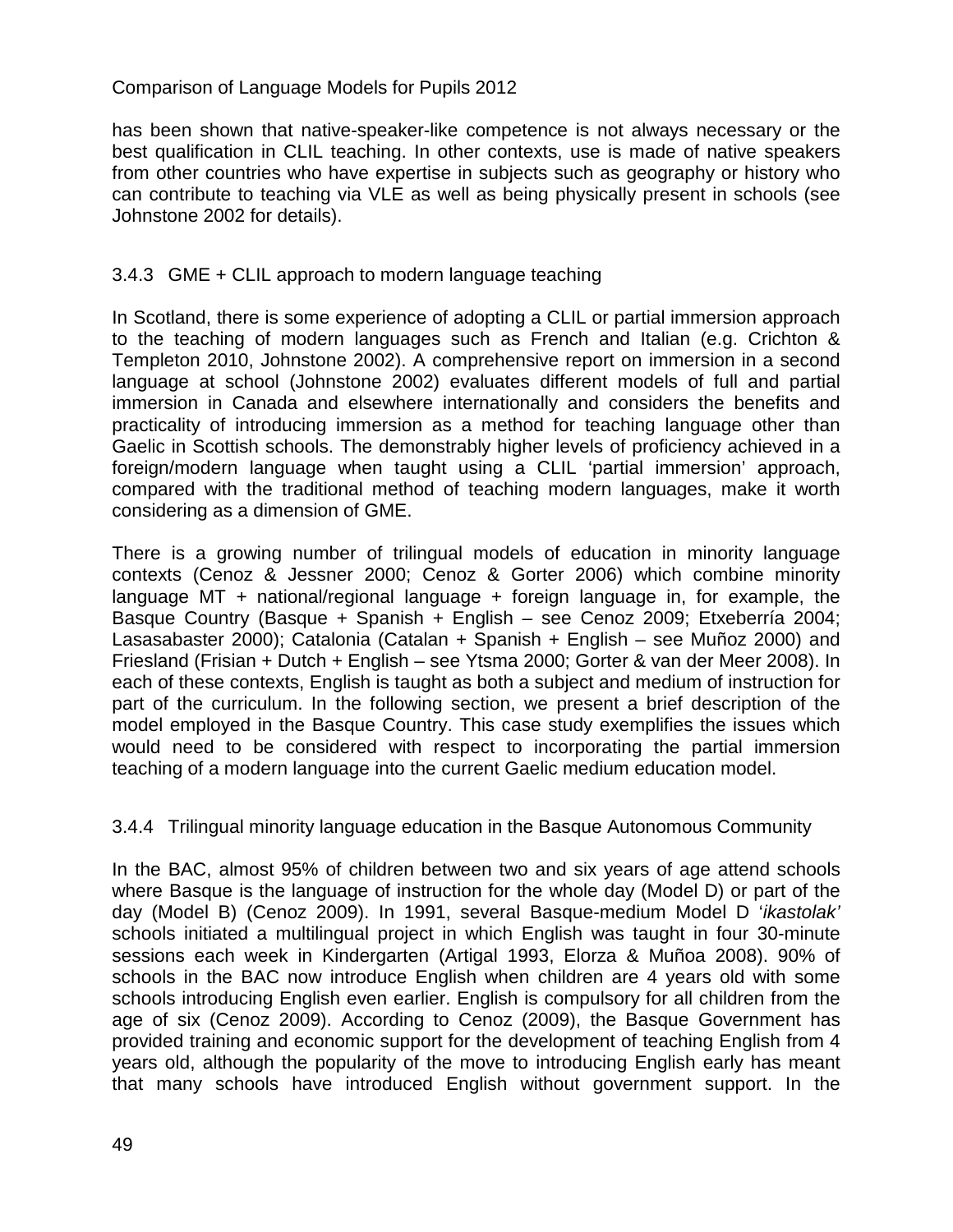government funded projects, teachers have been supported by meeting fortnightly with advisors to gain advice regarding teaching methodology in which:

- the teachers use only English in the classroom;
- the activities are oral, based on storytelling, songs and other oral activities;
- children's active participation is encouraged through collective dramatization and playing.

The rapid expansion in the teaching of English as a third language has been due to parental demand and a perception that early introduction of English will lead to greater proficiency (Cenoz 2009). Cenoz also reports that the teaching of English has not been without its detractors with criticisms including:

- concern that some schools might be teaching English at the expense of Basque;
- that there are not enough suitably qualified teachers;
- that the money spent in teacher education and material development could be used elsewhere.

Several studies have compared various aspects of students' proficiency in English depending on whether they have been 'early' (from age 4-5), 'intermediate' (from age 8- 9) or 'late' (from age 11-12) starters. In studies which compared levels of proficiency according to the number of hours of English instruction they had received, late starters significantly out-performed the other two groups in most measurements (see Table 8).

According to Cenoz (2009:211):

- *Early starters have some advantages in some areas only, when they have received more hours of instruction than late starters and testing is carried out in the same grade.*
- *More exposure to the language can contribute to a higher level of proficiency, but the results do not prove that this exposure has to take place from an earlier age rather than in a more intensive way in later grades (see Muñoz 2006b, 2008b).*
- *The combination of an early start with a more intensive exposure by having English as an additional language of instruction will probably result in a higher level of proficiency*.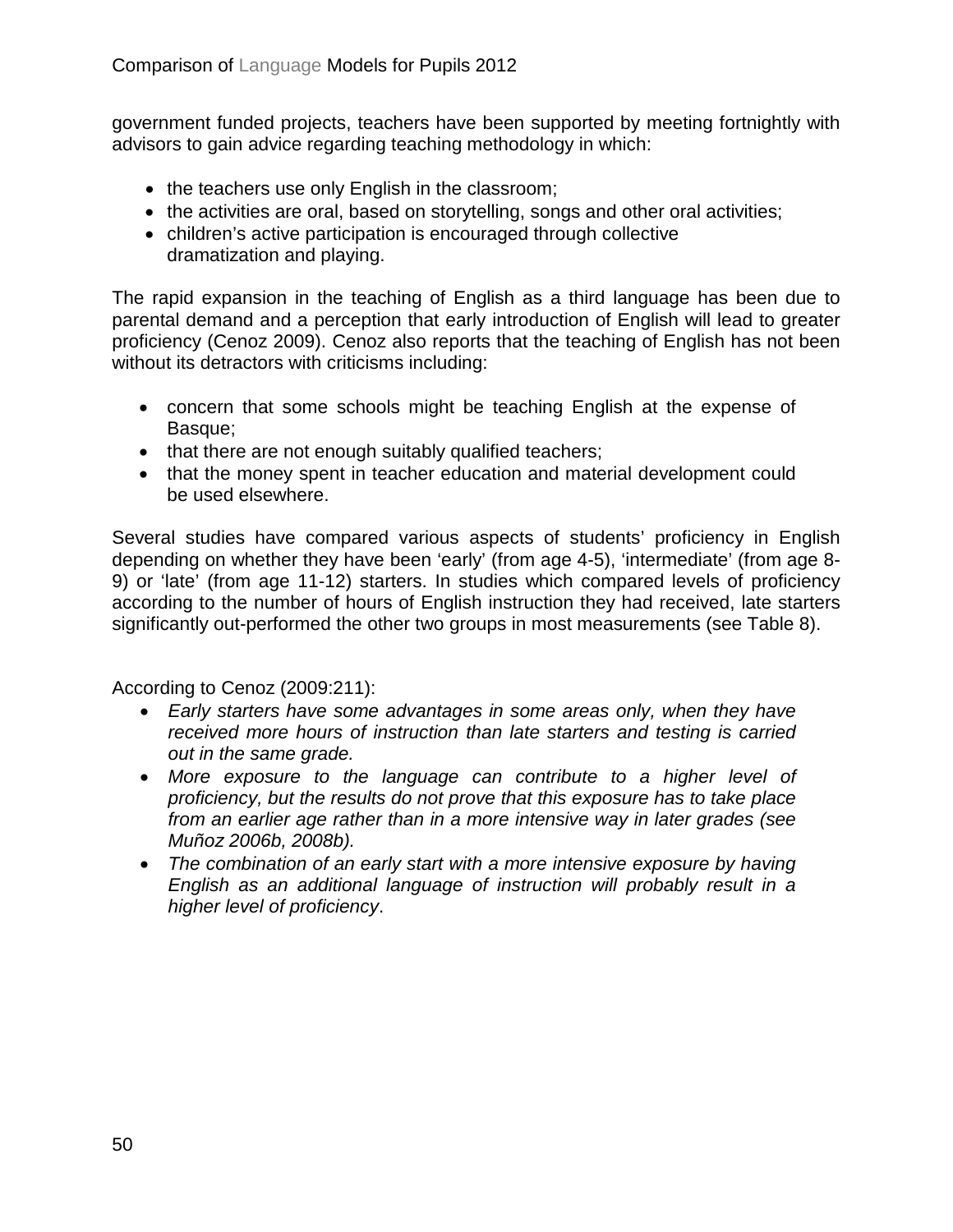| Table 8: Studies comparing the number of hours of exposure (adapted<br>from Cenoz 2009:206) |                                                                                                                 |                                                                                                                                                                                                                                                                                |  |
|---------------------------------------------------------------------------------------------|-----------------------------------------------------------------------------------------------------------------|--------------------------------------------------------------------------------------------------------------------------------------------------------------------------------------------------------------------------------------------------------------------------------|--|
|                                                                                             | Area                                                                                                            | <b>Results</b>                                                                                                                                                                                                                                                                 |  |
| Cenoz 2003d                                                                                 | General proficiency:<br>oral proficiency,<br>writing, listening,<br>cloze, reading                              | E, I, L: After 600-700 hours<br>Late starters significantly better in most<br>measurements                                                                                                                                                                                     |  |
| García, Lecumberri<br>& Gallardo 2003,<br>2006                                              | Pronunciation:<br>vowels, consonants,<br>foreign accent,<br>intelligibility                                     | $E, I, L:$ After 600 hours<br>Late starters significantly better in<br>most tests, less differences between E and                                                                                                                                                              |  |
| García Mayo 2003                                                                            | Grammaticality<br>judgment task to test<br>Pro-drop parameter                                                   | E, I, L: After 400 hours<br>Late starters better in identifying sentences<br>with missing subjects and subject-verb<br>inversion but not in the 'that' trace                                                                                                                   |  |
| Ruiz de Zarobe,<br>2005                                                                     | Subject pronoun<br>omissions, number of<br>words, utterances,<br>language use in oral and<br>written production | $E, I, L:$ After 400 to 800 hours<br>E produce more subjectless sentences and<br>obtain lower results in other measures. In<br>the third measurement I obtained better<br>results than L in some measures but also<br>had about 100 hours more of instruction<br>(800 vs 700). |  |
| Lasagabaster &<br>Doiz, 2003                                                                | Writing skills:<br>holistic, fluency,<br>complexity, accuracy,<br>errors                                        | E, I, L: After 700-800 hours L best scores<br>in holistic scores and most measures of<br>fluency, complexity, accuracy and the E the<br>lowest. Mixed results in errors.                                                                                                       |  |

 $E =$  early starters, English from age 4-5; I = intermediate, English from age 8-9; L = late starters, English from age 11-12.

It has also been shown that the early introduction of English does not have any negative effect on pupils' attainment in Basque and Spanish (Garagorri 2002 and Goikoetxea 2007 cited in Cenoz 2009). One study which compared the listening comprehension and production in Spanish and Basque of 6-7 year old pupils who had been taught in English from the age of four and their peers who had no instruction English found that there was no difference in the Spanish proficiency of both groups but that the children who had been taught in English were better in production in Basque (Cenoz *et al.* 1994 cited in Cenoz 2009). These results are consistent with research studies in other contexts (e.g. Jessner 2006).

When to introduce CLIL in GME and Scottish mainstream education is a matter of weighing up the comparative investment costs and benefits of an early or late start. These issues are addressed in detail in the Scottish CILT report *Immersion in a Second or Additional Language At School* (Johnstone 2002).

It is worth re-iterating at this point that one of most unexpected yet consistent findings of heritage language programmes such as GME is that despite having very little curriculum time assigned to teaching through the medium of the local 'majority' language (English, Spanish, French etc.) pupils who are immersed in a minority language medium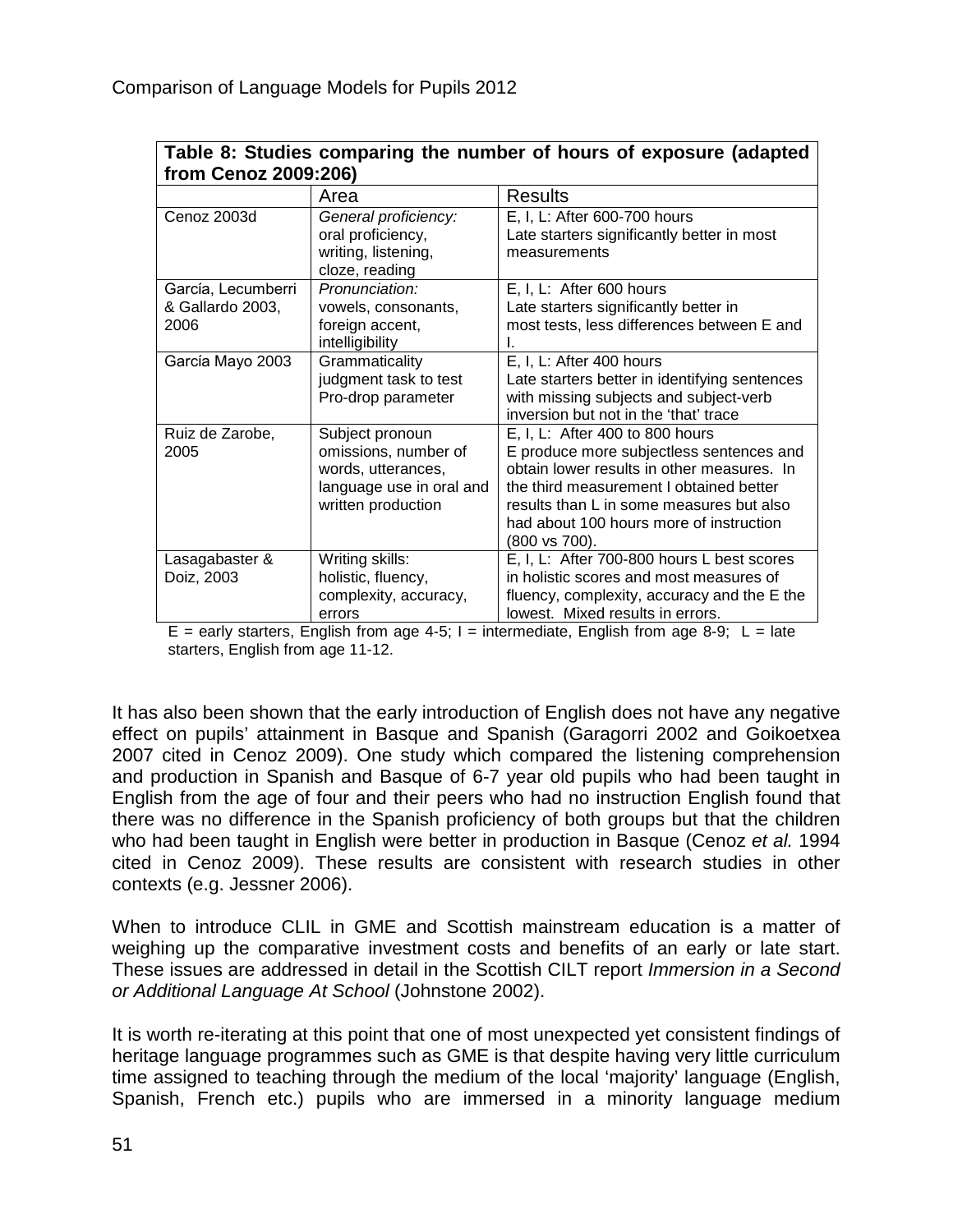education programme achieve comparable and better results in the majority language than their monolingual peers. This finding is significant because it has important implications for the assignment of curriculum and school time to minority (Gaelic), national majority (English) and modern languages. The minority language models reviewed typically aim to assign the majority (70%+) of curriculum time to the minority language. As the models presented illustrate, majority national languages such as English can be taught as a subject only, due to the fact that pupils are typically immersed in the majority language outside the school domain and because of the transferability of language skills in effective immersion teaching programmes. Consequently, there is some space within the school curriculum and school time more generally, as the Basque model indicates, for a CLIL approach to modern language teaching to be introduced in minority language immersion teaching contexts.

# **3.5 What models have been most effective in producing and maintaining fluent speakers of a minority language?**

The models which are consistently shown in the research literature to be the most effective in producing fluent speakers of a minority language are those which implement the following:

- a total immersion experience in the minority language for both L1 and L2 children during pre-school;
- a total immersion experience in the minority language for primary pupils until at least seven or eight years old;
- continue to provide a predominantly minority language medium education throughout the remaining stages of compulsory education.

Experience in other minority language communities suggests that at least 70% of the curriculum subjects need to be taught through the medium of the minority language (e.g. Wales 70%+, Basque 75%, Irish 80%, Māori 81% +). It is generally considered that early total immersion is necessary for L2 learners of a minority language to gain fluency. However, programmes such as the 'late immersion project' in Wales (described in Section 4.1.4) suggests that pupils can gain the same skills when older in specifically tailored, intensive language programmes.

The educational models which are most effective in producing the largest numbers of minority language speakers are those who have implemented an early total immersion approach and predominantly minority language medium approach *throughout the entire school system*. In Catalonia and to a large extent, the Basque Country this has been achieved as part of their language 'normalization' policies. In these autonomous regions, the minority language education provision has now become the mainstream and it is now the traditional, predominantly Spanish-medium provision, which has become the less popular form of provision.

In contrast, in the case of Māori, Irish, Welsh and Gaelic the minority language medium education remains peripheral to the mainstream monolingual English-medium provision,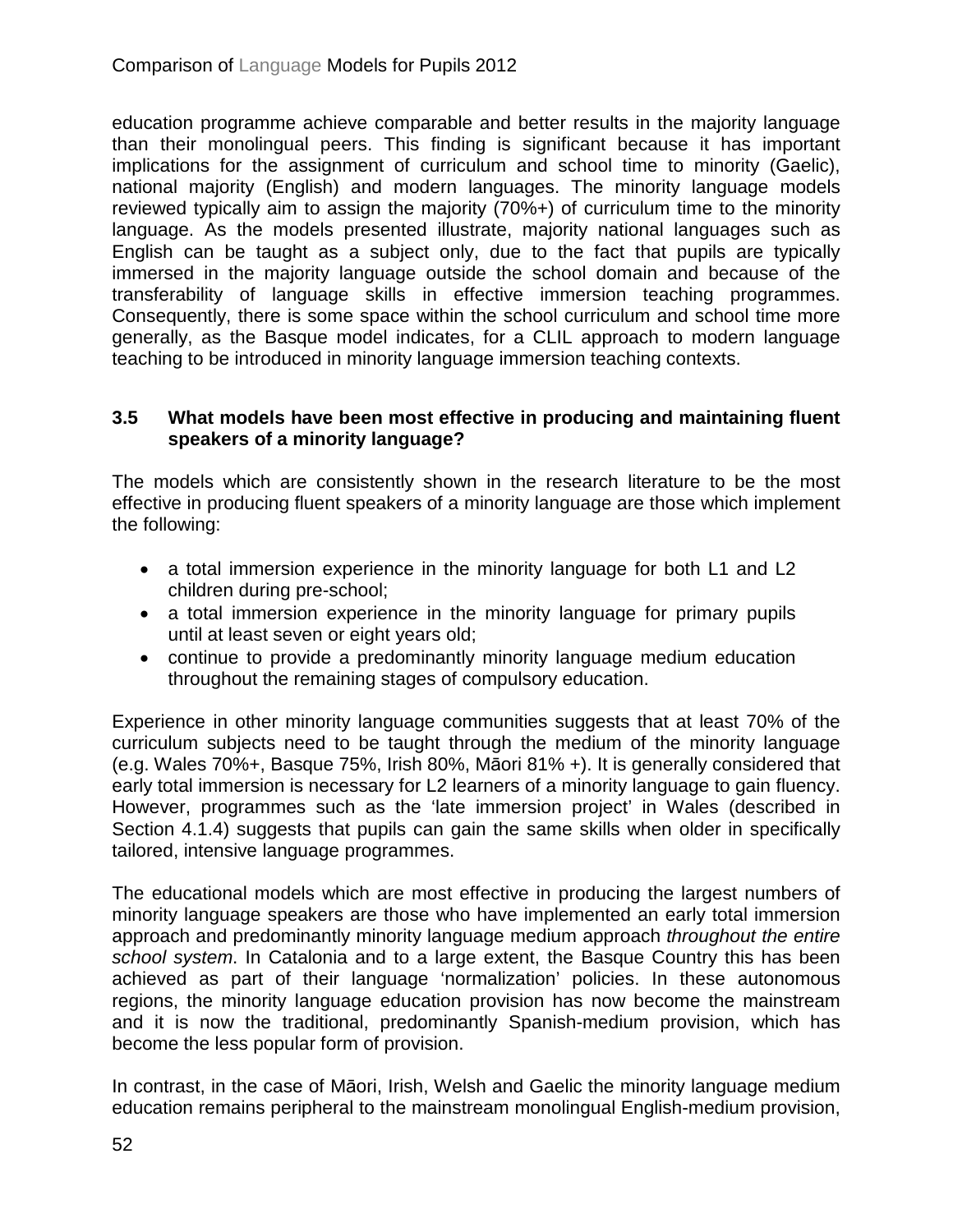as is currently the case in Scotland. As such, while these minority language immersion models are effective in producing highly functionally fluent students on a school-byschool basis, the education system as a whole does not effectively produce enough minority language speakers to maintain and significantly grow the minority language speaking population in order to fully 'normalise' the status and societal functions of the minority language.

Another related issue is the extent to which the minority language is taught as a subject. The Catalan model avoids the teaching of Catalan as a subject and has prioritized the development of Catalan as the primary medium of instruction in compulsory education (Vila i Moreno 2008). In the Basque Autonomous Community, Model A provision which has traditionally only taught Basque as a subject has declined dramatically over the past twenty five years and now amounts to just over 10% of provision in the primary and secondary sectors (Zalbide & Cenoz 2008). Several model A+ providers are now providing additional teaching through the medium of Basque in order to improve the levels of Basque attained by pupils. However, there is also a debate in BAC regarding doing away with Model A provision altogether (Cenoz 2009).

Experience in countries such as Wales (e.g. Hopkins 2006) and Ireland (e.g. Murtagh (2007:450) demonstrates that teaching the minority language as a subject only is completely ineffective in that it fails to produce speakers who have any significant functional fluency in the minority language. In Scotland, there is no published evaluation of the effectiveness of Gaelic Learners in the Primary School (GLPS) and GLE provision. GLPS is a model of provision based on Modern Languages in the Primary School (MLPS) offered to schools throughout Scotland. Teachers are often not fluent speakers and very often have no Gaelic, support for continuing professional development (CPD) varies greatly and is inconsistent. There are no accurate figures for GLPS and whilst it is recognised that there are excellent examples of effective Gaelic being delivered to Gaelic learners, again there is a need for clear national guidelines to support teachers and Gaelic learners (HMIe 2011: 4). Given the added value of a CLIL approach to language learning, it would be worth considering introducing more use of Gaelic as a language of instruction in non GM schools as a step towards a medium to long term goal of expanding the bilingual education system in Scotland.

Finally, the extent to which schools can strengthen a minority language and culture effectively depends upon the extent to which a school integrates the minority language and culture in all its curricular and extra-curricular work. Effective immersion programmes emphasize the integration of *all* the pupils within the total school programme (e.g. Met and Lorenz 1997). Minority language streams or units located within mainstream schools are often perceived to be less effective than 'whole' schools at creating extensive opportunities for the use of the minority language outwith the classroom and so create opportunities for language use which foster greater levels of fluency among pupils, particularly L2 learners of the minority language whose opportunities to use the language are largely restricted to the school environment (e.g. May and Hill 2011).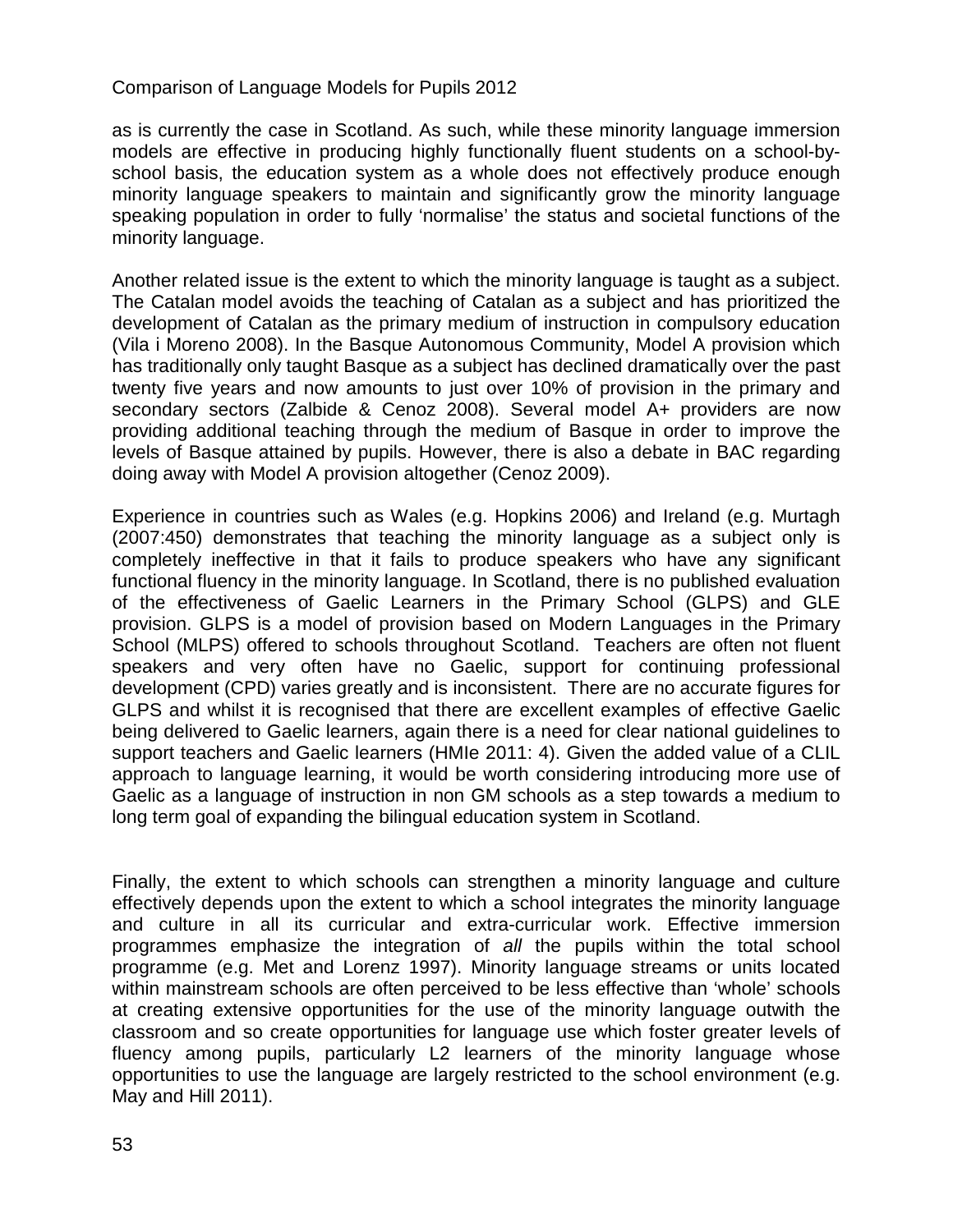# **3.6 What are the structural (and financial) contexts within which such models operate successfully?**

## 3.6.1 Legislative framework

It is a common feature of each of the minority language models described in this report that they derive from the legislative framework which is in place. As we have indicated, the legislative frameworks of Catalonia and the Basque Autonomous Community and their 'language normalization' policies provide the strongest platforms for promoting the widespread use of both languages in their respective education systems as well as within the civil society more generally.

Wales and Scotland share a similar legislative framework with regard to Welsh and Gaelic. The development of Welsh-medium education has, however, been disadvantaged by its marginalization within the education system in Wales (see Jones, M. P. 2008 for a critique of the civil service in Wales). It is only since devolution that Welsh has gained cross-party support and only in 2010 that the first national strategy for Welsh medium education has been published, almost twenty years after the Welsh Language Act of 1993. In contrast, since the passing of the Gaelic Language Act in 2005, a comprehensive legislative and policy framework for the further development of Gaelic medium education is already in place. Gaelic Language Plans, like the Welsh Language Plans in Wales, provide a mechanism for developing and monitoring the promotion of Gaelic in public institutions and local authorities. In Wales, each Local Authority is required to develop an additional *Welsh in Education Strategic Plan* in which the LA has to set out their actions to expand their Welsh-medium provision. These Welsh in Education Strategic Plans are separate from the statutory Welsh Language Plans also required of each Local Authority and provide a means of agreeing more detailed targets for the promotion of Welsh in education than the general Welsh Language Plans afford.

#### 3.6.2 Resources and materials

Crucial to the success of any immersion programme are the resources that are required to enable it to function adequately and the continued high level of commitment of all involved in the program, from policy-makers to teachers and students (Cummins 2007). In each of the models reviewed, considerable investment has been directed towards the ongoing production of high quality resources. Each of the models reviewed in this report have started from an initial severe lack of minority language teaching materials which, over time have become more extensive in their cover of the range of curriculum subjects.

In Scotland, there has been considerable investment in the development of Gaelicmedium resources by, for example, Stòrlann and Learning and Teaching Scotland as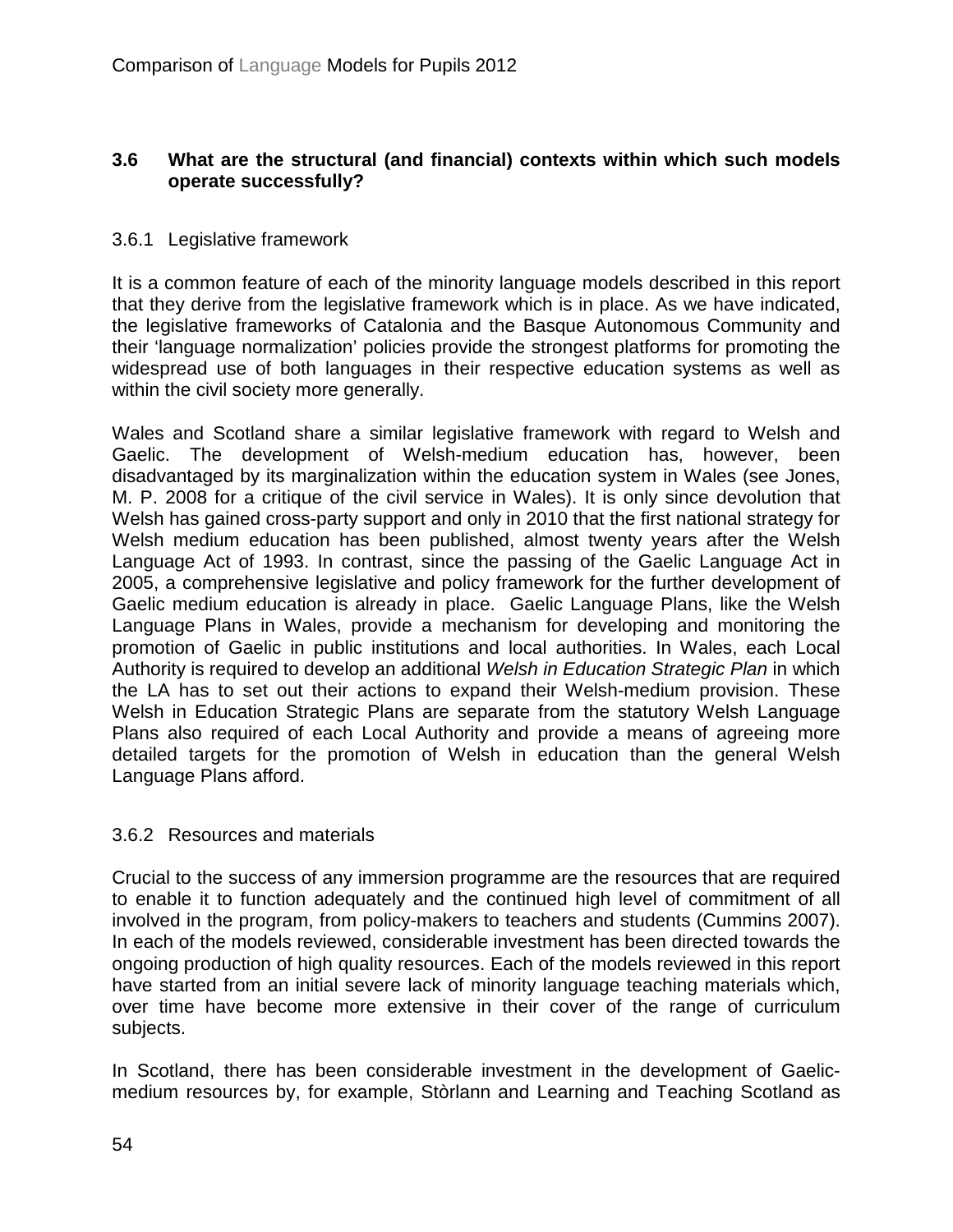well as a number of public bodies such as Scottish Natural Heritage (HMIe 2011). A report by Bòrd na Gàidhlig (2010) has identified a shortage of magazines, novels and ITC resources available in Gaelic. The HMIe report *Gaelic Education: Building on the successes, addressing the barriers* recommends that 'the potential for more groups and bodies to produce resources should be explored. In doing this, main partners should be assisting in ensuring that these resources are fit for purpose' (HMIe 2011:7).

# 3.6.3 Teacher training

In all the models reviewed, teacher training is one of the most pressing and ongoing concerns. In each context, there has been a need to grow and train an adequately qualified teaching workforce from a very low initial base. Catalonia, in particular, has invested very heavily indeed to ensure that educational practitioners as well as the wider civil service in its entirety have been trained to be able to conduct their work through the medium of Catalan. It is a common feature of all models that there is a perceived need for both pre-service and CPD training to address:

- teacher/practitioner fluency/proficiency in the minority language; and the
- specific requirements of teaching in bilingual and immersion contexts.

In cases where there is an inadequate supply of professional staff who are fluent minority language speakers, considerable use is often made of other fluent speakers as classroom 'assistants'. Team teaching is a feature of good models of bilingual education (Cloud *et al.* 2000; Lindholm-Leary 2001) as well as English second-language education (Bourne 2001). Making use of fluent speakers as classroom assistants has been found to support the language development of teachers/practitioner as well as providing pupils with fluent models.

In Scotland, teacher and practitioner training and CPD is also an important issue at all levels. Early Years practitioners vary greatly in their levels of training and experience (Stephen *et al.* 2010, 2011) and there is a recognized need to 'develop dedicated national training which combines early years and language development for GM provision' and 'develop effective mechanisms for sharing knowledge and practice' (Stephen *et al.*. 2010:Section 5.). With regard to primary and secondary level teachers, the recent HMIe report on Gaelic-medium education reports that there has been an increase in the numbers of teachers of Gaelic due to the improved access to initial teacher training via distance learning courses and collaboration between the universities and centres such as *Sabhal Mòr Ostaig* and Lews Castle College. The HMIe report concludes that 'there is effective initial teacher education but this is not consistent across all provision' (2011:14).

In Wales, a well established support structure for Welsh medium and Welsh as a Second Language<sup>[16](#page-39-1)</sup> teachers is provided by the *Athrawon Bro* (Community/Area

<span id="page-54-0"></span> $16$  Welsh as a Second Language equates with GLPS and GLE.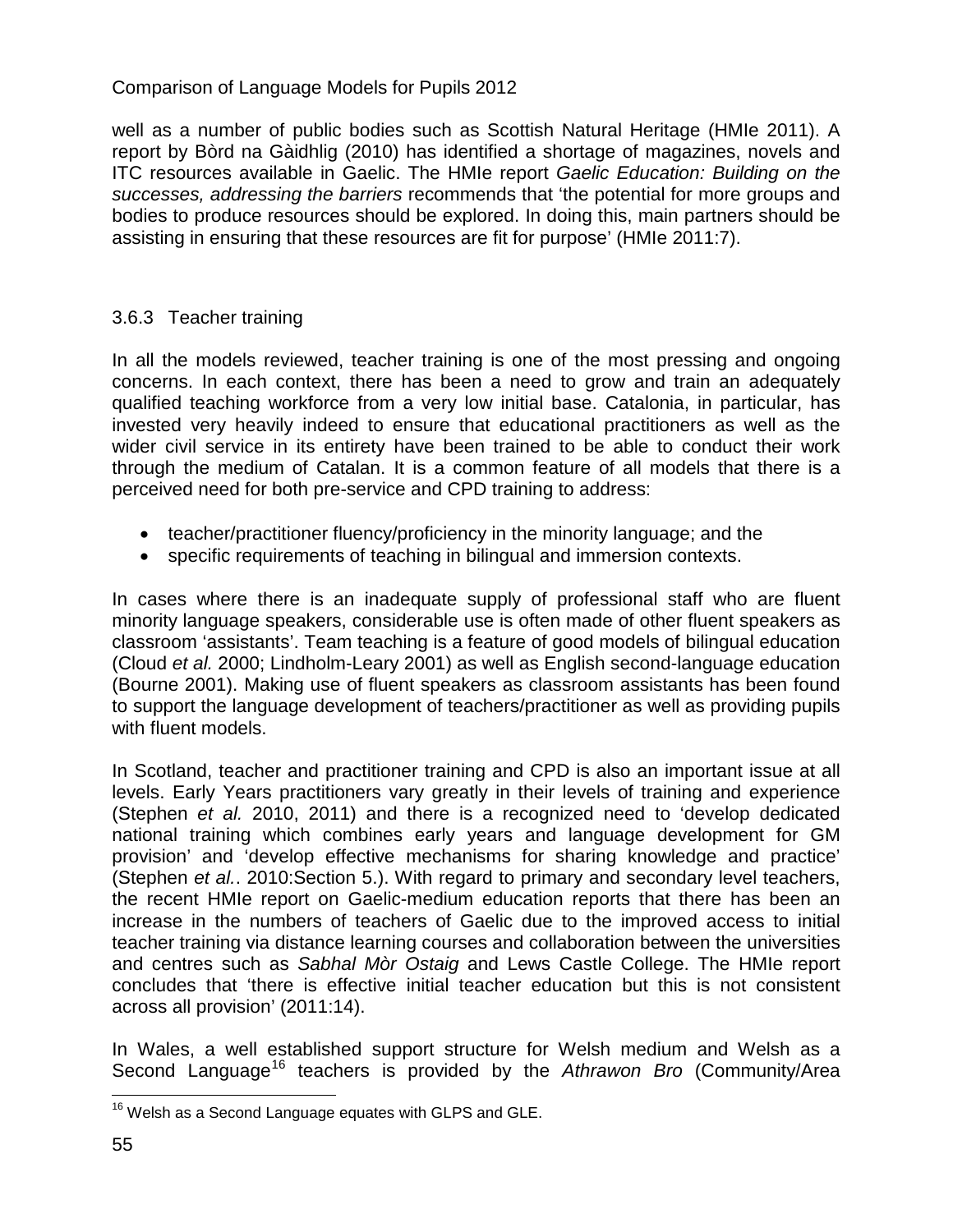Teachers) teams which operate in each local authority in Wales. These are specialist teachers who provide advice, support and promote best practice regarding the delivery of Welsh-medium and Welsh language education. The *Athrawon Bro* team is funded by a grant from the Welsh Language Board / Welsh Assembly Government.

## 3.6.4 Financial investment in bilingual education

It has not been possible to obtain any accurate and comparable figures for the financial investment in each of the minority education models reviewed in this report. The extent to which the Catalan and Basque models have succeeded in extending Catalanmedium and Basque-medium within the national education system points to far greater levels of financial investment than that committed to the other models.

An interesting report by Dutcher & Tucker (1996) provides an economic analysis of heritage language education in a World Bank commissioned report on the use of first and second languages in primary education. This report examined evidence from Canada, Guatemala, Haiti, New Zealand, Nigeria, the Philippines, and the United States (Navajo) and concluded that the recurrent costs for bilingual education are approximately the same as for traditional forms of mainstream education. Strong forms of bilingual education, it is argued make economic sense because they produce a more skilled, highly trained and employable work force (Dutcher 2004; World Bank 1997).

*"Strong forms of bilingual education create cost savings for the education system and for society. For example, such bilingual education provides higher levels of achievement in fewer years of study. Student progress is faster, and higher achievement benefits society by less unemployment and a more skilled workforce.'* (Baker 2011:274)

This kind of economic perspective provides an argument for treating the investment in GM provision as part of a long-term strategy for the Scottish education system in its entirety rather than as a separate adjunct.

**\* \* \* \* \* \* \* \* \* \***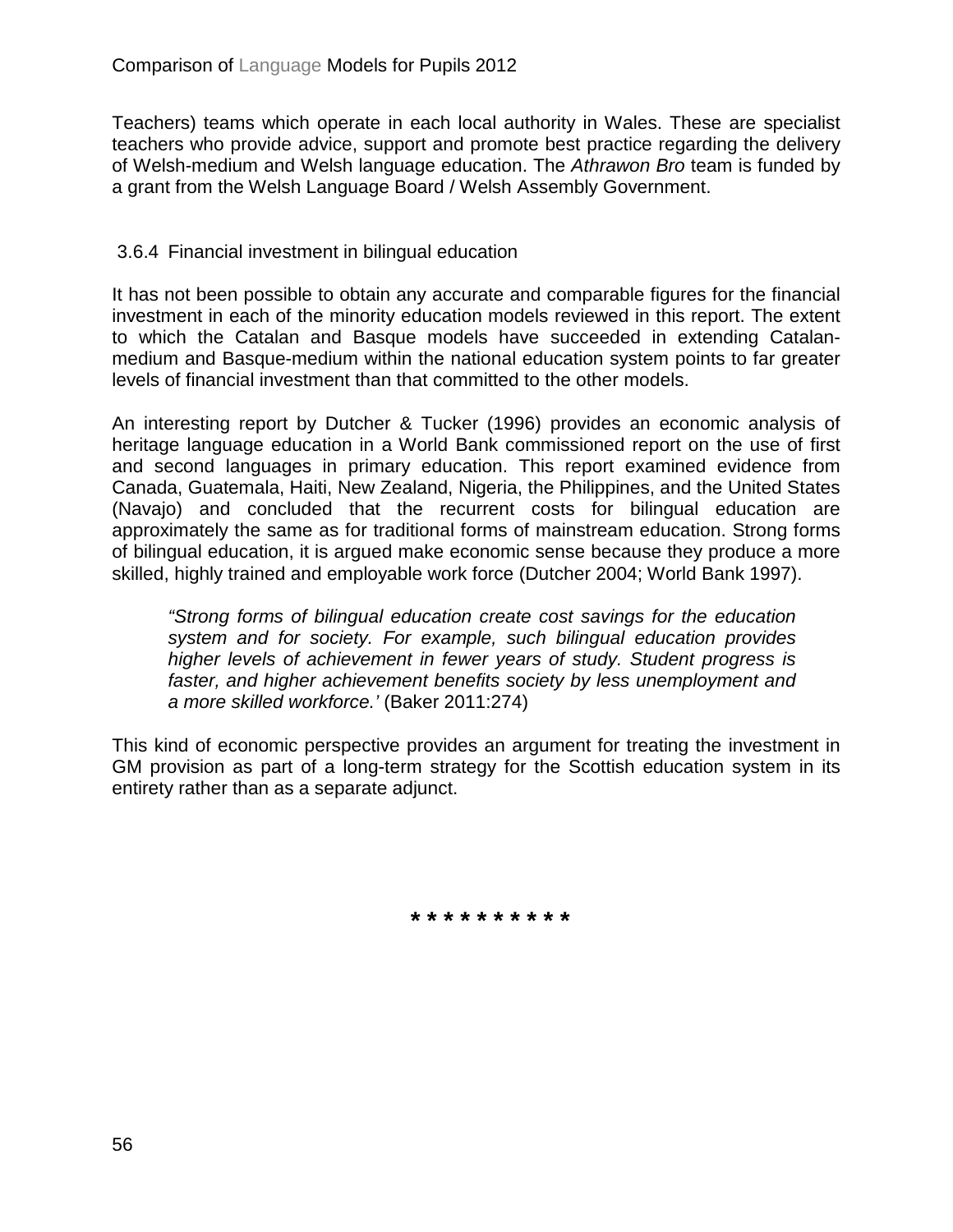# **4.0 Managing diversity, different needs and biliteracy in GME: Some insights from international research**

At a policy level, the prescribed use of languages in 'models' of minority language medium education are often over simplified and at odds with the diversity and heterogeneity of school cohorts and the variety of classroom practices this engenders. Since the 1990's there has been an increasing number of research studies which investigate what goes on in classrooms in bilingual and multilingual contexts that are drawing attention to the heterogeneity of pupils and complexities of classroom practices. In this section, we have drawn upon this kind of research in order to address some of the challenges faced by GM education as identified in the research brief, namely:

- catering for variation in pupil entry language abilities and linguistic backgrounds;
- meeting the needs of first and second language pupils in the same class; and
- introducing and developing literacy skills in two languages.

## **4.1 Catering for variation in pupil entry language abilities and linguistic backgrounds**

Diversity is a feature of contemporary minority language medium and immersion schooling. Contemporary processes of political and economic restructuring that lead to shifting patterns of migration mean that, in general, schools are more frequently composed of children from families with diverse ethnic roots and cultural and linguistic practices than they were in the first half of the twentieth century. Scotland is no exception. There are some 60 languages used in Scotland according to CERES (1999).

Diversity has always been a feature of the children who are grouped together in schools and classrooms. It is just that contemporary educational curricula are better at acknowledging and addressing children's diverse needs. There has been a tendency however, for the concept of bilingualism upon which immersion models have been founded to presume pupil cohorts are linguistically homogeneous. It is only during the last decade of the twentieth that research has emphasised the diversity of pupils' language abilities and linguistic backgrounds and the need to address these in the immersion classroom.

"*Children do not enter school as cohorts with static and homogeneous language users. Their language practices cannot be added to in linear fashion, since the children come and go in schools at different times, in different grades, having different language resources. And they bring a variety of language practices to the classroom that interact with the language practices*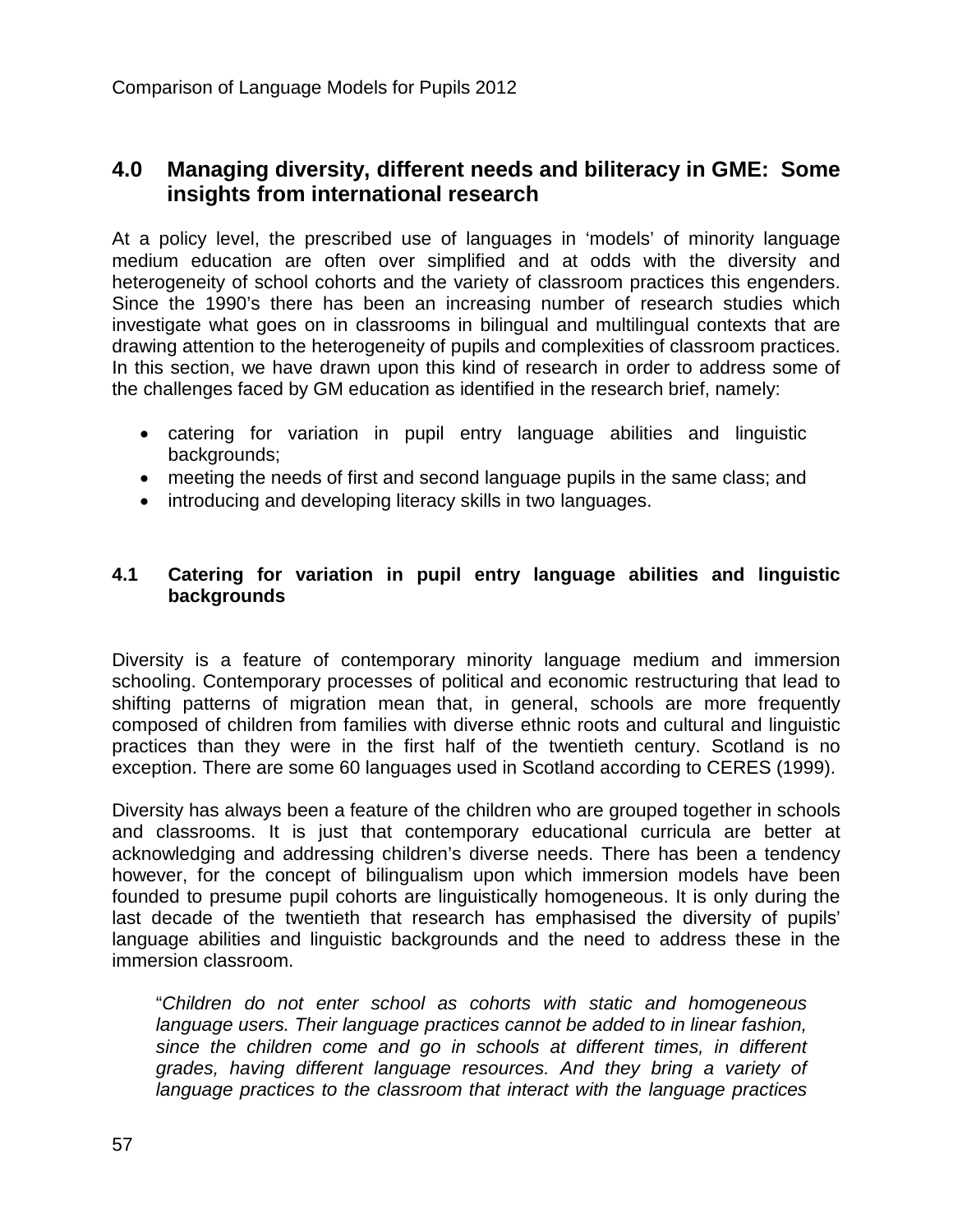*of school, changing their own and those of the schools. What is needed today are practices firmly rooted in the multilingual and multimodal language and literacy practices of children in schools of the twenty-first century, practices that would be informed by a vision starting from the sum: an integrated plural vision*." (García 2009:8)

Such is the challenge which confronts minority language medium and immersion education throughout the world as well as in Scotland. GM pre-school and primary contexts provide rewarding yet challenging environments for teaching and learning, particularly when children are starting nursery with a wide variety of linguistic awareness and ability or come from a deprived socio-economic background. In the case of L2 immersion pupils, the main challenge, in such circumstances is how to best develop young children's acquisition of Gaelic when their development in English is still comparatively limited. These difficulties pose a greater challenge if there is no Gaelic in the home or community. Given that a very high percentage of children entering Gaelic medium education are predominantly non-speakers, practitioners require more training or support in order to best assess and meet the needs of every child in an immersion setting.

4.1.1 Immersion and pupils with additional learning needs

It can often be assumed by parents, the general public and some professionals that immersion and minority language medium education is not appropriate for children who have additional educational support needs (cf. McColl 2005) and that such children are best educated within monolingual mainstream provision. However, as the quotation below concludes, research evidence suggests that immersion programmes are suitable for almost all children, including those with lower educational abilities and learning disabilities (e.g. Edwards 1989; Wiss 1989; Ali Khan 1993; Rousseau 1999; Baker 2011).

"*The research identified in the literature review and our own data leads us to conclude that children from diverse backgrounds should not be forced out of immersion programmes, as they would do no better in the English mainstream, but would lose the benefit of learning an additional language, at a cost to their self esteem*." (De Courcy *et al.* 2002:125)

Research in Canadian immersion settings has found that students with a below average IQ achieve as well across the curriculum in immersion programmes as their peers do in a monolingual programme (Genesee 1992). Other research in Canada has shown that pupils who were 'struggling' in French immersion classes, typically made no improvement in their academic achievement or in their behaviour if they were transferred to a monolingual English programme (Cummins 1984; Demers 1994). In Australia, research by De Courcy and colleagues found that lower ability children in immersion programmes achieved well in subjects such as mathematics. In this research, such students appeared to fare better in immersion classes and the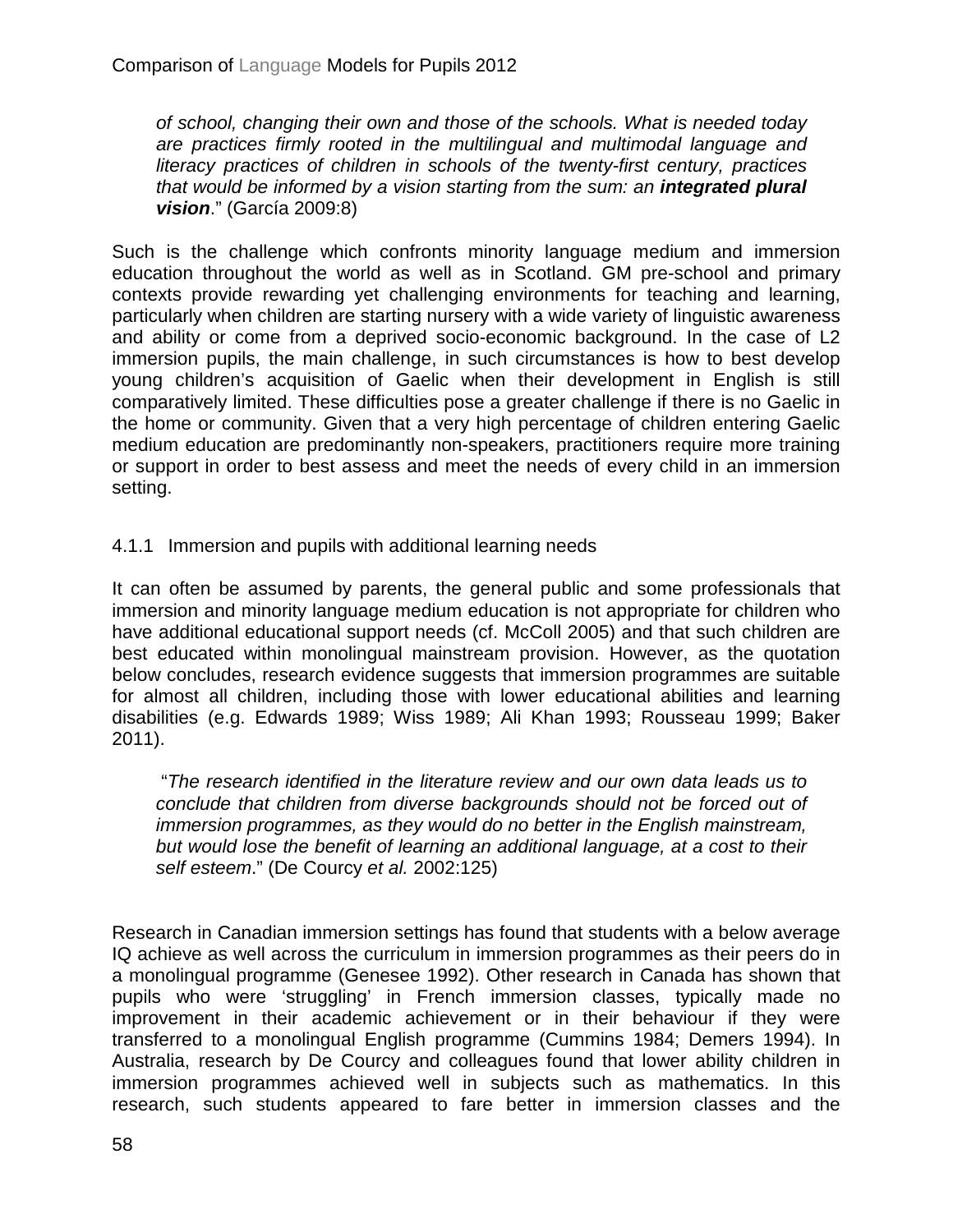researchers concluded that this was partly due to 'the attention to language [immersion] teachers need to have' (De Courcy *et al.* 2002:117 in Baker 2011). This research reinforces the findings of previous research (Bruck 1978, 1982) in early French immersion programmes in which children with a 'language impairment' were found to not suffer any disadvantage from following immersion education in a second language. The conclusion would appear to be that in immersion teaching there is more 'care with vocabulary, sensitivity to language form and not just to language content' (Baker 2011:267). Furthermore, research in this area has shown that the skills and strategies pupils learn to overcome their learning or reading difficulties are transferable from one language to another, thus such support can help pupils achieve in both their languages (Edwards 1989). While immersion in a second language may not be appropriate for those pupils who have a significant language delay or disorder in their first language, a pupils' need for speech therapy is not necessarily considered to be a reason for avoiding immersion education (Baker 2000). In the case of 'gifted' children, research indicates that such pupils may require specially targeted support in order to best meet their needs and that immersion teachers are likely to need specific training to support the additional needs of 'gifted' pupils (Collinson 1989).

4.1.2 Language resources and assessments for pupils with different language profiles

Pupils with different language abilities and language support needs will typically require additional support to develop their knowledge of the target language than other 'higher ability' and 'native speaker' pupils, as the Scottish *Curriculum for Excellence*  acknowledges:

"*Teachers will give careful consideration to planning activities to ensure that children and young people with additional support needs are fully supported in their learning*" (Curriculum for Excellence: Literacy and Gàidhlig, principles and practice, [www.curriculumforexcellencescotland.gov.uk,](http://www.curriculumforexcellencescotland.gov.uk/) p.3)

In Aotearoa/New Zealand, for example, a series of language programmes called *Kia*  **Puta ai te Reo** have been designed to support the additional language development needs and assess the language progress of pre-school pupils with different levels of Māori language abilities (Berryman *et al.* 2002 in May & Hill 2011). These four programmes are:

*Mihi* – This resource has been designed for pupils who have communication difficulties, and is specifically designed to help parents support their children with hearing difficulties.

*Tata* – Also designed for pupils with communication difficulties, this programme develops vocabulary and letter sound knowledge associated with the initial sounds of words.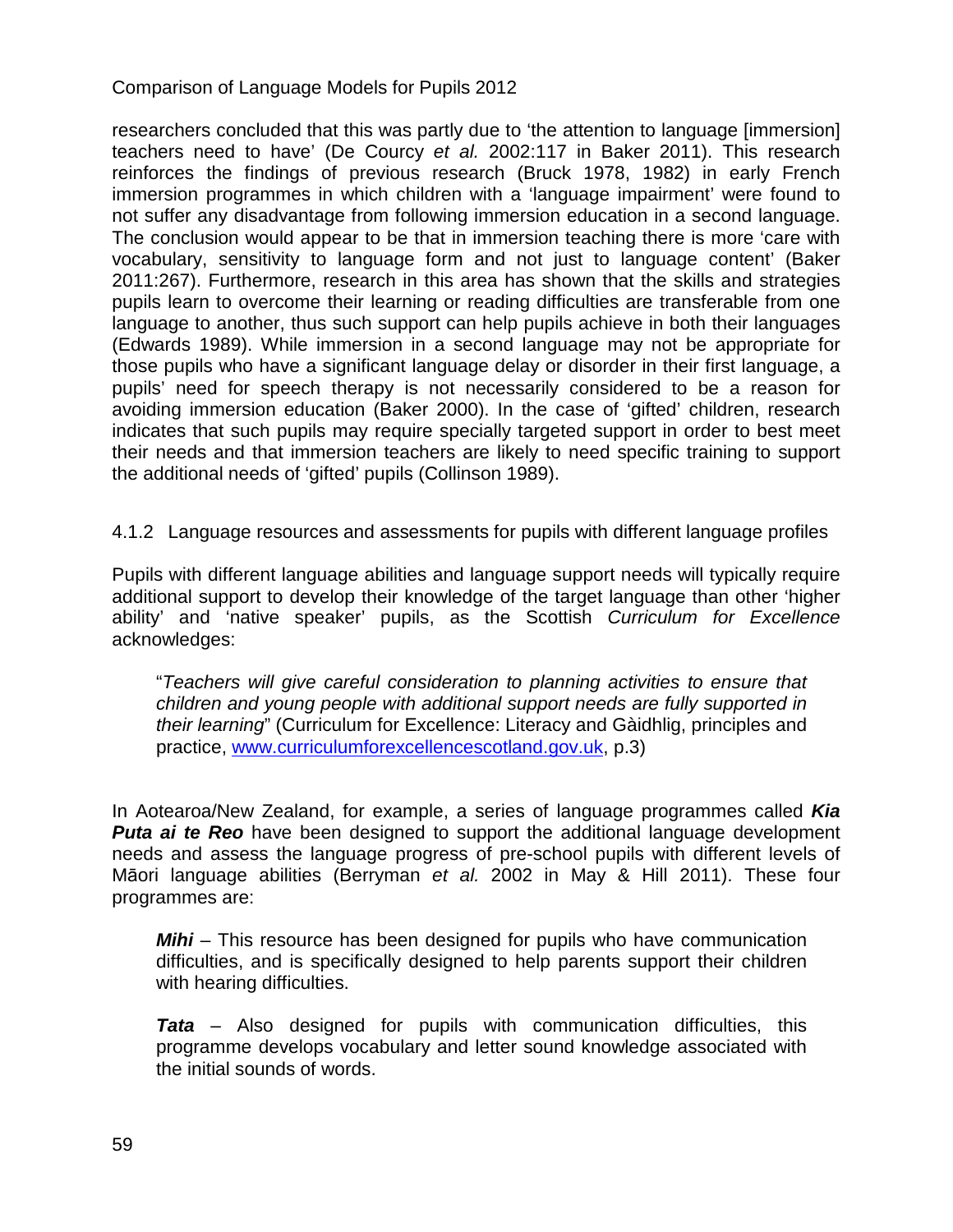*Hopungia* – Designed for pre-school pupils who can communicate in English but who need to develop their Māori language in order to participate successfully in Māori-medium education. This programme consists of various interactive activities such as barrier games<sup>[17](#page-54-0)</sup> and collaborative stories. These activities are designed to broaden pupils' understanding of Māori and develop their fluency in the language.

*Tukuna kia Rere* – This programme is designed for pre-school pupils who have some knowledge of Māori but who need to strengthen and enrich their language skills. It is based on an English oral language programme called the 'One Hand Approach' which helps pupils build and link language using a hierarchical model of word and meaning associations.

Table 9 indicates the pre-school language needs each of the four programmes described above has been designed to meet. Pupils who begin pre-school communicating mainly in Māori will, given their greater level of proficiency in Māori, follow the standard Māori-medium curriculum and be assessed using the standard assessments such as *Aromatawai Urunga-ā-Kura* 'which are designed to ensure their ongoing extension in *te reo Māori*' (May & Hill 2011:81).

| Table 9: Kia Puta ai te Reo resources and corresponding language ability |                                 |                    |  |
|--------------------------------------------------------------------------|---------------------------------|--------------------|--|
| Level                                                                    | Language ability of student     | Corresponding      |  |
|                                                                          |                                 | programs           |  |
| Level 4                                                                  | Pre-schoolers who communicated  | Tata               |  |
|                                                                          | in mainly poor English or Māori | Mihi               |  |
|                                                                          | structures and vocabulary       |                    |  |
| Level 3                                                                  | Pre-schoolers who communicated  | Hopungia           |  |
|                                                                          | only in English                 |                    |  |
| Level <sub>2</sub>                                                       | Pre-schoolers who communicated  | Tukuna kia Rere    |  |
|                                                                          | mainly in English but with some |                    |  |
|                                                                          | Māori                           |                    |  |
| Level 1                                                                  | Pre-schoolers who communicated  | Standard           |  |
|                                                                          | mainly in Māori                 | Māori-medium       |  |
|                                                                          |                                 | school assessments |  |

Source: (May & Hill 2011:81).

Research based on the trial use of these programmes shows that there are increases in pupil performance when pupils follow these programmes (Berryman *et al.* 2002). It is also felt to be important that *Kia Puta ai te Reo* are resources which are based upon Māori ways of knowing and understanding as opposed to an English oriented method for developing and testing language skills.

<span id="page-59-0"></span><sup>&</sup>lt;sup>17</sup> Barrier games are used to develop young children's language skills by focusing, for example, on giving and receiving instructions.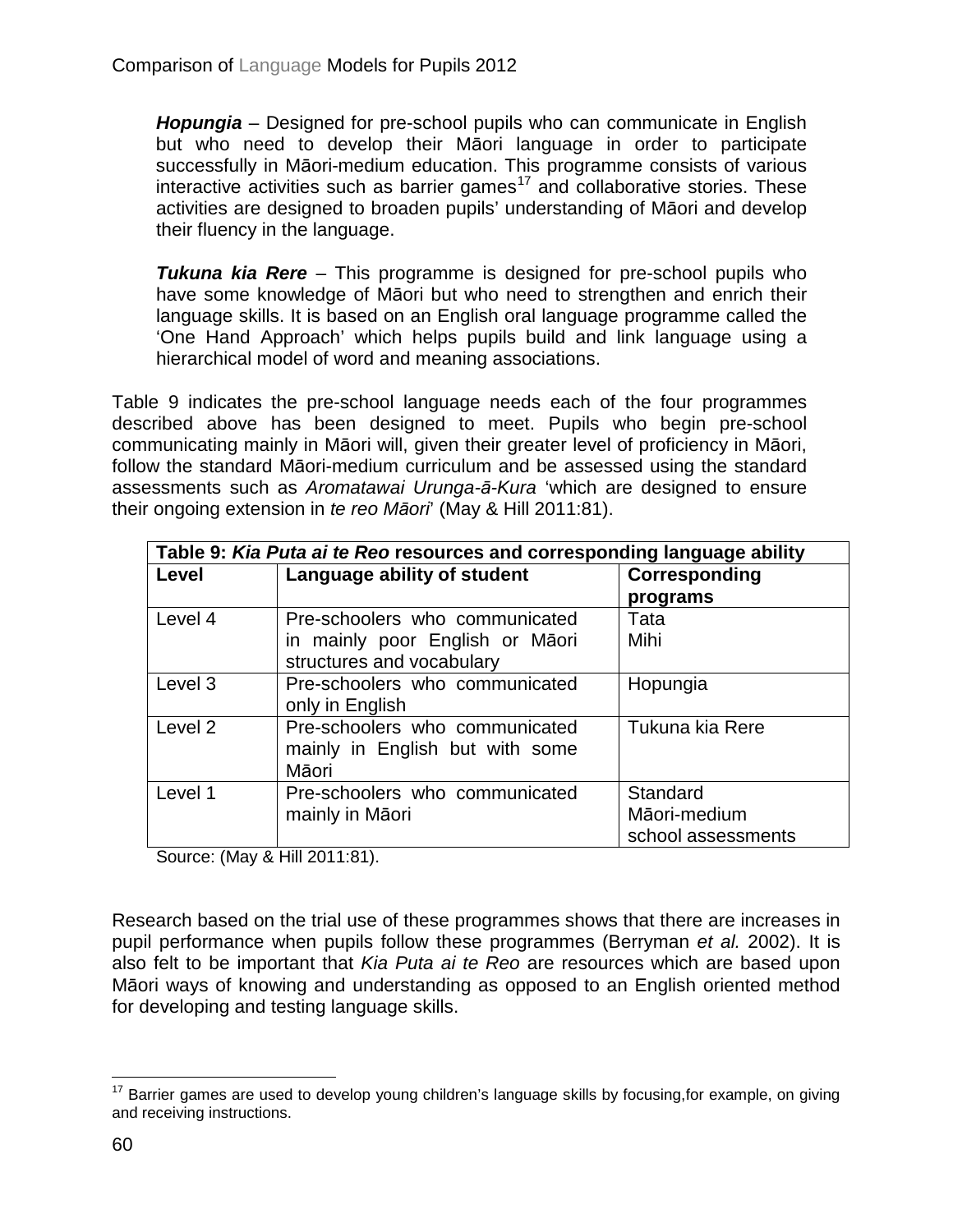In Scotland, there has been no major development with regard to producing learning programmes to meet the needs of different groups of language ability as in Aotearoa/New Zealand. Pupils are assessed using existing guidelines to identify children's abilities and are grouped accordingly. Children who are entering primary school and are fluent or native speakers are not identified as a group who require specialised programmes of support. Teachers and practitioners will be aware of their pupils' individual language and learning needs but they may require extra Gaelicmedium resources to ensure they can support those needs.

#### 4.1.3 Dealing with 'latecomers'

Dealing with those children who arrive 'late' is also an additional challenge for immersion programmes. Such children require support to develop their new language skills as quickly as possible and teachers need ways of integrating the new child in the activities of the classroom to maximise the new child's learning while minimising the possible detrimental effect on the language practices of the other pupils in the class. Several language-in-education policies pay attention and assign resources to providing this additional linguistic support to latecomers. In this section, we provide examples from Wales and Catalonia.

#### *Canolfannau Hwyrddyfodiaid***[18](#page-59-0) – Latecomers' Centres (Wales)**

In north-west and west Wales, one way of addressing the needs of new pupils with no prior knowledge of Welsh who can enrol in a Welsh-medium school at any time and any age, has been the establishment of Latecomers' Centres. These centres were first established during the 1980's and 1990's in response to the considerable in-migration of non Welsh-speaking families into rural Wales. Latecomers' Centres are partly funded by the local authority and partly by grant from the Welsh Government's *Grants to Local Authority's to Promote Welsh Education*. Pupils who arrive in Welsh-medium schools beyond pre-school age and without any prior knowledge of Welsh, typically need additional support to gain adequate Welsh language skills in as short a time as possible to achieve functional fluency in the language and enable them to maximise their learning in a Welsh-medium context. The nature of the provision varies in the different centres, however in each centre, the focus is upon learning Welsh language skills intensively and providing pupils with a positive and enjoyable experience learning the language. Pupils will often attend the centres to concentrate on developing their language skills for a period before returning to their chosen school to continue their Welsh-medium or bilingual education. Over the past thirty years, considerable experience in providing intensive Welsh language skills courses to latecomers has led

<span id="page-60-0"></span><sup>&</sup>lt;sup>18</sup> This section is based upon the descriprion of Latecomers Centres found in Welsh Assembly Government 2009 *Welsh-medium Education Strategy, Consultation document No:067/2009*. Cardiff: Welsh Assembly Government. Also available at: [www.wales.gov.uk/consultations](http://www.wales.gov.uk/consultations)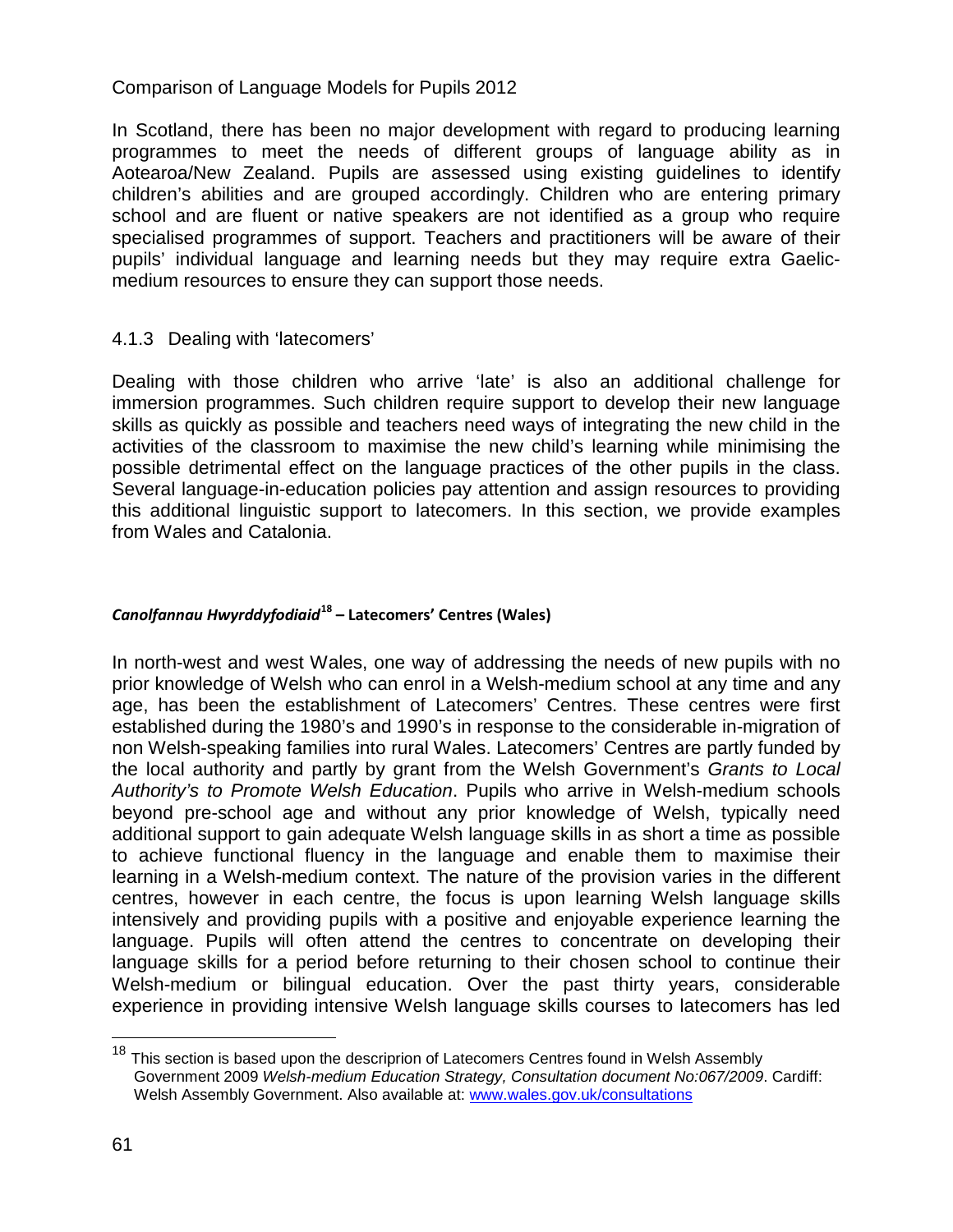to the development of specialised teaching methodologies, language materials and resources. There is also a well established system of support structures for pupils and their families in collaboration with the schools.

"*In recent years authorities have adapted the provision offered in their Centres in response to circumstances such as fluctuating levels of inmigration, financial constraints and the cost of transporting pupils to Centres, and new needs arising from changing language policies in schools. Some centres have recently piloted an extension of the traditional offer by providing intensive courses for other pupils requiring additional support to strengthen their confidence in Welsh-language skills, and by arranging for the services offered by the Centres to be delivered in the schools themselves*." (WAG 2009:40)

#### *Athrawon Bro***[19](#page-60-0) (Wales)**

Teams of **Athrawon Bro** (Community/Area teachers) work across Wales in an advisory capacity to support Welsh-medium and Welsh second language programmes of study (WAG 2009: 85). The Athrawon Bro remit varies from one local authority to another. In some local authorities, Athrawon Bro provide a core element of the intensive language support given to latecomers, either in the Latecomers' Centres or as separate provision. They provide tailored support individually and in small groups to pupils who require intensive immersion programmes in order to become assimilated in Welsh-medium schools as soon as possible. Athrawon Bro also lead on specific trial projects to promote progress in language skills and organise opportunities for pupils to attend residential courses (ibid.).

#### **Support for latecomers and immigrants (Catalonia)**

Since the late 1990's and the beginning of the twenty-first century, Catalonia has seen a shift in its in-migrant population which has changed from being predominantly Spanish or Catalan speakers from neighbouring territories to immigrants from many other countries. In Catalonia, several initiatives have been developed to address the growing need to support non Castilian/Catalan-speaking in-migrants.

Specific support for foreign students began with **tallers d'adaptació** (school adaptation workshops) which offered linguistic support for non Catalan-speaking children (Purtí 2006 in Vila i Moreno 2008). Another response to the increased heterogeneity in the education population has been to establish, in 2003, **Pla per la llengua i la cohesion** 

<span id="page-61-0"></span> <sup>19</sup> For further details, see: Welsh Assembly Government 2009 *Welsh-medium Education Strategy, Consultation document No:067/2009*. Cardiff: Welsh Assembly Government. Also available at: [www.wales.gov.uk/consultations](http://www.wales.gov.uk/consultations)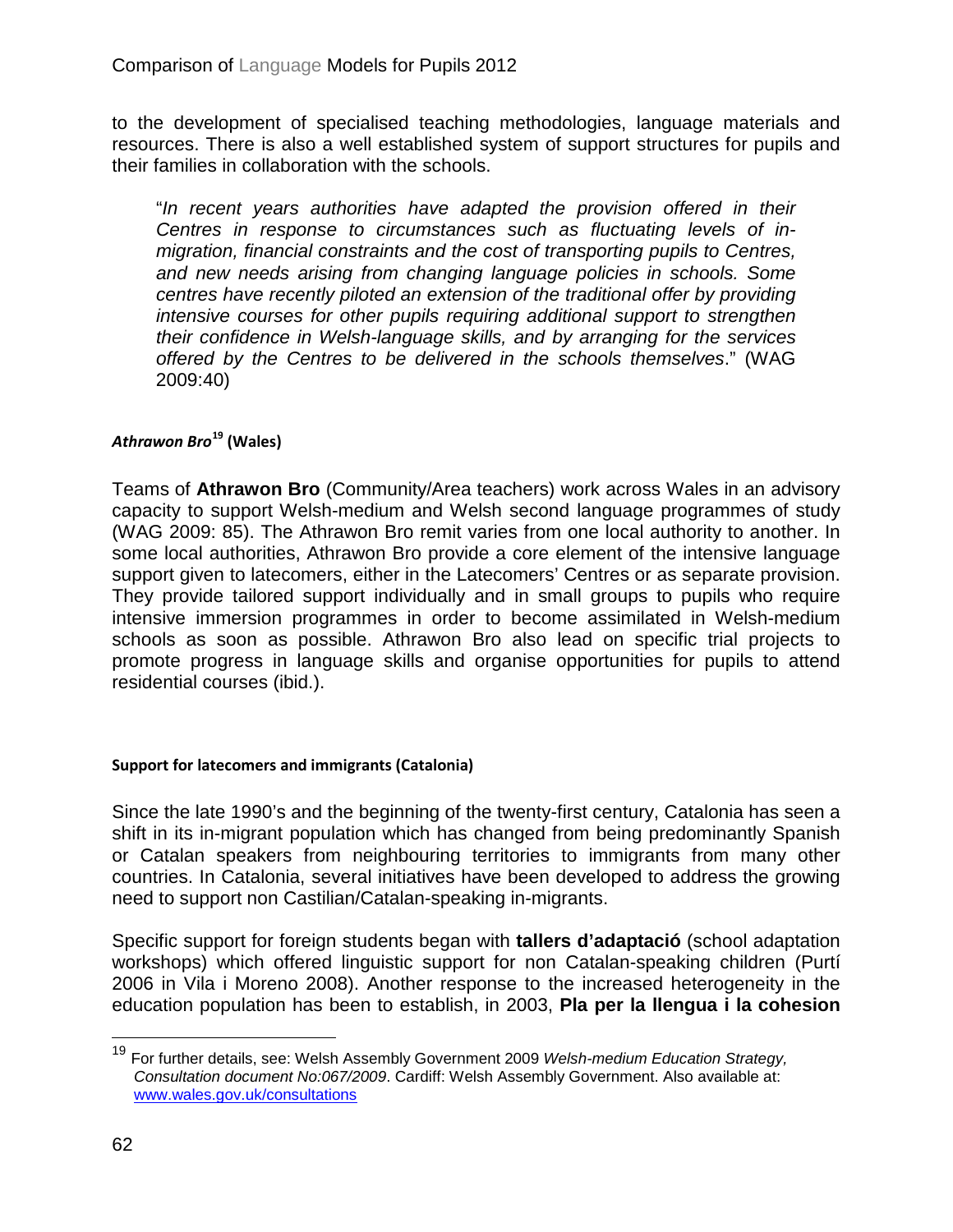**social** (Plan for the Language and Social Cohesion) which placed a strong emphasis upon connecting the learning of Catalan with the social and educational integration of in-migrant children. Central to this plan has been the **aules d'acollida** (welcoming classes) in which newly arrived children are immediately included in the mainstream classes and taken out of those classes for additional, intensive Catalan language instruction. Also, **Plans Educatius d'Entorn** (Educational Surrounding Plans) are plans whereby schools establish a network of co-operation with other educational agents such as local authorities and local cultural or social organisations in an attempt to involve the whole community in helping in-migrants (adults as well as children) to learn Catalan. Most recently, **Espais de benvinguda educative** (Educatorial Welcoming Spaces) have been created in a several cities. These are places where immigrant children can receive some initial understanding of Catalan and school life before being integrated in mainstream classes. (Vila i Moreno 2008:41)

# 4.1.4 Providing support during transition to secondary school

#### **Late Immersion in Welsh-Medium Secondary Schools**

For many years, several Welsh-medium secondary schools have been innovative in developing a system of late immersion in order to enable pupils from non Welshspeaking backgrounds to gain the additional language skills they require to follow secondary school curriculum subjects taught through the medium of Welsh.

Since 2004, the Welsh Government has been funding a Late Immersion project in 10 secondary schools throughout Wales<sup>20</sup>. The main aim of this project has been to enable pupils who have not experienced Welsh-medium education at primary level to take up Welsh-medium education at the beginning of their secondary school career. Typically, the children who participate in late immersion have either attended an English medium primary school or the English stream of a bilingual (dual language) primary school. Late immersion programmes vary slightly in each secondary school. In summary, best practice includes:

- Being inclusive of the pupils of all English-medium primary schools in the county/ catchment area.
- Marketing the scheme effectively among target pupils and parents by, for example:
	- o Beginning awareness raising and information dissemination as early as possible in year 6 (the final year of primary school when pupils are 10-11 years old) or year 5 (aged 9-10).
	- o Inviting parents to an awareness raising evening.

<span id="page-62-0"></span> $20$  This summary of the 'late immersion' project is based upon two internal Welsh language Board documents: *Prosiect Addysg Drochi Hwyr* (Late- immersion Education Project) and *Papur ar Ddyfodol y Prosiect Addysg Drochi* (Paper on the Future of the Immersion Education Project).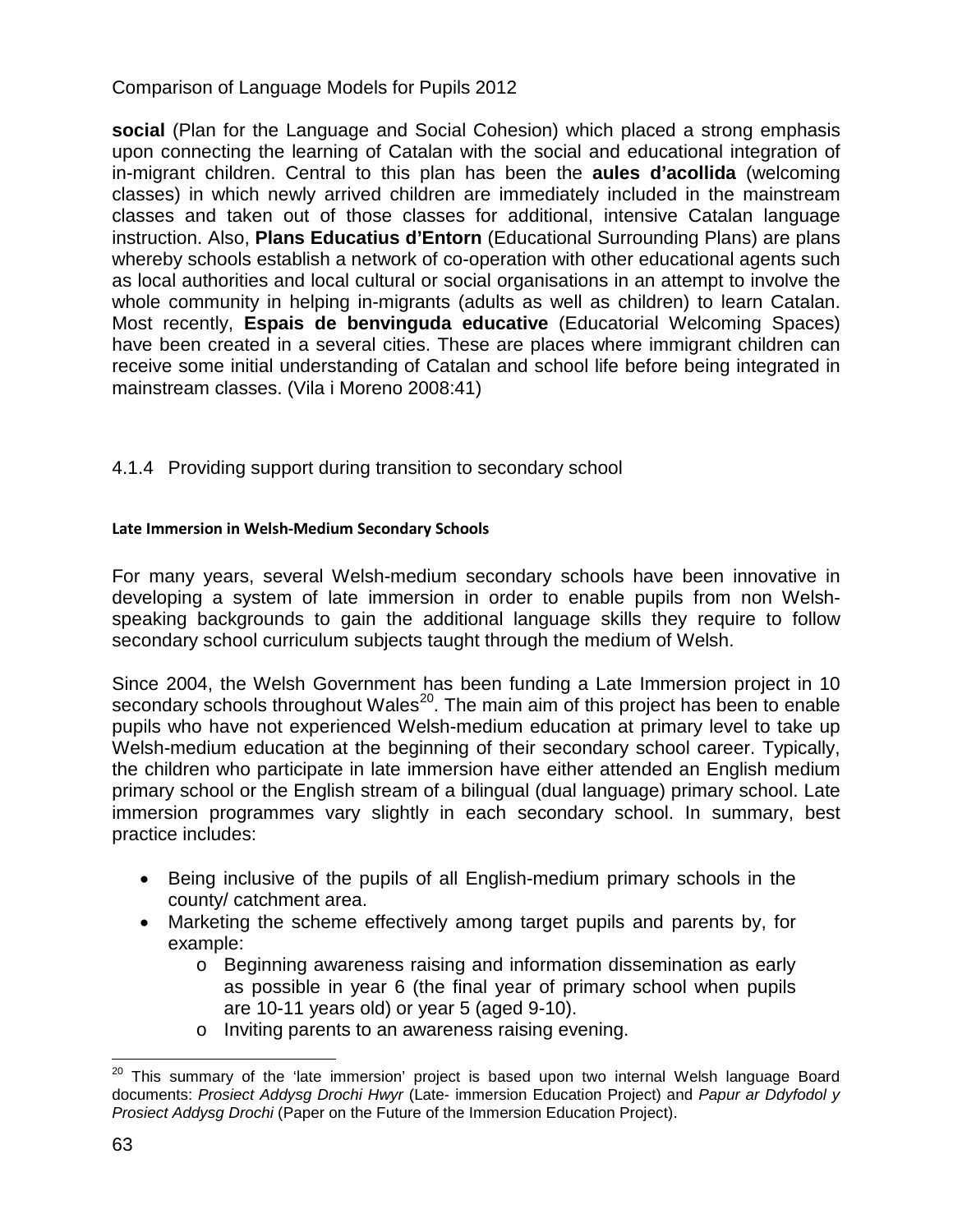- o Carry out visits to primary school by immersion co-ordinator (and deputy head teacher)
- o Arrange a 'taster day' for Year 5 pupils.
- Hold a 5-6 week intensive course in the secondary school at the end of the final term of primary education. During the intensive course, pupils typically have language lessons in the morning and a variety of Welsh medium activities, including field trips in the afternoon. In addition to developing language skills and raising the confidence and enthusiasm of pupils, the aim of the intensive course is to establish a cohort of pupils who can experience their transfer to high school as a group.
- Prior to the intensive 5-6 week course, schools have typically prepared pupils by arranging Welsh evening courses for pupils and parents or arranged preparatory language sessions for pupils by an *Athro/Athrawes Bro* (Community Teacher), or project co-coordinator.
- Ongoing support following transfer to secondary school includes:
	- $\circ$  Keeping pupils together as a group for up to two years<sup>21</sup>;
	- o Adapting their timetable during the first year in order to concentrate on their language development;
	- o Providing time for staff to prepare (sometimes in collaboration with other subject teachers) specialist materials/resources;
	- o Providing additional support sessions to pupils;
	- o Providing feedback and support (e.g. with homework) to parents.
- An assessment framework for late immersion has been developed and evaluations of pupil attainment demonstrates that they achieve levels of Welsh fluency which are comparable or better than pupils who have followed Welsh immersion throughout primary school.

In Scotland, there is currently no system for supporting late immersion in Gaelic medium provision. Pupils are unable, in primary schools, to enroll in Gaelic medium beyond P1 or 2 as there is a lack of support staff who could provide extra tuition in order to bring their language up to a level wherein they could participate and learn effectively in a total immersion classroom setting. There is currently no provision either for pupils in GLPS who may wish to transfer to GM education. Given the growing demand for GME, it would be worth considering how best to provide intensive language support to pupils who wish to join Gaelic medium provision.

<span id="page-63-0"></span> $21$  In designated 'Welsh-medium' secondary schools, immersion students form a separate class from the other students in their year group for the first two years (Year 7 and Year 8 when pupils are 11-12 and 12- 13 years old respectively) of secondary school. They are however, mixed in with other pupils during practical lessons such as Physical Education. From the third year of Welsh-medium secondary school (Year 9 when pupils are 13-14) onwards, immersion pupils are integrated with the other pupils for all their lessons. In Bilingual Schools however, pupils are typically integrated with the rest of their Welsh-medium year group from the outset (at the beginning of Year 7).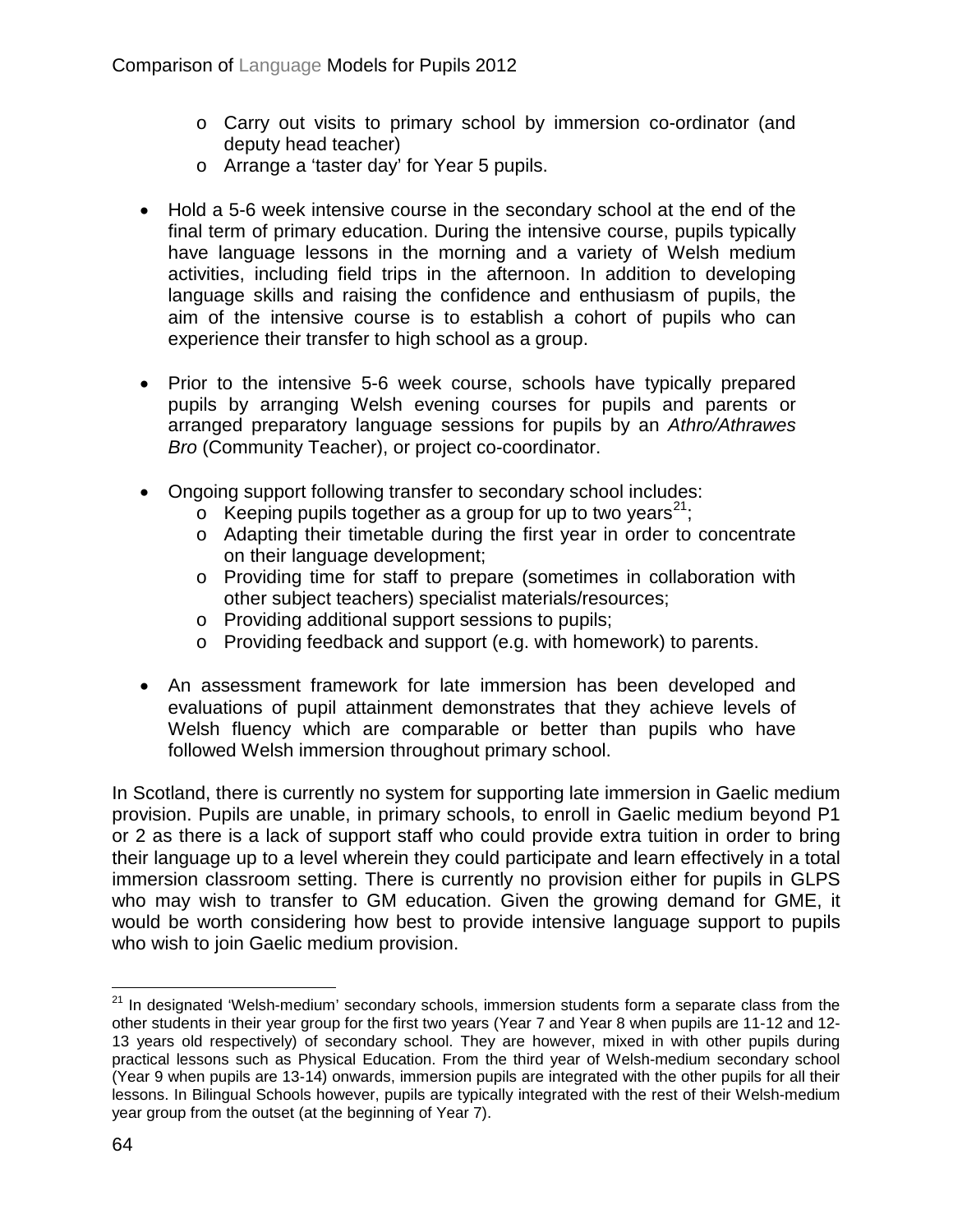# **4.2 Meeting the needs of first and second language pupils in the same class**

Meeting the needs of first and second language pupils in the same class is a considerable challenge and a growing concern in all of the minority education contexts reviewed in this report. Research into many dual language or two way immersion programmes has indicated that, when well implemented, pupils of both language groups do equally well and often better than their monolingual peers as regards academic achievement (Howard *et al.* 2003). Research also indicates that such programmes can enhance the self-esteem and motivation of the ethnic minority pupils (Lindholm-Leary 2001). However, an increasing number of researchers in the minority language contexts reviewed for this study, as well as elsewhere, are voicing concern that more attention needs to be paid to the way educators meet and manage the very different needs of first and second language children in minority language immersion settings (e.g. Hickey 2007; Hickey & Lewis 2009; Cenoz 2009).

The Scottish Government's *Curriculum for Excellence* recognises this challenge:

"*A sensitive approach to the management of learning and teaching within groups which include children who are already fluent in Gàidhlig and those who are not will be particularly important*" (Curriculum for Excellence: Literacy and Gàidhlig, principles and practice, p.3)

Children's age is an important factor to consider with regard to developing pedagogies for supporting and extending pupils' cognitive abilities and linguistic repertoires. Whereas there is a move internationally to embrace and refine a multilingual and multimodal approach to teaching and learning with older age groups (see section 4.2.6), research typically emphasizes the need to set aside time in pre-school for an immersion approach during the early years (e.g. Romero & Parrino 1994).

#### 4.2.1 Pre-school and early years

It is a feature of the new Early Years curricula being implemented in Scotland (and Wales) that pre-school education provides a child-led learning environment in which the emphasis is upon play and active engagement. As such, children are encouraged to spend most of their time choosing from the activities and resources set out for them and they spend a good deal of their time engaged in activities with other children without the supervision or presence of an adult. These pre-school curricula draw upon best practice worldwide. However, pedagogy designed, in both instances, for English-medium provision cannot necessarily be expected to support children's effective learning of Gaelic or Welsh without being adapted for that purpose. In Gaelic-medium and Welshmedium playgroups, it is frequently the case that most or many of the children live in English-speaking homes and, for them, their exposure to Gaelic or Welsh is generally limited to the time they spend in a nursery or playgroup.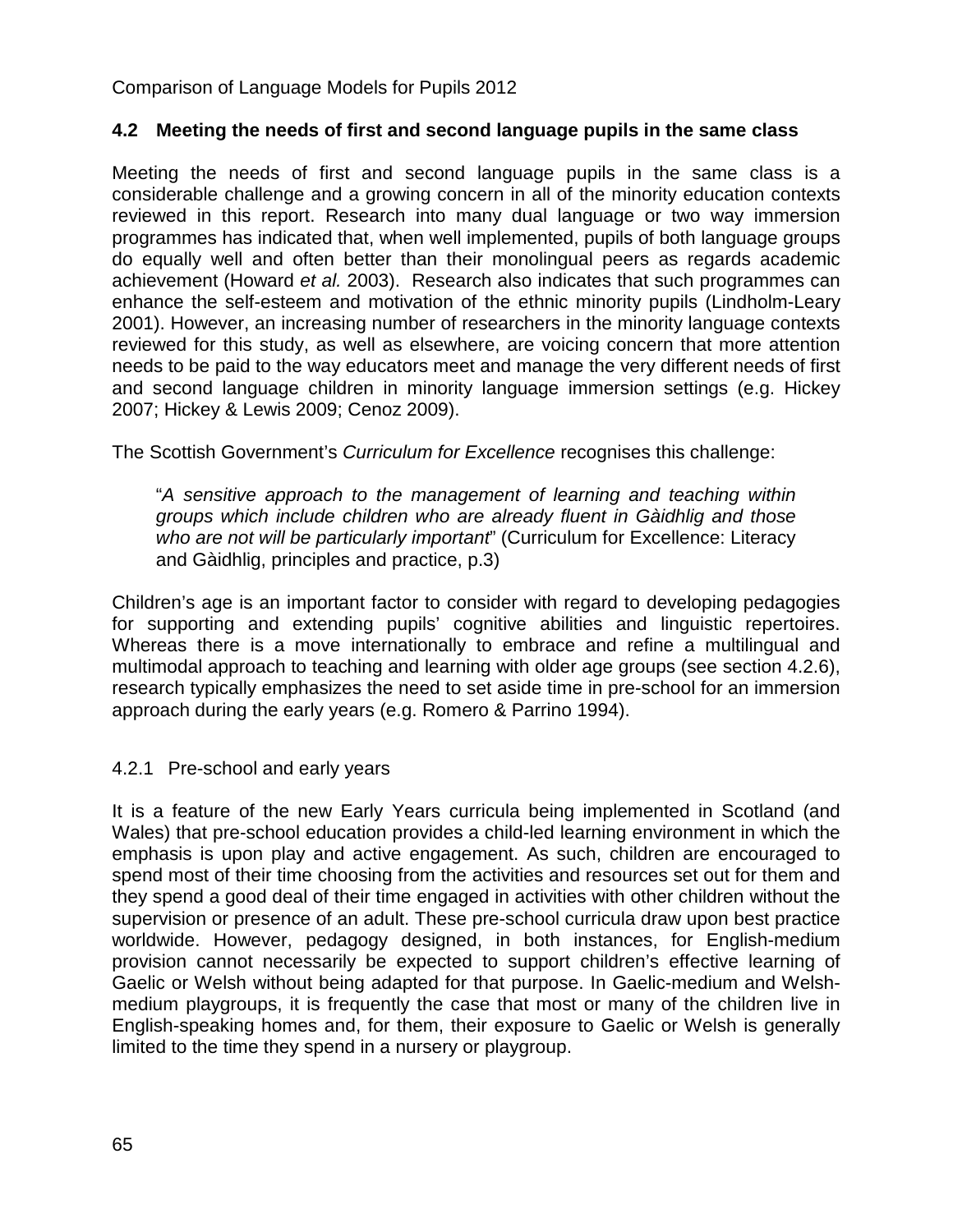A recent study of young children's learning in Gaelic in three Gaelic-medium preschools (Stephen *et al.* 2011; in press 2012,) draws attention to the need to evaluate the way the early years curriculum is implemented in Gaelic-medium settings, particularly when nurseries and playgroups consist predominantly of children from non Gaelic-speaking homes. This study found that:

- children spent most of their time engaged in activities which involved other children and no adult (61-70% of the activities observed in 3 pre-school settings);
- children spent only short periods when they were gathered together in small or large groups to participate in adult-led activities such as singing and group story reading;
- the children spoke to each other in English and spent far more time speaking English than Gaelic in the playroom (see Table 10).
- the children's use of Gaelic occurred mostly when they were involved in adult-led story time or singing. There was also limited use of Gaelic in interaction with adults for certain functions such as name of the day, counting by rote, and classroom management expressions (e.g. during tidy up time) and asking permission to go to the toilet.

| Table 10: Language spoken by children in the playroom |                         |                        |              |
|-------------------------------------------------------|-------------------------|------------------------|--------------|
|                                                       | <b>Speaking English</b> | <b>Speaking Gaelic</b> | Not speaking |
| Preschool 1                                           | 65%                     | 20%                    | 15%          |
| Preschool 2                                           | 62%                     | 8%                     | 31%          |
| Preschool 3                                           | 53%                     | 13%                    | 34%          |

Source: Adapted from Stephen *et al.* 2011:4

The research team concluded that while the children's observed use of Gaelic 'may be a helpful preparation for progression to the routines of primary school, it does not seem to equip the children with conversational or personally meaningful language at this stage' (Stephen *et al.*. 2011:4). In a context where children use English together and spend little time in adult-led Gaelic language activities, it is also difficult to see how such a context could nurture and sustain the linguistic development of any L1 Gaelic speaking children.

4.2.2 The balance of language background pupils in the same class

In the two-way immersion classes described in Section 3.3.4, there is always an aim to group roughly equal numbers of minority and majority L1 pupils together in the same class. However, even in 'balanced' classes, numerical balance between minority and majority language background pupils does not necessarily lead to a language balance among pupils in the classroom because of differences in language status and power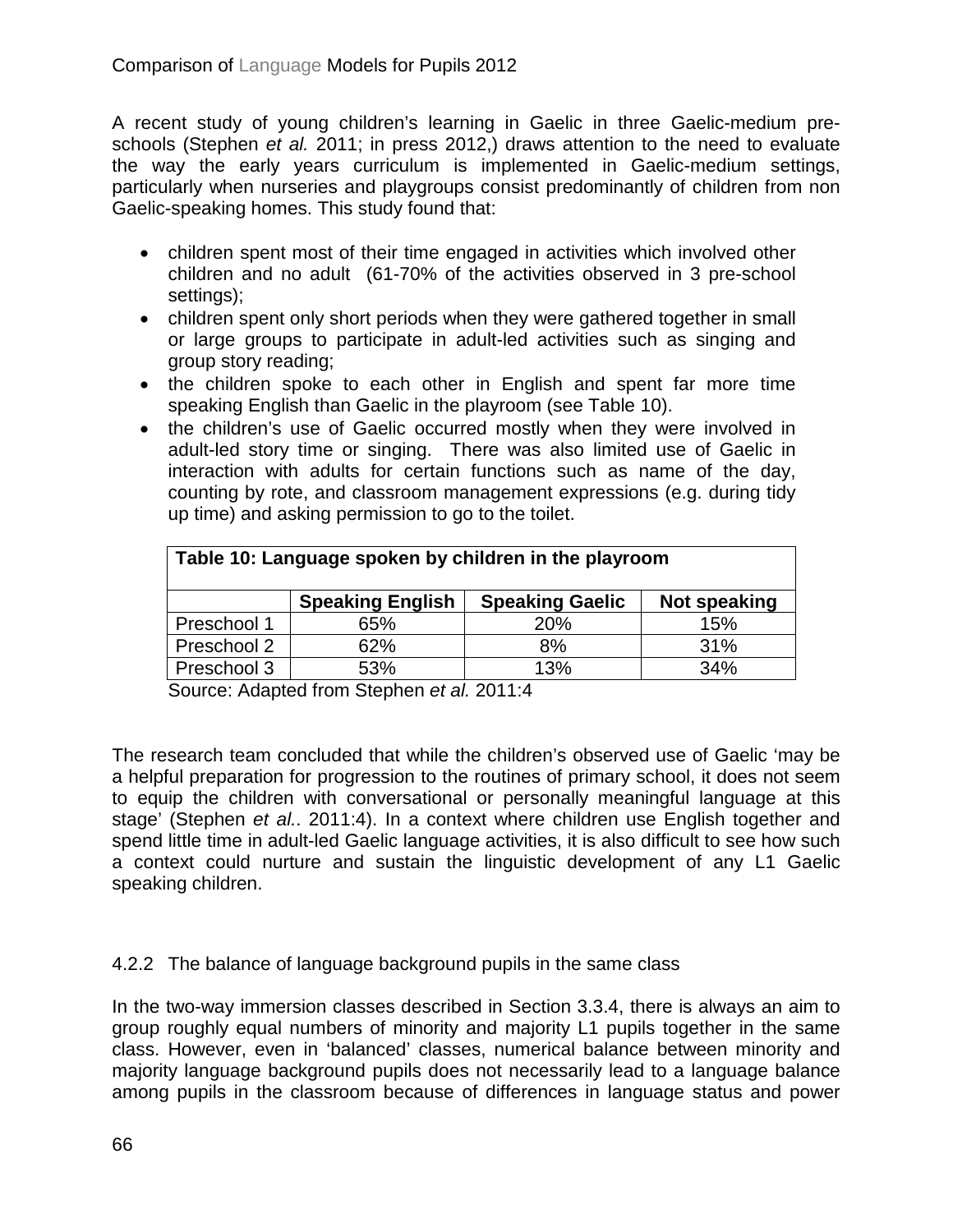relations between English and other languages. Research in bilingual schools consistently shows that minority language pupils shift to the majority language of high prestige in order to gain peer approval (e.g. Baker 1997; Moffat 1991). In their largescale study of two-way immersion in Miami, Oller and Eilers (2002) found that pupils tended to speak predominantly in English regardless of their age and the type of school they attended, even during the first semester in kindergarten. Numerous studies of twoway immersion have shown that it is the majority language which often dominates, particularly in interaction between pupils (e.g Alanis 2000; Potowski 2002; Howard *et al.* 2003)

Research studies (e.g. Carrigo 2000) consistently show that L1 speakers of a minority language will use more of their minority language when they are grouped with similar children. Such children tend to withdraw, talk less and use less of the minority language (their L1) when L2 speakers dominate in groups (Thompson 2000; Hickey 2007). When pupils are put into mixed language groups, there are low levels of minority language use by both kinds of pupils (e.g. Hausman-Kelly 2001; Howard *et al.*. 2003). In pre-school settings where young children have little or no minority language skills, it is unrealistic to expect them to use anything but English together and with their L1 peers.

# 4.2.3 Meeting the needs of L2 minority language learners

Initially, L2 minority language learners in pre-school immersion are necessarily slower to develop their target language acquisition than their L1 peers. In their first year of immersion, L2 pupils typically go through a 'silent period' as they develop their target language comprehension skills and use their first language to express themselves. In their second year, their productive use of the immersion language develops as they begin to catch up with L1 children. L2 children have usually developed their L2 fluency by the end of their second year of total immersion (Johnstone 2002).

In many immersion contexts, researchers report concerns with the accuracy of L2 children's acquisition of the minority language. In the Basque Country, for example, there is strong concern regarding quality and accuracy of Basque learned by non-native speakers and the influence of Spanish on Basque particularly with regard to the lexicon and grammar (Larringan & Idiazabal 2005, cited in Cenoz 2009). Hickey's study in *Gaeltacht naíonraí* (2007) also provides evidence of young children being modelled grammatically incorrect structures. Young L2 children need to be immersed in accurately modelled linguistically rich environments in order to maximise their acquisition of the minority language. The findings from the Gaelic-medium pre-school study by Stephen *et al.* (2011, forthcoming 2012) suggest that additional structured input in Gaelic through songs, story telling, puppets, role play, teaching assistant involvement in play as well as consistent use of Gaelic for classroom management are necessary to further enrich the Gaelic experience of young L2 children. Experience in other contexts also shows that parents can play an important role in introducing and supporting their children's learning of Gaelic in the home. In Wales, for example, the Twf project and Mudiad Ysgolion Meithrin have developed and promote materials and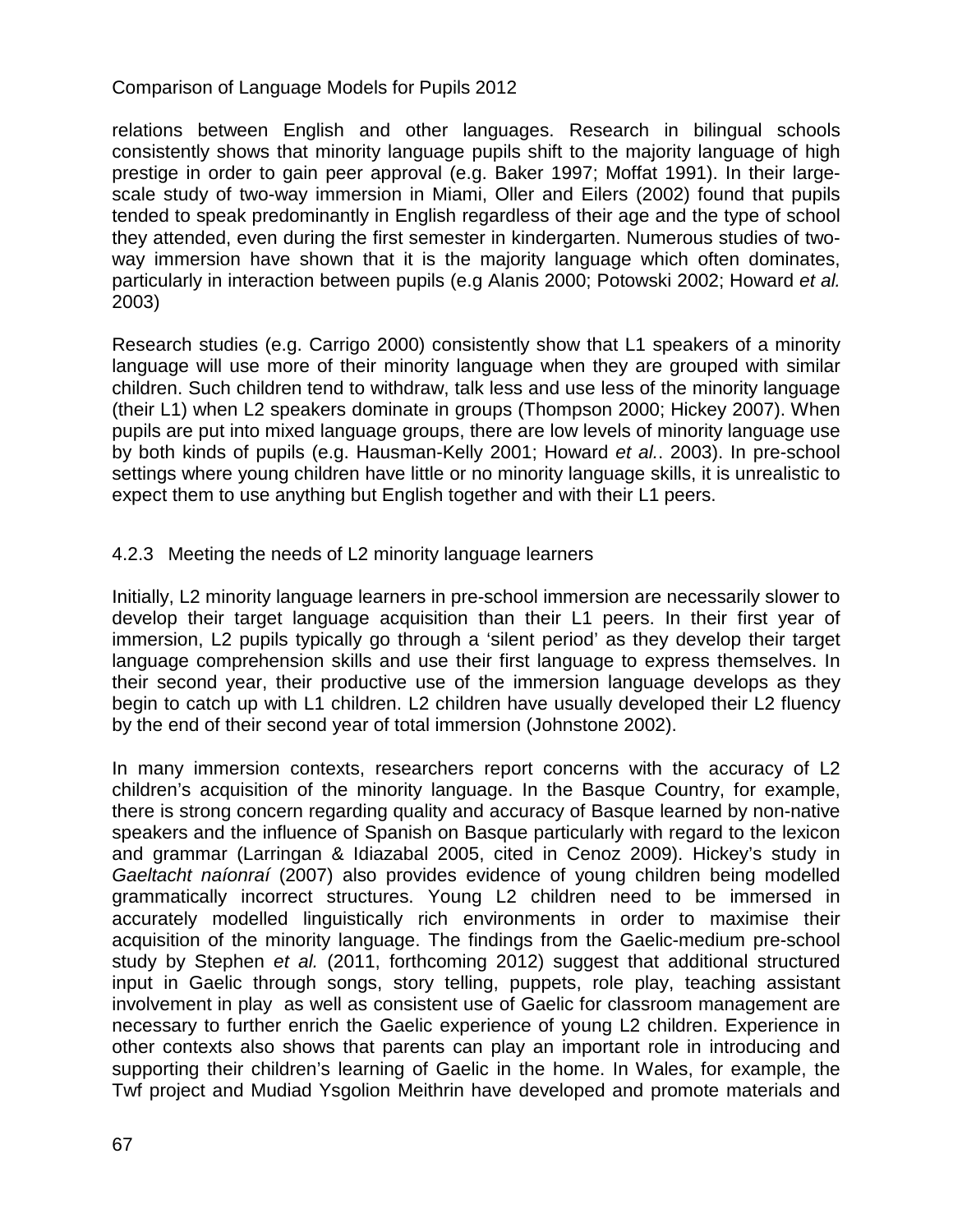resources to help parents learn Welsh and introduce Welsh in the home (songs, CD's, bilingual books, DVD<sup>[22](#page-63-0)</sup> and *Cyw*, S4C's Welsh language television provision for preschool and primary pupils).

#### 4.2.4 Meeting the needs of L1 minority language speakers

In mixed L1 and L2 classes, it has been shown that there can be a tendency for teachers to focus on the needs of L2 learners at the expense of children who already have some knowledge of the target language. Hickey's research in Irish medium *naíonraí* provides evidence that some nursery group practitioners perceived non-Irish speakers' needs to be greater than those children who already had some knowledge of Irish before coming to the playgroup (2007). Her study also documents numerous ways in which playgroup language practices were more oriented towards L2 rather than L1 children. For example:

- by keeping input simple and consistent to help L2 children construct a basic vocabulary, L1 children were being modelled language forms which were attenuated and sometimes grammatically inaccurate;
- some teachers had delayed story telling and reading from books until L2 pupils had developed their minority language ability sufficiently to be able to participate in the activity;
- some teachers tended to model their language for L2 children by: asking fewer questions, asking questions which were designed to elicit one word replies, giving less feedback, model their language for repetition (cf. also Ramirez & Marino 1989; Mougeon & Beniak 1994);
- Teachers were not encouraging L1 children to enrich their language by requesting lengthy responses, modeling correct grammatical forms and extending their vocabulary.

Balancing the competing demands of pre-school children is a difficult task which is compounded by children's varying levels of language ability. Hickey's study (2007) of Irish-medium playgroups with children of mixed language backgrounds also provides evidence of fluent Irish-speaking children losing interest in interaction when adults repeat and adapt information in order to include children who are Irish learners. Furthermore, her study provides evidence to demonstrate that the use of Irish in the playgroups is not sustained or sophisticated enough to enrich the Irish repertoire of young Irish-speaking children. Research in Wales (e.g. Lewis 2008b) and the Basque Autonomous Community (Cenoz 2009) for example, also raise the same concerns. In the Basque Country, some teachers and parents have also expressed concern about the quality of Basque among pupils who are native speakers of the language and the need to nurture such pupils' development in Basque separately:

<sup>&</sup>lt;sup>22</sup> Camau Bach and Camau Bach 2 are DVD's that have been produced specifically to introduce Welsh to babies and pre-school children.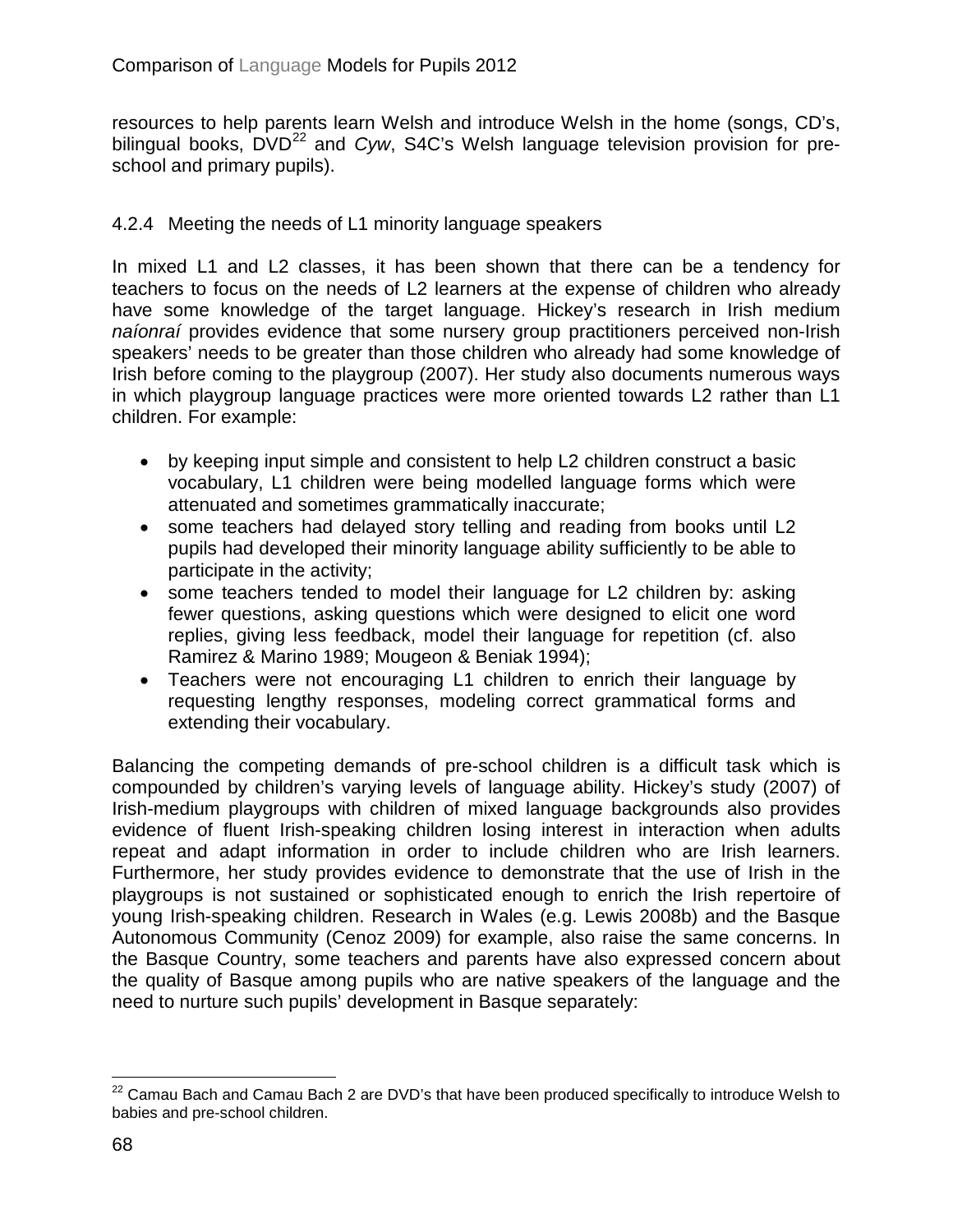"*If we take the experience of many teachers to heart, it would seem that at present, the advantages gained by non-Basque speakers are frequently matched or even outweighed by backtracking among Basque speaking pupils. This does not mean that children of different home language backgrounds must be placed in different schools. It does mean however, that we should specially protect and foster the speech (and, in general, the facility for speaking Basque) acquired at home, if we wish to develop the potential for language normalisation to the full*." (Zalbide 2007:61)

In addition to the opportunity to support and enrich their language development, L1 children also need support to develop their skills in order to prevent marginalisation and low self-esteem (Siraj-Blatchford & Clarke 2000). Grouping minority language students together for mutual support and linguistic stimulation has been found to be important (e.g. with Mandarin students in an English pre-school (Feng *et al.*. 2004) and among Spanish-speakers in Spanish/English two way immersion Amrein and Peña (2000); Carrigo (2000) and Lindholm-Leary (2001)). Hickey 2007:62 argues that the need of minority children for mutual support and linguistic stimulation should not be sacrificed in order to promote integration with the majority groups. Just as parents can become involved in supporting their children's L2 language learning in the home, so Hickey (2007) reports can parents be encouraged to become involved in helping their children to enrich their L1, both in the home and being involved in L1 language enrichment activities in the pre-school setting.

# 4.2.5 Meeting the needs of both L1 and L2 pupils during the early years

Researchers have argued that it is more beneficial to address the needs of different groups of children through different activities than provide a 'lowest common denominator' approach. In many contexts, separation of children according to home language is advocated where possible during pre-school and the early grades of primary. For example, Mougeon & Beniak (1994) report the separation of English dominant and French dominant children during the early years in Canadian French immersion. Hickey (2007:61) describes how two *Gaeltacht naíonraí* that provided separate sessions for L1 and L2 Irish children were able to make the Irish input more challenging for the L1 Irish children and led to more use of Irish among the children and between the adult practitioners and children. In the Basque Autonomous Community, separating native and non-native Basque speaking pupils in the early grades in some schools has also been felt to help create a critical mass of similar pupils who can better withstand the dominating influence of Spanish (Cenoz 2009). A decision to separate children in this way often causes controversy and is initially regarded as elitist (e.g. Cenoz 1998; Hickey 2007). However, such arrangements become accepted over time when the advantages to each group are demonstrable.

It is not always possible to create separate sessions or classes for L1 and L2 children and in such contexts, it is advocated that pupils are grouped with other similar L1 and L2 children for some activities (cf. Baker & Jones 1998). Also seating arrangements and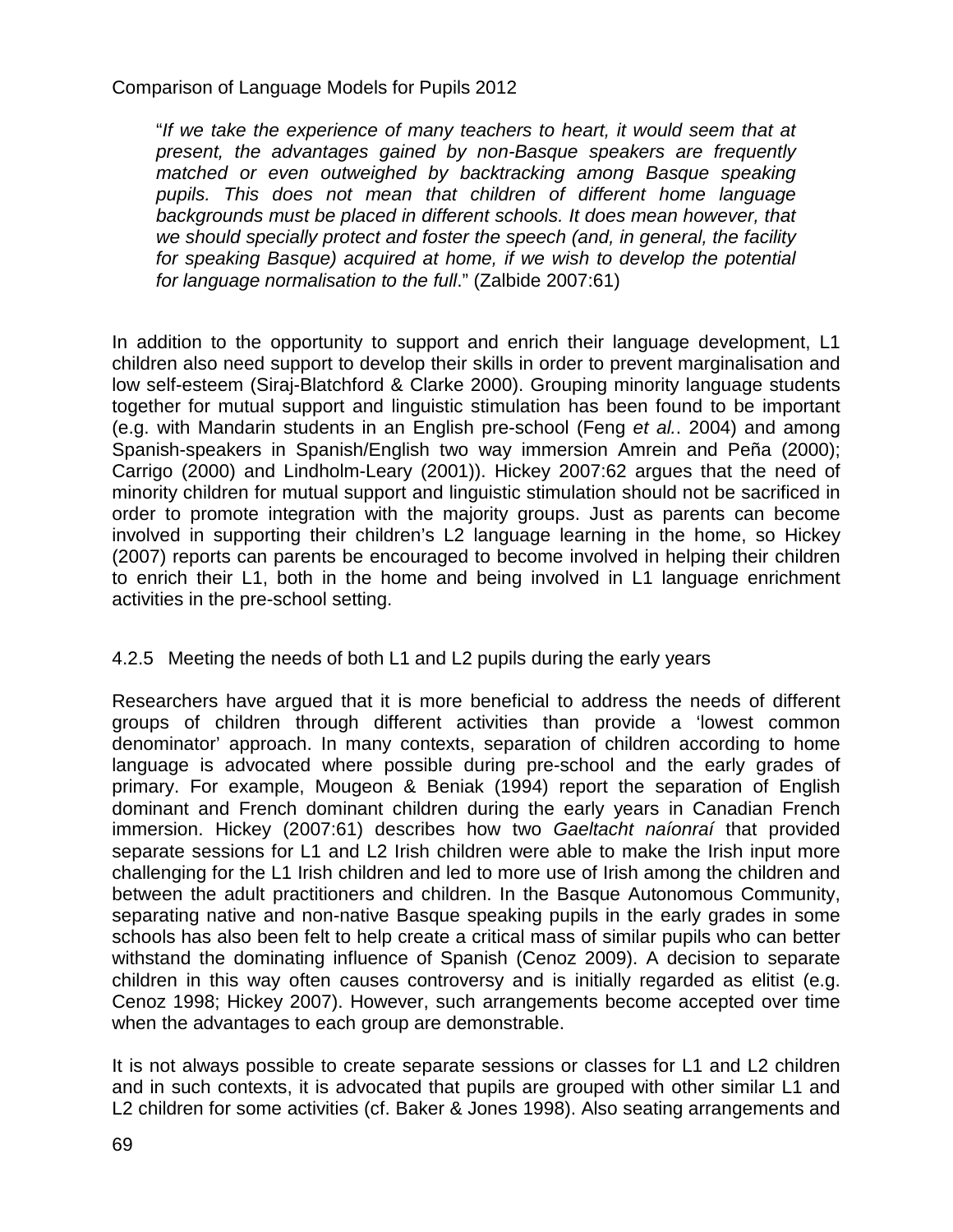pair activities can be organised to encourage interaction in the minority language and tailor input for different language children (Hausman-Kelly 2001).

Research in this area also shows quite clearly that L1 and L2 pupils require tailored language study programmes and resources. In Aotearoa/New Zealand, as we have already described in Section 4.1.2, producing separate language resources *Kia Puta ai te Reo* to support language learning of different kinds of children has had a beneficial impact on the language development of young children in Maori pre-schools. This kind of tailoring of work schemes and language development programmes needs to continue throughout individual children's school career.

In sum, therefore, responding adequately to the needs of both Gaelic and non-Gaelic speaking pupils requires:

- appropriate teacher training;
- L1 and L2 tailored curricula and work organization;
- resourcing of extra personnel to allow for regular group work organised according to language ability; and
- collaborating with parents to support their children's language learning.
- 4.2.6 Meeting the needs of both L1 and L2 pupils during higher primary grades and secondary school

Studies in second language immersion settings frequently find that L2 students don't necessarily attain full native-like fluency in the productive speaking and writing skills (e.g. ref). As concepts become more technical, abstract and challenging for pupils as they progress within the education system, there is a need for extra linguistic scaffolding for all pupils and for L2 learners in particular.

"*For most bilingual children, and some bilingual teachers, it is cognitively, linguistically and operationally sensible to use both languages. It maximises both linguistic and cognitive resources, and helps achievement and progress. Thus, Dual Language education that insists on strict boundaries and compartmentalization between languages may be now both [sic] dated, difficult and unreasonable*". (Baker 2011: 229)

# **Translanguaging**

Translanguaging, or 'trawsieithu' as the term was first coined in Welsh during the 1980's, has become a feature of managing bilingualism in Welsh-medium and bilingual schools in Wales (Williams C. 1996, 2000). Translanguaging is a term which has now been extended and developed as a key feature of contemporary bilingual/multilingual pedagogy and refers to the "responsible use of hybrid language practices to educate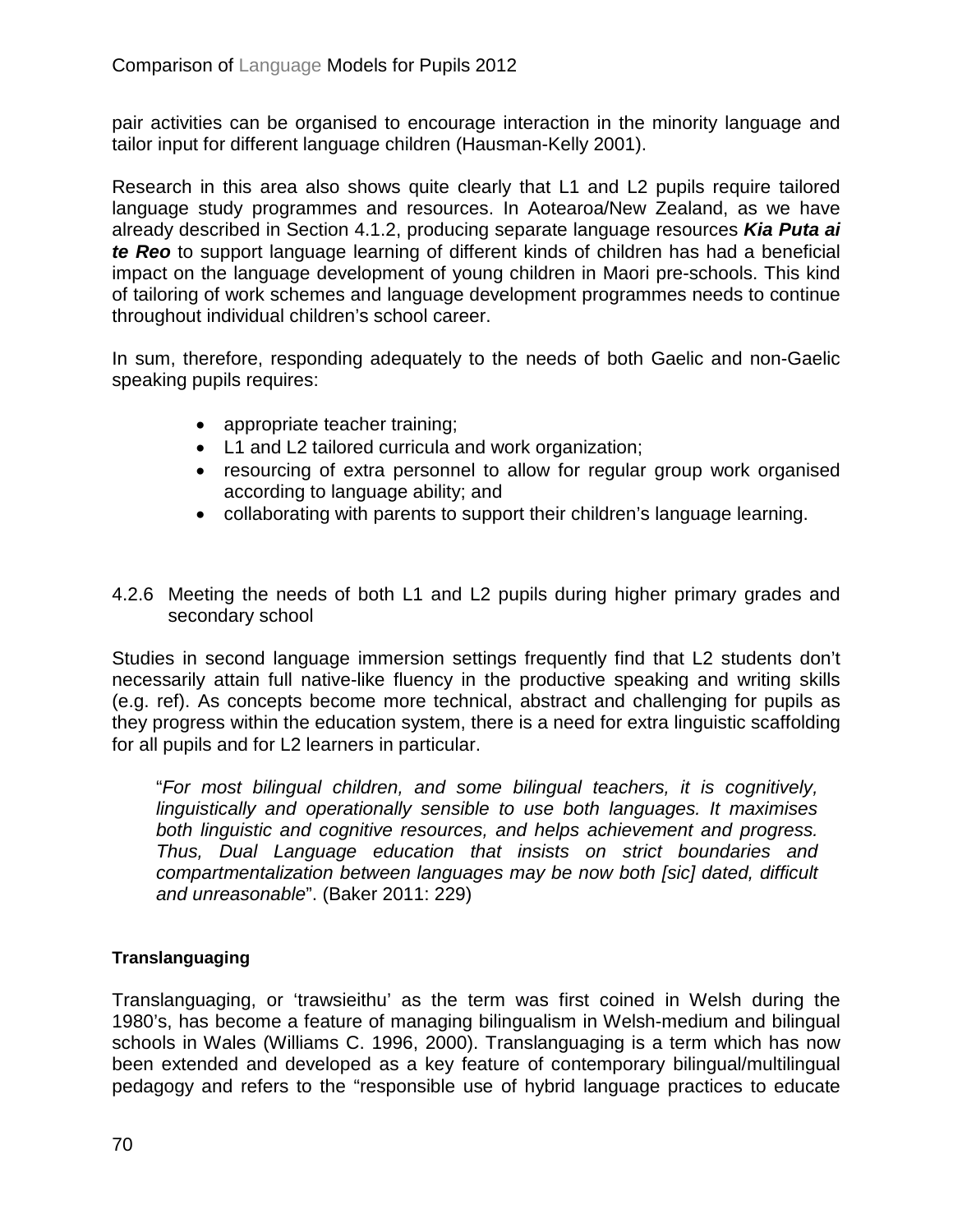and to enable effective communication in the classroom (Menken & García 2010: 259 n.2). Translanguaging is decribed by Colin Baker as, for example:

*the hearing or reading of a lesson, a passage in a book or a section of work in one language and the development of the work (i.e. by discussion, writing a passage, completing a worksheet, conducting an experiment) in the other language. Thus translanguaging is more specific than the umbrella term "concurrent use of two languages* (Jackobson 1983, 1990)." (Baker 2000:104-5)

A research study into the classroom teaching and learning practices in primary and secondary school classrooms in Wales identifies two forms of translanguaging as being features of such classrooms. Firstly, the 'purposeful translanguaging' initiated and regulated by the teacher in which there is carefully planned and structured use of English and Welsh for different tasks and activities. Secondly, pupils also engage in their own incidental/ unplanned/ arbitrary translanguaging as they opt to use either or both languages to accomplish their work (Lewis 2008a; Jones, M.P. 2010). With both forms of translanguaging, pupils' ability in both languages needs to be well developed in order to benefit from translanguaging as a tool for learning (Lewis 2011). Translanguaging in a deliberate and structured way has, according to Williams (1994, 1996) and Baker (2003) the potential to lead to high academic achievement for bilingual pupils because of the way such techniques promotes a deeper and fuller understanding of the subject content and develops sophisticated bilingual language skills. HMIe (2011:5) reports on the way translanguaging is used effectively in GM contexts:

"*Gaelic is used to good effect with English texts by ensuring that all related talking and writing is done in Gaelic. This includes, for example, the use of the internet for research. This may be considered to be the use of a high order skill whereby children are simultaneously translating from English to Gaelic to talk and write*."

Recent research in bilingual contexts generally calls for more flexible approaches to teaching and learning in order to respond to classroom realities which don't sit neatly within traditional pedagogic approach to teaching in bilingual contexts (Anderson 2008) and call for a more explicitly multilingual approach to teaching (Lin & Martin 2005; Creese & Blackledge 2010). Such studies recognize the importance of managing translanguaging and use of different languages within the curriculum and in classrooms in order to protect the position of minority languages, particularly in those schools where the majority of pupils come from homes where there is little or no use of the target minority language (cf. Lewis 2011). HMIe (2011:5) also draws attention to this issue in the contexts of GME and warns against the practice of allowing 'the use of English resources to lead to activities being delivered through the medium of English which takes away from the richness of immersion'.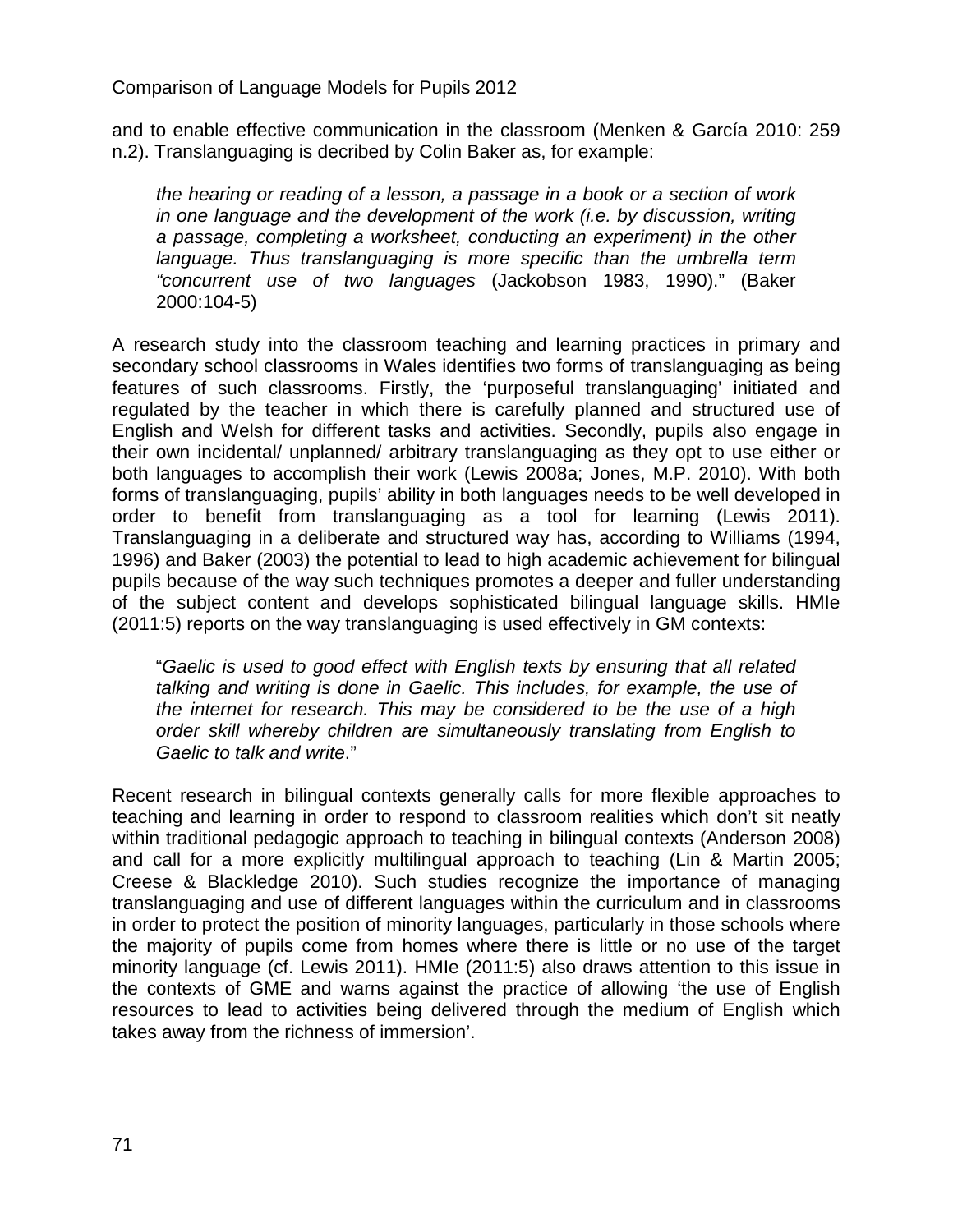# **Concurrent bilingual lessons**

In Wales, a considerable amount of research (e.g. C. Williams 1995; Jones 2000) has also focused on managing bilingual teaching contexts, particularly when student numbers are too low to justify teaching certain subjects separately through the medium of Welsh and English. Table 11 presents an example structure of a 'concurrent bilingual lesson'. Such strategies for meeting separate L1 and L2 needs in the same classroom aim to minimize the amount of time teachers spend addressing the whole class and maximize group and pair work to facilitate student's opportunities to work through the medium of their selected language, or in ways which meet the different linguistic needs of different pupils.

| Table 11: Example structure of a concurrent bilingual lesson |                              |                            |                                                    |
|--------------------------------------------------------------|------------------------------|----------------------------|----------------------------------------------------|
| Period                                                       | Welsh speakers               | Non Welsh speakers         | Teacher                                            |
| (minutes)                                                    |                              |                            |                                                    |
| $5 - 10$                                                     | Listen                       | Listen                     | Bilingual or English<br>introduction               |
| 20                                                           | Welsh introduction           | Group / individual         | Welsh<br>With<br>the                               |
|                                                              |                              | work                       | speakers                                           |
| 20                                                           | Group / individual work      | English introduction       | With the non Welsh<br>speakers                     |
| $10 - 20$                                                    | Group / individual work      | Group / individual<br>work | Circulating:<br>individuals'<br>chosen<br>language |
| $10 - 20$                                                    | Respond - Welsh /<br>English | Respond – English          | <b>Bilingual feedback</b>                          |

Adapted from Williams C. (1995) *Dysgu yn y sefyllfa ddwyieithog. Cyfres Datblygu Dulliau Addysgu,* Bangor: Y Ganolfan Adnoddau (in Jones, D.V. 2000)

# **4.3 Introducing and developing literacy skills in two languages**

In indigenous minority language contexts, literacy for bilinguals typically aims for achieving fluency in reading and writing in two (or more) languages (Baker 2011). Developing literacy in the minoritised language is important for language revitalization because it provides a means of socialising children in their community's literature and cultural heritage; and also serves to increase the functions, uses and status of a language such as Gaelic.

In schools, literacy is traditionally and typically viewed as an 'autonomous skill' (Street 1984, 1993) and taught to develop pupils' 'functional' literacy which involves mastering the skills required to read and write as these skills are measured in standard forms of assessment. Many types of bilingual education including 'second language' immersion and 'heritage' or 'maintenance' models, typically adopt a view of biliteracy as literacy in two single and separate languages which can lead bilingual pupils to "sometimes fall short of accomplishing this functional competence in two separate languages as if they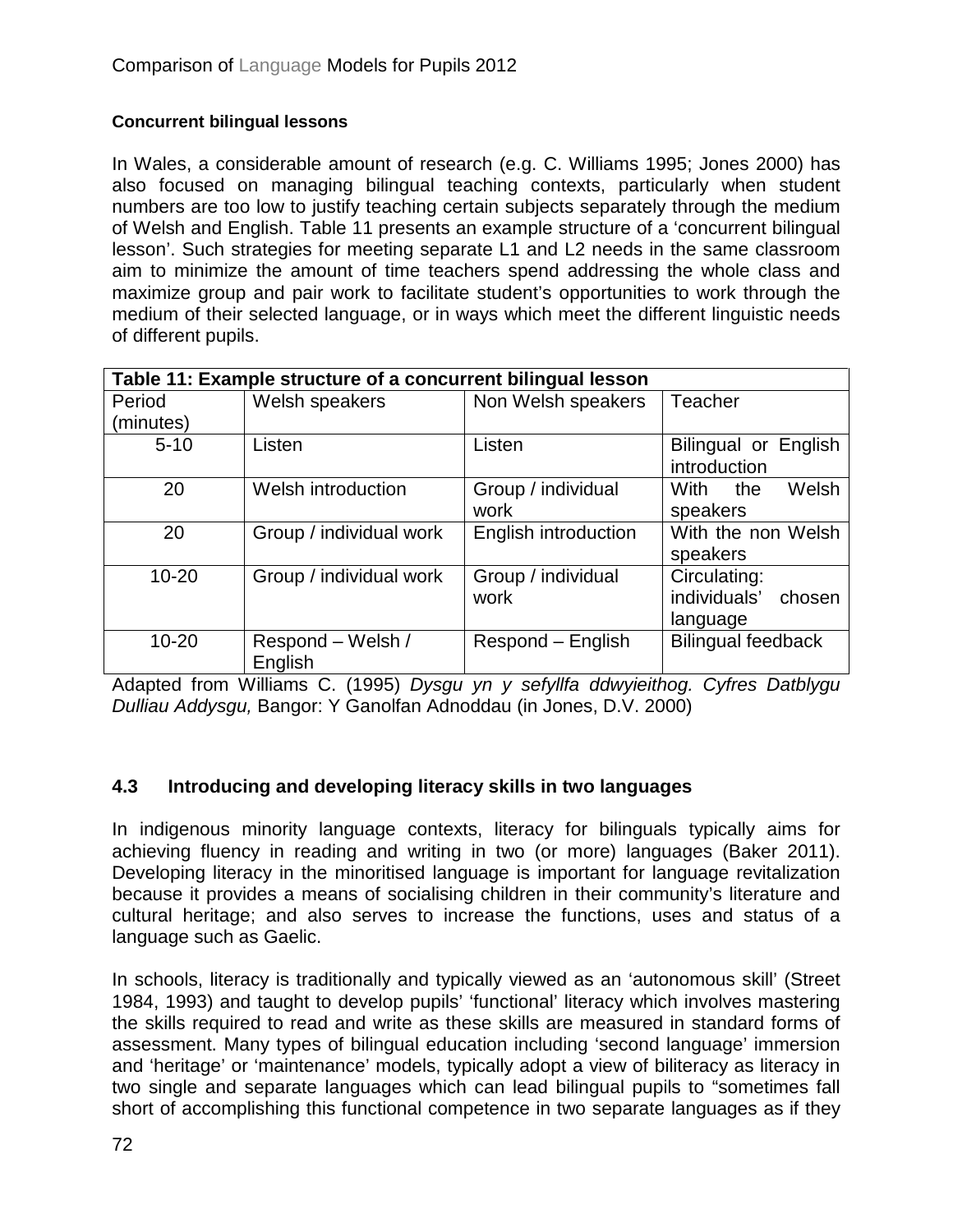were two monolingual individuals" (García 2009:339). Since the 1980's a sociocultural view of literacy (Street 1984, 1993) has emphasised how people learn and use literacy in culturally specific ways entailing complex social interactions. In this tradition, Hornberger has defined biliteracy as "any and all instances in which communication occurs in two or more languages in or around writing" (Hornberger 1990:213). Such a definition situates people's real world (outside schools) uses of literacy in social practices and emphasises the need to focus on literacy as the talk around texts as well as the written texts themselves. Literacy practices are also increasingly multimodal – associated with different visual or audio modes of communication (Cope & Kalantzis 2000; Kress 2003, New London Group 1996). García, Bartlett & Kleifgen (2007) have coined the term 'pluriliteracy practices' in order to caputure the multimodality as well as bilingual or multilingual (cf. Martin-Jones and Jones 2000) dimension of literacy. García (2009:340) defines four principles of pluriliteracy practices as:

- "an emphasis on *literacy practices in their appropriate sociocultural contexts*, as influenced by different cultural contexts and various social relations;
- the *hybridity* of literacy practices, especially as afforded by new technologies;
- the increasing *inter-relationship of semiotic systems*, a product of new technologies;
- *increased valuing of different literacy practices,* including those that have no place in school, and the drawing on different literacy practices to develop school-based literacy (García, Bartlett, and Kleifgen 2007)".

"*What is important in pluriliteracy practices is that students develop the agency to use both languages in an integrated or separate fashion, depending on the sociocultural context in which they perform the literacy practice. But pluriliteracy practices encourage students to use any of their languages or modes of meaning at their disposal in order to make sense of all kinds of texts*." (García 2009:340)

### 4.3.1 Literacy in the Scottish school curriculum

In Scotland, the Curriculum for Excellence places considerable emphasis on "*being much more rigorous and explicit about the development and certification of essential skills, particularly literacy and numeracy; this requirement goes beyond pupils with specific difficulties to all pupils, including those entering higher education*" as recommended in HMIE's report *Improving Scottish Education* (2006:2)<sup>[23](#page-67-0)</sup>

The Curriculum for Excellence: Literacy and Gàidhlig, principles and practice explicity states that:

<span id="page-72-0"></span><sup>&</sup>lt;sup>23</sup> See, Curriculum for Excellence: Building the Curriculum 3, A framework for learning and teaching (p.9).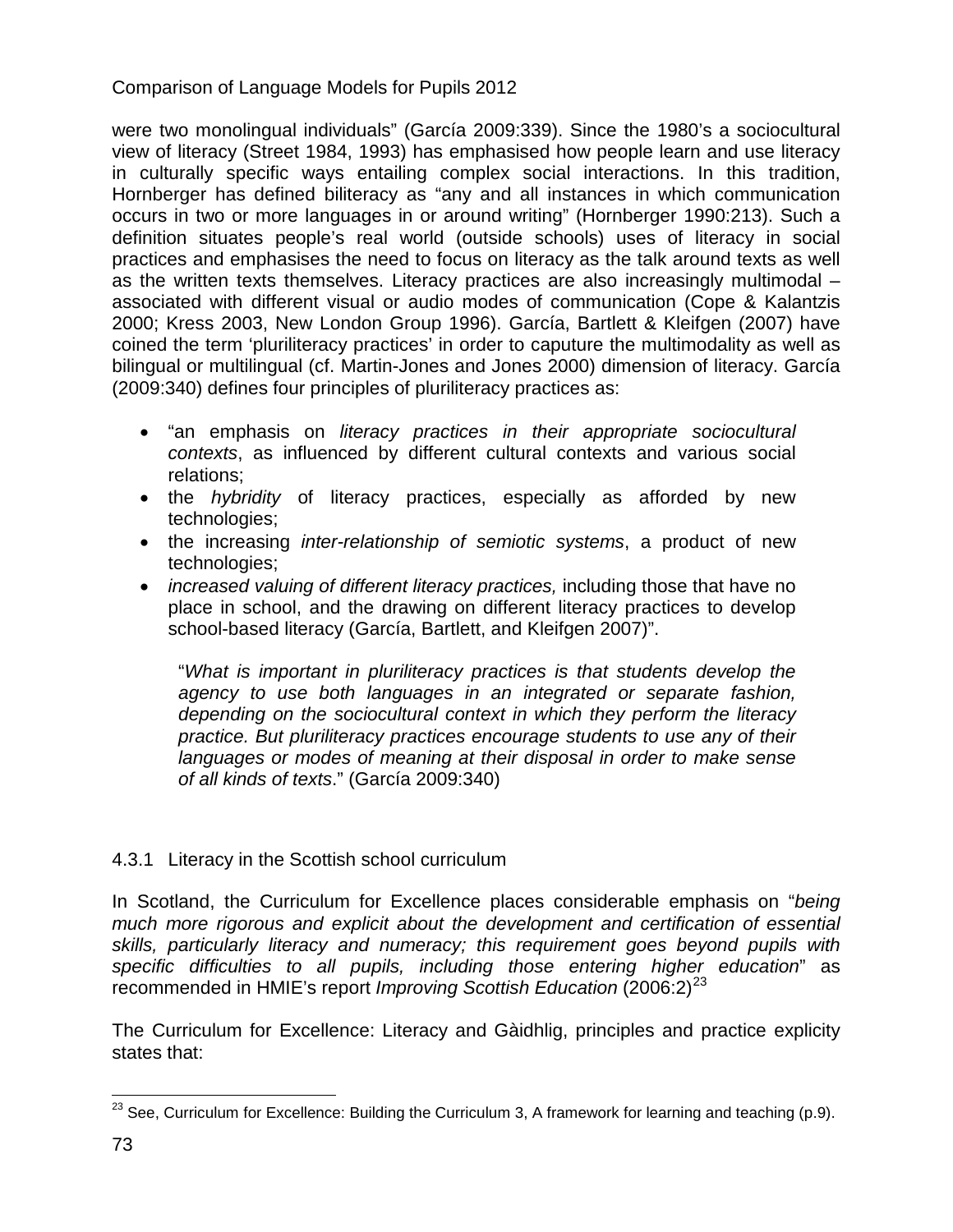*"Throughout their education, children and young people should experience an environment which is rich in language and which sets high expectations for literacy and the use of language"*. (p.2)

"*teachers will plan clear structures for learning to further develop Gàidhlig language skills. The learning environment will be a literacy-rich and visually stimulating place, which will encourage language development which focuses on the correct uses of language and subject-specific vocabulary"*. (p2)

*"The development of Gàidhlig grammatical structures, syntax and phonology are the responsibility of early years and primary practitioners and of Gàidhlig departments in the secondary. Teachers in all curriculum areas will reinforce accuracy in the use of the Gàidhlig language".* (p3)

It has generally been recognised by Gaelic medium practitioners that the Curriculum for Excellence endorses many practices which have been implemented by Gaelic medium teachers over the last decade and sits well with the language rich, highly stimulating and creative classroom settings provided by them. Teachers have often by the very nature of subject learning used this as the vehicle for language learning used crosscurricular or topic work in order to give the children the vocabulary required to grasp all the connections in each subject.

#### 4.3.2 Literacy attainment in current GME provision

Research which focuses on the comparative reading and writing skills attainment of pupils in Gaelic medium and English medium education, generally concludes that while GME pupils initially (in Primary 3) have lower abilities in English reading and writing, that this gap has disappeared by Primary 5 (see Table 12 below). Gaelic-medium pupils typically out perform their English medium education peers in English reading and writing in Primary 5, Primary 7 and Secondary 2 (O'Hanlon *et al.* 2010; Johnstone *et al.*. 1999; Johnstone 2002). However, by primary 7, pupils in Gaelic medium had a lower attainment in Gaelic than in English, especially in reading (O'Hanlon *et al.* 2010; Johnstone *et al.*. 1999)

The research on literacy attainment in Gaelic-medium provision is echoed in similar research internationally with regard to the tendency for minority language-medium pupils to equal or surpass their monolingual peers in majority language attainment. Researchers conclude that, ideally, pupil's need to remain in an immersion programme for 8 years (at least 6 yrs) in order to develop their literacy skills fully. Shorter programmes typically do not provide students with skills they need, particularly in their second language (Ramírez 1992; Thomas and Collier 2002). Pupils who are confident reading in one language tend to be confident readers in two languages (Calero-Breckheimer & Goetz 1993; Jiménez *et al.* 1995). For minority language pupils in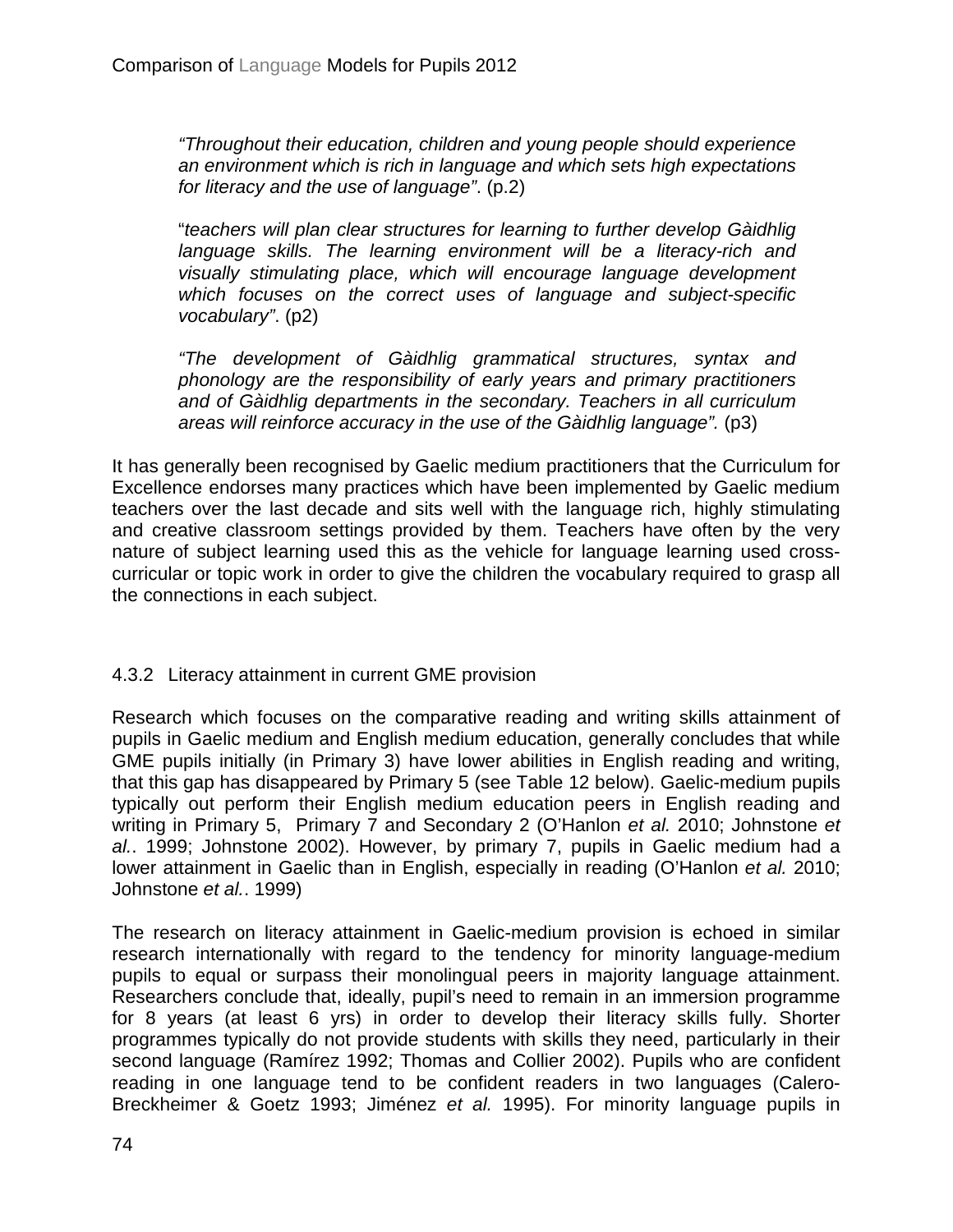heritage language programmes, learning to read in their home language first is considered to be beneficial. For them, learning to read in their home language will i) enrich their first language skills; and ii) promote their reading in English (Goldenberg 2008).

| Table 12: Attainment in English and Gaelic reading and writing according to<br>medium of instruction (based on data <sup>24</sup> presented in O'Hanlon et al. 2010) |               |                |
|----------------------------------------------------------------------------------------------------------------------------------------------------------------------|---------------|----------------|
|                                                                                                                                                                      | Gaelic-medium | English-medium |
| Primary 3 (levelB)                                                                                                                                                   |               |                |
| English reading                                                                                                                                                      | 10%           | 34%            |
| Gaelic reading                                                                                                                                                       | 14%           |                |
| English writing                                                                                                                                                      | 4%            | 36%            |
| Gaelic writing                                                                                                                                                       | 12 %          |                |
|                                                                                                                                                                      |               |                |
| Primary 5 (level C)                                                                                                                                                  |               |                |
| English reading                                                                                                                                                      | 62%           | 53%            |
| Gaelic reading                                                                                                                                                       | 65%           |                |
| English writing                                                                                                                                                      | 52%           | 43%            |
| Gaelic writing                                                                                                                                                       | 44%           |                |
|                                                                                                                                                                      |               |                |
| Primary 7 (Level D)                                                                                                                                                  |               |                |
| English reading                                                                                                                                                      | 82%           | 74%            |
| Gaelic reading                                                                                                                                                       | 79%           |                |
| English writing                                                                                                                                                      | 70%           | 51%            |
| Gaelic writing                                                                                                                                                       | 68%           |                |
|                                                                                                                                                                      |               |                |
| Secondary 2 (level E)                                                                                                                                                |               |                |
| English reading                                                                                                                                                      | 76%           | 56%            |
| Gaelic reading                                                                                                                                                       | 73%           |                |
| English writing                                                                                                                                                      | 69%           | 48%            |
| <b>Gaelic writing</b>                                                                                                                                                | 54%           |                |

Research by Howard *et al.* of pupils in 90:10 two-way immersion in the United States indicates that by the end of  $5<sup>th</sup>$  grade, pupils aged 10-11 have attained expected mastery of reading and writing skills in both Spanish and English and demonstrate 'impressive levels of performance on oral language, reading and writing measures in English and Spanish' (Howard *et al.* 2004:32). For children in L2 immersion education, research in Canada and elsewhere has shown that learning to read first in a second language will lead to biliteracy when the child's first language is also the language of the majority community (Baker 2011), as is the case for children from non Gaelic speaking homes in Scotland. Research by Swain and Lapkin (1991), for example, indicates that

 <sup>24</sup> The reader should refer to O'Hanlon *et al.* (2010) for comments regarding the sample and the statistical significance of this data as well as a full analysis of the survey findings.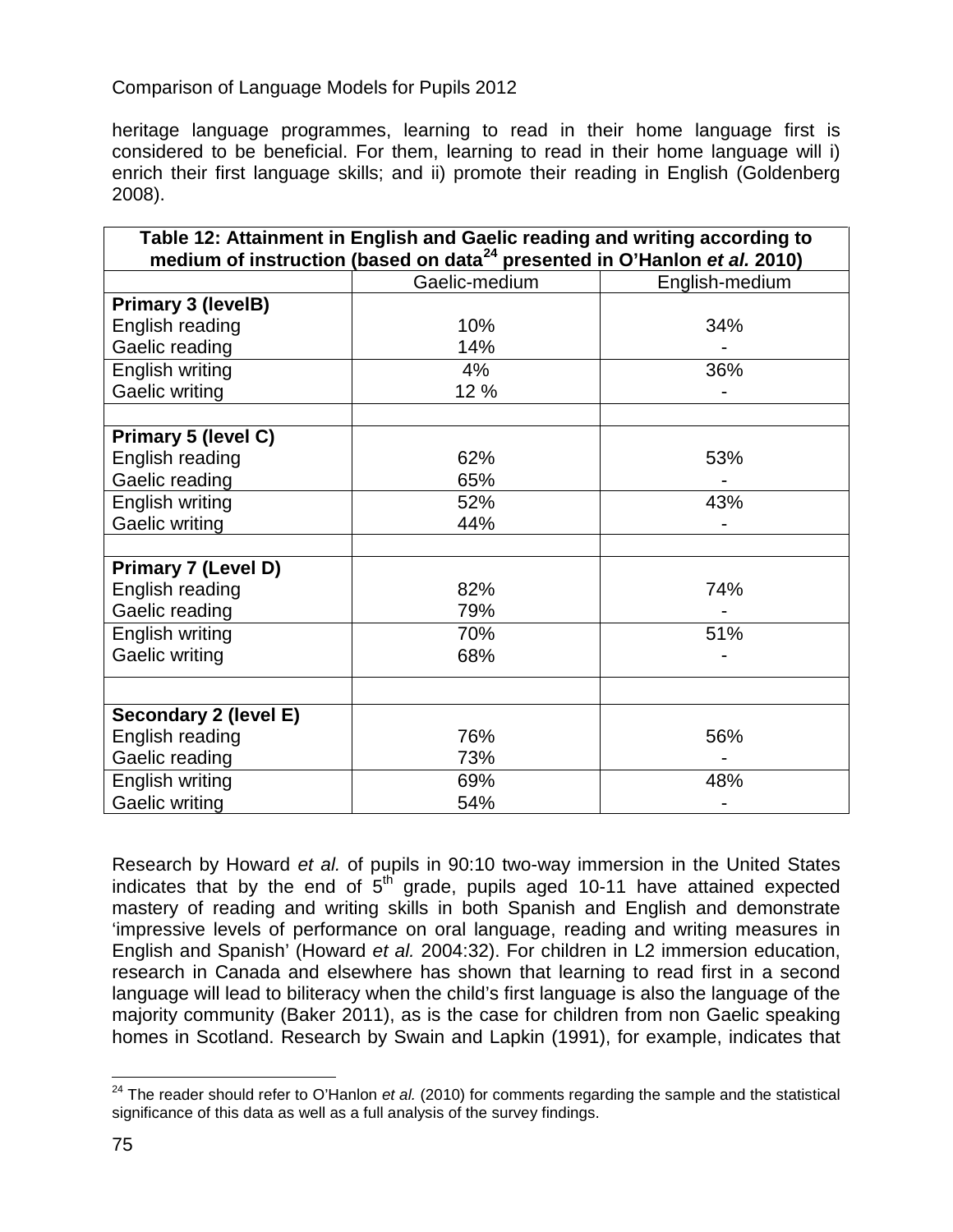developing literacy in two language provides a significant source of cognitive and curriculum advantage for bilinguals which probably helps account for their tendency to consistently equal or outperform their monolingual peers. Research reviews that have evaluated pupils' biliteracy development (e.g. Krashen 1996, 2002; Hornberger 1989; McKay *et al.* 1997; V. Edwards 1998; Bialystock 2007) consistently attest that acquiring literacy in one language will aid the development of literacy in another language and that the skills learned for reading and writing in one language will transfer to reading and writing in a second language, particularly when both languages use a similar writing system, as Gaelic and English do.

### 4.3.3 When is it best to introduce pupils to literacy in two languages?

The **sequential** view of biliteracy holds that literacy in a second language be introduced once a child has developed adequate fluency in speaking, reading and writing in one language (e.g. Hakuta 1986; Wong Fillmore and Valadez 1986). Also, in programmes that follow the sequential model, 'full transition to reading and writing in the child's second language is only made after the child has oral proficiency in the language to be read' (Baker 2011:344). Many studies have shown that reading proficiency transfers between languages (Groebel 1980; Elley 1984; Tregar and Wong 1984; Reyes 1987; Carson *et al.* 1990). Underpinning the transferability of linguistic skills across two (or more) languages is what Cummins has termed *Common Underlying Proficiency* or *Developmental Interdependence Hypothesis* (Cummins 1981, 1991) and Bernhardt & Kamil (1995) have called *Linguistic Interdependence Hypothesis*. Some researchers have argued that a certain level or *threshold* of proficiency in one language has to be achieved before skills can be transferred to a second language and that therefore children should achieve fluency and literacy in one language before starting to develop literacy in another (Hakuta 1986; Wong Fillmore and Valadez 1986). The sequential view of biliteracy informs many heritage language and minority language immersion programmes which, as in Gaelic-medium schools, typically do not introduce formal teaching of literacy in English until children are at least 7 years old.

There are, however, also researchers who demonstrate that children can learn to read in two languages **simultaneously** even while they are still developing cognitive-oral skills in a second language (Barrera 1983; Hudelson 1984; Edelsky 1986; Reyes 2001). Fishman (1980), for example, found that children in ethnic mother-tongue schools could acquire literacy simultaneously 'even when the languages differed significantly in script and discourse mode' (García 2009:345). Other instances of simultaneous acquisition of biliteracy are to be found in heritage language programmes in Canada (e.g. Beynon & Toohey 1991) and community language classes and complementary schools in England (e.g. Gregory 1996; Kenner 2000, 2004). In their overviews of biliteracy, Cummins (2000) and Hornberger (2002) both concur that literacy in a second language does not necessarily need to be delayed until children have a secure grasp of their first language literacy. Both do argue, however, that literacy development in the first language should continue until it is fully developed, whether literacy in a second language be introduced sequentially or simultaneously.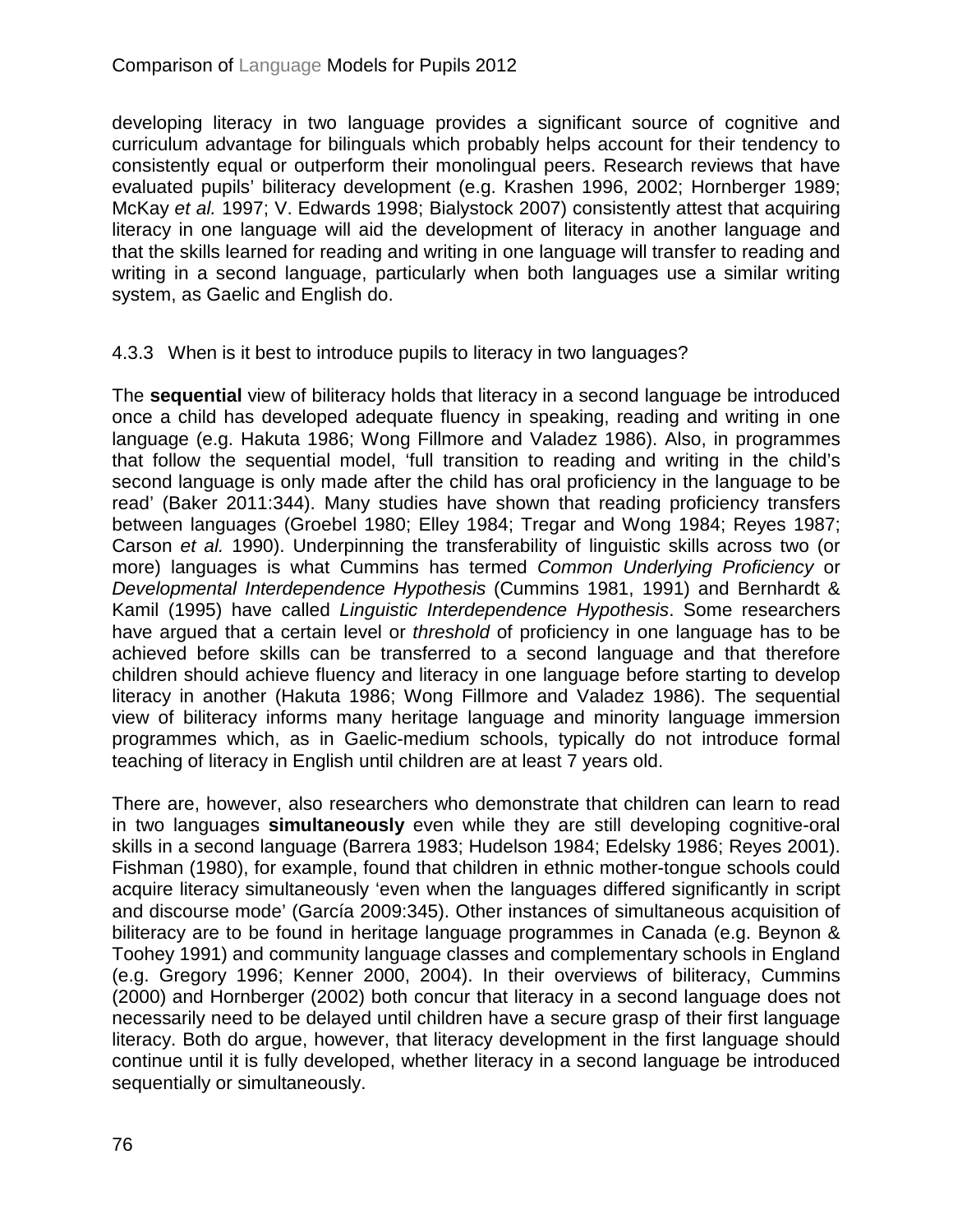4.3.4 Teaching biliteracy across the curriculum

While it is necessary for educators to pay particular attention to literacy, "literacy is language and language is literacy" (Hudelson 1994:102). Literacy does need special attention but research in bilingual and multilingual educational contexts also emphasise that 'all language processes of reading, writing, listening and speaking or signing are interrelated and mutually supportive. Thus they need to be developed holistically.' (García 2009:337-8). Research in many diverse contexts (e.g. Met 2008) also demonstrates that when students are being educated through a minority language or a second language, then educators at all levels from pre-school onwards and across all subjects of the curriculum need to pay attention to developing student's language and literacy skills in order to deepen their understanding of the subject as well as enriching their language repertoires in general. For example:

"*The implications for the critical interplay of language, literacy and academic achievement make it paramount that immersion teachers pay conscientious attention to language development. Every content lesson must be a language lesson as well, with particular attention to expanding students' repertoire of word knowledge, word families and word use*" (Met 2008:56)

While being immersed in authentic reading and writing in two languages teaches children biliteracy practices, emergent bilinguals who are developing literacy skills in a second language are in particular need of additional support. There is a tendency for the main responsibility for students' language and literacy development to rest with early years and language teachers, whereas it is clear from research that simply studying a subject through the medium of a minority or second language is not enough without, in addition, deliberate and explicit language teaching. This requires a shift in perspective, particularly, for subject teachers in post primary education – that they are language and literacy teachers as well as, for example, maths, science, history, and IT teachers.

4.3.5 Building upon pupils' home and community literacy practices

Pre-schools as well as subsequent stages in education need to be 'literacy rich' environments as the *Curriculum for Excellence* states. As Stephen *et al.* (2011, forthcoming 2012) have shown, while there is already some good practice in Gaelic medium preschools, there is also a need to provide further support to pre-school educators to enrich the Gaelic language and literacy experiences of young children, particularly with Gaelic story reading and other forms of Gaelic literacy.

Developing pupils' literacy practices in schools needs to build upon children's home and community literacy practices (Au 2006). In pre-school contexts, Kenner (2000) advocates 'celebrating' the diversity of the literacy practices young children encounter in their lives outside the playroom. Kenner describes creating displays of different texts, scripts and photographs of people engaged in activities involving literacy; encouraging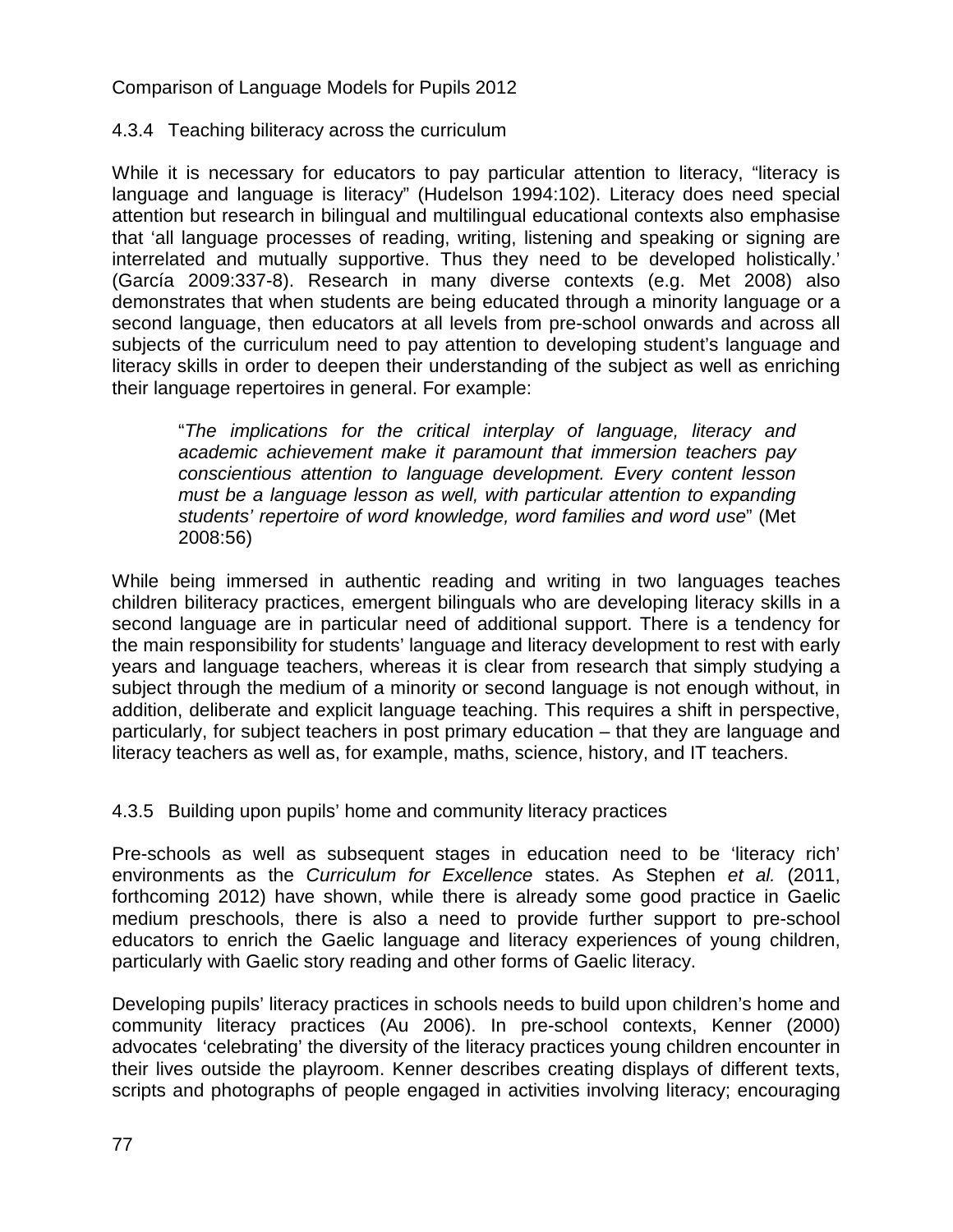children to bring examples of texts from home (e.g. calendars, newspapers, posters, letters) and encouraging parents to be language and literacy resources and to help create materials which the children could then use in their imaginative role play. Such activities stimulated children's awareness of, and interest in, literacy practices which were meaningful to them and members of their family/community as well as providing contexts for them to develop through play, their early and emergent reading and writing practices. While Kenner's research has been conducted with ethnically mixed children in London, such an approach can be applicable in a Gaelic medium immersion context where there are occasionally children with home languages other than Gaelic and English. These children are from families where parents have a variety of languages and recognise the value of sending their children to a 'language rich' learning environment. The best practitioners will acknowledge the language of the home in a creative inclusive manner and it is important to encourage all teachers to use this positive example.

The importance of drawing upon pupils' background knowledge is a principle which is applicable at all stages of a child's education. Research has shown how readers do not make sense of the texts they read by relying solely on the phonemic/graphemic, lexical and syntactic recognition but also draw upon their prior knowledge and language practices (e.g. Ramirez 1994, 1995). For pupils who are developing their bilingualism, drawing upon their background knowledge in one language is particularly important in order to help them gain understanding of a text when they may have some gaps in their knowledge of textual features.

Helping pupils to make connection between what they know both in and outwith school in Gaelic, English and any other language helps enormously with their initial cognitive development as well as academic achievement as they progress through the education system. During the early years, research shows quite clearly that children who are familiar with print and story books in two (or more) languages develop an understanding that words are symbols that correspond to specific meanings more quickly than monolingual children (e.g. Bialystok 1997, 2001a, 2001b).

"*Across all studies, the bilingual children outperformed the monolingual children by a large margin, often revealing more than a years' advantage in understanding this principle. On average, the monolinguals were correct about 40% of the time and the bilinguals, about 80% ... Just being exposed to two writing systems, or two kinds of story books, enabled bilingual children to appreciate that the written forms are the symbolic system from which the story emerges*" (Bialystok 2001c:22)

In her review of research on biliteracy, García (2009:353) summarises the following strategies for helping students become effective bilingual readers: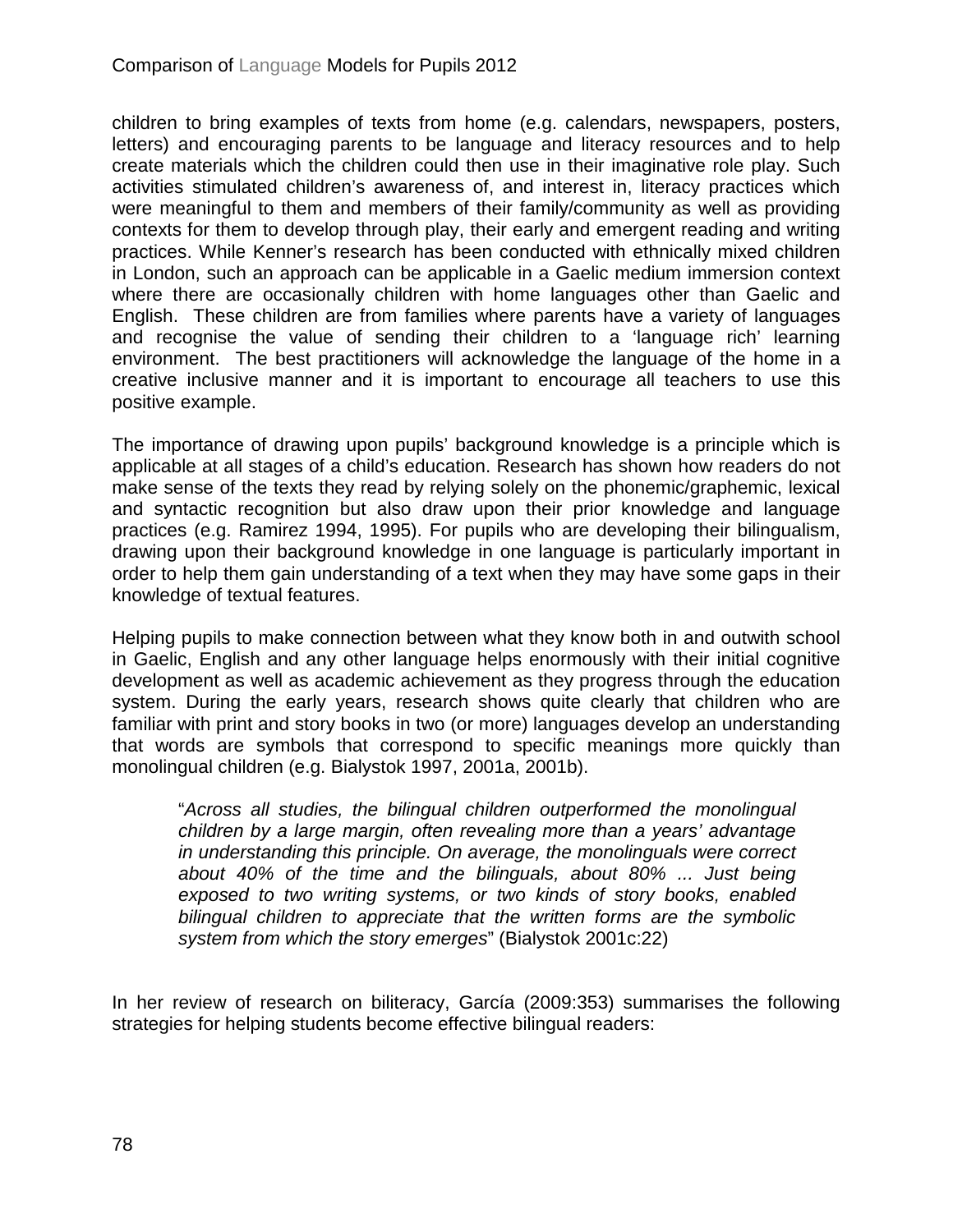- expand the students' background knowledge for improved comprehension, and develop students' abilities to relate the text to prior experiences or learning;
- activate three types of schemata *linguistic* schemata, based on prior language development; *content* schemata, based on prior knowledge of content; and *text* schemata, based on knowledge of rhetorical structure of the text (Carrel 1987);
- provide students with *explicit instruction* in such literacy strategies as previewing, skimming, adjusting reading rate, recognizing the author's purpose, making inferences, and separating fact from opinion (Jensen 1986);
- teach vocabulary and other structural aspects of the language and the text explicitly;
- encourage students to read *extensively* to become productive readers.

### 4.3.6 The importance of vocabulary

Oral language and, in particular, knowledge of vocabulary is essential to literacy. During the early years, the decoding of words and matching of sounds with their written symbols is an important first step in a child's literacy development (Met 2008). For pupils of all ages, learning new words and using them correctly requires encountering vocabulary frequently in multiple and meaningful contexts (Met 2008). Repeated opportunities for receptive and productive retrieval of vocabulary is essential for developing a student's vocabulary (Nation 2001). A study of children's participation in second language stories in an Irish language preschool (Mhic Mhathuna 2008) describes the way in which children experienced repeated story telling/reading at least four times a week. The books/stories that were chosen were interesting, short and repetitive. The target stories were linked where possible to the theme of the week and the staff also attempted to link the characters and happenings in the stories to the children's lives and the everyday routines in the playgroup. This approach to storytelling provided the children with a rich education experience as well as well structured language learning to support and extend their emerging bilingualism.

"*The story telling method employed by the practitioners provided scaffolded input and also facilitated children's involvement at two integrated levels. On the one hand, there was the opportunity for them to complete the formulaic sentences of the story and on the other hand, the children were encouraged to use their initiative by describing the pictures in more detail and by making connections to characters in other stories and to their own experiences in the naíonra or at home*." (Mhic Mhathuna 2008:11-12)

In this *Gaeltacht naíonra*, the practitioners kept to the preschool's policy to use only Irish while expecting and allowing the children from non Irish-speaking homes to make use of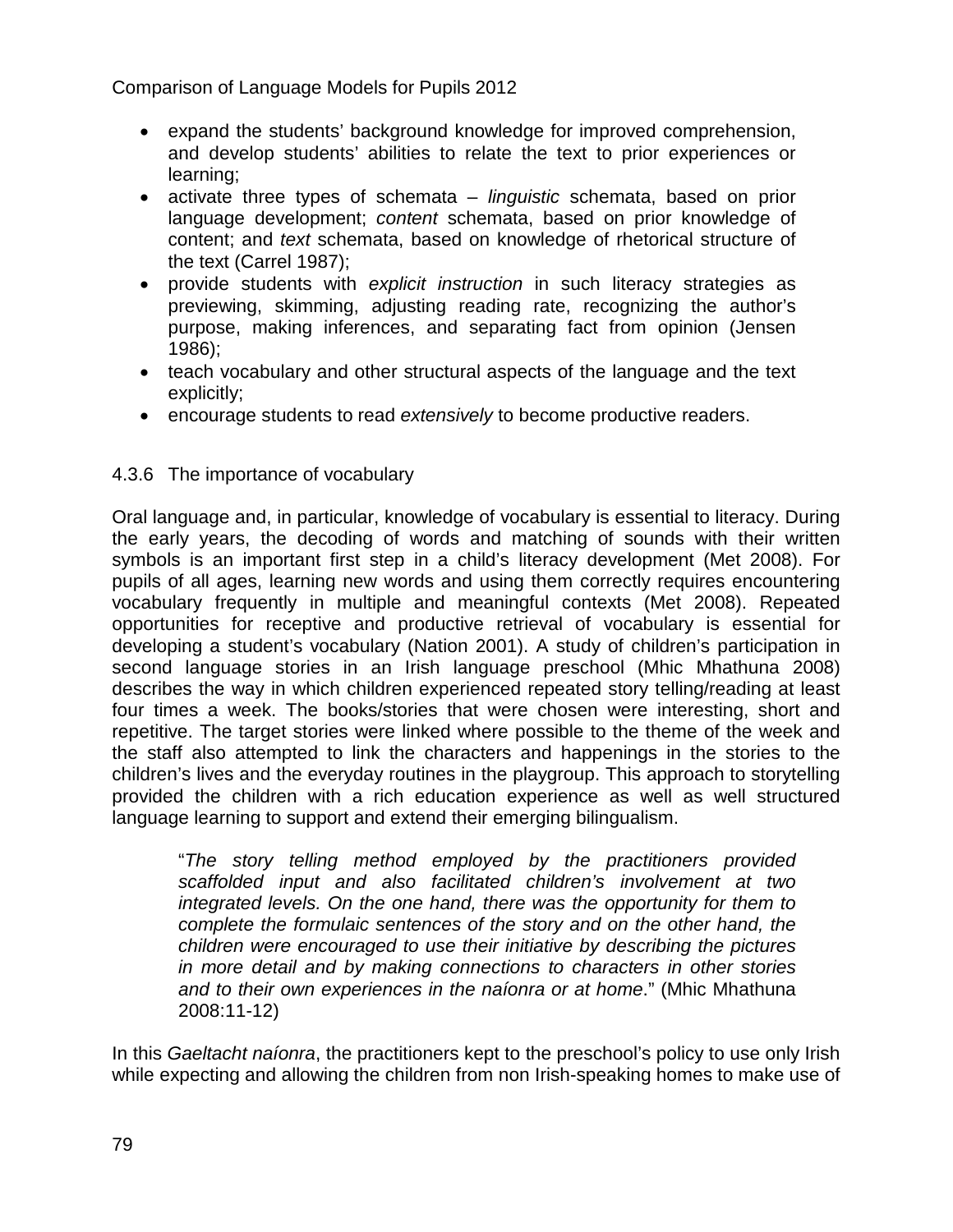their knowledge and experience of the world through English during the very early stages of their acquisition of Irish.

At subsequent levels of education, providing pupils with the opportunity to develop an understanding of a wide range of vocabulary and textual features naturally means that the more a pupil reads of a greater variety of types of text, the more effectively they will absorb the meanings of an extended vocabulary. Researchers recommend providing as many opportunities as possible for extensive reading on a given topic. This can be a challenge when the range of texts and published resources are more limited in Gaelic and other minority languages than in majority languages such as English. While this is partly a matter for continuing to invest where possible in the development of Gaelic medium resources, experience in many contexts indicates the importance of involving parents and other community members as well as educators and pupils themselves as partners in producing authentic written texts and creating stores of literacy materials.

Research on the teaching of literacy in immersion contexts also emphasises the need for explicit teaching of vocabulary and language structures. Beck *et al.* (2002), for example, lists strategies for helping students to develop their understanding of word meanings and the contexts in which words are used which include:

- word association,
- sentence completion,
- questions and answers which focus on word meaning,
- eliciting examples from students to illustrate meaning,
- paraphrasing,
- summarising,
- re-telling with minor variations,
- using graphic organizers to develop vocabulary

It is beyond the scope of this study to present a description of the wide range of strategies which have been developed in different contexts to promote pupils literacy and language development in two languages. Examples worth investigating further would include Cummins *et al.*'s (2006) description of classroom projects in which effectively integrate literacy and technology; the *balanced literacy workshop method* of reading and writing instruction which combines language and literature-rich authentic activities (Honig 1996; Capellini 2005); explicitly teaching strategies to learn vocabulary to emergent bilinguals (Birch 2002); Curriculum Cycle for Writing (Derewianka 1990); and balanced literacy writing workshops (Calkins 1994, summarised for a bilingual context in García 2009).

**\* \* \* \* \* \* \* \* \* \***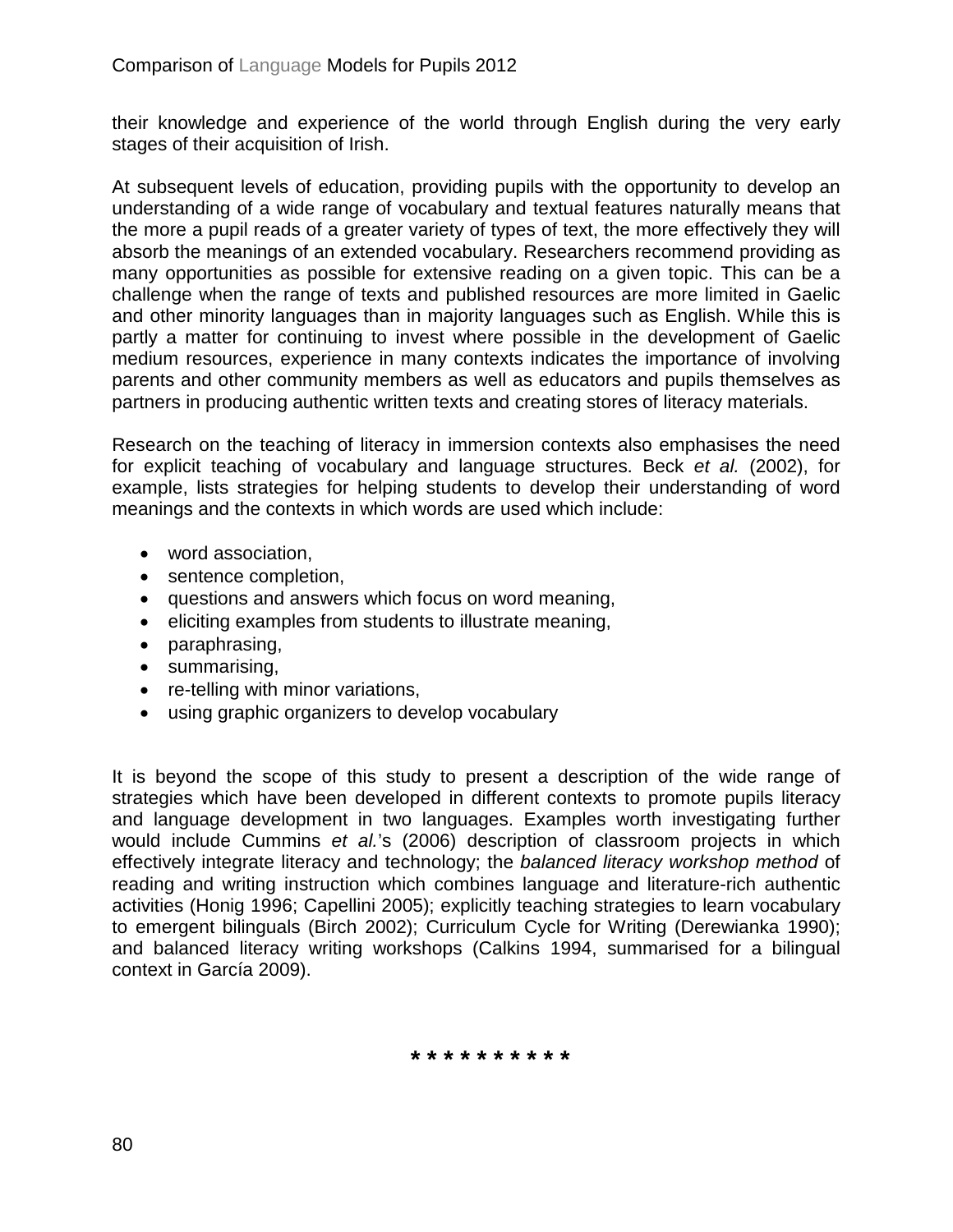## **5.0 Conclusions and recommendations for the further development of Gaelic-medium education in Scotland**

#### **5.1 Conclusions**

Gaelic-medium education shares many features with other successful models of minority language 'heritage' education and minority language immersion:

- There is an appropriate emphasis on the need for an early total immersion experience for young children in pre-school and during the early primary grades.
- There is an appropriate emphasis on maintaining an almost exclusively Gaelic medium delivery of the curriculum at primary level from P2/3 onwards.
- It is typical of many minority language contexts that secondary level provision develops more slowly than pre-school and primary provision. It is recognised that there is a need in Scotland to further develop GME in secondary schools in order to provide improved progression for GM primary pupils and to develop a Gaelic-medium skills base for the expanding use of Gaelic in the workplace.
- Attainment data confirms that GM pupils achieve results in English reading and writing and other curriculum subjects which match or better their EM peers at P5, P7 and S2. This is also typical of other successful minority medium/immersion education and demonstrates not only the cognitive benefits of minority language medium education but also that typically very little curriculum time needs to be assigned to the majority language in order to achieve native speaker levels of mainstream attainment.
- As elsewhere, the public demand for GM provision has increased in recent years, particularly at pre-school and primary levels which in turn leads to further demand at all levels including secondary.
- As elsewhere, there is an increasing number of children entering GME without prior knowledge of Gaelic and practically no access to Gaelic outwith the school.

In GME, as in other minority language heritage/immersion contexts there is an ongoing need for:

- continual development of GM teaching and learning materials and resources;
- continual and increased training of well qualified GM preschool practitioners and primary and secondary education teachers with regard to developing:
	- o their own fluency and confidence in Gaelic;
	- o their understanding of minority language immersion teaching;
	- o their ability, even as subject teachers, to teach in ways that develop their pupils' bilingual language and literacy repertoires effectively;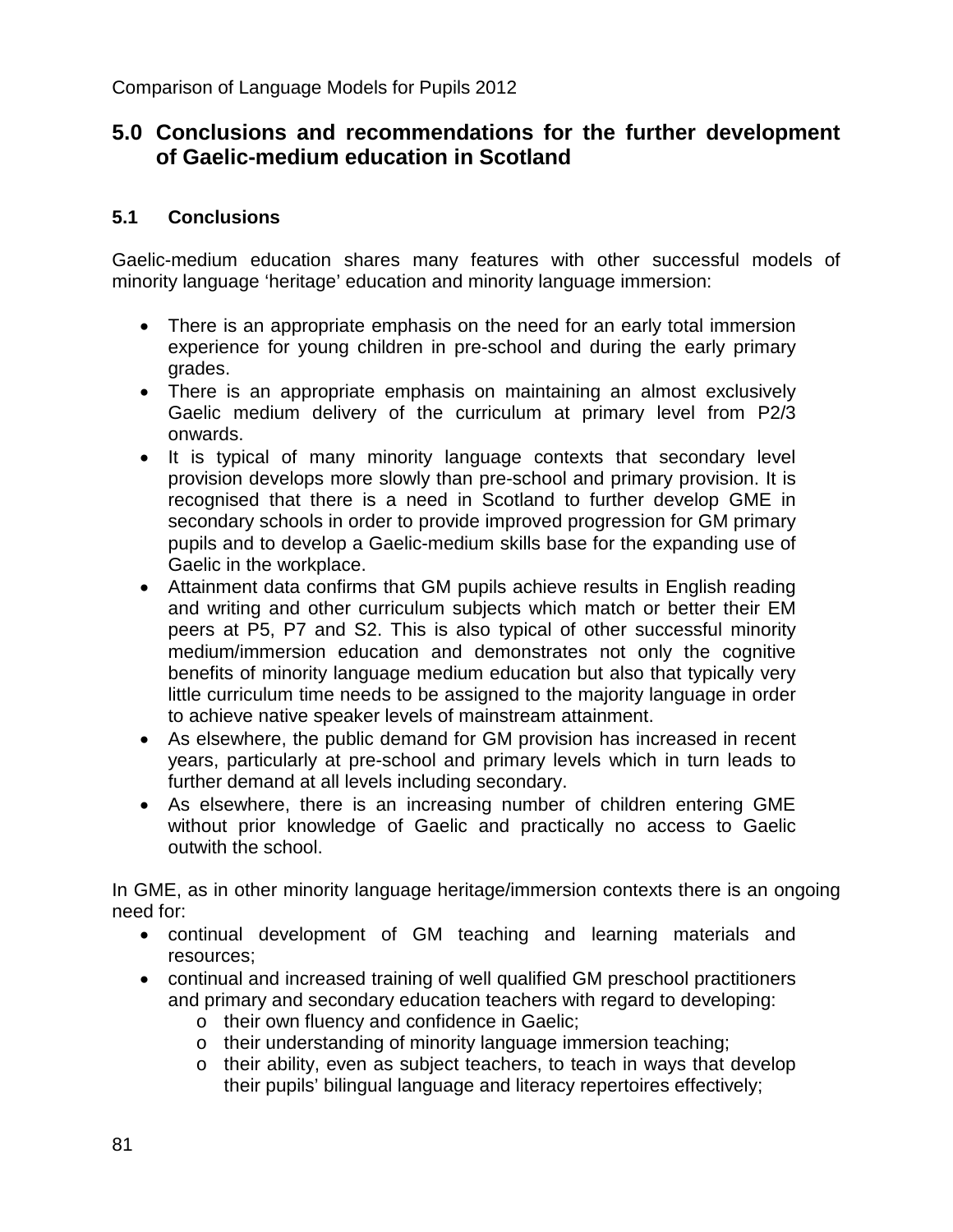• increased opportunities for GM practitioners and teachers to learn from each other and share resources.

The models of trilingual education reviewed in this report also demonstrate that there is scope for developing a European, CLIL approach which employs modern languages as a medium of instruction for selected curriculum subjects within the current GME model. When to introduce CLIL for modern language in GME and Scottish mainstream education is a matter of weighing up the comparative investment costs and benefits of an early or late start. As we have shown, research indicates that more exposure to the language can contribute to a higher level of proficiency, but the results do not prove that this exposure has to take place from an earlier age rather than in a more intensive way in later grades.

Given the experience in other minority language contexts reviewed in this study, Gaelic Learners would gain significantly higher levels of functional fluency if a CLIL approach was adopted for the teaching of Gaelic as a subject and as a medium of instruction for several curriculum subjects in EM schools. This could also provide a means of incrementally increasing the amount of Gaelic-medium provision available at secondary school level.

As is the case in other minority language contexts, the 'models' of minority language medium education as they are defined and prescribed in policy documents are often at odds with the reality of current classroom practice. In Scotland, as elsewhere, there is a growing awareness of a need to focus on classroom practices, identify best practice and share that best practice among practitioners and teachers through CPD, ITE and national guidelines. This report has considered some of the most pressing issues such as:

- meeting the different needs of L1 and L2 learners; and
- identifying effective classroom practices for developing and enriching pupils' bilingual language and literacy skills at all levels and across the curriculum.

The research on classroom practices reviewed for this study has also drawn attention to the need to carefully consider the function and role of English, (and any other home languages) in the Gaelic-medium classroom. This is an issue at all levels from preschool to secondary. Research in GM pre-schools has stressed the need for reconceptualising the Early Years curriculum and developing a pre-school pedagogy which is appropriate for Gaelic medium settings. This review has not been able to identify any research which investigates in detail the classroom processes of GM teaching and learning in primary and secondary schools. Research from other bilingual and multilingual contexts suggests that there is likely to be a need to develop a pedagogy which incorporates some deliberate and purposeful use of English in GM classrooms to support certain aspects of pupils' bilingual language and literacy development as well as their deeper understanding of curriculum subjects in a way which also protects the role of Gaelic as the main medium of teaching and learning.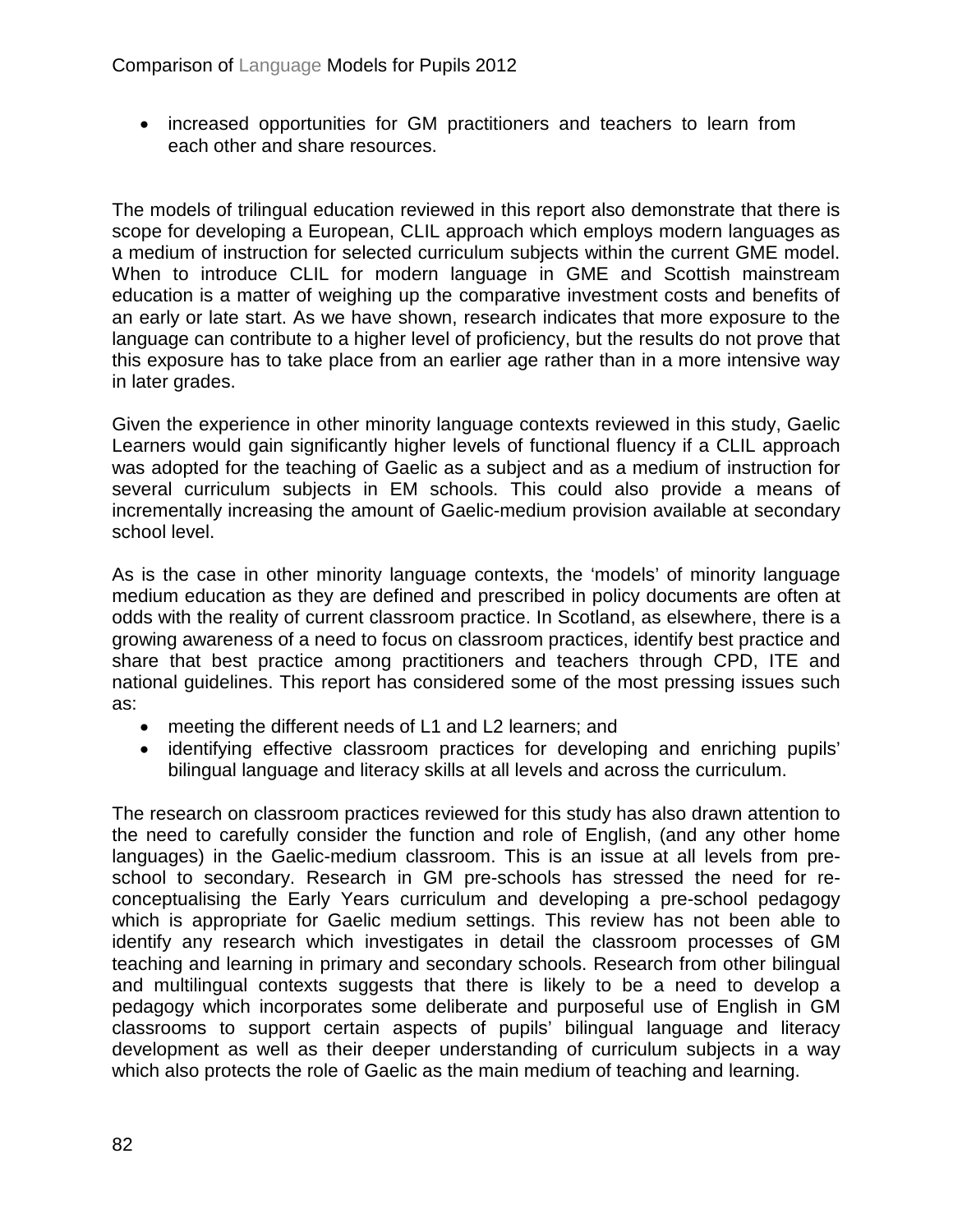#### **Structural, financial and support implications**

Our recommendations for the further development of Gaelic-medium education based on the evidence collected for this report are listed in section 5.2. The new National Gaelic Language Plan 2012-2017 acknowledges that there is a need for 'effective workforce and capital planning and substantially increased funding' with regard to the further development of Gaelic. If adopted in their entirety, our recommendations are concerned with a potentially radical re-evaluation of the Scottish education system and how it could be transformed over time into a dynamic model of bilingual/multilingual education which produces a highly skilled and well qualified workforce. Such a national model of bilingual/multilingual educational would be more in tune with the plurilingual education policy of the European Union than the predominantly monolingual mainstream model of education in the United Kingdom in which languages such as Gaelic are marginalised.

It is beyond the scope of this report to do more than outline some of the areas which would require further workforce planning, support development and investment. Our recommendations are intended to dovetail with the recommendations of other recent reviews of various aspects of GME provision and in particular, HMIe's report *Gaelic Education: Building on the Successes, Addressing the Barriers* (2011) and the *Curriculum for Excellence Gaelic Excellence Group: Group's Report (2011) and should* therefore be seen as part of a comprehensive review and strengthening of GME.

Some of our recommendations are concerned with harnessing the best practice which already exists within GME and providing continual CPD support to practitioners in order to disseminate and standardise such practice. We are recommending the establishment of a team or network of experienced practitioners who, like the *Athrawon Bro* in Wales, would provide specialist bilingual/multilingual education support to teachers and practitioners. In Wales, the *Athrawon Bro* network is partially grant funded by the Welsh Language Board and partially funded by local authorities. A detailed breakdown of such network costs should be obtainable from the Welsh Language Board. Further use of ICT networks such as GLOW could also be used for this purpose which would require relatively little additional funding.

We are also making some recommendations which address the additional language support needs of particular groups of pupils. These are partly identifying a need for additional Gaelic medium resources which could be funded from several possible funding sources. With respect to our recommendation for providing 'catch up' immersion support for 'latecomer' pupils, then again details of the way such support is financed in Wales (partly LA and partly Welsh Assembly Government/Welsh Language Board grant) could be obtained from the Welsh Language Board.

Finally, a breakdown of some of the structural, financial and support implications of introducing a CLIL approach to the teaching of modern languages within GME and as a means of extending GLE provision in EM schools are addressed in the Scottish CILT report, *Immersion in a Second or Additional Language At School: A Review of the*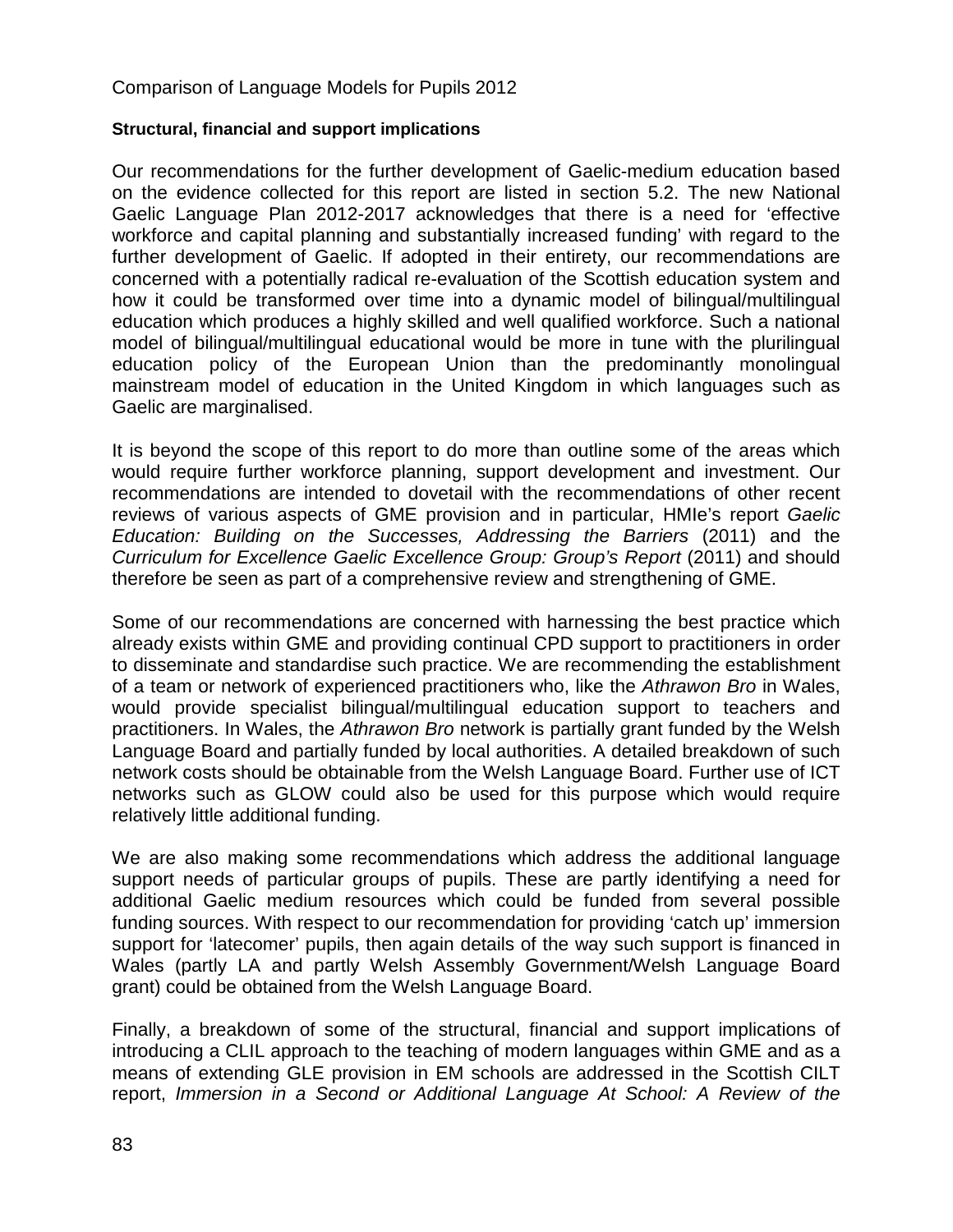*International Research (2002)*. Piloting such an initiative in selected schools would provide a means of assessing the most appropriate way forward with such a development.

#### **5.2 Recommendations**

- In accordance with HMIe's (2011) recommendation for written national quidance for Gaelic Medium Education, such guidelines should also include guidance on:
	- o the continuous development of GM immersion from one stage to another from  $3 - 18$ ;
	- o when to make the transition from the 'total immersion' to 'immersion' phase, in order to ensure consistency in primary provision;
	- o how to identify children's 'readiness' for the formal teaching of English or simply delaying the introduction of 'formal' English until P3 in all GME classrooms.
- An appropriate pedagogy should be developed in order to implement the preschool Curriculum for Excellence effectively in Gaelic-medium settings. National guidance on GM pre-school provision should address the need for all pre-school practitioners to gain:
	- o fluency in their own Gaelic language repertoire;
	- o a full understanding of bilingualism and language acquisition in minority language immersion;
	- o expertise in teaching practices for managing and supporting the diverse language and education needs of Gaelic and non Gaelic-speaking children;
- Continuous CPD should be provided for all practitioners at pre-school, primary and secondary levels in order to:
	- o share best practices in minority language immersion and Gaelic-medium teaching; and
	- o achieve excellence and consistency in the way all teachers (including subject teachers) develop and support their pupils' language and literacy learning in GME.
- Bòrd na Gàidhlig and Education Scotland should collaborate to actively encourage more use of networks such as GLOW to ensure all GM teachers/practitioners have access to new resources and training.
- Bòrd na Gàidhlig should consider establishing a team or network of experienced GM teachers who could provide support and advice to GM and GL teachers at all levels of Gaelic-medium provision.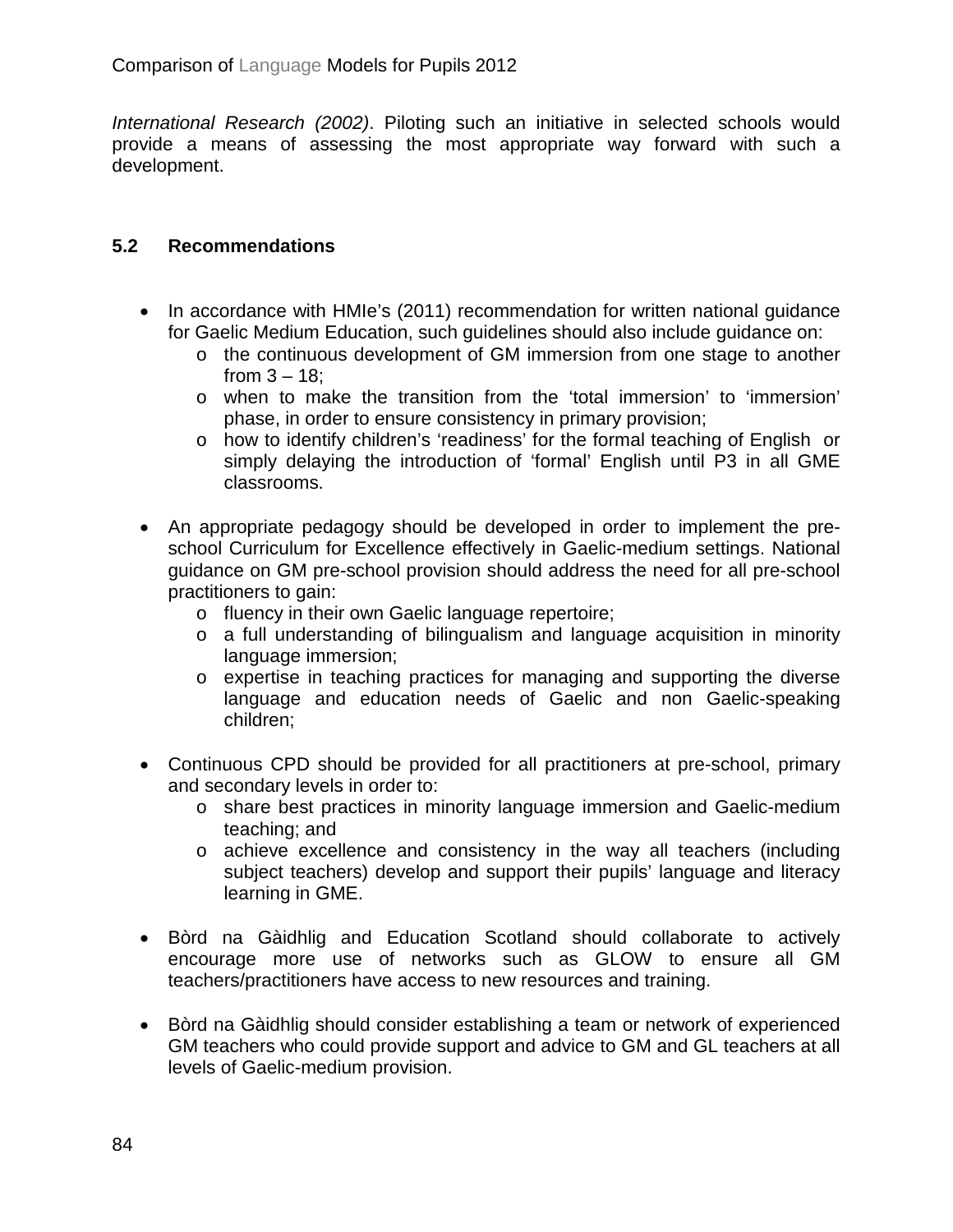- Practitioners should be encouraged to use IT more effectively as a tool for engage in IT teaching between schools, LA's through, for example, Virtual Learning Environment (VLE), Skype and video conferencing
- Gaelic language programmes should be developed to support children with learning needs and who may require specific language support.
- Bòrd na Gàidhlig should consider how best to provide Gaelic language instruction and support to 'latecomer' pupils so that they can join GME at any stage.
- Provision should be made to give extra Gaelic language support to Gaelic learners in order to help them move into Gaelic medium education.
- Bòrd na Gàidhlig should consider piloting the introduction of a CLIL approach to modern language teaching as part of GM provision at primary and/or secondary levels. Such an initiative should be monitored and evaluated in order to determine whether such a model could gradually be developed more widely.
- Bòrd na Gàidhlig should initiate a wide ranging review of Gaelic Language in the Primary School, in order to evaluate the effectiveness of such provision and identify how best such provision should exists in parallel to GME. The Bòrd should also consider the possibility of introducing a CLIL approach to the use of Gaelic as a medium of instruction for selected curriculum subjects in non GM schools.
- Following Curriculum for Excellence guidelines, secondary schools should be encouraged to integrate Gaelic or minority culture into more curricular areas and extra-curricular work.

**\* \* \* \* \* \* \* \* \* \***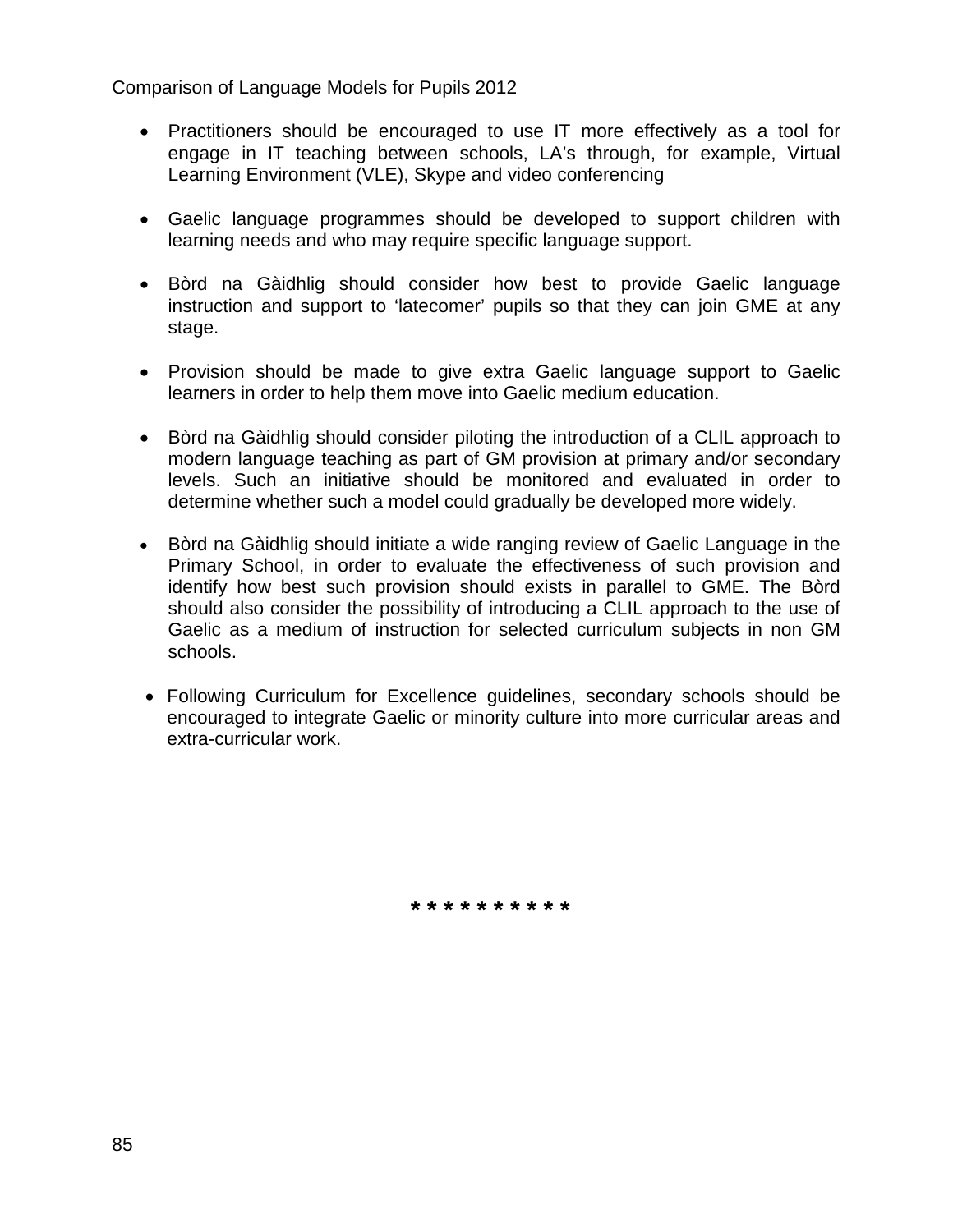# **References**

- Alanis, I. 2000 'A Texas two-way bilingual program: Its effects on linguistic and academic achievement', *Bilingual Research Journal* 24 (3) 225 – 48.
- Ali Khan, N. 1993 *School-related stress: Regular and early French immersion programs.*  Unpublished doctoral thesis, Carleton University, Ottawa.
- Amrein, A. and Peña, R.A. 2000 'Assymetry in dual-language practice: Assessing imbalance in a program promoting equality', *Education Policy Analysis Archives* 8 (8) http://epaa.asu.edu/epaa/v8n8.html.
- Anderson, J. 2008 'Towards integrated second language teaching pedagogy for foreign and community/heritage languages in multilingual Britain', *Language Learning Journal* 36, 79 -89.
- Artigal, J.M. 1997 'The Catalan Immersion Program'. In R.K. Johnson and M. Swain (eds) *Immersion Education: International Perspectives*, Cambridge: Cambridge University Press, 133 – 150.
- Artigal, J.M. 1993 'La importancia del uso en la adquisición de una nueva lengua'. In *Jornadas Internacionales de Educación Plurilingϋe,* Las Arenas-Getxo, Spain: Fundación Gaztelueta, 99-111.
- Arzamendi, J. and Genesee, F. 1997 'Reflections on Immersion Education in the Basque Country'. In R. K. Johnson and M. Swain (eds) *Immersion Education: International Perspectives*, Cambridge: Cambridge University Press.
- Au, K. 2006 *Multicultural Issues and Literacy Achievement*. Mahwah, NJ: Lawrence Erlbaum.
- August, D. and Shanahan, T. (eds.) 2006 *Developing Literacy in Second-language Learners*, Mahwah, NJ: Lawrence Erlbaum.
- Baetens Beardsmore, H. 1999 'La consolidation des experiences en education plurilingue / Consolidating experience in plurilingual education'. In D. Marsh and B Marsland (eds) *CLIL Initiatives for the Millenium*, Jyväskylä: University of Jyväskylä, 24 – 30.
- Baker, C. 2011 *Foundations of Bilingual Education and Bilingualism* (5th Edition), Bristol: Multilingual Matters. First edn. 1993; second edn. 1996; third edn. 2001; fourth edn. 2006.
- Baker, C. 2000 *The Care and Education of Young Bilinguals*, Clevedon: Mulitlingual Matters.
- Baker, C. 1997 'Language contact in the classroom.' In W. Wölck and A. De Houwer (eds) *Recent Studies in Contact Linguistics,* Bonn: Dummler.
- Baker, C. and Jones, S. 1998 *Encyclopedia of Bilingualism and Bilingual Education*, Clevedon: Multilingual Matters.
- Barrera, R. 1983 "Bilingual Reading in the Primary Grades: Some Questions about Questionable Views and practices." In T.H. Escobedo (ed) *Early Childhood*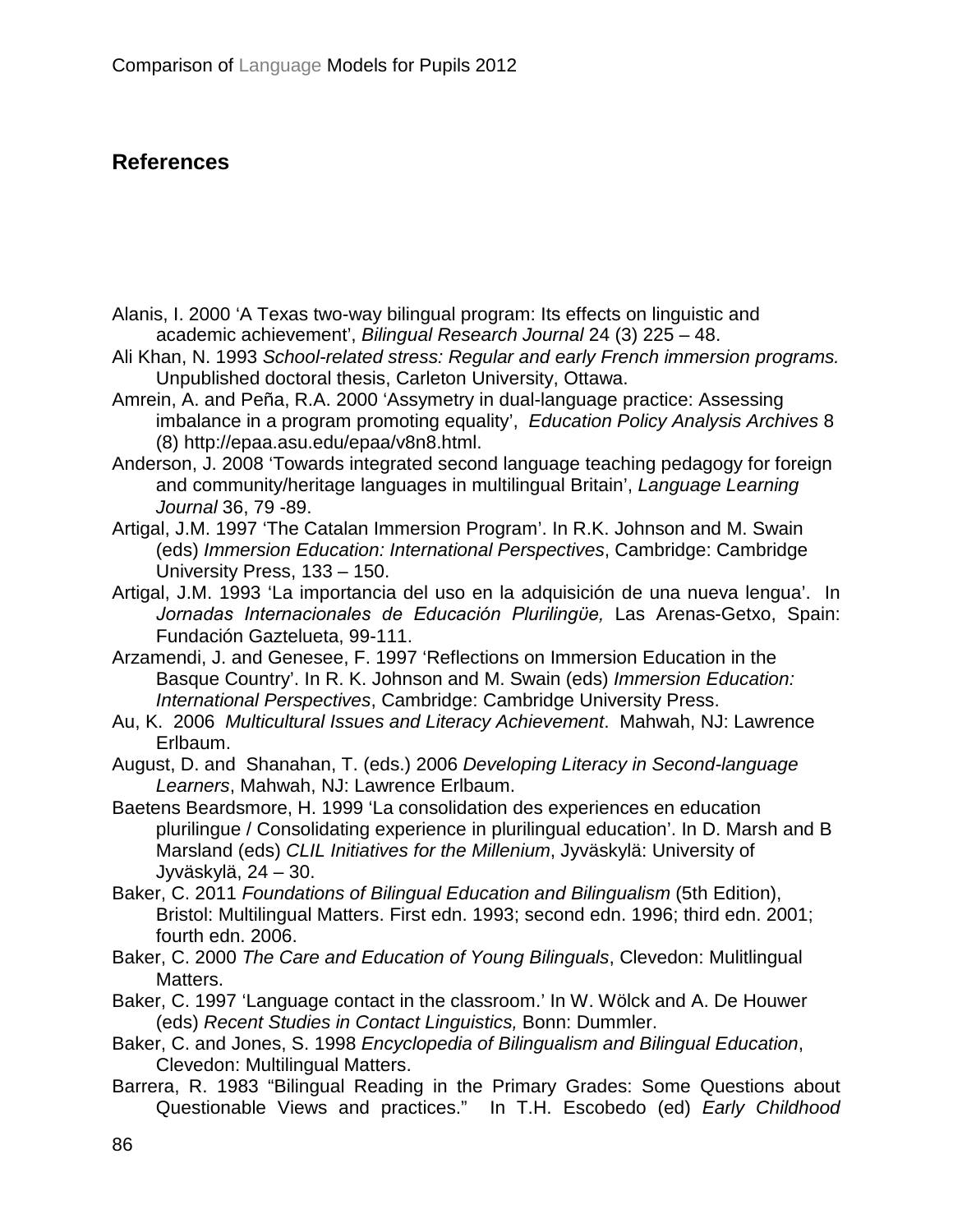*Bilingual Education: A Hispanic Perspective*, New York: Teachers College Press, 164-93.

- Beck, I.L., Mckeown, M.G. and Kucan, L. 2002 *Bringing Words to Life: Robust Vocab Instruction*, New York: Guilford Press.
- Benton, R. A. 2007 'Mauri or Mirage? The status of the Māori language in Aotearoa New Zealand in the third millennium'. In A.B.M. Tsui and J.W. Tollefson (eds) *Language Policy, Culture and Identity in Asian Contexts*, Mahwah, NJ: Lawrence Erlbaum, 163 - 84.
- Bernhardt, E. and Kamil, M. 1995 'Interpreting Relationships between L1 and L2 Reading: Consolidating the Linguistic Threshold and the Linguistic Interdependence Hypotheses', *Applied Linguistics* 16,15-34.
- Berryman, M., Walker, R., Reweti, M., O'Brian, K. and McDonald, S. 2002 'Kia puta ai te reo: an essential foundation for literacy', paper presented at the NZARE conference, Palmerston North, New Zealand.
- Beynon, J. and Toohey, K. 1991 'Heritage Language Education in British Columbia: Policy and Programmes', *Canadian Modern Language Review* 47(4), pp. 606-16.
- Bialystok, E. 2007 'Acquisition of literacy in bilingual children: A framework for research', *Language Learning* 57 (1), 45 – 77.
- Bialystok, E. 1997 'Effects of bilingualism and biliteracy on children's emerging concepts of print', *Developmental Psychology*, 33 (3), 420-440.
- Bialystok, E. 2001a *Bilingualism in Development: Language, Literacy and Cognition*. Cambridge: Cambridge University Press.
- Bialystok, E., 2001b 'Metalinguistic aspects of bilingual processing', *Annual Review of Applied Linguistics* 21, 169-181.
- Bialystok, E. 2001c 'Literacy: The extension of languages through other means'. In R.L. Cooper, E.G. Shohamy & J. Walters (eds), *New Perspectives and Issues in Educational Language Policy: A Festschrift for Bernard Dov Spolsky*. Amsterdam: John Benjamins.
- Birch, B.M. 2002 *English L2 Reading. Getting to the Bottom*. Mahwah, NJ: Lawrence Erlbaum.
- Björklund, S. and Mård-Miettinen, K. 2011 'Integrating Multilple Languages in Immersion: Swedish Immersion in Finland'. In D.J. Tedick, D. Christian and T.W. Fortune (eds) *Immersion Education: Practices, Policies, Possibilities*, Bristol: Multilingual Matters.
- Black, T., Marshall, P. and Irwin, K. 2003 *Māori language nests in New Zealand: Te Kohanga reo, 1982 – 2003*. Paper presented at the United Nationas permanent Forum on Indigenous Issues conference, May 20, 2003. Also available online at [http://www.kohanga.ac.nz](http://www.kohanga.ac.nz/)
- Bòrd na Gàidhlig 2011 *Growth and Quality: The National Gaelic Language Plan 2012 – 17*, Public Consultation 4th October 2011 to 5th January 2012, Inverness: Bòrd na Gàidhlig.
- Bòrd na Gàidhlig 2010 Ginealch Ùr na Gàidhlig: An Action Plan to Increase the Numbers of Gaelic Speakers, Inverness: Bòrd na Gàidhlig.
- Bòrd na Gàidhlig 2010 *Gaelic Resources, Terminology and Translation Report*, Inverness: Bòrd na Gàidhlig.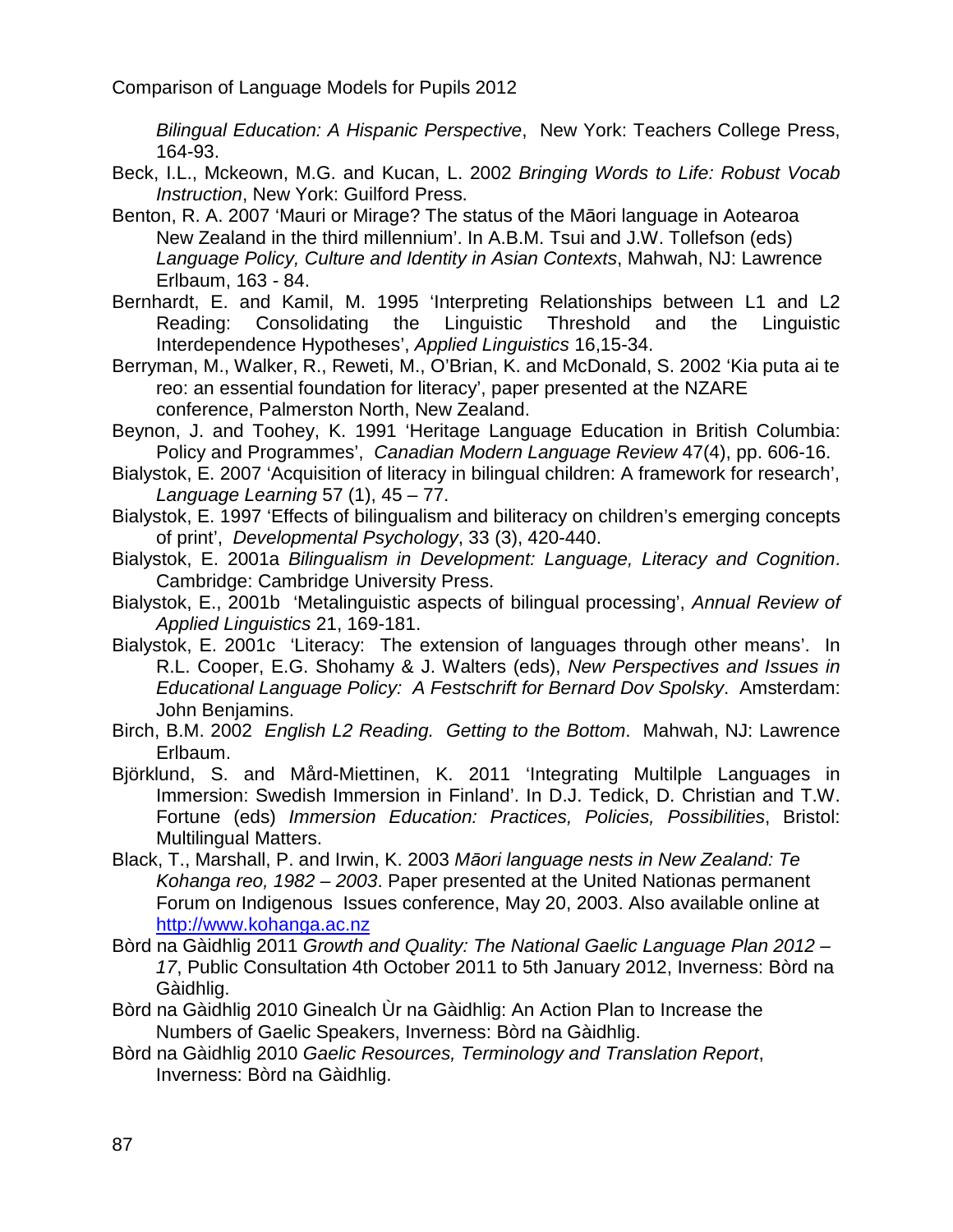Bòrd na Gàidhlig 2007 *The National Plan for Gaelic 2007 – 2012*, Inverness: Bòrd na Gàidhlig.

Bourne, J. 2001 'Doing "what comes naturally": how discourses and routines of teachers' practice constrain opportunities for bilingual support in UK primary schools', *Language and Education* 15, 250 – 268.

- Bruck, M. 1982 'Language impaired children's performance in an additive bilingual programme', *Applied Psycholinguistics* 3 (1), 45 – 60.
- Bruck, M. 1978 'The suitability of early French immersion programmes for the languagedisabled child.' *Canadian Journal of Education* 3 (4) 51 – 72.
- Calero-Breckheimer, A. and Goetz, E.T. 1993 'Reading strategies of biliterate children for English and Spanish texts', *Reading Psychology* 14, 177 – 204.
- Calkins, L. 1994 *The Art of Teaching Writing*, second edn., Portsmouth, NH: Heinemann.
- Capellini, M. 2005 *Balancing Reading and Language Learning. A Resource for Teaching English Language Learners*, K-5. Portland, ME: Stenhouse Publishers.
- Carrell, P.L 1987 'Content and Formal Schemata in ESL Reading', *TESOL Quarterly* 21: 461-81.
- Carrigo, D. 2000 'Just how much English are they using? Teacher and student language distribution patterns between Spanish and English in upper-grade twoway immersion Spanish classes.' *Dissertation Abstracts International, A, The Humanities and Social Sciences* 61 (4) (Oct), 1260-A.
- Carson, J.E., Carrell, P.L., Silberstein, S., Kroll, B., and Kuehn, P.A. (1990). 'Reading-Writing Relationships in First and Second Language', *TESOL Quarterly* 24(2), 245-66.
- Cazden, C. and Snow, C.E. (eds) 1990 *English Plus: Issues in Bilingual Education. The Annals of the American Academy of Political and Social Science 508*, London: Sage.
- Cenoz, J. 2009 Towards Multilingual Education: Basque Educational Research from an International Perspective, Clevedon: Multilingual Matters.
- Cenoz, J. 1998 'Multilingual education in the Basque Country'. In J. Cenoz and F. Genesee (eds) *Beyond Bilingualism: Multilingualism and Multilingual Education*, Clevedon: Multilingual Matters, 45 – 57.
- Cenoz, J. and Gorter, D. 2005 'Trilingualism and minority language in Europe', *International Journal of the Sociology of Language* 171, 1-5.
- Cenoz, J. and Jessner, U. 2000 *English in Europe: The Acquisition of a Third Language*, Clevedon: Multilingual Matters.
- CERES 1999 *Bilingualism, Community Language and Scottish Education*, Edinburgh, CERES, Moray House, University of Edinburgh.
- Cloud, N., Genesee, F. and Hamayan, E. 2000 *Dual Language Instruction: A Handbook for Enriched Education*, Boston: Thomson Heine.
- Collinson, V. 1989 'Future trands and challenges in French immersion' *The Canadian Modern Language Review,* 45 (3) 561-68.
- Coolahan, J. 1981 *Irish Education: Its History and Structure*, Dublin: Institute of Public Administration.
- Cope, B. and Kalantzis, M. 2000 *Multiliteracies, Literacy Learning and design of Social Futures*, London: Routledge.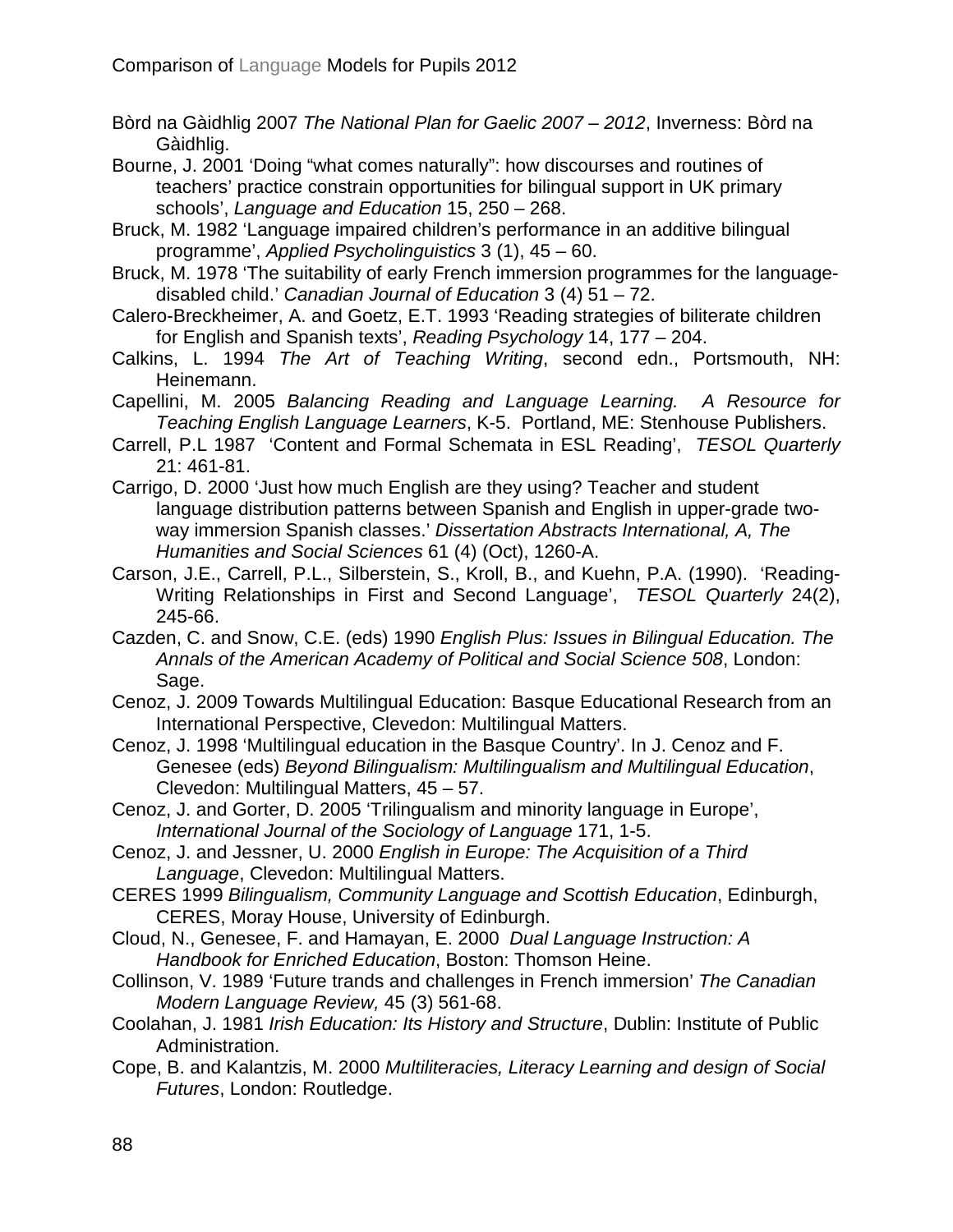- Council of Europe 2006 *Plurilingual Education in Europe: 50 Years of International Cooperation*. Council of Europe, Language Policy Division. Strasbourg. [www.coe.int/t/dg4/linguistic/Source/PlurilingualEducation\\_EN.pdf](http://www.coe.int/t/dg4/linguistic/Source/PlurilingualEducation_EN.pdf)
- Creese, A. and Blackledge, A. 2010 'Translanguaging in the bilingual classroom: A pedagogy for learning and teaching', *Modern Language Journal*, 94 (i) 103 -15.
- Crichton, H. and Templeton, B. 2010 *An Evaluation of the Partial Immersion Project at St. Aloysius College Junior School,* Glasgow: University of Glasgow.
- Cummins, J. 2007 *Immersion and Bilingual Education: What Do We Know from 40 Years of Research?* Keynote lecture delivered at 2nd International Conference on Language, Education and Diversity, 21-24 November 2007 University of Waikato, Hamilton, New Zealand.
- Cummins, J. 2000 *Language, Power and Pedagogy: Bilingual Children in the Crossfire*. Clevedon: Muiltilingual Matters.
- Cummins, J. 1998 'Immersion education for the millennium: What have we learned from 30 years of research on second language immersion?' In M. R. Childs & R. M. Bostwick (eds) *Learning through two languages: Research and practice. Second Katoh Gakuen International Symposium on Immersion and Bilingual Education,* Japan: Katoh Gakuen, 34-47.

<http://www.carla.umn.edu/cobaltt/modules/strategies/immersion2000.html>

- Cummins, J. 1994 'The socio-academic achievement model in the context of coercive and collaborative relations of power'. In R. DeVillar, C.Faltis and J. Cummins (eds), *Cultural Diversity in Schools: From Rhetoric to Practice*, New York: State University of New York Press, 363-90.
- Cummins, J. 1991 'Conversational and Academic language proficiency in Bilingual Contexts', *AILA Review* 8, 75-89.
- Cummins, J. 1984 *Bilingualism and special education: Issues in assessment and pedagogy*. Vol 6., Clevedon: Multilingual Matters.
- Cummins, J. 1981 'The role of primary language development in promoting educational success for language minority students'. In California State Department of Education (ed), *Schooling and Language Minority Students: A Theoretical Framework*. Evaluation, Dissemination and Assessment Center, California State University, Los Angeles.
- Cummins, J., Brown, K. and Sayers, D. 2006 *Literacy, Technology, and Diversity: Teaching for Success in Changing Times*, Boston, MA: Allyn & Bacon.
- De Courcy, M., Warren, J., and Burston, M. 2002 'Children from diverse backgrounds in an immersion programme', *Language and Education* 16 (2)112-127.
- Demers, D. 1994 *Learning disabilities and cross-linguistic interference in French immersion: When to transfer and when not to transfer?* Winnipeg: Learning Disabilities Association of Manitoba and Canadian Parents for French.
- Derewianka, B. 1990 *Exploring How Texts Work*. Heinemann, Portsmouth, NH.
- Durie, A. 1997 'Māori-English bilingual education in New Zealand.' In J. Cummins and D. Corson (eds) *Encyclopedia of Language and Education, Vol. 5: Bilingual Education*, Dordrecht:Dutcher, 15 – 23.
- Dutcher, N. 2004 *Expanding Educational Opportunity in Linguistically Diverse Societies*   $(2^{nd}$  edn), Washington DC, Centre for Applied Linguistics.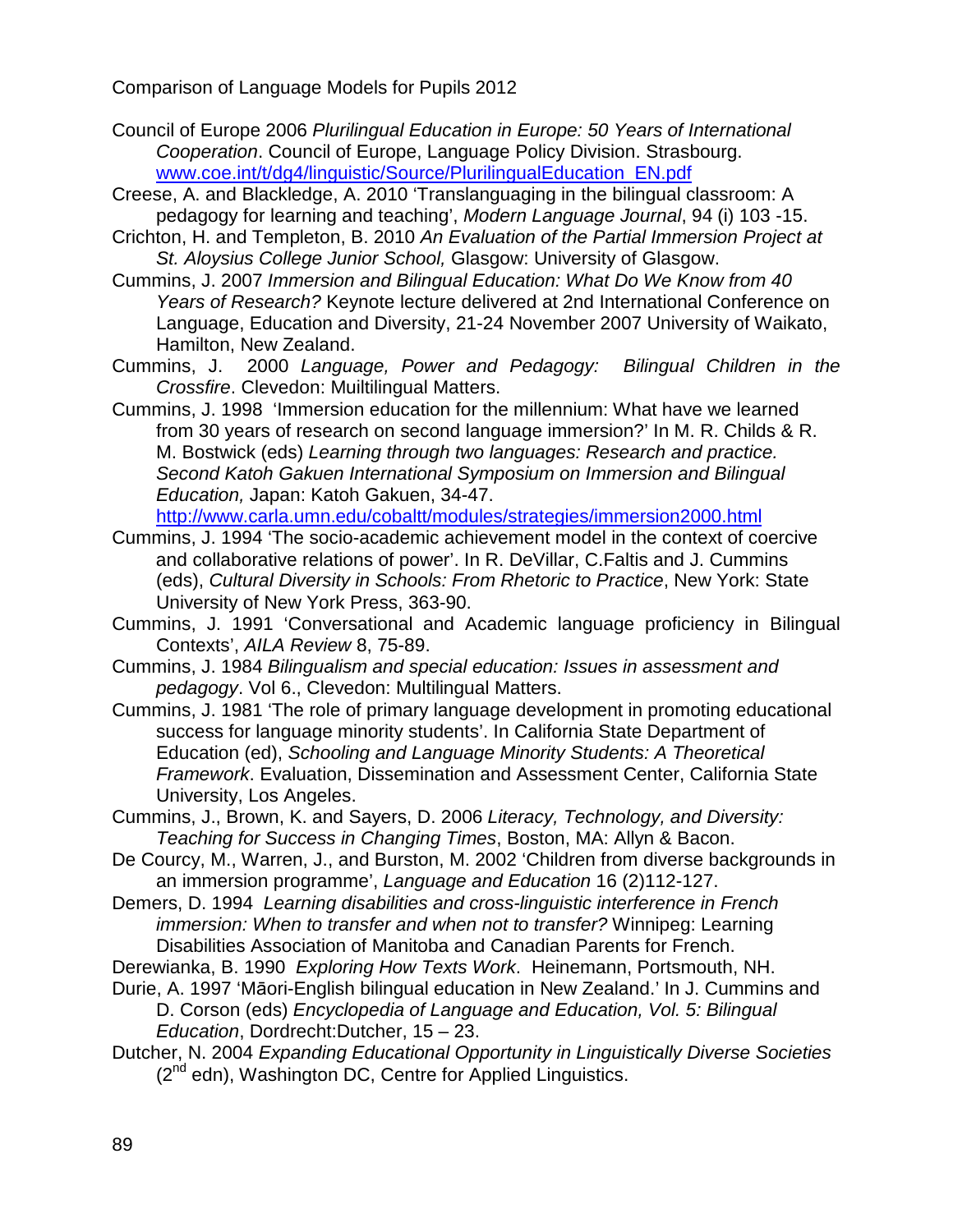- Dutcher, N. and Tucker, G.R. 1996 *The Use of First and Second Languages in Education: A Review of International Experience,* Pacific Islands Discussion Paper Series, No. 1. Washington, D.C.: East Africa and Pacific Copuntry Dept. III, World Bank.
- Edelsky, C.K. 1986 *Writing in a Bilingual Program. Habia una vez*. Ablex Publishing, Norwood, NJ.
- Edwards, H. 1989 'Review of the literature'. In N. Halsall, *Immersion/regular program study*. Nepean, ON: Carleton Board of Education.
- Edwards, V. 1998 *The Power of Babel: teaching and Learning in Multilingual Classrooms*. Stoke-on-Trent: Trentham.
- Elley, W.B. 1984 'Exploring the Reading Difficulties of Second Language Learners and Second Languages in Fiji.' In C.J. Alderson and A.H. Urquhart (eds.). *Reading in a Foreign Language.* Longman, London, 281-97.
- Elorza, I. and Muňoa, I. 2008 'Promoting the minority language through integrated plurilingual language planning: The case of the ikastolas'. *Language, Culture and Curriculum* 21, 85-101.
- Etxeberría, F. 2004 'Trilinguals at four? Early trilingual education in the Basque Country'. In C. Hoffman and J. Ytsma (eds) *Trilingualism in Family, School and Community*, Clevedon: Multilingual Matters.
- European Commission 2003 *Promoting Language Learning and Linguistic Diversity: An Action Plan 2004 – 2006*. European Unit, Brussels.
- Evans, W.G. 2000a 'The British State and Welsh-Language Education 1850-1914'. In G.H. Jenkins (ed) *The Welsh Language and its Social Domains 1801-1911*, Cardiff: University of Wales Press.
- Evans, W.G. 2000b 'The British State and Welsh-Language Education 1914-1991'. In G.H. Jenkins and M.A. Williams (eds) *'Let's Do Our Best for the Ancient Tongue': The Welsh Language in the Twentieth Century*, Cardiff: University of Wales Press.
- Feng, S., Foo, S., Kretschmer, R. Prediville, J. and Elgas, P. 2004 'Language and peer culture: Mandarin-speaking preschoolers in an English dominant setting', *Language and Education* 18 (1), 17 – 34.
- Fishman, J.A. 2000 *Can Threatened Languages Be Saved?* Clevedon: Multilingual Matters.
- Fishman, J.A. 1991 *Reversing Language Shift*, Clevedon: Multilingual Matters.
- Fishman, J.A. 1980 'Bilingualism and biculturalism as individual and as societal phenomena', *Journal of Multilingual and Multicultural Development* 1, 3-15.
- Fishman, J.A. and Lovas, J. 1970 'Bilingual education in sociolinguistic perspective'. *TESOL Quarterly* 4:215 - 22.
- Gajo, L. and Mondada, L. 2000 *Interaction et acquisitions en context*. Fribourg: Éditions Universitaires.
- Gajo, L. and Serra, C. 2002 'Bilingual Teaching: Connecting Language and Concepts in Mathematics'. In D. So and G. Jones (eds) *Education and Society in Plurilingual Contexts*, Brussels: VUB Brussels University Press, 75 – 95.
- Garagorri, X. 2002 'Hirueletasun gliztiarra ikastoletan 'Elanitz-Ingelesa' proiek-tuaren ebaluazioa'. In F. Etxeberria and U. Ruiz Bikandi, *¿Trilingϋes a lot 4 aňos?* Donostia: Ibaeta Pedagogia, pp. 105-143.
- García, O. 2009 *Bilingual Education in the 21st Century: A Global Perspective,* Chichester: Wiley-Blackwell.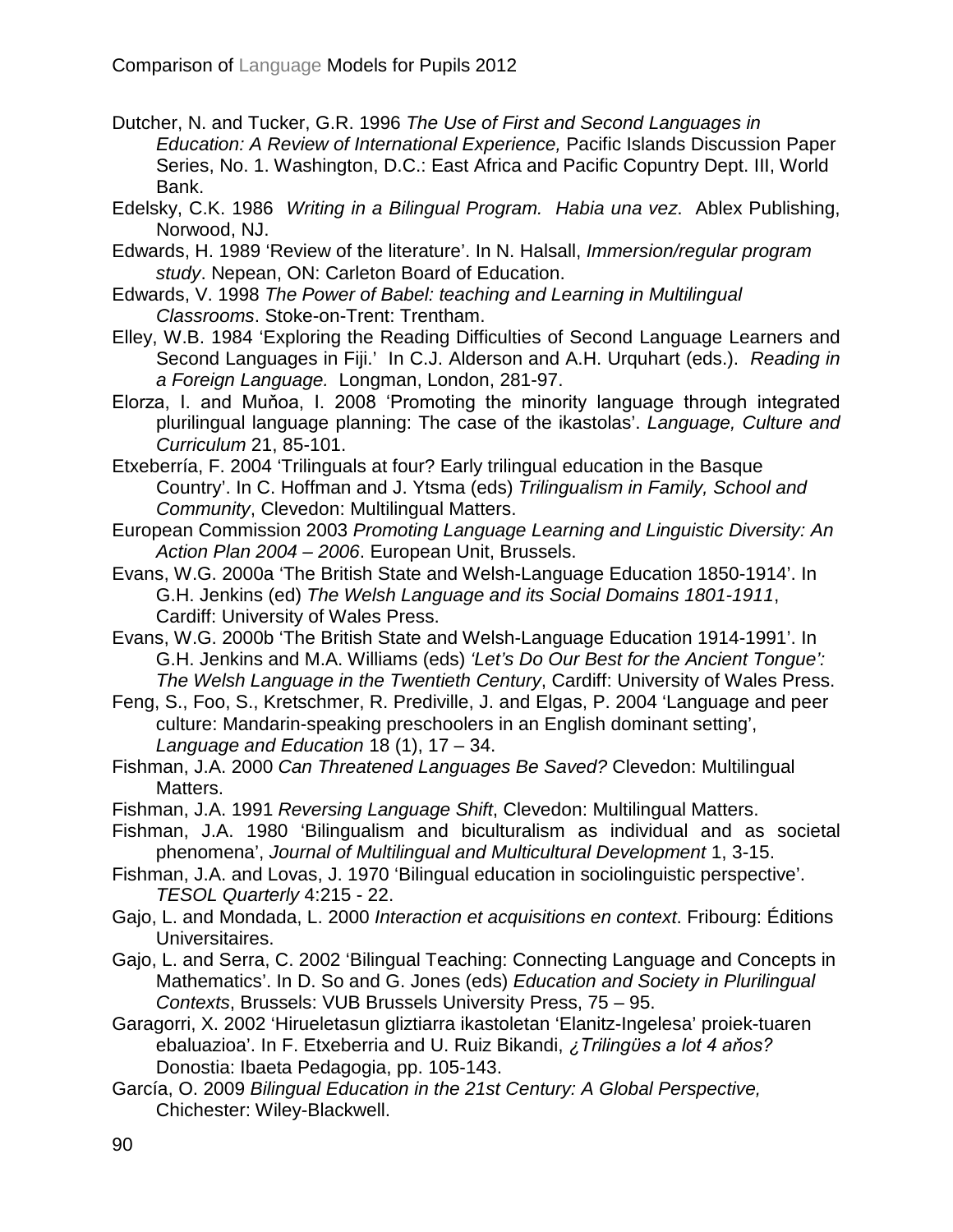- García, O. Bartlett, L. and Kleifgen, J. 2007 'From biliteracy to Pluriliteracies.' In P. Auer and Li Wei (eds) *Handbooks of Applied Linguistics,* Vol. 5: *Multilingualism*. Berlin: Mouton de Gruyter, 207 – 28.
- Genesee, F. 1983 'Bilingual learning of majority-language children: The immersion experiments in review'. *Applied Psycholinguistics* 4, 1-46.
- Genesee, F. 1992 'Second/foreign language immersion and at-risk English-speaking children', *Foreign Language Annals* 25, 199 - 213.
- Genesee, F. 1987 *Learning Through Two Languages: Studies of Immersion and Bilingual Education*, Cambridge, MA: Newbury House.
- Genesee, F., Lindholm-Leary, K. Saunders, W.M., & Christian, D. (eds) 2006 *Educating English Language Learners: A Synthesis of Research Evidence*, New York: Cambridge University Press.
- Goikoetxea, N. 2007 *Gaitasun komunikatiboa eta hizkuntzen arteko elkar eragina EAEko hezkuntza eleanitzean*. Leioa: University of the Basque Country.
- Goldenberg, C. 2008 'Teaching English language learners What the research does and does not – say', *American Educator,* 32 (2), 8 – 44.
- Gorter, D. and van der Meer, C. 2008 'Developments in bilingual Frisian-Dutch education in Friesland', *Multilingualism and Minority Languages, AILA Review* 21, pp.87 – 103.
- Gregory, E. 1996 *Making Sense of a New World. Learning to Read in a Second Language*, London: Paul Chapman.
- Groebel, L. (1980). 'A Comparison of Students' Reading Comprehension in the Native Language with Their Reading Comprehension in the Target Language', *English Language Teaching Journal*, 35, 54-9.
- Hakuta, K. 1986 *Mirror of Language.The Debate on Bilingualism,* New York: Basic Books.
- Harris, J. 2008 'The declining role of primary schools in the revitalisation of Irish', *AILA Review*, 21, 49 - 68.
- Hausman-Kelly, T. 2001 *You thought I was a stranger:cross cultural integration in a twoway bilingual classroom*, New York: Teachers' College, Columbia University.
- Heller, M. and Martin-Jones, M. (eds) 2001 *Voices of Authority: Education and Linguistic Difference*, Westport, CT: Ablex.
- Hickey, T. 2007 'Children's language networks in minority language immersion: What goes in may not come out', *Language and Education,* 21, 46 – 65.
- Hickey, T. and Lewis, W.G. 2009 'Exploring policy and practice in Welsh-medium preschools with children from different language backgrounds'. Paper given at *Language Policy and Language Learning: New Paradigms and New Challenges*  Conference, University of Limerick (18-20 June).
- Hirvonen, V. 2011 (2nd edition) '"Out on the fells, I feel like a Sámi": Is there linguistic and cultural equality in the Sámi School?', in N. H. Hornberger (ed), *Can Schools Save Indigenous Languages?: Policy and Practice on Four Continents*, New York: Palgrave Macmillan, pp.15-41.
- Hirvonen, V. 2004 Sámi Culture and the School: reflections by Sámi teachers and the Revitalization of the Sámi School. An Evaluation Study of Reform 97, trans. Kaija Anttonen, Kárášjohka: Čálliid Lágádus.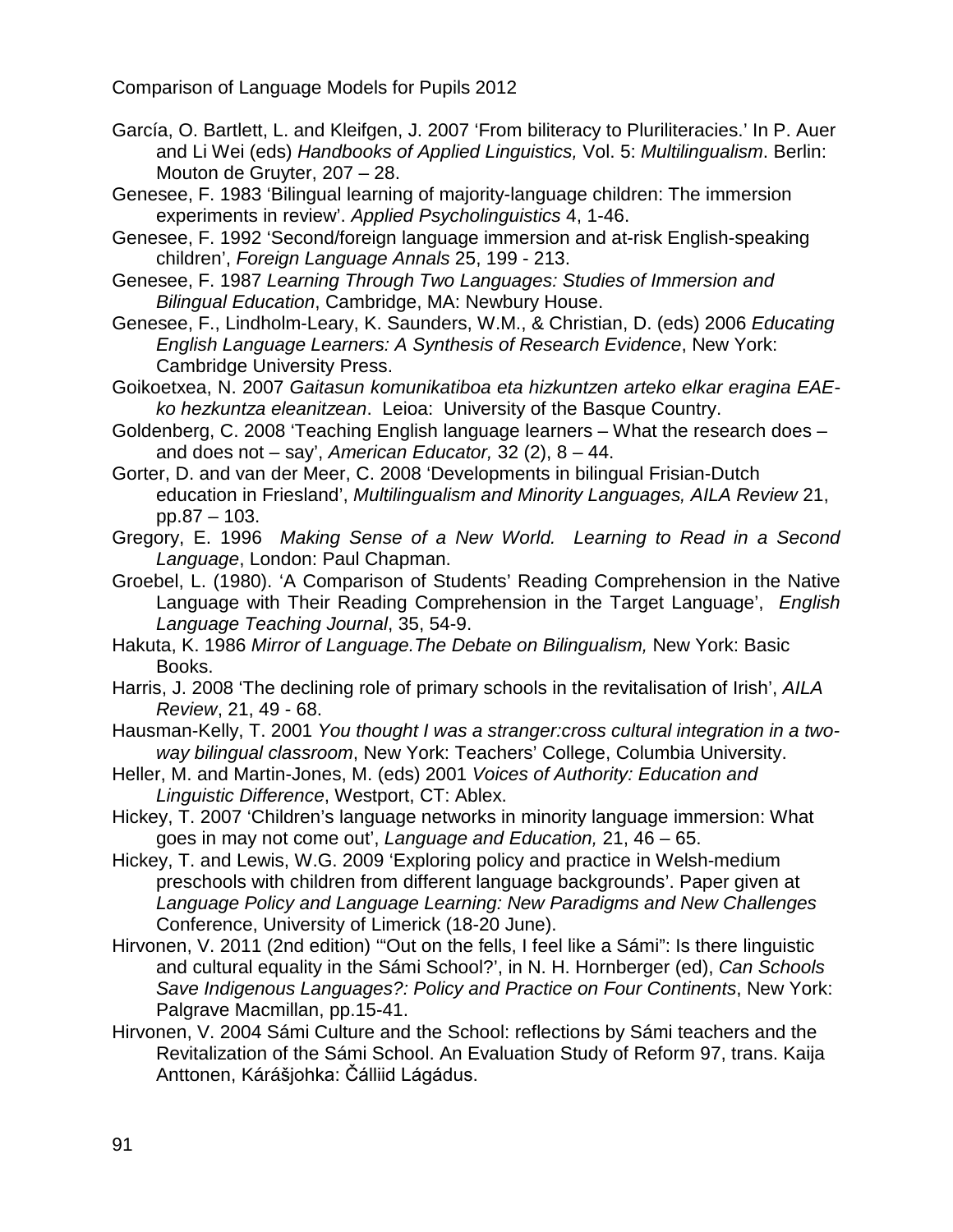- HM Inspectorate of Education, 2011 *Gaelic Education: Building on the successes, addressing the barriers*.<http://www.hmie.gov.uk/documents/publication/gebse.pdf>
- HM Inspectorate of Education, 2006 *Improving Scottish Education,*  [http://www.hmie.gov.uk/documents/publication/hmieise.pdf.](http://www.hmie.gov.uk/documents/publication/hmieise.pdf)
- Honig, B. 1996 *Teaching Our Children to Read: The Role of Skills in a Comprehensive Reading Program*. Corwin Press, Thousand Oaks, CA.
- Hopkins, K. 2006 *Achub ein Hiaith / Saving our Language*, Cardiff: Institute of Welsh Affairs.
- Hornberger, N.H. (ed) 2011 (2nd edition) Can Schools Save Indigenous Languages?: Policy and Practice on Four Continents, New York: Palgrave Macmillan.
- Hornberger, N. 2002 'Multilingual Language Policies and the Continua of Biliteracy: An ecological Approach', *Language Policy* 1, 27-51.
- Hornberger, N.H. 1991 'Extending enrichment bilingual Education: Revisiting typologies and redirecting policy'. In O. García (ed) *Bilingual Education: Focusschrift in Honour of Joshua A Fishman* (Vol 1). Amsterdam and Philadelphia: John Benjamin.
- Hornberger, N.H. 1990 'Creating successful learning contexts for bilingual literacy', *Teachers College Record*, 92(2), 212–229.
- Hornberger, N.H. 1989 'Continua of biliteracy', *Review of Educational Research*, 59 (3), 271 -296.
- Howard, E. R., Christian, D., & Genesee, F., 2004, The Development of Bilingualism and Biliteracy from Grade 3 to 5: A Summary of Findings from the CAL/CREDE Study of Two-Way Immersion Education, University of California at Santa Cruz: CREDA.
- Howard, E.R., Sugerman, J. and Christian, D. 2003 *Trends in Two-Way Immersion Education. A Review of the Research Report 63*. Baltimore MD: Centre for research on the Education of Students placed at Risk (CRESPAR/John Hopkins University) [http://www.csos.jhu.edu/crespar/techReports/report63.pdf.](http://www.csos.jhu.edu/crespar/techReports/report63.pdf) http://ec.europa.eu/education/doc/official/keydoc/actlang/act\_lang\_en.pdf http://www.uic.edu/~kimpotow/dissertation.html.
- Hudelson, S. 1984 'Kan yu ret and rayt en Ingles: Children become literate in English as a second Language', *TESOL Quarterly* 18: 221-38.
- Huss, L. 1999 *Reversing Language Shift in the Far North, Linguistic Revitalization in Northern Scandinavia and Finalnd,* Acta Universitatis Upsaliensis, Studia Uralica Upsaliensia 31, Upsalla: Upsalla University.
- Jensen, L. 1986 "Advanced reading skills in a comprehensive course." In F. Dubin, D.E. Eskey, and W. Grabe (eds.). *Teaching Second Language Reading for Academic Purposes*. Addison-Wesley, Reading, MA, 103-24.
- Jessner, U. 2006 *Linguistic Awareness in Multilinguals*, Edinburgh: Edinburgh University Press.
- Jiménez, R.T., García, G.E. and Pearson, P.D. 1995 'Three children, two languages and strategic reading: case studies in bilingual/monolingual reading', *American Educational Research Journal* 32 (1) 67 -97.
- Johnson, R.K. & Swain, M. 1997 *Immersion Education: International Perspectives*, Cambridge: Cambridge University Press.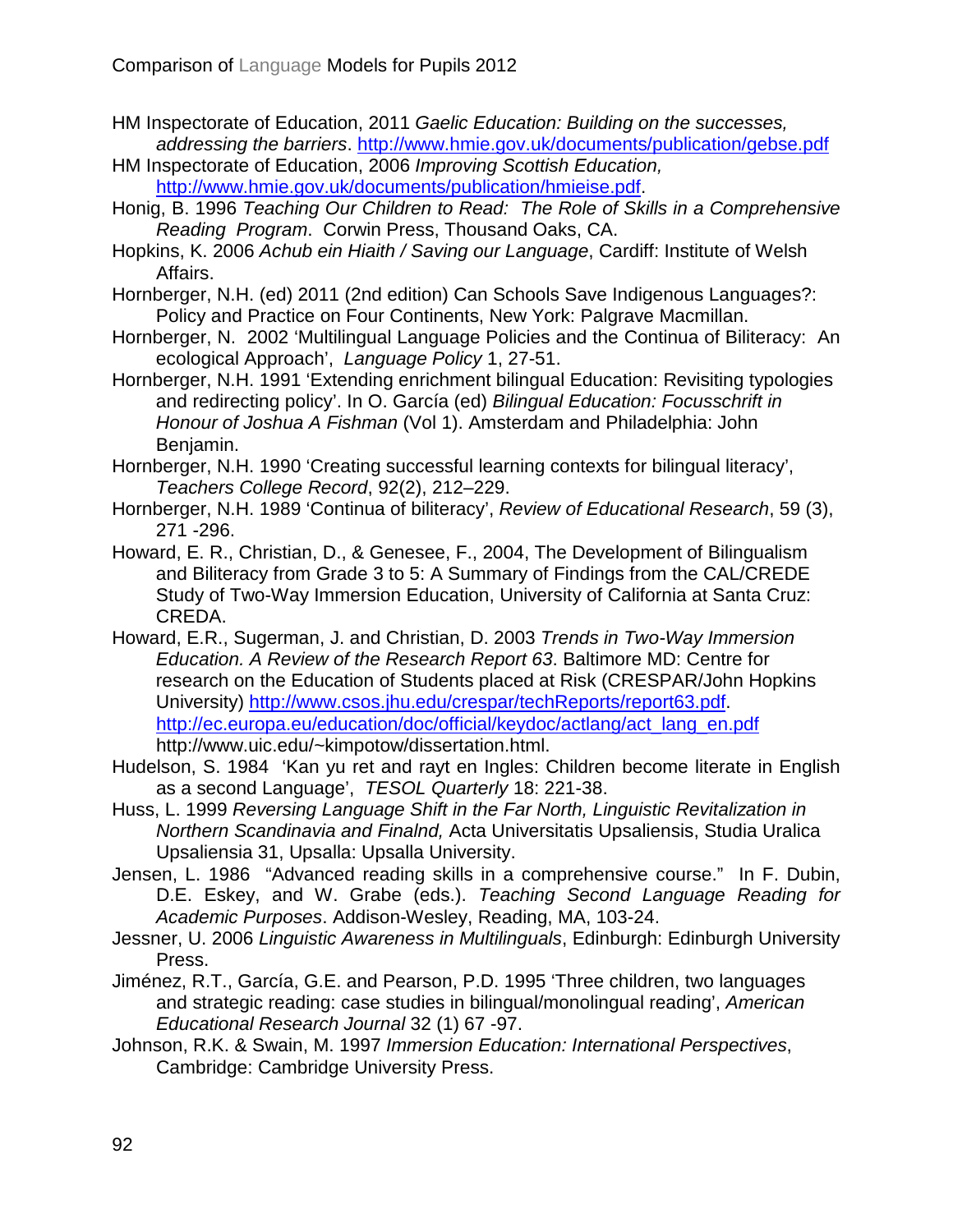- Johnstone, R. 2002 *Immersion in a Second or Additional Language at School: A Review of the International Research*, Stirling: Scottish Centre for Information on Language Teaching.
- Johnstone, R., Harlen, W., MacNeill, M., Stradling, B and Thorpe, G. 1999 *The Attainments of Pupils Receiving Gaelic-medium Primary Education in Scotland*, Stirling: Scottish CILT.
- Jones, D.V. 2000 'Talk and texts in bilingual mathematics lessons in Wales', *The Welsh Journal of Education* 9 (2) 102 – 119.
- Jones, M.P. 2008 'The way forward for Welsh-medium education', in *Creating a Bilingual Wales,* Cardiff: Institute of Welsh Affairs.
- Kaplan, R. and Baldauf, R. 1997 *Language Planning: From Practice to Theory*, Clevedon: Multilingual Matters.
- Kenner, C. 2004 *Becoming Biliterate: Young Children Learning Different Writing Systems*. Trentham Books, Stoke-on-Trent and Sterling, VA.
- Kenner, C. 2000 "Biliteracy in a Monolingual School System?:English and Gujarati in South London." *Language, Culture and Curriculum* 13, 13-30.
- Krashen, S. 2002 'Developing academic language: Early L1 reading and later L2 reading', *International Journal of the Sociology of Language* 155/156, 143 – 151.
- Krashen, S. 1996 *Under Attack: The Case Against Bilingual Education*, Culver City, CA: Language Education Associates.
- Krashen, S.D. and Terrell, T.D. 1983 *The Natural Approach: Language Acquisition in the Classroom,* Hayward, CA: Alemany Press.
- Kress, G. 2003 *Literacy in the New Media Age*. London & New York: Routledge.
- Lasagabaster, D. 2000 'Three languages and three linguistic models in the Basque Country'. In J. Cenoz and U. Jessner (eds) *English in Europe: The Acquisition of a Third Language*, Clevedon: Multilingual Matters.
- Laurén, C. 1994 'Cultural and anthropological aspects of immersion.' In *Language Immersion: Teaching and Second Language Acquisition: From Canada to Europe. Second European Conference 1994, Vasa Finland* 192, 21-26.
- Lewis, W. G. 2011 'Addysg ddwyieithog yn yr unfed ganrif or hugain: Adolygu'r cyddestun rhyngwladol', *Gwerddon* (7) [http://www.gwerddon.org](http://www.gwerddon.org/)
- Lewis, W. G. 2008a 'Current challenges in bilingual education in Wales'. *AILA Review, 21, Multilingualism and Minority Languages: Achievements and challenges in education.* 31 -48 (Guest editors, J. Cenoz & D. Gorter).
- Lewis, W.G. 2008b 'Immersion teaching in Wales: methodologies and challenges', *Creating a Bilingual Wales,* Cardiff: IWA.
- Lin, A. M. Y. and Martin, P. 2005 (eds) *Decolonization, globalisation: Language-ineducation policy and practice*, Clevedon: Multilingual Matters.
- Lindholm-Leary, K.J. 2005 *Review of Research and Best Practice on Effective Features of Dual Language Education Programs*, [http://www.lindholm](http://www.lindholm-leary.com/resources/review_research.pdf)[leary.com/resources/review\\_research.pdf](http://www.lindholm-leary.com/resources/review_research.pdf)
- Lindholm-Leary, K.J. 2001 *Dual Language Education*, Clevedon: Multilingual Matters.
- Mac Donnacha, S., Ní Chualáin, F., Ní Shéaghdha, A. and Ní Mhainín, T. 2004 *Staid reatha na Scoileanna Gaeltachta/ A study of Gaeltacht Schools 2004.* An Chomhairle um Oideachas Gaeltachta & Gaelscolaíochta. [http://www.cogg.ie](http://www.cogg.ie/)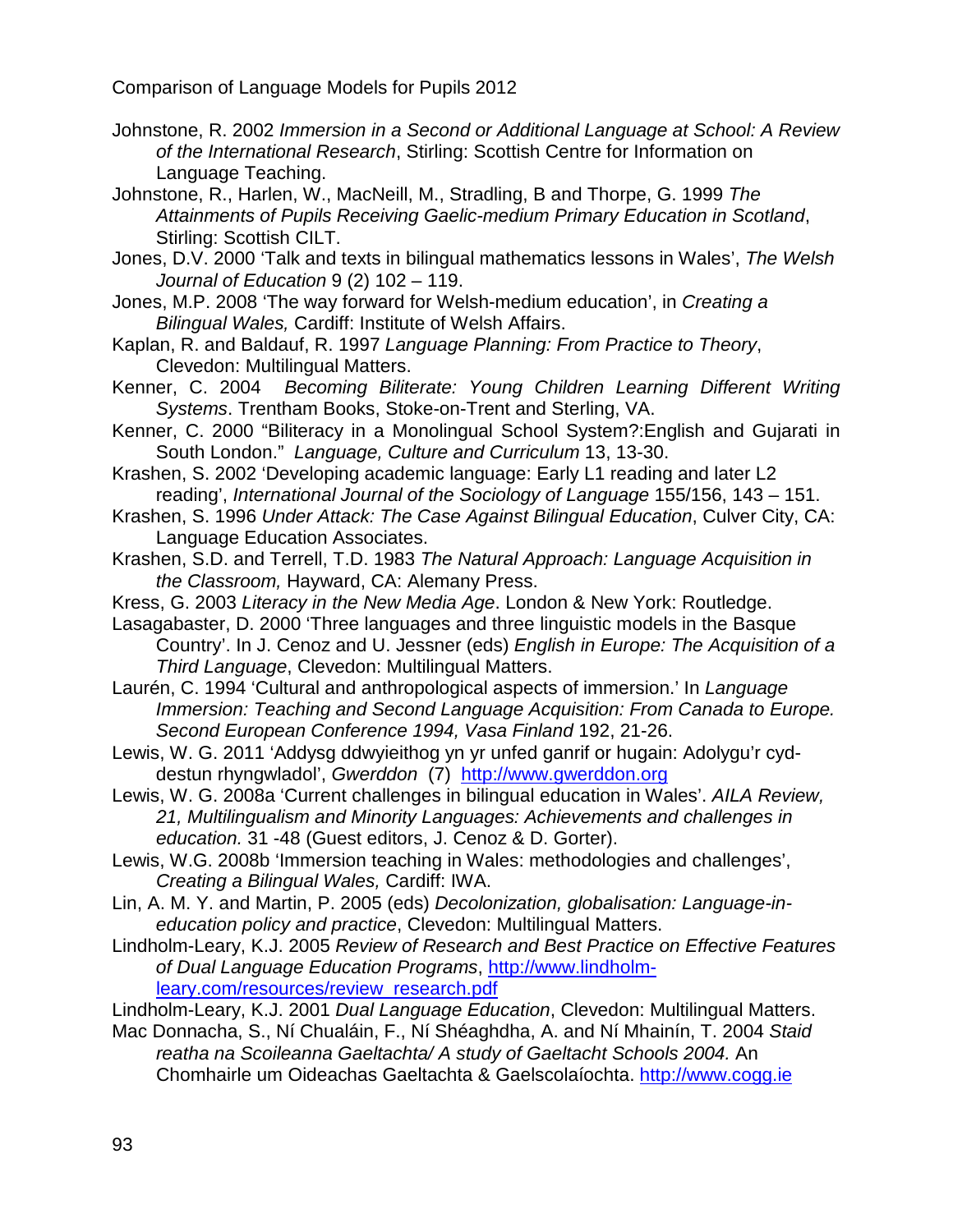Mackey, W. 1970 'A Typology of Bilingual Education', *Foreign Language Annals* 3, 596 – 608.

- Marsh, D. (ed) 2002 *CLIL/EMILE – The European Dimension: Actions, Trends and Foresight Potential,* Jyväskylä: University of Jyväskylä.
- Marsh, D. and Langé, G. (eds) 1999 *Implementing Content and Language Integrated Learning*, Jyväskylä: Continuing Education Centre.
- Marsh, D., Marsland, B. and Stenberg, K. 2001 *Integrating Competencies for Working Life*, Jyväskylä: University of Jyväskylä.
- Martin-Jones, M. 2007 'Bilingualism, education and the regulation of access to language resources', in M. Heller (ed) *Bilingualism: A Social Approach*, Basingstoke: Palgrave Macmillan.
- Martin-Jones, M. and Jones, K. 2000 *Multilingual Literacies: Reading and Writing Different Worlds*, Amsterdam: John Benjamins.
- May, S. 2004 'Māori-medium education in Aotearoa/New Zealand'. In J. W. Tollefson and A.B.M. Tsui (eds) *Medium of Instruction Policies. Which Agenda? Whose Agenda?* Mahwah, NJ: Lawrence Erlbaum, pp.21-21.
- May, S. and Hill, R. 2011 (2nd edition) 'Māori-medium Education: Current Issues and Challenges'. In N. H. Hornberger (ed) *Can Schools Save Indigenous Languages?: Policy and Practice on Four Continents*, New York: Palgrave Macmillan, pp.66-98.
- May, S., Hill, R., & Tiakiwai, S. 2004 *[Bilingual/Immersion education: Indicators of good](http://www.educationcounts.govt.nz/publications/schooling/5079)  [practice](http://www.educationcounts.govt.nz/publications/schooling/5079)*. Final report to the Ministry of Education. Wilf Malcolm Institute of Educational Research Review Office. School of Education, University of Waikato. Wellington: Ministry of Education.
- Mc Kay, P., Davies, A., Devlin, B., Clayton,J., Oliver, R. and Zammit, S. 1997 *The Bilingual Interface Project Report*, Department of Employment, Education, Training, and Youth Affairs: Canberra.
- McCarty, T.L 2002 *A Place to Be Navajo. Rough Rock and the Struggle for Self-Determination in Indigenous Schooling*, Mahwah, NJ: Lawrence Erlbaum.
- McColl, H. 2005 'Foreign language learning and inclusion: Who? Why? What? and How?', *Support for Learning* 20 (3) 103 -108.
- Menken, K. and García, O. 2010 (eds) *Negotiating Language Policies in Schools: Educators as Policymakers*. New York: Routledge.
- Met, M. 2008 'Paying Attention to Language: Literacy, Language and Academic Achievement', in T.W. Fortune & D.J. Tedick (eds) *Pathways to Multilingualism: Evolving Perspectives on Immersion Education*, Clevedon: Multilingual Matters.
- Met, M. & Lorenz, E. B. 1997 'Lessons from US immersion programs: two decades of experience'. In J. Cenoz (ed) *Beyond Bilibgualism: Multilingualism and Multilingual Education,* Clevedon: Multilingual Matters.
- Mhic Mhathuna, M. 2008 'Supporting children's participation in second language stories in an Irish language preschool', *Early Years* 28 (3), 299 – 309.
- Moffat, S. 1991 'Becoming bilingual in the classroom: Code choice in school', *Language and Education* 5 (1) 55 – 71.
- Mougeon, R. and Beniak, E. 1994 'Bilingualism, language shift and institutional support for French: The case of the Franco-Ontarians', *International Journal of the Sociology of Language* 105-6, 99 – 126.
- Muňos, C. 2008 'Age-related differences in foreign language learning: Revisiting the empirical evidence', *IRAL: International Review of Applied Linguistics*, 46.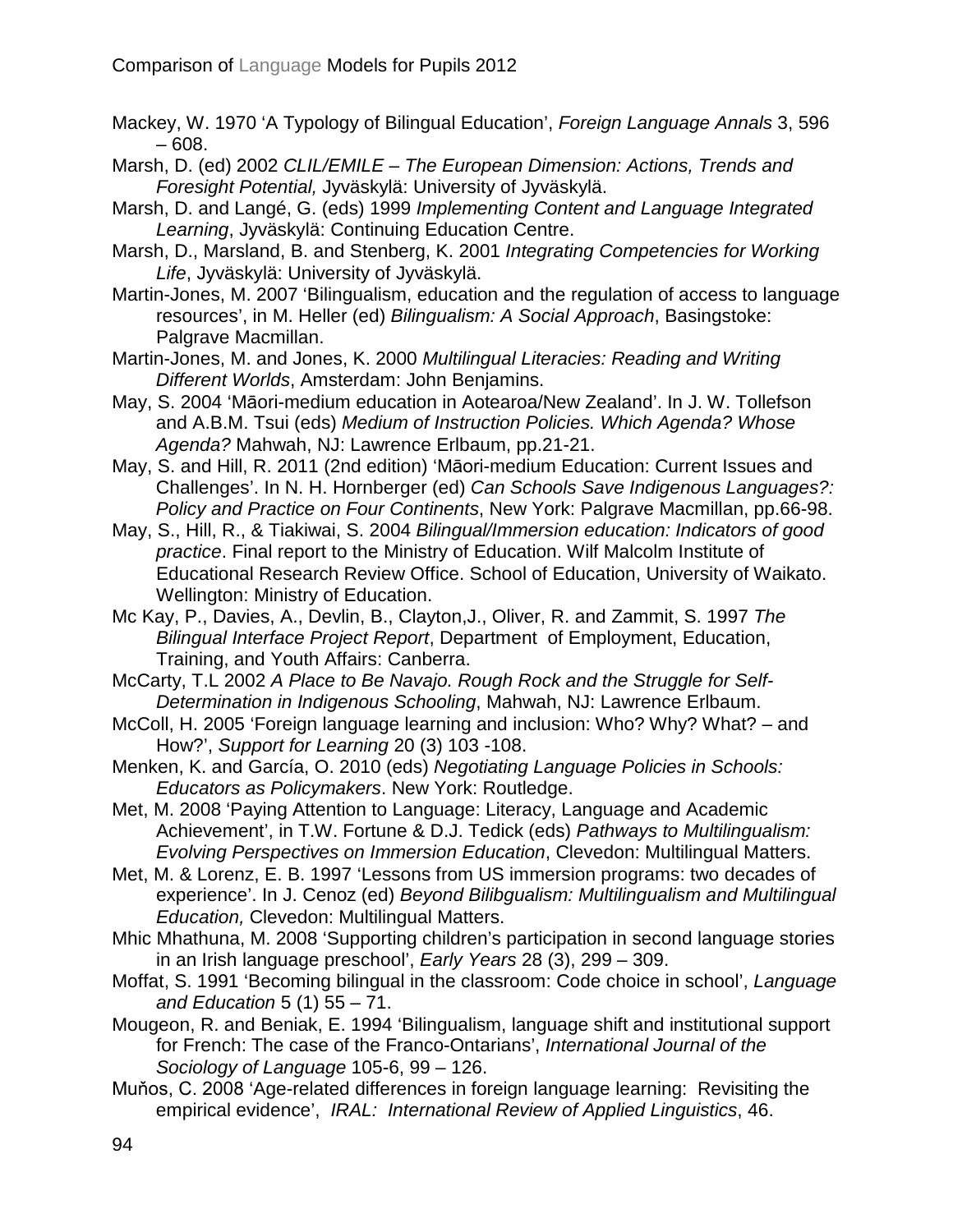- Muňos, C. 2006 'The effects of age on foreign language learning: The BAF project'. In C. Muňos (ed.) *Age and the Rate of Foreign Language Learning,* Clevedon: Multilingual Matters, 1-40.
- Muñoz, C. 2000 'Bilingualism and trilingualism in school students in Catalonia'. In J. Cenoz and U. Jessner (eds) *English in Europe: The Acquisition of a Third Language*. Clevedon: Multilingual Matters.
- Murtagh, L. 2007 'Out-of-school use of Irish, motivation and proficiency in immersion and subject-only post-primary programmes'. *International Journal of Bilingual Educuation and Bilingualism* 10, 428-453 (special issue edited by J. Harris).
- Nation, P. 2001 *Learning Vocabulary in Another Language.* Cambridge: Cambridge University Press.
- New London Group 1996 'A pedagogy of multiliteracies: Designing social futures', *Harvard Educational Review* 66 (1), 60 -92.
- Nicolson, M. and MacIver, M. (eds) 2003 *Gaelic Medium Education: Policy and Practice in Education 10,* Edinburgh: Dunedin Academic Press.
- Nikula, T. and Marsh, D. 1999 'Case Study Finland'. In D. Marsh and G. Langé (eds) *Implementing Content and Language Integrated Learning,* Continuing Education Centre, Jyväskylä, pp. 17-72.
- Ó Buachalla, S. 1988 *Educational Policy in Twentieth Century Ireland*, Dublin: Wolfhound Press.
- Ó Buachalla, S. 1984 'Educational policy and the role of the Irish language from 1831 to 1981', *European Journal of Education* 19 (1): 75 - 92.
- Ó Domhnalláin, T. 1987 The *Irish Language in Primary Education: Republic of Ireland*, Ljouwert: Fryske Akademy.
- Ó Duibhir, P. 2011 ' "I thought that we had good Irish": Irish immersion students' insights into their target language use'. In Teddick, D.J., Christian, D. and Fortune, T.W. (eds) *Immersion Education: Practices, Policies, Possibilities*, Bristol: Multilingual Matters.
- Ó Riagáin, P. 1997 *Language Policy and Social Reproduction: Ireland 1893 – 1993*. Oxford: Clarendon Press.
- O'Hanlon, F., McLeod, W. and Paterson, L. 2010 Gaelic-medium Education in Scotland: Choice and attainment at the primary and early secondary school stages, Inverness: Bòrd na Gàidhlig.
- Oller, D. K. and Eilers, R. E. (eds) 2002 *Language and Literacy in Bilingual Children*, Clevedon: Multilingual Matters.
- Potowski, K. 2002 *Language use in a dual immersion classroom: A sociolinguistic perspective*. Unpublished PhD thesis, University of Illinois, Urbana-Champaign.
- Ramirez, A.G. 1995 *Creating Contexts for Second Language Acquisition: Theory and Methods*. Longman, White Plains, NY.
- Ramirez, A.G. 1994 "Literacy Acquisition among Second-Language Learners." In B. Ferdman, R.M. Weber, and A. Ramirez (eds.). *Literacy across Languages and Cultures*. State University of New York Press, Albany, NY, 33-102.
- Ramírez, J. 1992 'Executive Summary.' *Bilingual Research Journal*, 16, 1-62.
- Redknap, C., Lewis, W.G., Williams, S.R. and Laugharne, J. 2006 *Addysg Cyfrwng Cymraeg a Dwyieithog* (Welsh-medium and bilingual education), Trafodion Addysg Cyfres B: Cyffredinol, Bangor: University of Wales, Bangor, School of Education.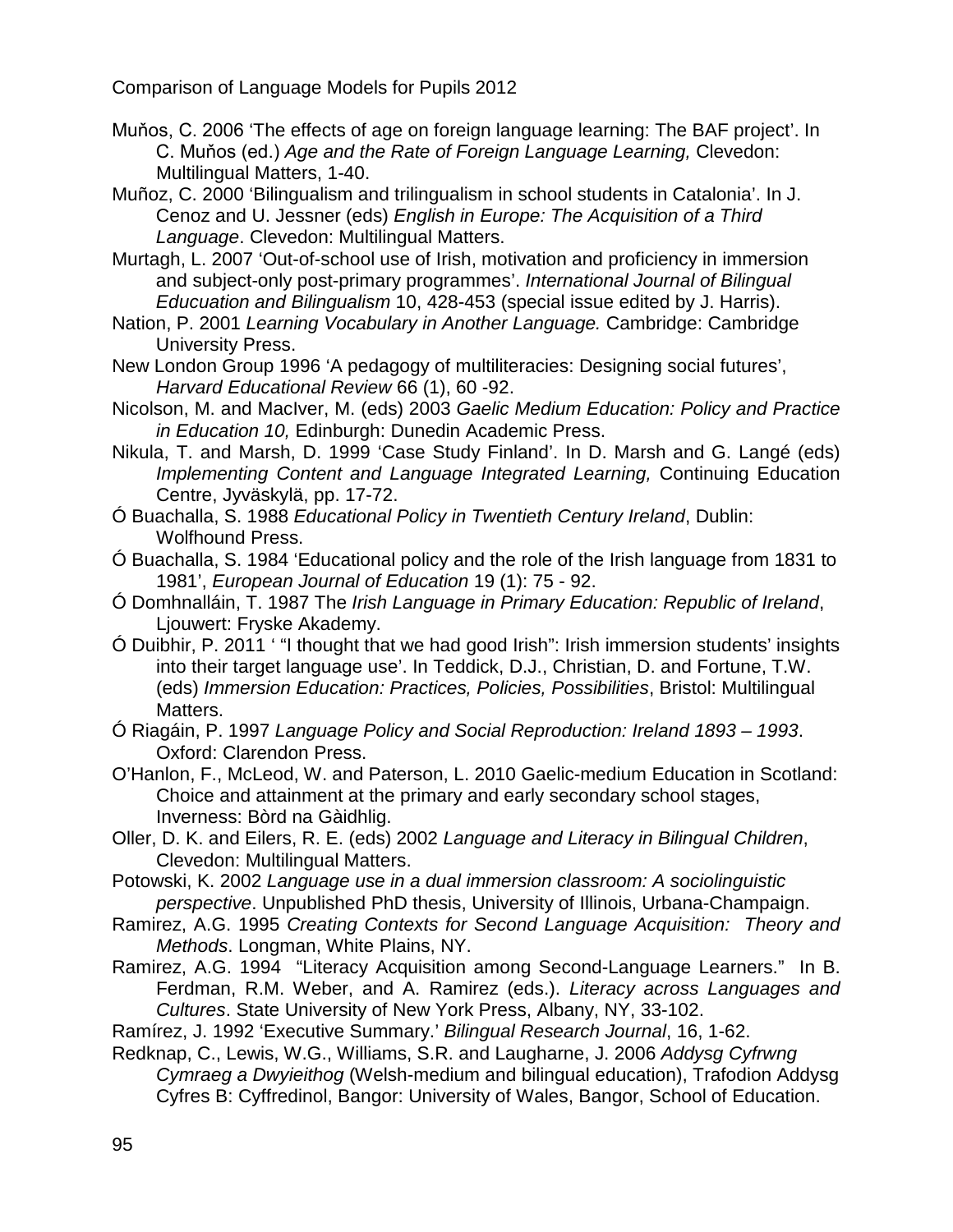- Reyes, M. 2001 'Unleashing Possibilities: Biliteracy in the Primary Grades.' In M. Reyes and J.J. Halcon (eds.). *The Best for Our Children: Critical Perspectives on Literacy for Latino Students.* Teachers College Press, New York, 245-8.
- Reyes, M. 1987 'Comprehension of Content Area Passages: A Study of Spanish/English Readers in Third and Fourth Grade.' In S. Goldman and H. Trueba (eds.). *Becoming Literate in English as a Second Language*. Ablex, Norwood, NJ, 107-26.
- Romero, M. and Parrino, A. 1994 'Planned alternation of Languages (PAL): Language use and distribution in bilingual classrooms', *Journal of Educational Issues of Language Minority Students* 13, 137 – 61.
- Rousseau, N. 1999 'French immersion learning disabilities program: A descriptive case study.' *Mosaic*, 5 (2).
- Scottish Funding Council 2007 Gaelic Education Provision in Scotland, Edinburgh: Scottish Funding Council. http://www.sfc.ac.uk/web/FILES/ReportsandPublications /Gaelic\_education\_provision\_in\_Scotland\_English\_version.pdf
- Scottish Government, 2011 *Curriculum for Excellence Gaelic Excellence Group: Group's Report*.<http://www.scotland.gov.uk/Resource/Doc/91982/0114490.pdf>
- Scottish Government, 2008 *Curriculum for Excellence: Building the Curriculum 3, a framework for learning and teaching*, Edinburgh: The Scottish Government. <http://www.scotland.gov.uk/Resource/Doc/226155/0061245.pdf>
- Scottish Office Education Department 1994 *Provision for Gaelic Education in Scotland: A Report by HM Inspectors of Schools*, Edinburgh: SOED.
- Scottish Office Education Department 1993 National Guidelines for Curriculum and Assessment in Scotland: Gaelic 5 – 14, Edinburgh: HMSO.
- Siraj-Blatchford, I. and Clarke, P. 2000 *Supporting Identity, Diversity and Language in the Early Years*, Buckingham: Open University Press.
- Skutnabb-Kangas, T. 1984 *Bilingualism or Not: The Education of Minorities*, Clevedon: Multilingual Matters.
- Spolsky, B. and Cooper, R.L. (eds) 1978 *Case Studies of Bilingual Education*, Rowley, MA: Newbury House.
- Stephen, C., McPake, J. and McLeod, W. (in press, 2012) 'Playing and learning in another language: ensuring good quality early years education in a language revitalization programme', *Early Child Development and Care*, Colchester: Taylor & Francis.
- Stephen, C., McPake, J., McLeod, W., and Pollock, I. 2011 *Young Children learning in Gaelic: Investigating children's learning experiences in Gaelic-medium preschool*, University of Stirling: School of Education.
- Stephen, C., McPake, J., McLeod, W., Pollock, I., and Carroll, T. 2010 *Education and Lifelong Learning Research Findings No. 57/2010: Review of Gaelic Medium Early Education and Childcare*, Edinburgh: The Scottish Government.
- Street, B. (ed) 1993 *Cross-cultural Approaches to Literacy*, Cambridge: Cambridge University Press.
- Street, B. 1984 *Literacy in Theory and Practice,* Cambridge: Cambridge University Press.
- Swain, M. & Johnson, R.K., 1997 'Immersion education: a category within bilingual education'. In R. K. Johnston & M. Swain (eds), *Immersion Education: International Perspectives*, Cambridge: Cambridge University Press.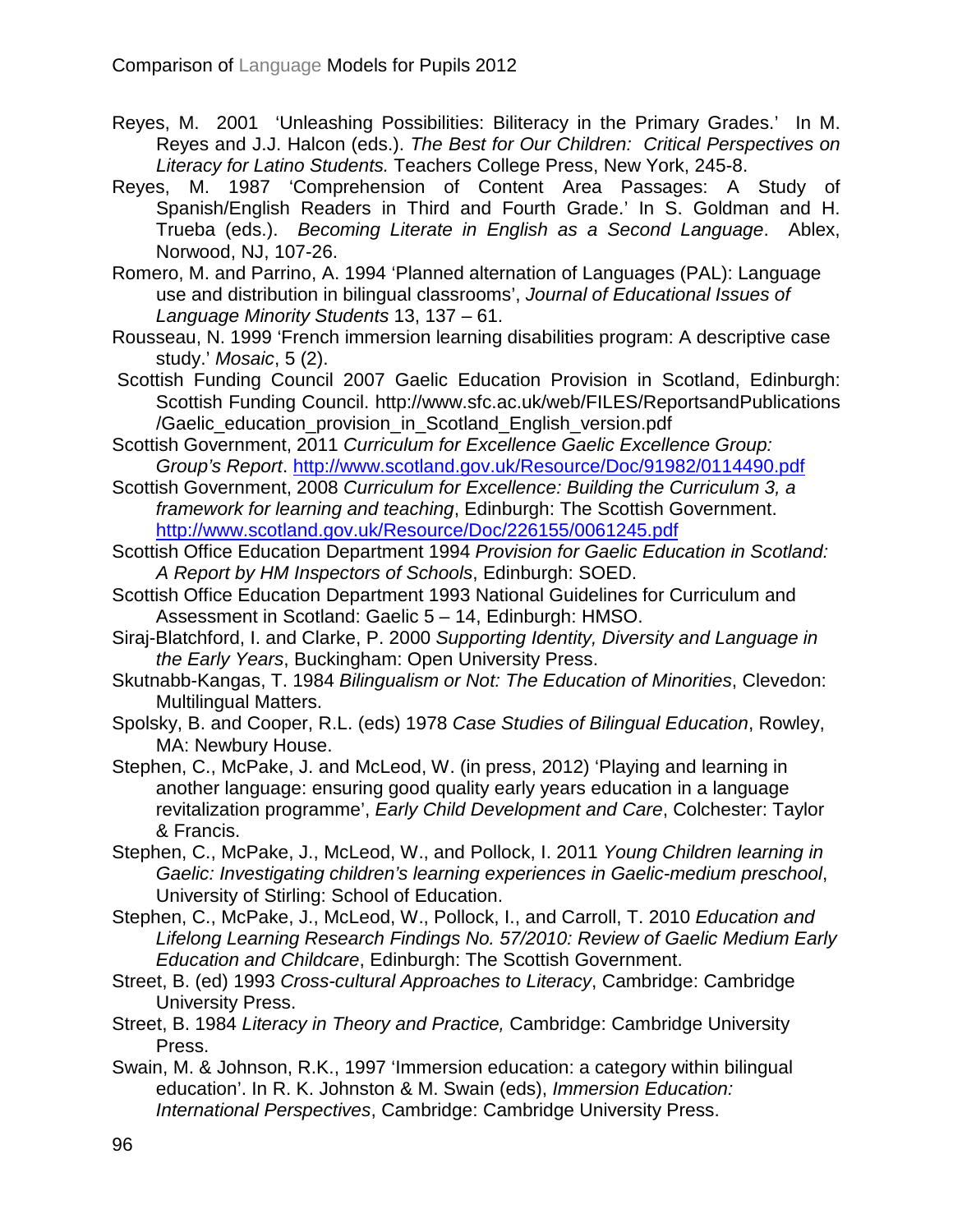- Swain, M. & Lapkin, S., 2008 '"Oh I get it now" From production to comprehension in second language learning'. In D. Brinton, O. Kagan, & S. Bauckus (eds), *Heritage Language Education: A New Field Emerging*, New York: Routledge.
- Swain, M. & Lapkin, S., 2005 "The evolving sociopolitical context of immersion Education in Canada: some implications for programme development". *International Journal of Applied Linguistics* 15 (2), 169 -186.
- Swain, M. & Lapkin, S., 1991 'Additive bilingualism and French immersion education: The roles of language proficiency and literacy'. In A. G. Reynolds (ed) *Bilingualism, Multiculturalism and Second Language Learning*, Hillsdale, NJ: Lawrence Earlbaum.
- Swain, M. Lapkin, S., 1982 *Evaluating Bilingual Education: A Canadian Case Study*, Clevedon: Multilingual Matters.
- Thomas, W. And Collier, V. 2002 *A National Study of School Effectiveness for Language Minority Students' Long-term Academic Achievement*, Santa Cruz: Centre for Research on Education, Diversity and Excellence (CREDE).
- Thompson, L. 2000 *Young Bilingual Learners in Nursery School*, Clevedon: Multilingual Matters.
- Tregar, B., and Wong, B.F. (1984). "The Relationship between Native and Second Language Reading Comprehension and Second Language Oral Ability." In C. Rivera (ed.). *Placement Procedures in Bilingual Education; Education and Policy Issues*, Multilingual Matters, Clevedon, 152-64.
- Urmeneta, C. E. and Unamuno, V. 2008 'Languages and Language Learning in Catalan Schools'. In C. Hélot and A.M. de Mejía (eds) *Forging Multilingual Spaces: Integrated Perspectives on Majority and Minority Bilingual Education*, Briston: Multilingual Matters, 228 – 255.
- Vila i Moreno, F. X. 2008 'Language-in-education policies in the Catalan language area'. *AILA Review, 21, Multilingualism and Minority Languages: Achievements and challenges in education.* 31 -48 (Guest editors, J. Cenoz & D. Gorter).
- Welsh Assembly Government 2010 *Welsh-medium Education Strategy*, Cardiff: Welsh Assembly Government. Also available at: [www.cymru.gov.uk/educationandskills](http://www.cymru.gov.uk/educationandskills)
- Welsh Assembly Government 2009 *Welsh-medium Education Strategy, Consultation document No:067/2009*. Cardiff: Welsh Assembly Government. Also available at: [www.wales.gov.uk/consultations](http://www.wales.gov.uk/consultations)
- Williams, C. 2000 'Welsh-medium and bilingual teaching in the further education sector' *International Journal of Bilingual Education and Bilingualism* 3 (2) 129 -148.
- Williams, C. 1996 'Secondary education: teaching in the bilingual situation'. In C. Williams, G. Lewis and C. Baker (eds) *The Language Policy: Taking Stock*, Llangefni:CAI.
- Williams, C. 1995 'Dysgu yn y sefyllfa ddwyieithog', *Cyfres Datblygu Dulliau Addysgu*, Bangor: Y Ganolfan Adnoddau.
- Williams, C. 1994, *Arfarniad o Ddulliau Dysgu ac Addysg yng Nghyd-destun Addysg Uwchradd Ddwyieithog,* Unpublished PhD thesis, Bangor: University of Wales, Bangor.
- Wilson, W.H and Kamanā, K. 2001 '*Mai loko mai o ka 'i'ni*: Proceeding from a dream. The 'Aha Punana Leo' connection in Hawaiian language revitalization.' In L. Hinton